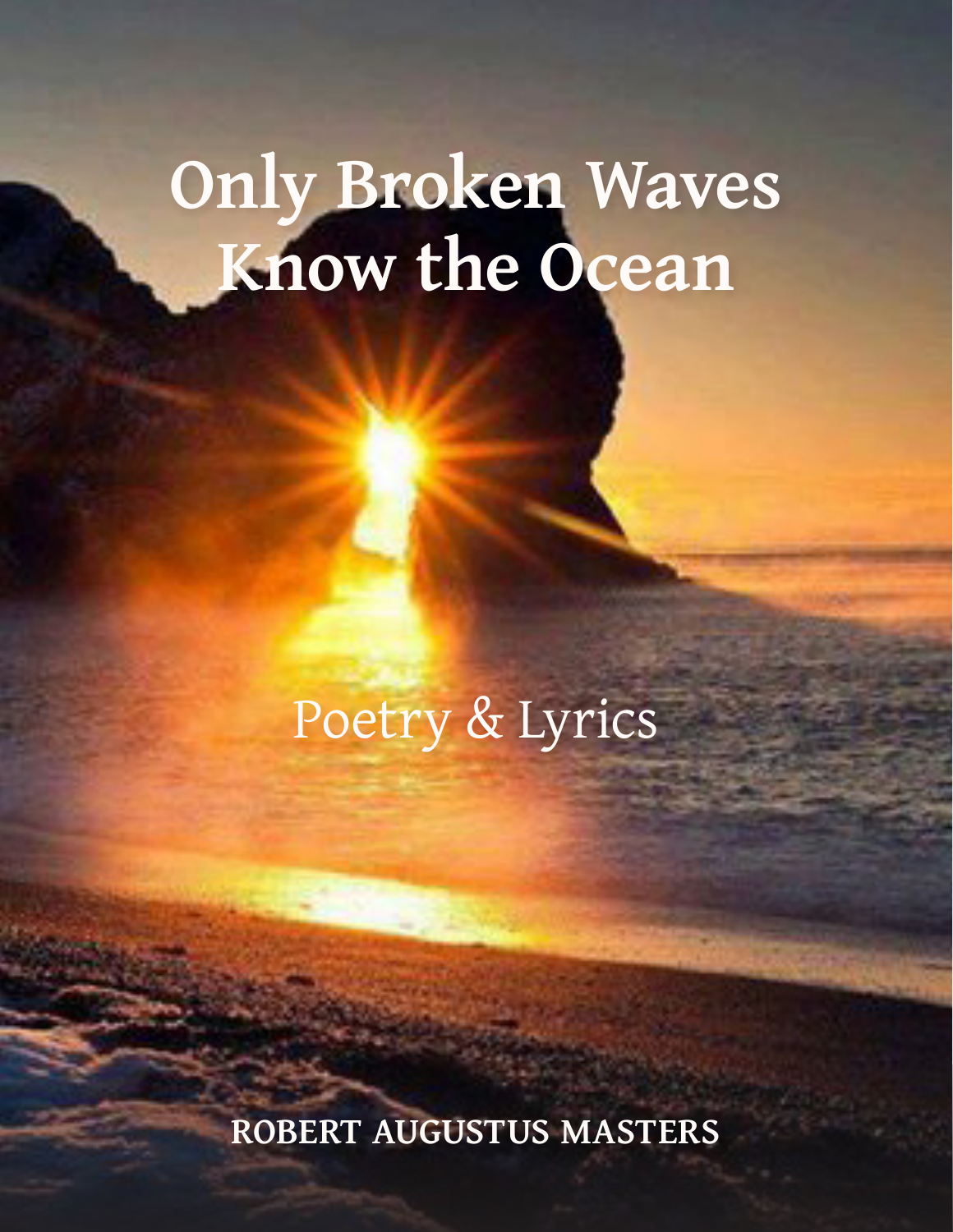# **Only Broken Waves Know the Ocean**

**Poetry & Lyrics**

# **ROBERT AUGUSTUS MASTERS**

**Copyright © 2022 Robert Augustus Masters**

**All rights reserved.**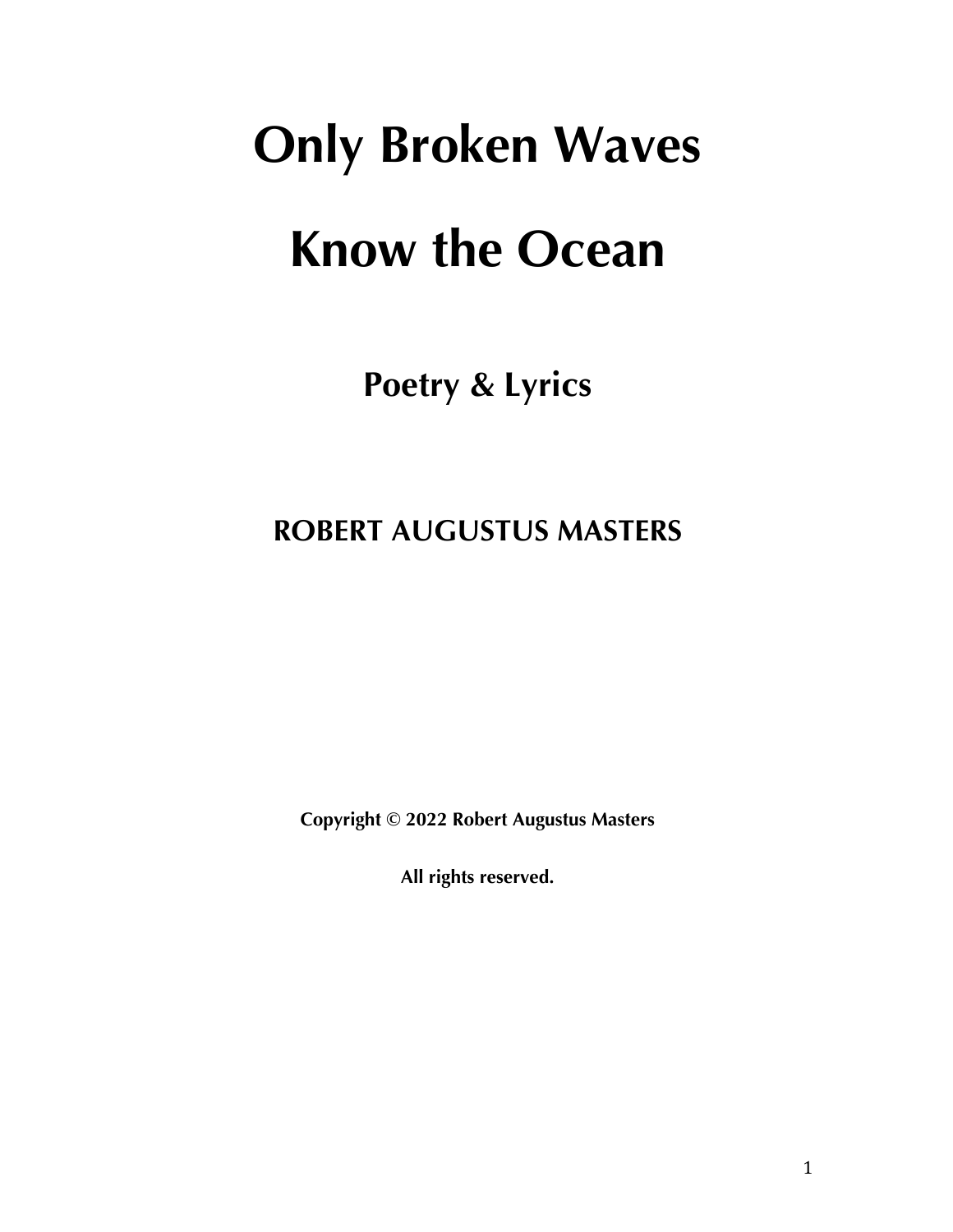# **For Diane**

*my beloved & partner in all things through whom I continue to be drawn from the prosaic to the poetic in all that I do & am*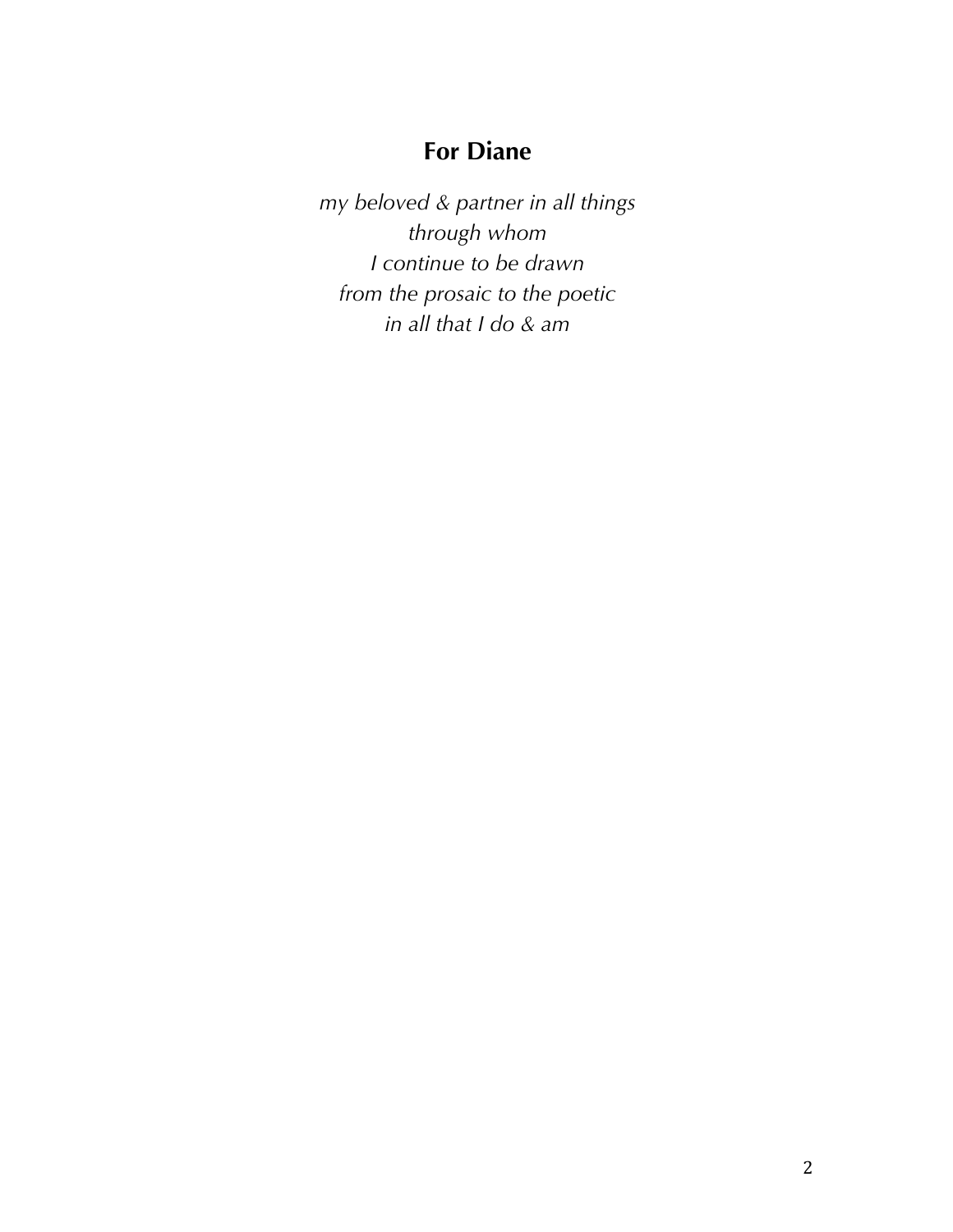# **CONTENTS**

| <b>INTRODUCTION</b>                      | 6  |
|------------------------------------------|----|
| I Lay My Flesh                           | 9  |
| Inviting Pain in for Tea                 | 11 |
| Each Deep Parting                        | 13 |
| Crucified in a Field of Facts            | 14 |
| To See Anything                          | 15 |
| Back, Back Goes He                       | 16 |
| An Armchair Arbutus                      | 18 |
| Eternity's Gypsies                       | 19 |
| The Undoing We Fear                      | 20 |
| Crystal Cove                             | 22 |
| <b>Final Detox</b>                       | 23 |
| Dysentery Dharma                         | 24 |
| When the Night Pulled Back the Bedcovers | 26 |
| <b>LYRICS</b>                            |    |
| Last Sigh of a Vagabond Wave             | 29 |
| Look for Me                              | 31 |
| O Breathe Us Deep                        | 33 |
| Take Me to the Bottom of Your Pain       | 34 |
| I Come to You                            | 35 |
| Again I Remember                         | 36 |
| This the Open Ground                     | 38 |
| Sacred Hymn                              | 40 |
| MORE POETRY                              |    |
| I'll See You There                       | 43 |
| Blue, Blue the Spear's Deadly Flight     | 44 |
| Homeward Bound                           | 46 |
| Bathe in This Waterfall                  | 47 |
| A Deeper Solitude                        | 49 |
| Seeds Grow in the Dark                   | 50 |
| Attention                                | 51 |
| Don't Miss It in the Translation         | 52 |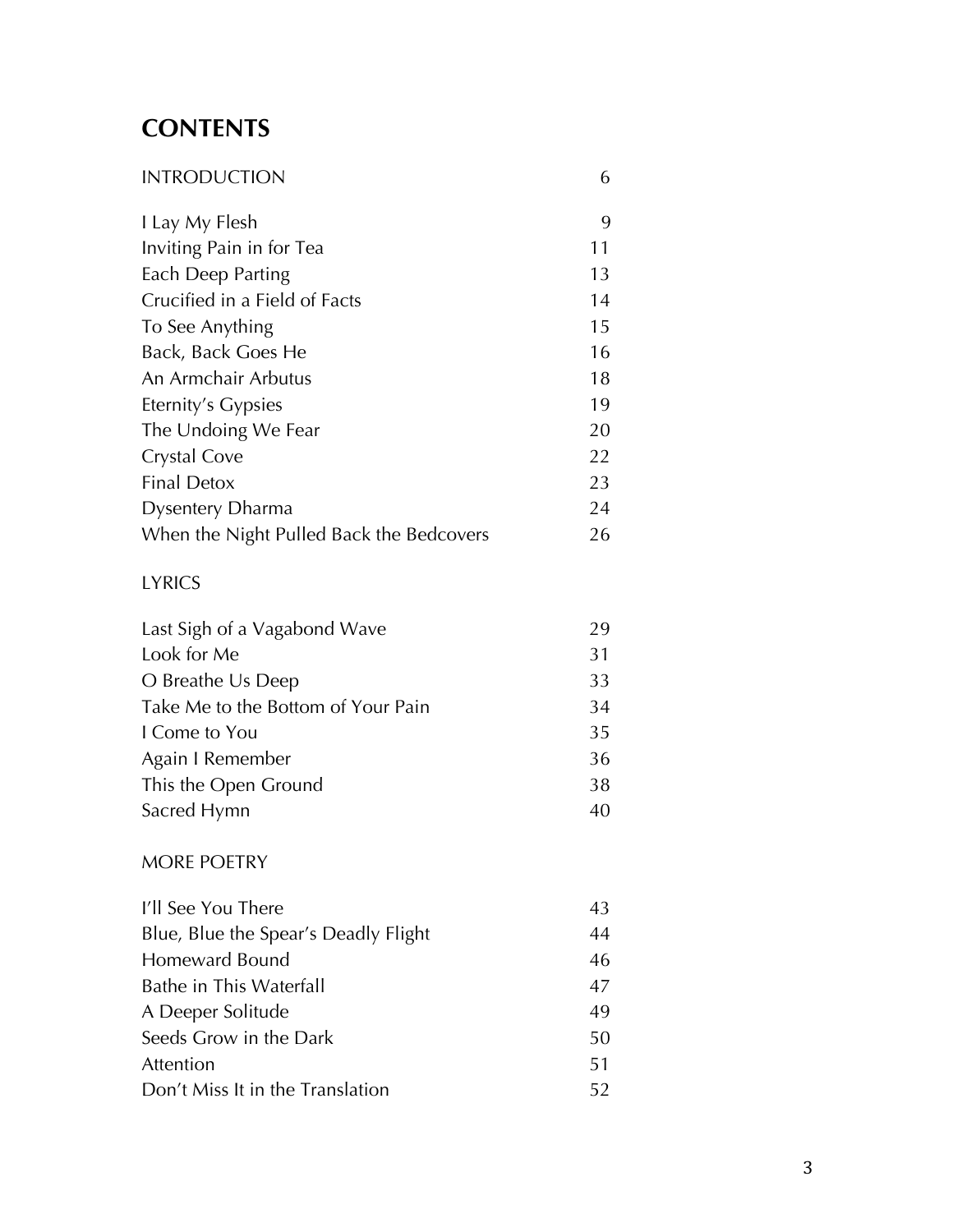| Seeing What's Out of Sight          | 53  |
|-------------------------------------|-----|
| Taking the Suffering Out of My Pain | 54  |
| Its Rain Willowing My Spine         | 55  |
| Universes Between My Thoughts       | 57  |
| <b>Where Love Cradles Fear</b>      | 58  |
| Our Flaws No Longer in the Way      | 59  |
| When I Lived in an Empty Room       | 61  |
| So Solid This Does Seem             | 63  |
| Life's a Near-Death Experience      | 64  |
| When I'm My True Size               | 65  |
| <b>Plantation Whips</b>             | 66  |
| Heart-Anger                         | 68  |
| All These Spilling Words            | 69  |
| Coming Through the Gates            | 70  |
| <b>Greener Than Green</b>           | 71  |
| The Flowers of Disappointment       | 73  |
| Somewhere Past the Edge             | 75  |
| Notes From the Abyss                | 76  |
| The Feeling of Being                | 77  |
| Perception Reception                | 78  |
| <b>Discobolus</b>                   | 79  |
| Pilgrims at the Crossroads          | 80  |
| Stranger at the Gate                | 81  |
| Making More Than Sense              | 82  |
| Swinging in a Locket of Mind        | 83  |
| <b>Explaining Nothing</b>           | 85  |
| <b>Every Face</b>                   | 86  |
| <b>But Still Mattering</b>          | 87  |
| Traveling Was I                     | 88  |
| A Deeper Surrender                  | 89  |
| Memory                              | 90  |
| His Such a Familiar Land            | 91  |
| Incandescent Ice                    | 93  |
| Neuroses Out Getting a Tan          | 94  |
| My Stride Not Yet Mine              | 95  |
| <b>Before Meeting Diane</b>         | 97  |
| The Green Longing                   | 98  |
| <b>Bus Station Meditation</b>       | 100 |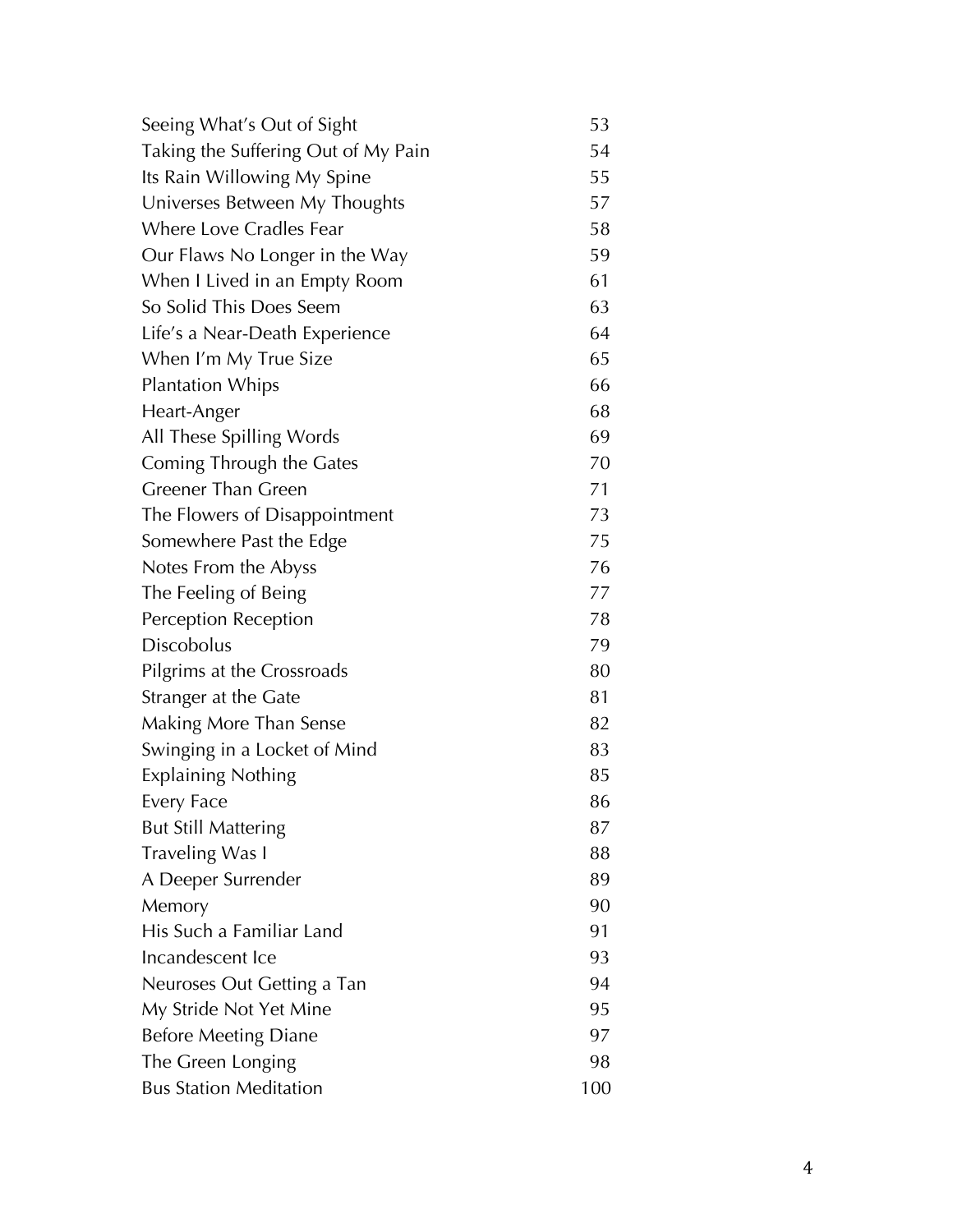| A Deeper Adios                     | 102 |
|------------------------------------|-----|
| One More Nap                       | 104 |
| Uprooted Until I Find Truer Ground | 106 |
| And We're Also the Flesh           | 108 |

#### POEMS TO DIANE

| <b>Airport Blues I</b>                | 110 |
|---------------------------------------|-----|
| <b>Airport Blues II</b>               | 112 |
| What Then Shall I Call You?           | 113 |
| Only This Love                        | 114 |
| My Solo Travels Are Done              | 115 |
| Husband of Your Heart                 | 116 |
| This, This the Beauty                 | 118 |
| Hold My All in Yours                  | 119 |
| Reconnection                          | 121 |
| Until Love's All My Body Can Say      | 123 |
| Undressing Me from the Inside         | 125 |
| Further Baring Our Shared Heart       | 126 |
| Our Shared Ripeness                   | 128 |
| Meeting Me in the Holy Deep           | 130 |
| <b>Since I First Heard Your Voice</b> | 132 |
| One Touch from You                    | 134 |
| Which of Us Will Die First?           | 135 |
| Another Smoky Summer                  | 137 |
| Warm in the Winter of Our Days        | 138 |
| <b>Outshining Our Decline</b>         | 139 |
| Eyes That Are More Than Your Eyes     | 140 |
| Your 70 <sup>th</sup> Birthday        | 142 |
| Together Again                        | 143 |
| <b>ABOUT THE AUTHOR</b>               | 145 |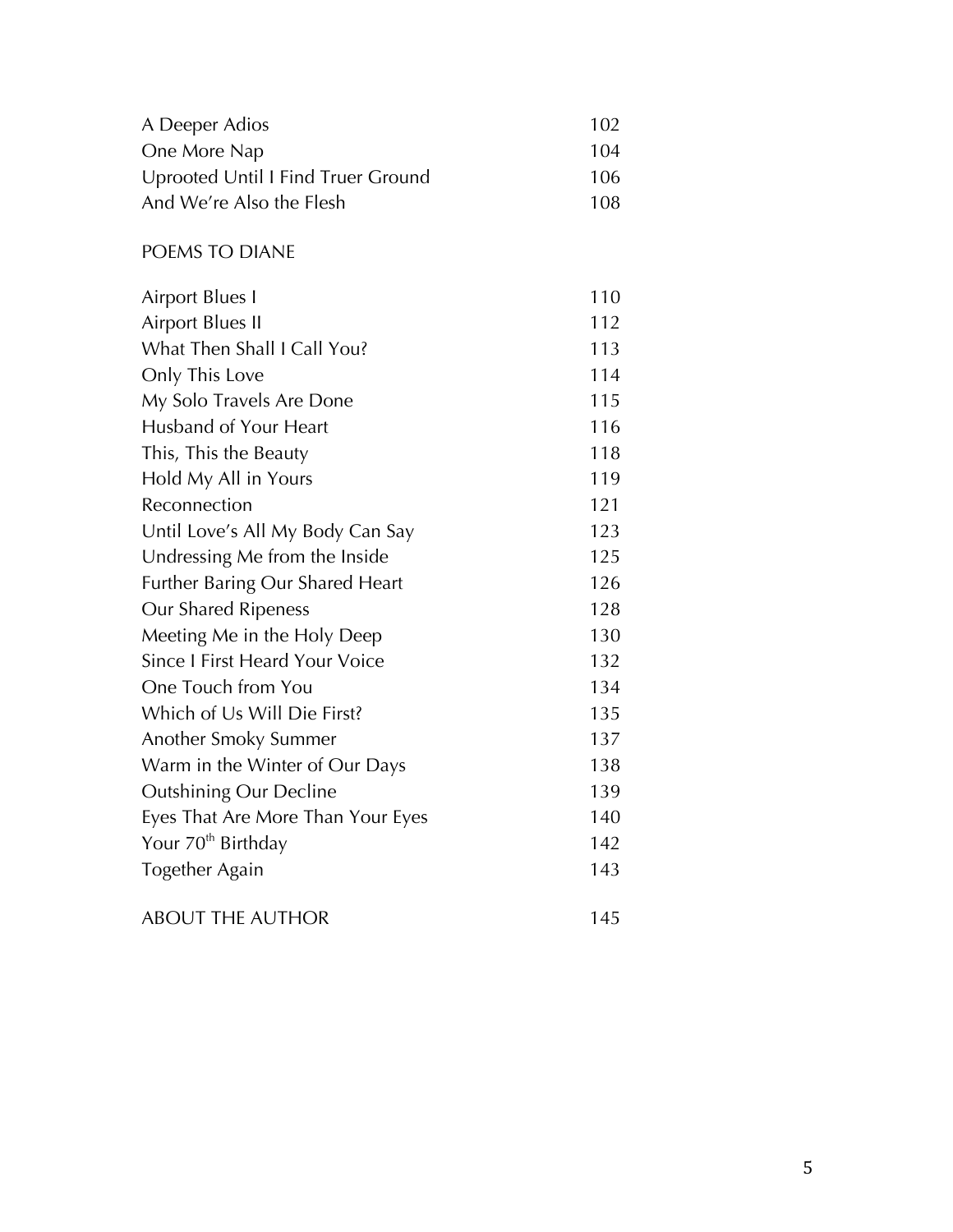# **POETRY DOESN'T EXPLAIN BUT REVEALS**

Poetry doesn't explain, but reveals.

It simultaneously unsettles and roots us, opening unsuspected doors with keys crafted from an uncommonly creative interplay of language and what language represents.

The results of this — which include transporting us into intimate proximity with the mysteries of the obvious — eventually bring to mind the question:

What is Poetry?

Part, perhaps most, of the answer dwells in the mapless overlap — the endlessly fecund gap — between what Poetry is and what Poetry does. And so I offer what follows more as description than definition.

When language's preconceptual roots — anchored in sensory and motor experience — get intimately entangled with concept-transcending vision, Poetry arises. There's new ground, aquiver and surging with green, too fertile not to give birth to the unseen.

Poetry is the original, primary, and most fittingly fluent language of the essential.

It is the depth-igniting, aesthetically precise expression of revelatory significance, lucidly intoxicated with its subject matter, at once lyrically framed and slipping out of its frames.

Poetry both precedes and transcends prose.

Poetry is language that attempts to stretch beyond language, holding the tiniest details with surprising care, extracting from them forgotten gems, hidden labyrinths, sudden reminders, misplaced universes, much needed odysseys.

Poetry is the soul's native tongue, awake to both the finest of distinctions and the most immense of realizations, holding both with equal curiosity and care.

Poetry is articulation that uses not only words, but also the spaces between, below, beside, and above words, spawning realizations which have the power to reel us into unsuspected depths of understanding.

Poetry is simply prose gone native, prose on the loose, skinny-dipping in felt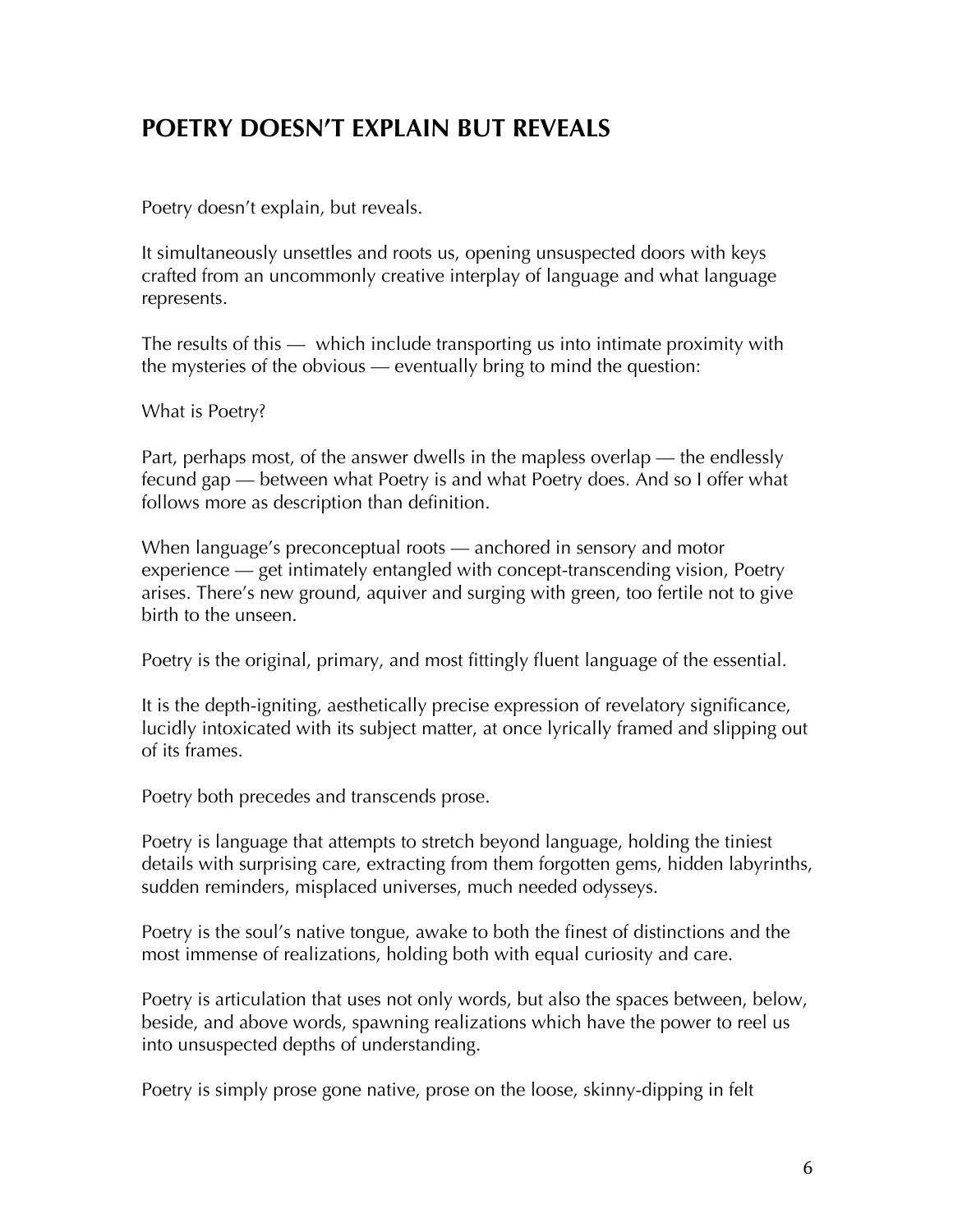significances, arranging itself so as to maximize the odds that it won't be read like standard fare, nor like a handful of symbols, nor like something in need of dissection or deconstruction.

Poetry usually says a lot without saying or having to say a lot, being just as intimate with existential paradox as it is with the soapy dishes that don't give a damn if whoever's washing them is young or old, wise or foolish, sinking or rising.

Poetry is what happens when we are outwritten by what we are writing, and not just outwritten, but outdanced, outshone.

Poetry wings the ordinary and roots the extraordinary.

Where prose reports, Poetry unveils. Where prose marches, Poetry dances. Where prose makes sense, Poetry makes more than sense.

Where prose proclaims the mystical to be ineffable, Poetry gives it a voice, daring to express the supposedly inexpressible, while providing its audience with hearing aids and front-row seats.

Poetry is aesthetically translated epiphany in verbal form. All we need to do is permit ourselves to see firsthand the dancing particles and pulsing fluidity in its crystallized presentations. The price of admission? A sense of wonder.

Poetry is more invitation than presentation.

Poetry is best read — and heard — in a state of natural intoxication, with no time constraints and with all the senses attuned to the slightest stimulation, the subtlest of shifts.

Poetry should not be so much read as imbibed, perhaps after releasing its juices with an unapologetically vital bite or two. No bibs. Sit as though you are at a feast, even if the fare is spare, knowing that the tiniest morsel can make the biggest difference.

Don't touch Poetry with gloves; seize it, hold it close, smell and taste it, go skin-toskin with it, squeeze into its silences, navigate and ride its waves, making room for some messiness and turbulence in your relationship with it. Get into it until it is no longer an it.

If Life could be said to be the Poetry of Being, and Art the Poetry of Creativity, and Music the Poetry of Sound, and Intimacy the Poetry of Love, then how can we live without Poetry?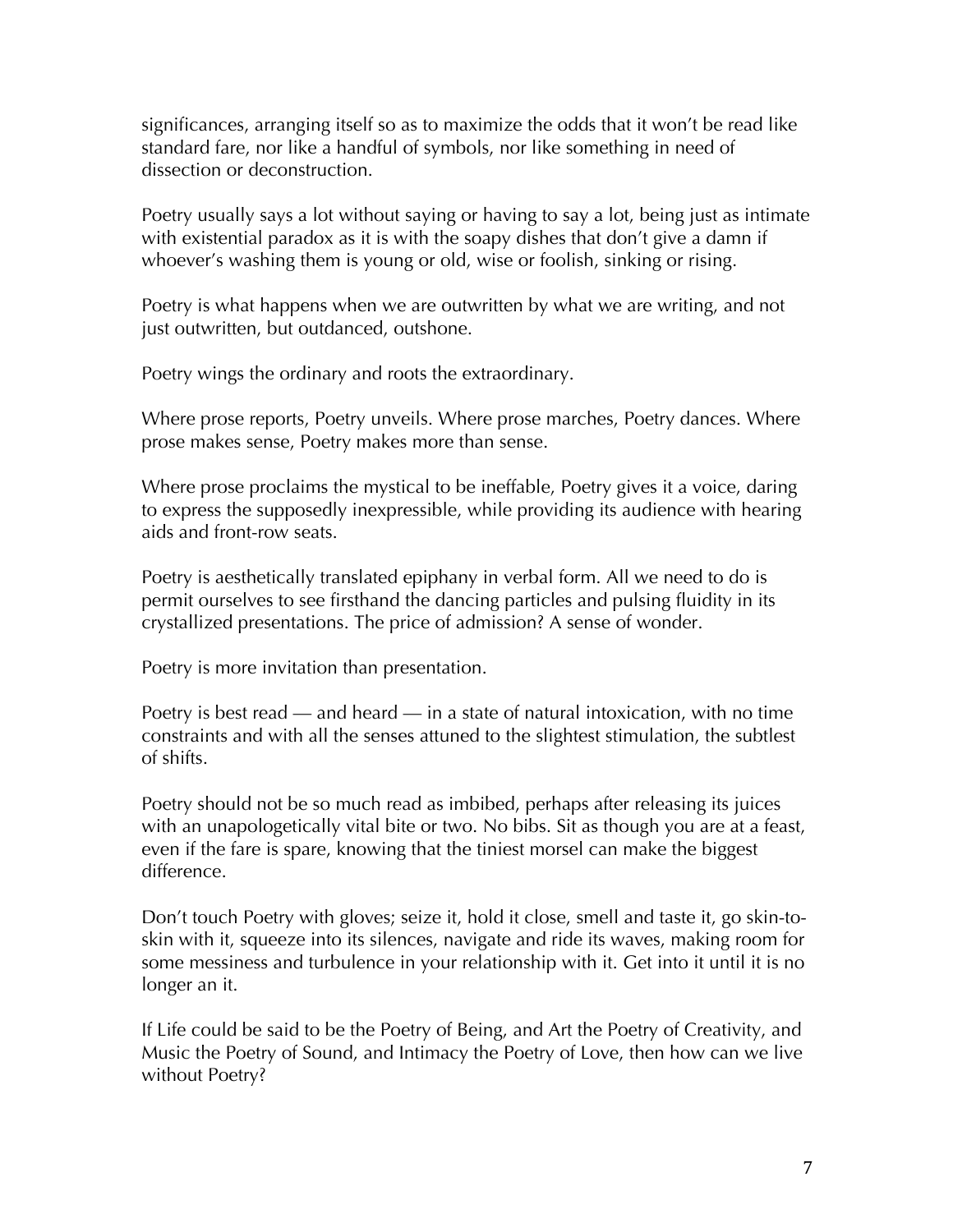Poetry is evocation, incantation, excavation, nakedly dancing articulation. Surrender to its spell, letting it inhabit you, rearrange and change you.

Let Poetry take over your headquarters for a while. Let it touch you. Let it slip past your defenses. Don't try to figure it out; feel your way into it, just as you would with a dream. Don't expect an answer, but rather more intimacy with depth, and perhaps also with what's beyond depth.

Again, Poetry doesn't explain, but reveals.

Listen to it with more than your ear. Let its music get way under your skin.

Walk with it, talk with it, go a few rounds with it, dance with it, be diverted and courted and transported by it, giving it your hand and hunger. Let it plug you into your own natural-born poetic impulses, intuitions, and conversations, with no interference from your indwelling critics, so that you don't just read Poetry, but also live and breathe it, about which my words lose their tongue in an avalanche of sobering astonishment, leaving only what's been here all along.

Welcome aboard.

*NOTE: The lyrics are from my wife Diane's CD* O Breathe Us Deep *— my words, her vocals and music, ours to share as a free download from:*

*https://www.robertmasters.com/music/*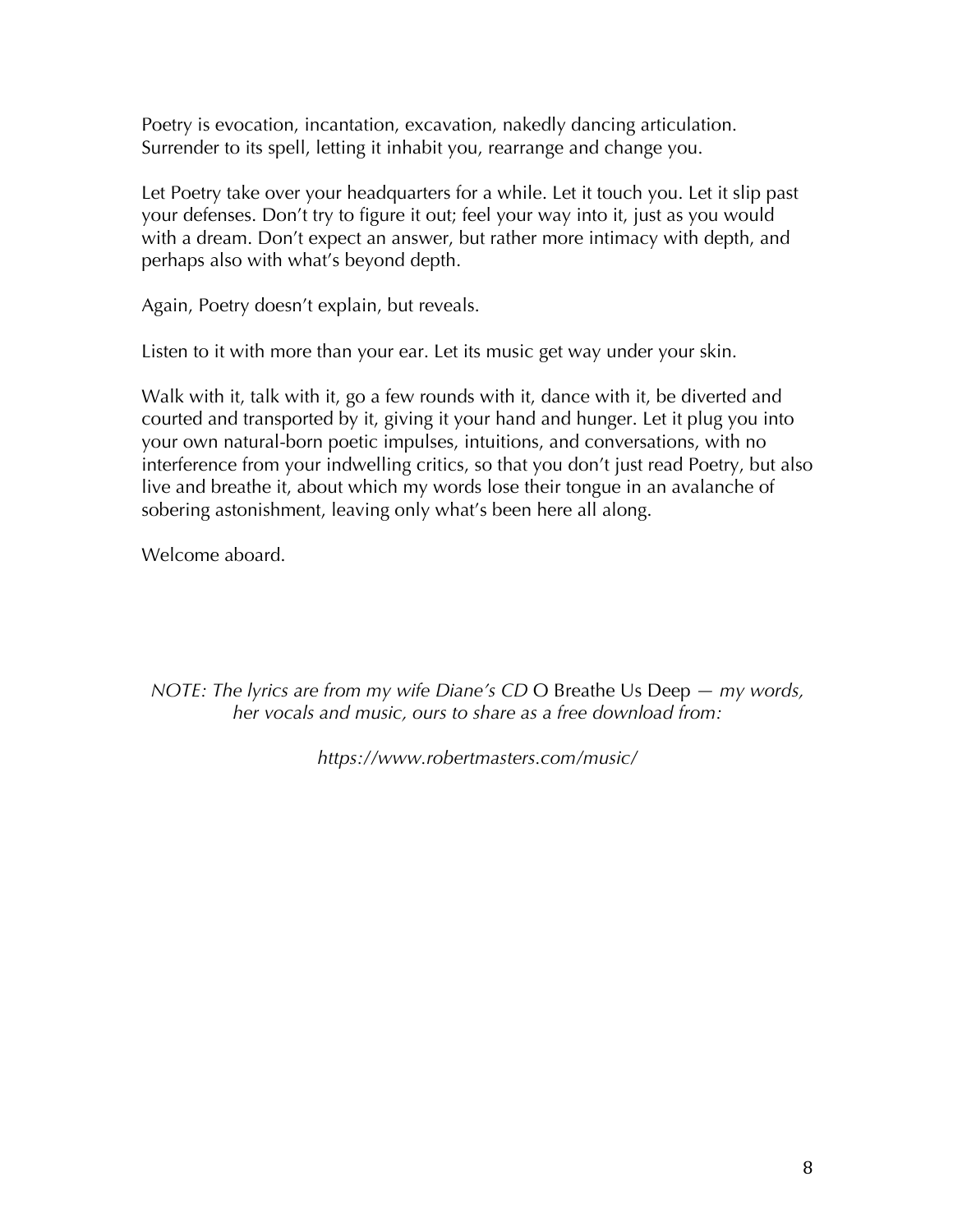# **I Lay My Flesh**

I lay my flesh

upon this broken bed letting pillows of pure space have my head undigested replays rippling through this infinite of days brushing back the edges of dreaming erasing handhold s of meaning I lay my flesh upon this breathing earth sinking deeper than rebirth sensing lands too vivid to recall hugely breathing valley, peak , and pulsing all forest lungs singing green so green soaked in green enwrapping me in what cannot be seen I lay my flesh upon this flaming contingency again drawn into lucid transparency where one touch one fingertip signature lighter than the lightest dreamtime breeze ruptures a million tiny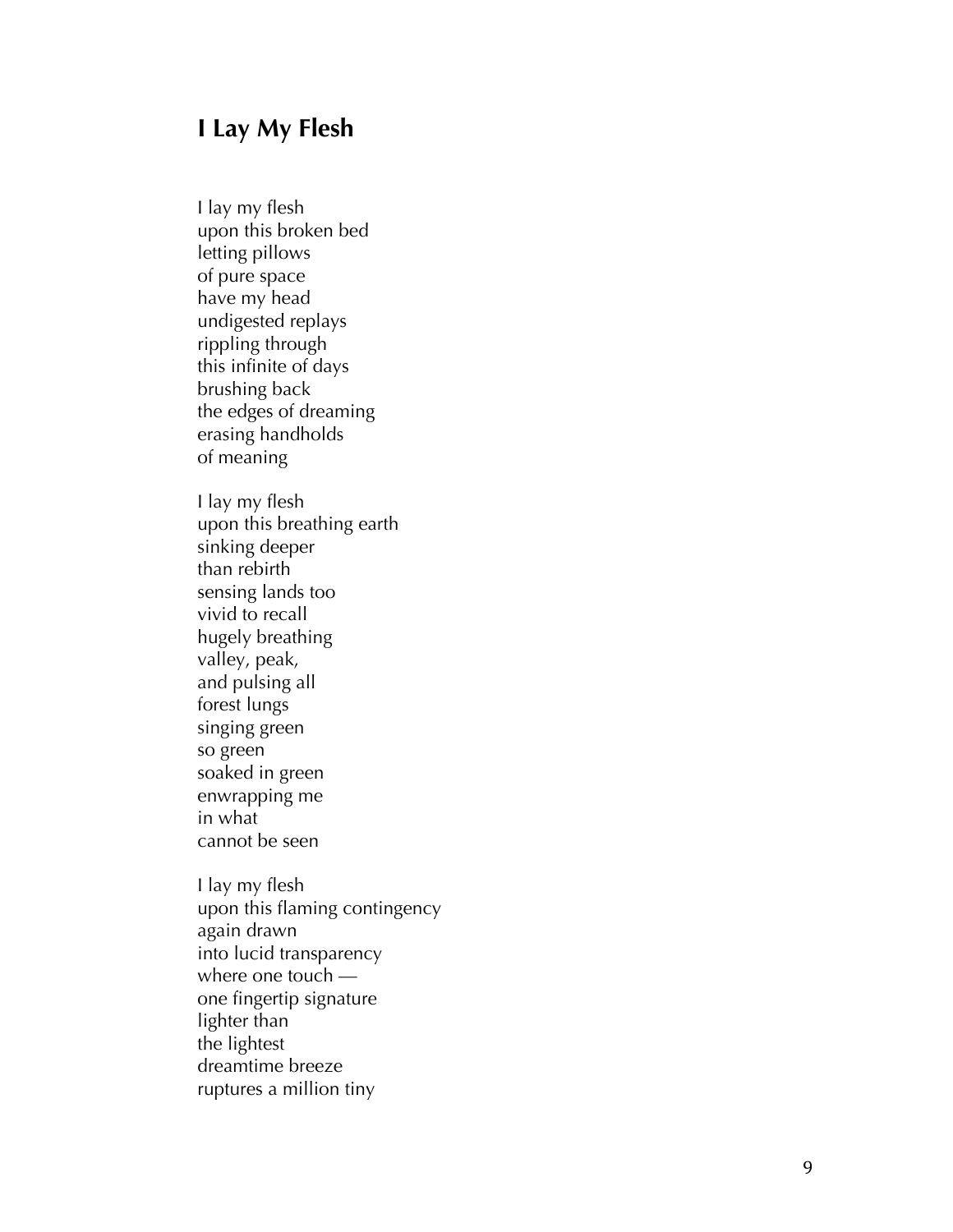sacs of certainties until only love's true shape remains

I stretch my flesh over this perishing place until it is but holes clearings in bare space leaving me free enough to not need a choice

Silence undresses me gives me its voice making more than sense out of the abyss teaching me to be awakened by all that exists is there any greater kindness than this?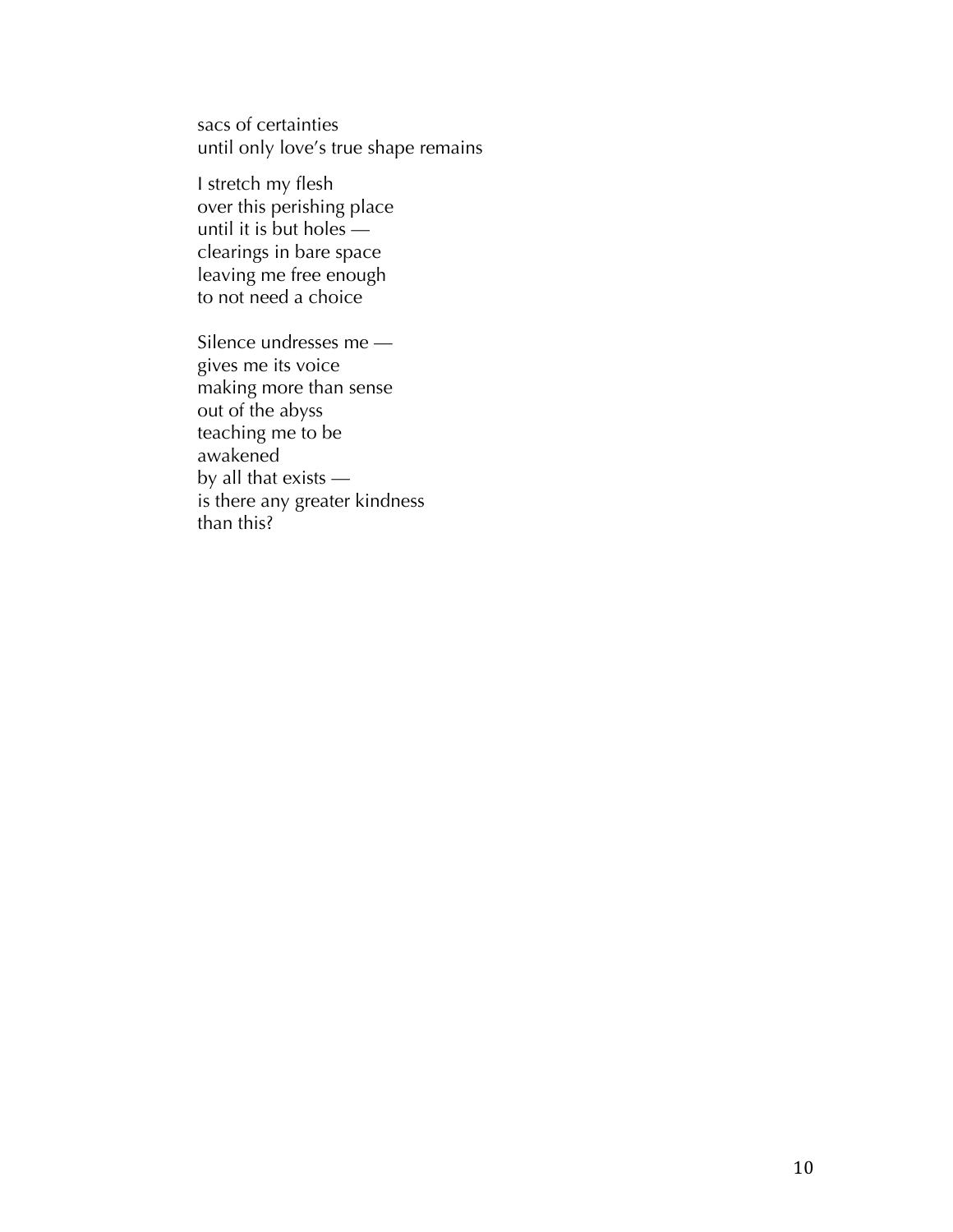# **Inviting Pain in for Tea**

Early morning's dreams lingering for a few fast fading scenes spectral fists hammering me from the inside gatecrashing my dawning day

But I could go another way invite my pain in for a visit for more than a quick stay invite it closer and closer still while keeping just enough distance from it so it remains in clear view

The time — soon but space between thoughts broadens a bit I sit with my pain minus its drama and soon there arrives a trace of anchoring ease providing enough room to unfreeze

My clenched hurt unknots softens spreading out without a thought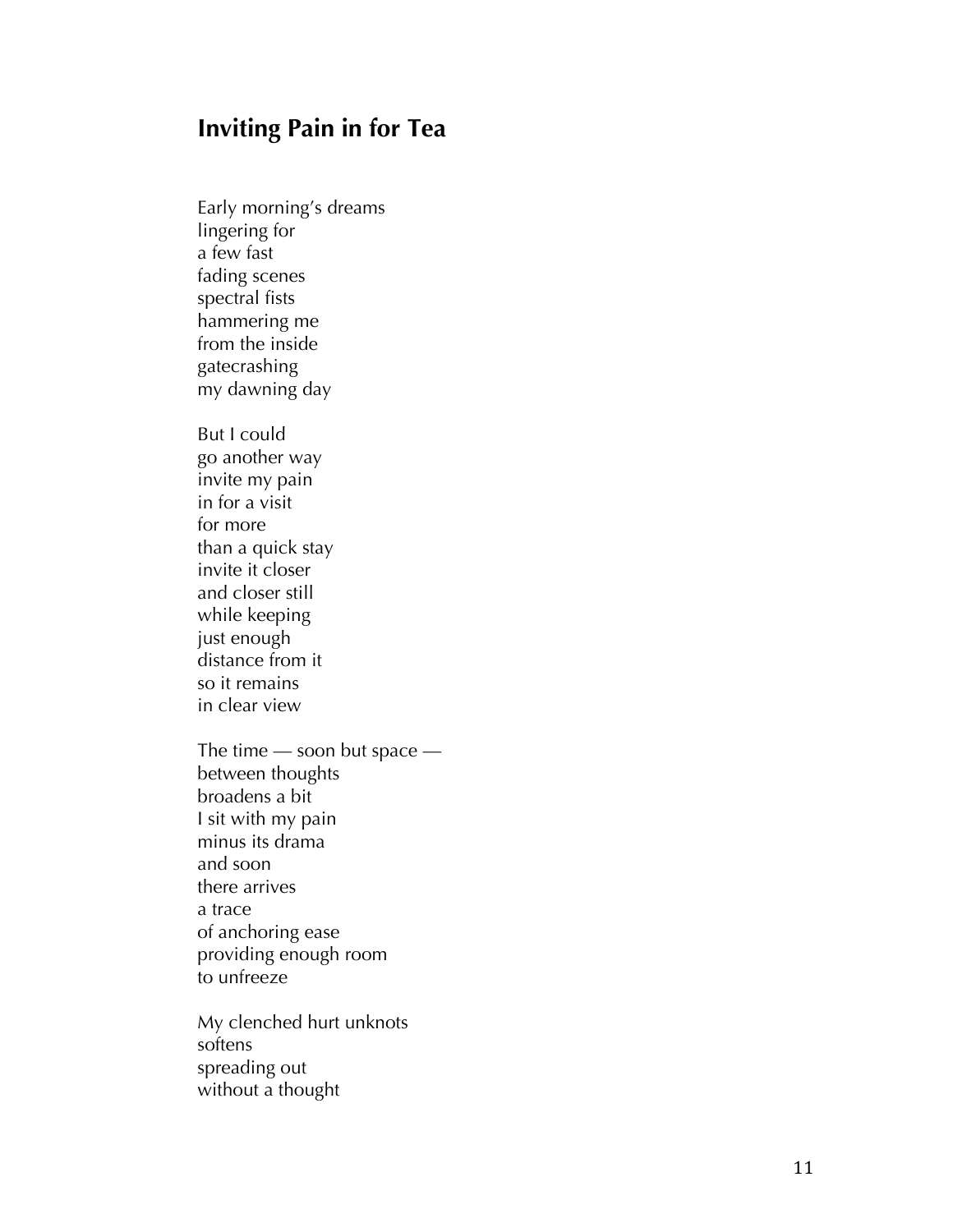What's left of my distress charges around in a much bigger field snorting and fussing less and less running its head off slowing into lush green pasture Discomfort's still hanging around but no longer colonizing me fuller breaths now — purer arrival so much space here such inviting ground room for sun room for rain room for loss room for pain all held in the grace and vast care of what all of us cannot help but share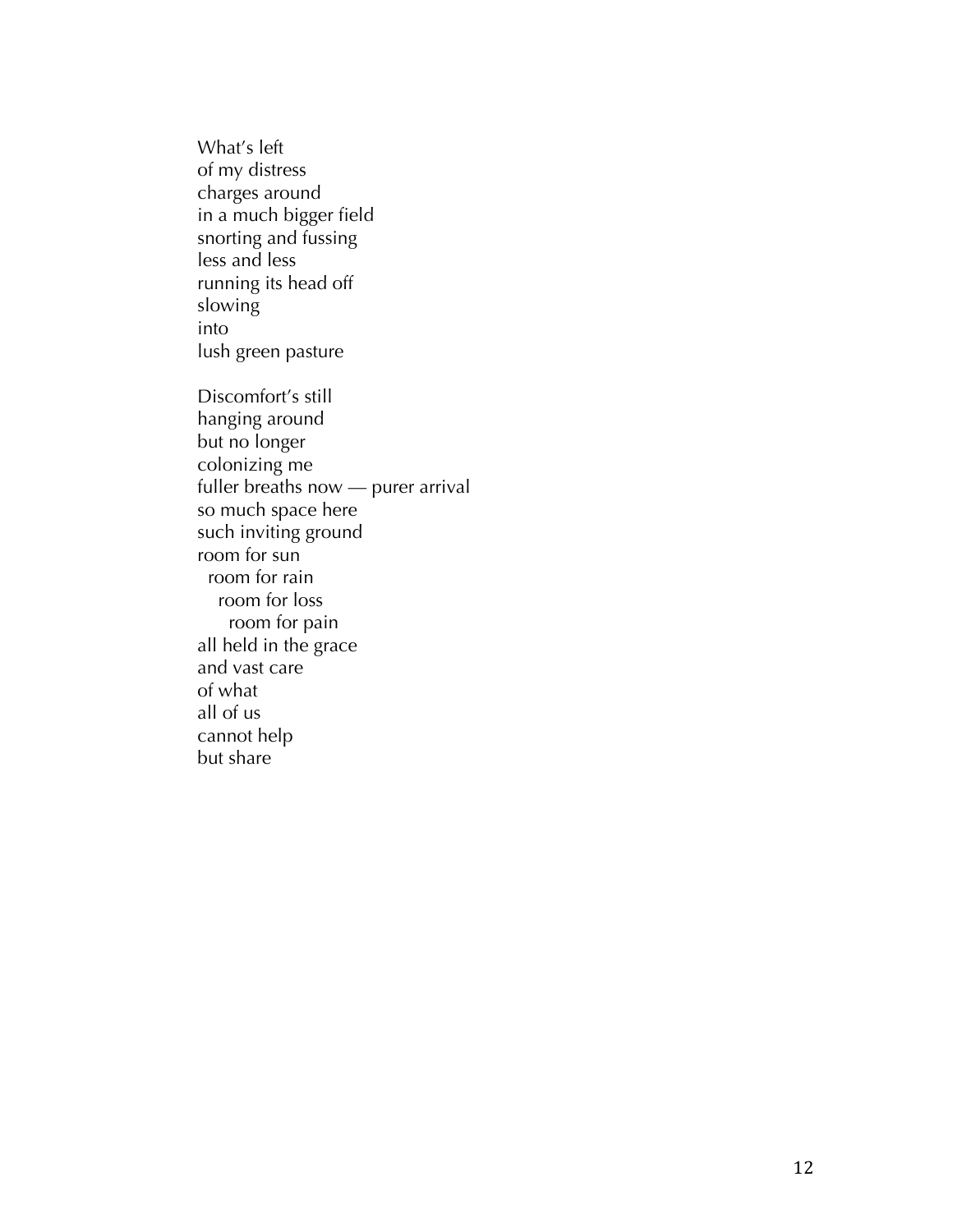# **Each Deep Parting**

Each deep parting cracks our heart but nothing gets broken except the notion we're apart

The cracks widen letting in and letting out what's too real to be spoken

Letting the space between the cracks breathe and expand leaves us lovers with love's core demand

Each deep parting shoulders its own aching but nothing's actually breaking except our nostalgia for an easier way

Our sharp and stormy hurt — shining dark ferries us heaving and weaving through fractured places until separation cannot separate us

Each deep parting skins our attachment our ribcage sudden sky

It is not our heart that cracks but its ossified shield — its bulletproof glass a guardian from a much younger time crumbling to less than dust as all constructions must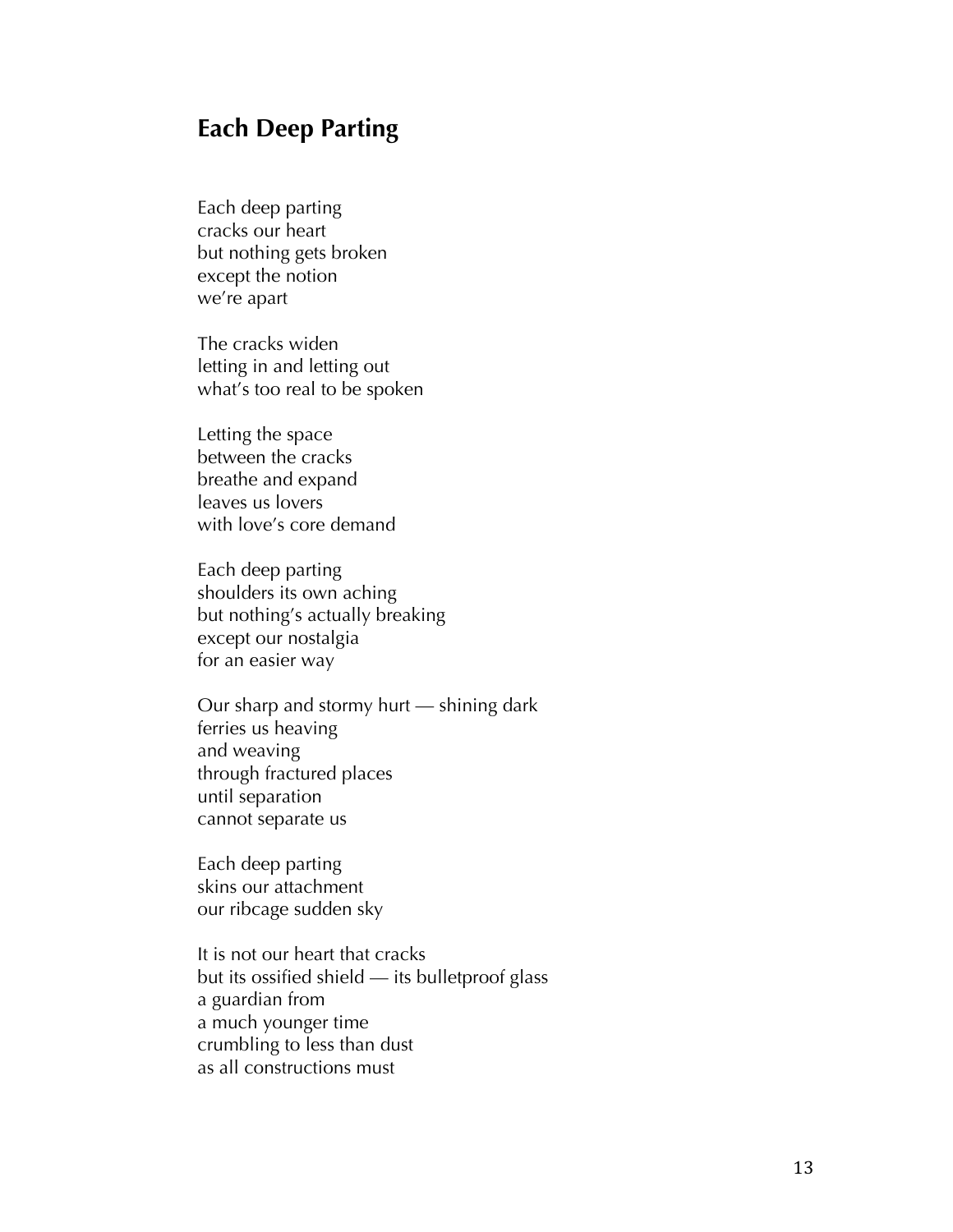# **Crucified in a Field of Facts**

 Forget-me-nots halo my scars and help ring ring the temple bell dissolving amnesia's infectious anesthesia ancient seas seizing my sails waves stained with splintered dawn connecting what's above with what's below without homogenizing the show

When Truth arrived did you crucify it in a field of facts?

When you condemned the executioner did you see in your hands the bloody axe?

Unbroken light cradles our scars and schemes tomorrow's children painting our dreams a rain of dying petals lighting the crooked way home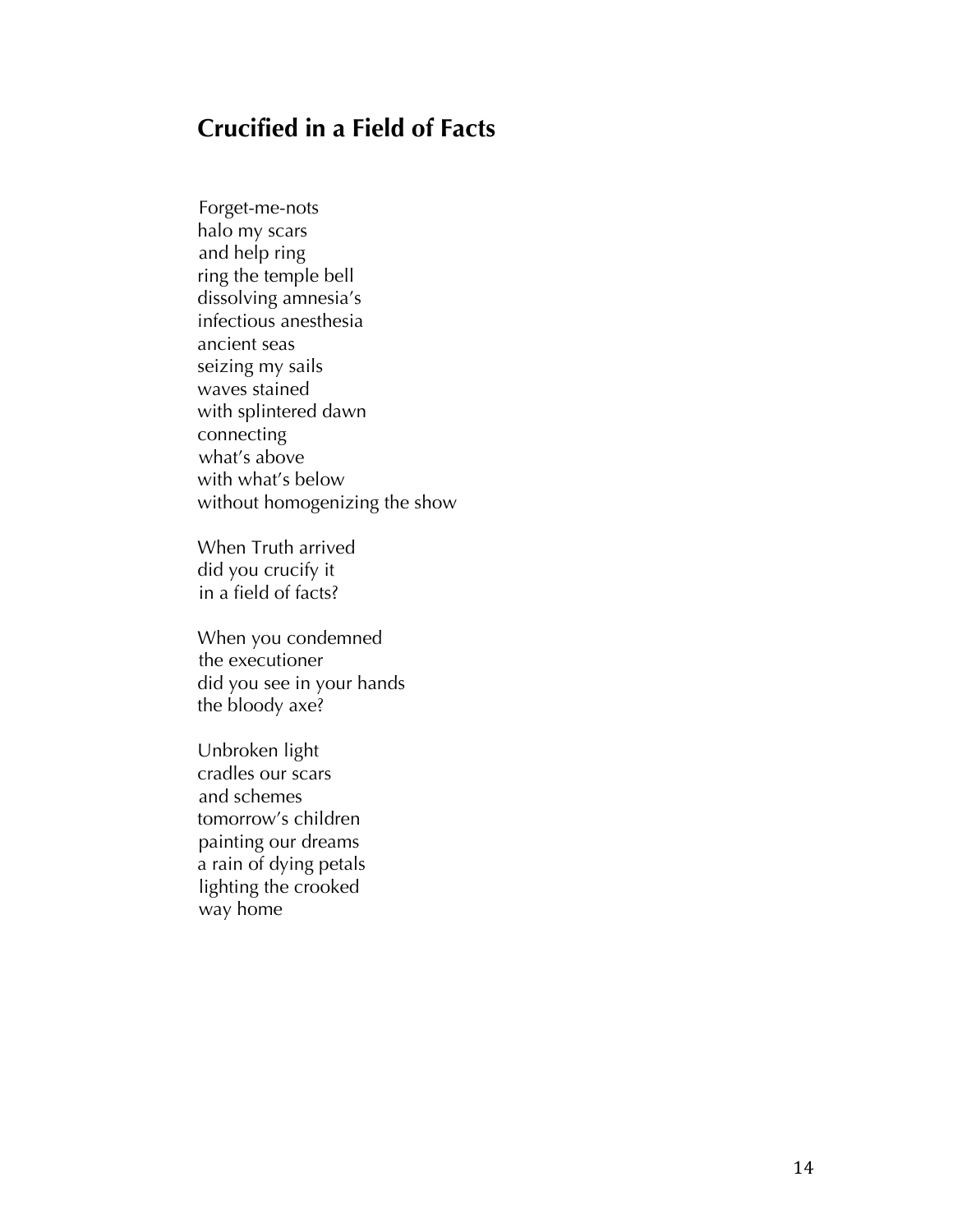# **To See Anything**

To see anything — anything! as it truly is is to realize and not mind realizing that we don't know and cannot know what it — or anything else truly is

To see anything as it truly is is to recognize with more than our mind that it — like us is but Mystery even as we keep assuming otherwise

To see anything as it truly is is to see without eyes this being both no big deal and perpetual surprise

To see anything as it truly is is to see what's out of sight to know without thinking to homestead in the Unknown to freefall into endless intimacy with what we've been dying to see

It is of this that our undreaming eyes cannot help but speak even when speechless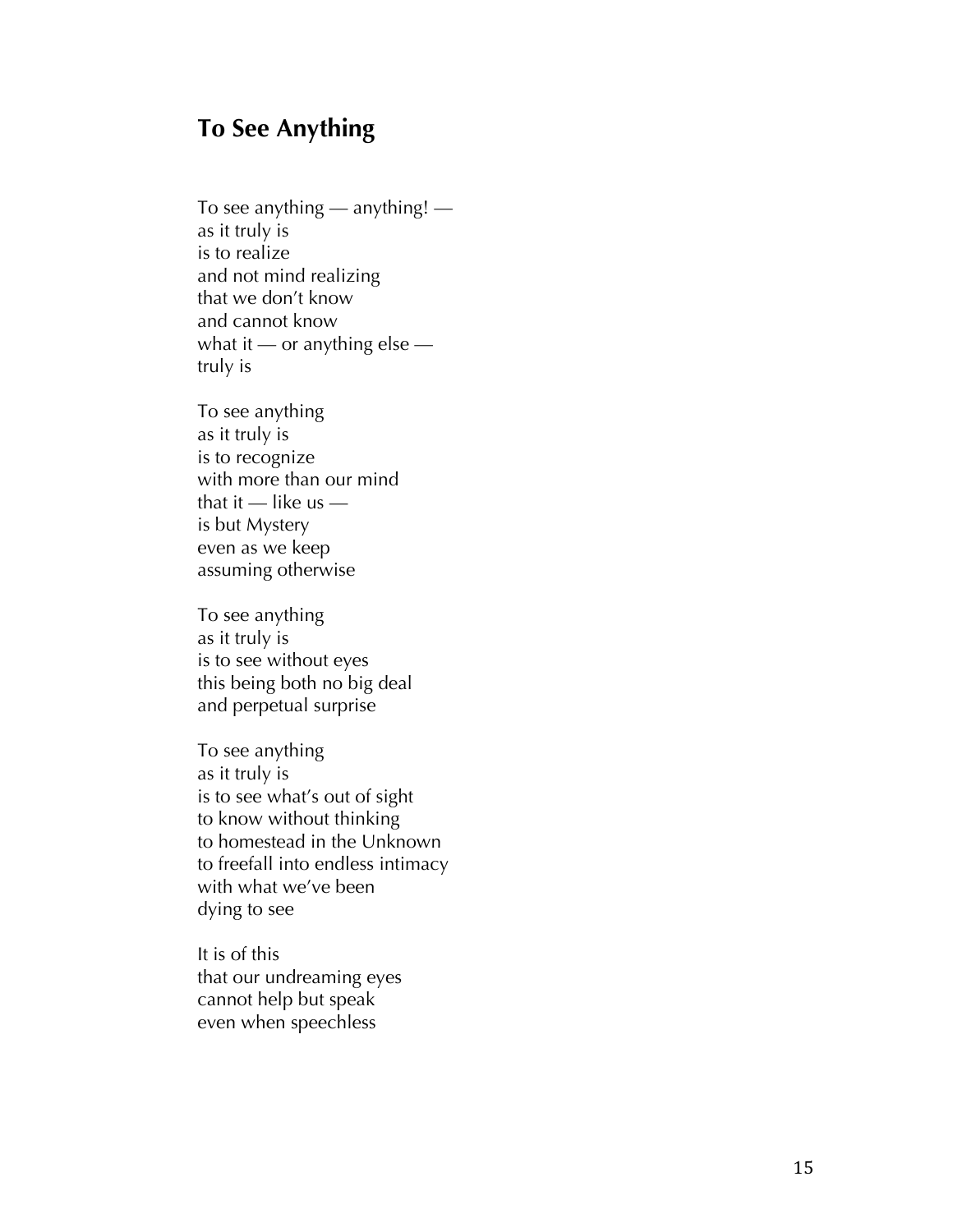#### **Back, Back Goes He**

Back, back to the clouds of speechless smoke Back, back to the charred shock Back, back to his beloved's remains Back, back to the day too bright Back, back to the bleeding silence Back, back to the fury too enormous to scream This, this his children blackened and frosty red This, this his tribe young and old and now so very cold

Back, back came he back from forest and plain Back, back came he back from the edge of forever Back, back came he back from the single eye Where he stands is holy holy is the ground Where he shakes is holy holy is the sound Back, back to his body goes he the slaughtered stirring through his flesh the night closing in wind whistling hard Where he sits is holy holy is the ground Where he mourns is holy holy is the sound

The fire he makes burns until dawn Wreaths of blue flames eating away his name Away, away walks he his goodbyes in the smoke Away, away walks he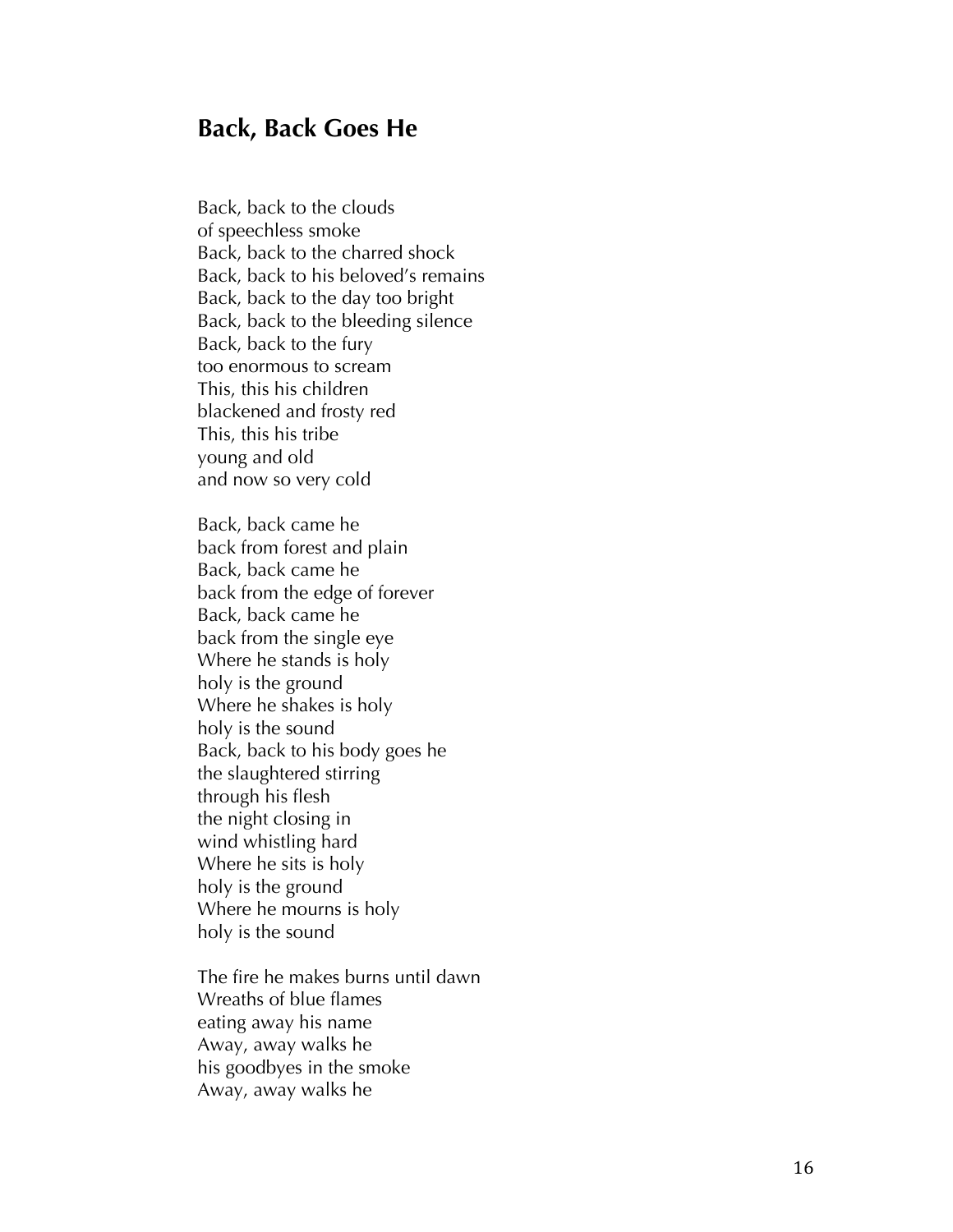through the ruins of his pain Away, away walks he through his shattered remains Where he walks is holy holy is the land Where he goes is holy holy is the demand

Back, back goes he back into the forest dark Back, back goes he back to what was old when old began Back, back goes he back to the great waters Back, back goes he back to endless sky Back, back goes he back to what cradles his sorrow Back, back goes he back to a love with no tomorrow Back, back goes he back to the edge of forever

Where he sits is hol y holy is the ground Where he dies is holy holy is the ground the Beloved within and all around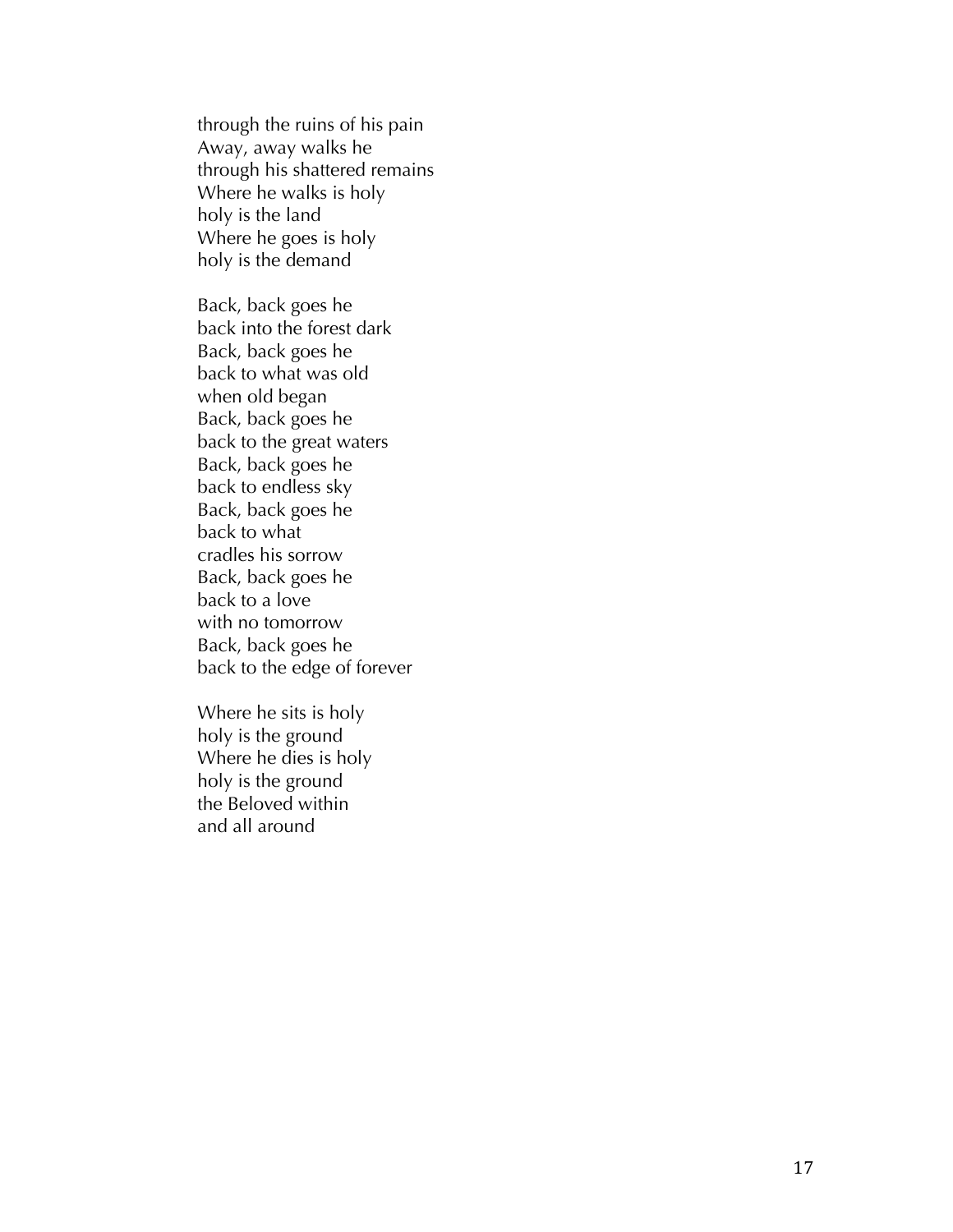# **An Armchair Arbutus**

Onto my lap you scramble and I'm a lowslung arbutus leaning rootbare — wild limbed upon a lip of knotty coastline receiving salty winds with more than arms open

I'm an armchair arbutus my skin polished fire sap sighing with your happy climb your abundant chin-drool anointing my bark waves of unmapped places overlapping in your eyes

Your laughter the sea's chant your play melts me where I'm weather-beaten inviting me to let my heartwood stream down to my roots and up through my balding foliage

Onto my lap you scramble uprooting my latest face redesigning my gaze your love soaks into me dissolving my knots releasing me from my thoughts until I'm resting easy and wild unconcerned about who's the child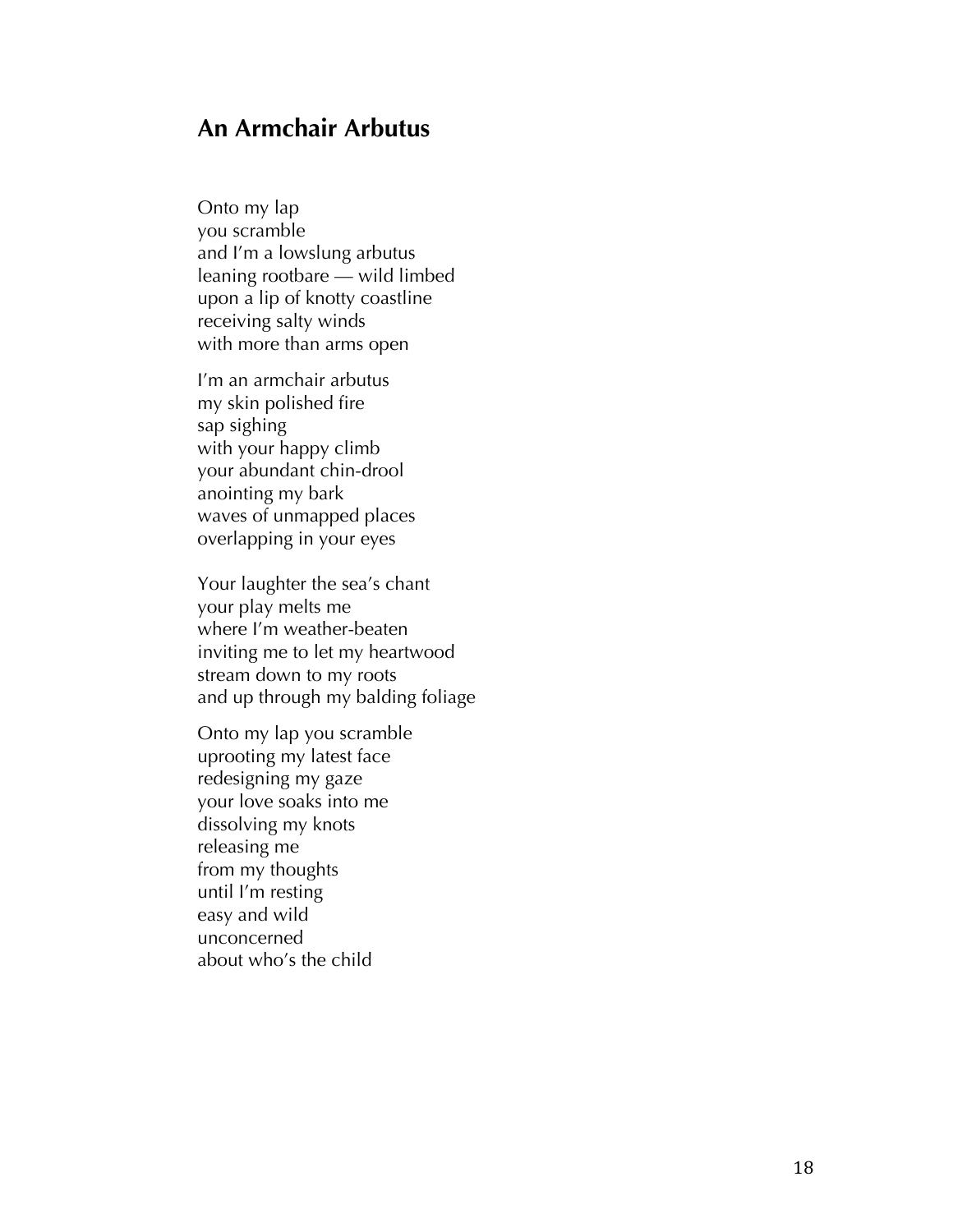# **Eternity's Gypsies**

Stalled at the intersection of now and a truer now hanging on to vanishing solidity losing too much in the details haunted by disappearing trails<br>We arrive and depart

stop and start doing our time playing our part

When we leave a dream what distance have we crossed? When we awaken what is lost? The deathbed a cradle newborns gumming at the edge

If it seems we've been here before it's because there's nowhere else to go We are Eternity's gypsies clinging to ghostly solidity a lifetime cupped in one quivering moment suspended in a droplet of forever hinting at a mind -shattering enormity as we make history and history makes us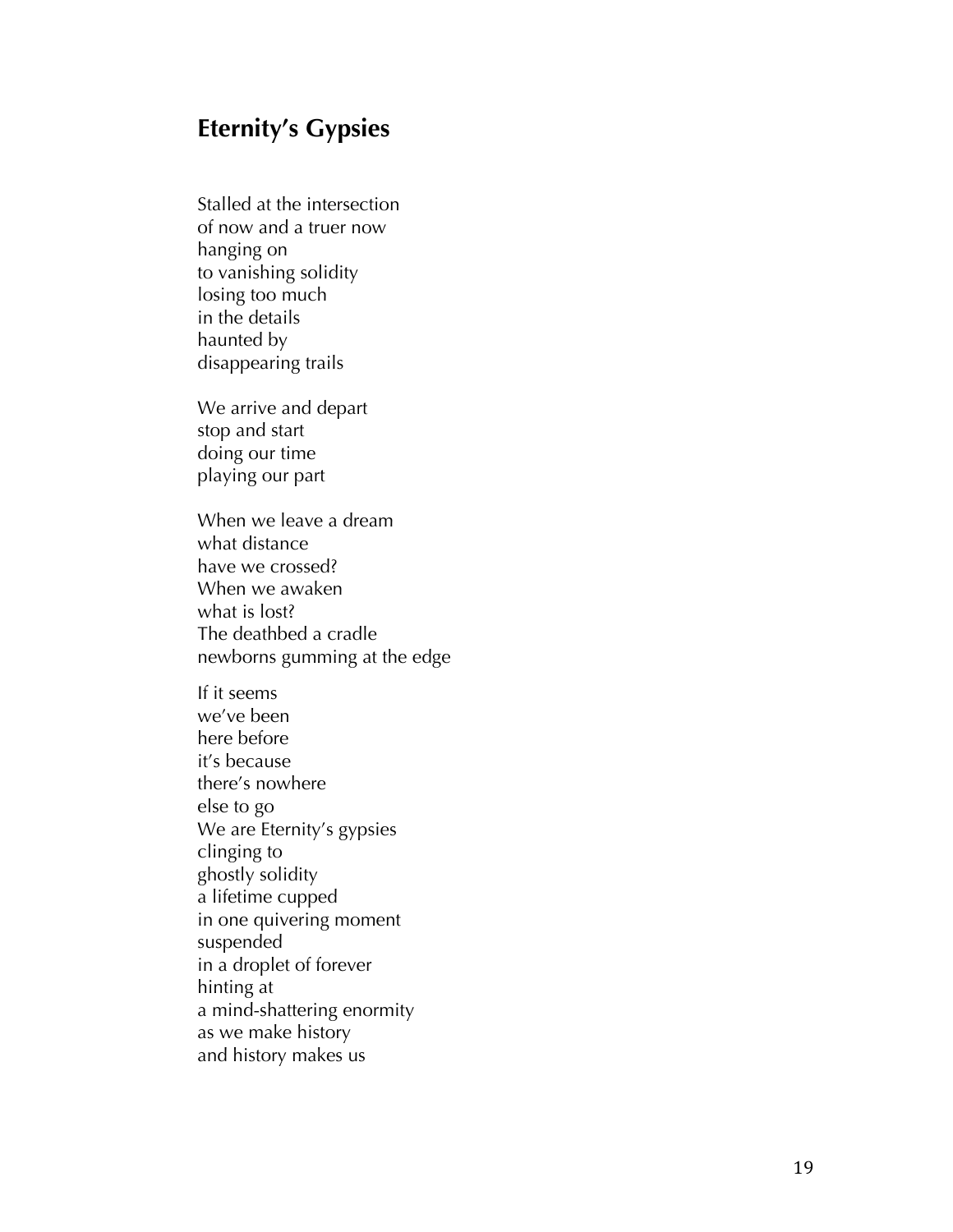# **The Undoing We Fear**

When fissures appear in reality admitting slivers of a very different locality injecting us with dark unfamiliarity and swallowing another drink or changing how we think doesn't provide us with a return ticket<br>we have a chance to ride a truer track if we don't get so crammed and jammed behind the wheel of our ambition that we run over what's always already here already more

electrifying than fear

So let the fissures wider crack allowing curiosity to get the better of dread letting the unknown dissolve in a deeper unknown seeing more than what is shown

The undoing we fear is already here the mystery of mysteries closer than near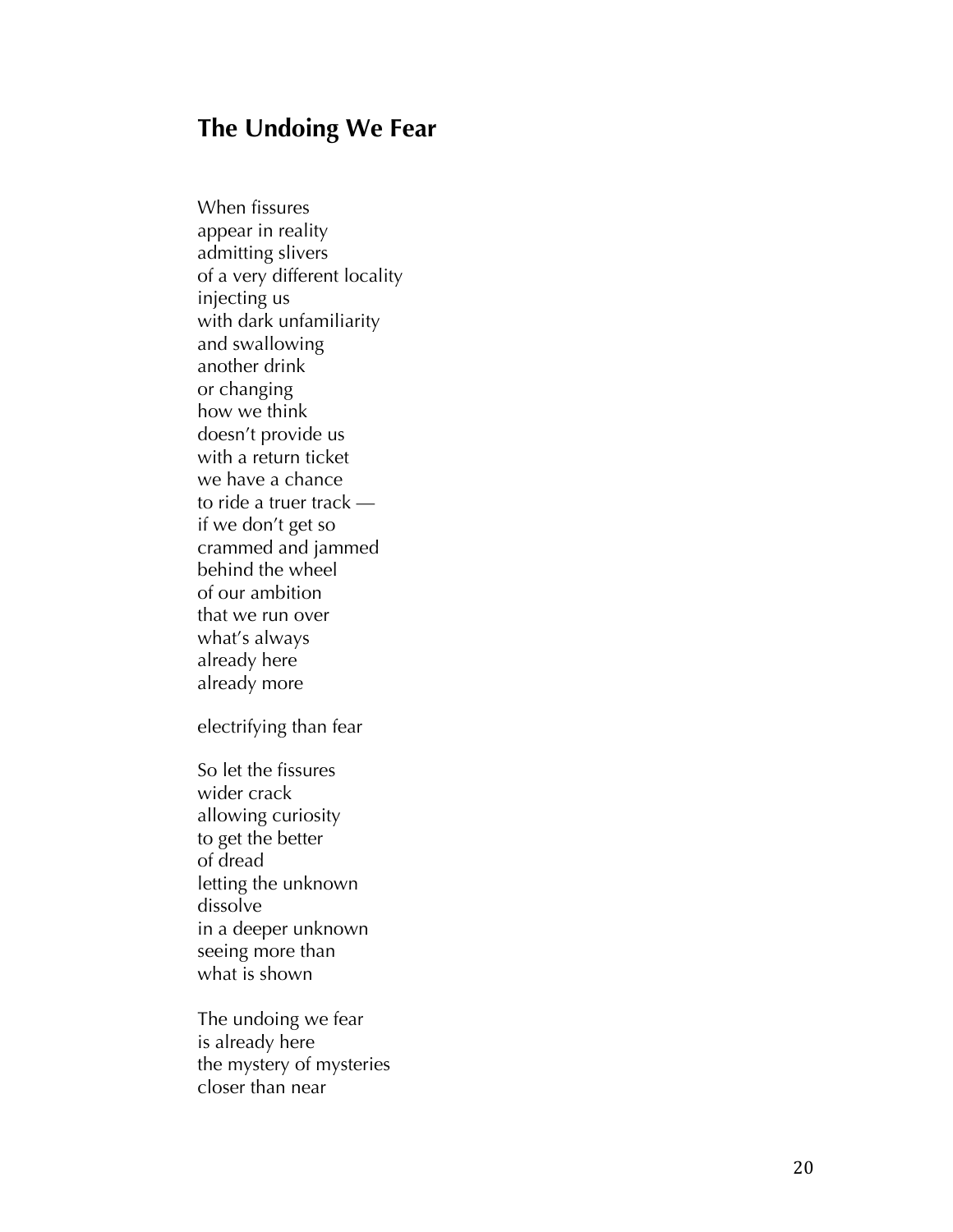Beyond all familiarity we eventually must go this we fight

and this we know

When fissures appear in reality admitting slivers of a very different locality we may seem to be at the edge of insanity but the light streaming through the light holding every shape and every view is none other than us unbroken through all the coming and going all the fears of not knowing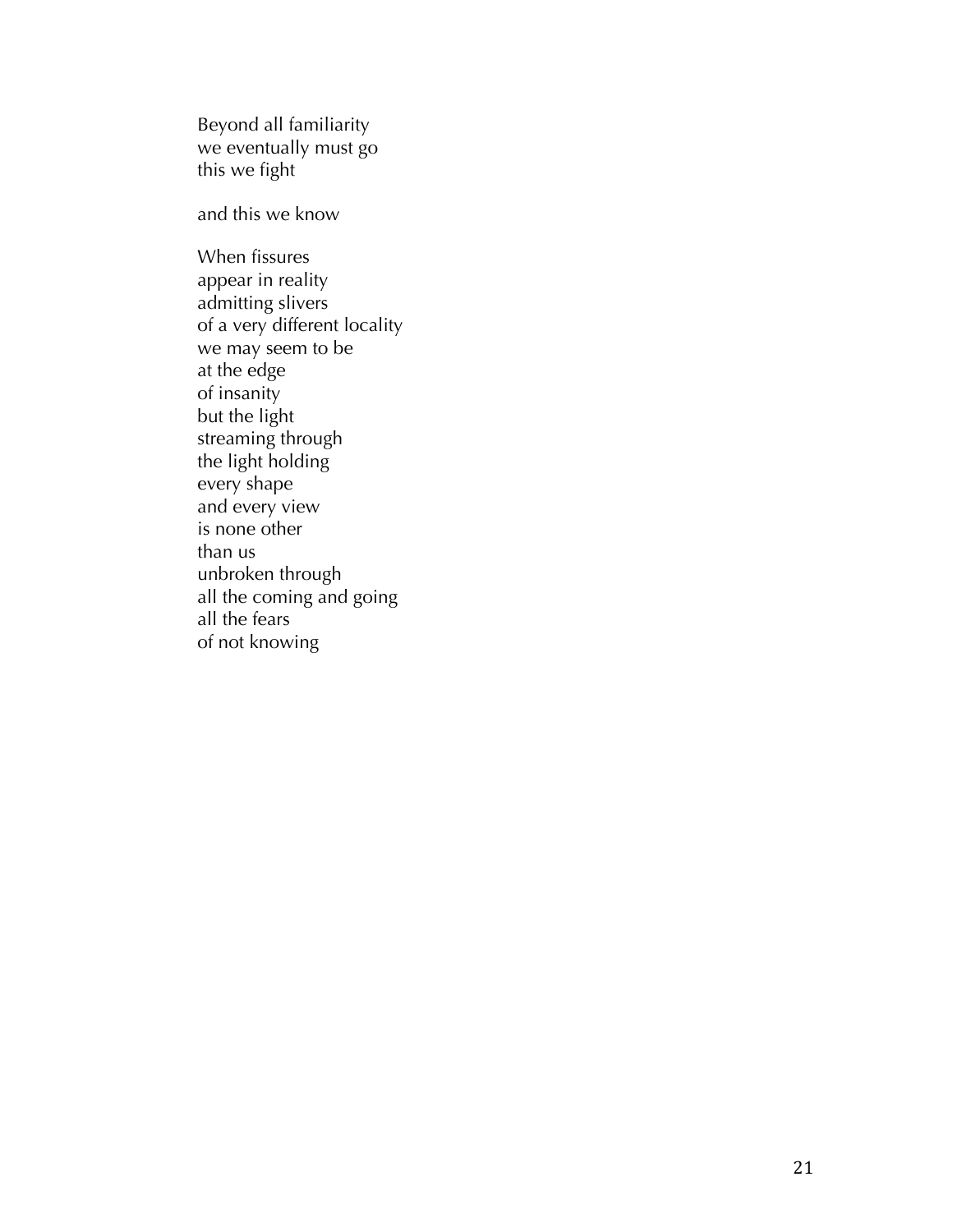# **Crystal Cove**

Can't recall what I was reading to you when through our cabin window's wintry ocean view a stone's throw behind me a massive dome of blackened boulder did squat upon the sunset's flaming horizon underlined by churning white thunder

Your gasp cored the woodsy calm parachuting my book to my lap — turning me around to see with you — in high definition nosing up right beside and as tall as that stony dome an oblong presence — smoky and dazzling dark rivers of silver

zigzagging across its throat

Big mind in the sunset waters clearly casting its eye across the suddenly crystalline shore just long enough for us to attach our bare gaze to it while we waited in the quivering evening without a thought waiting for the depths to eject more of it and us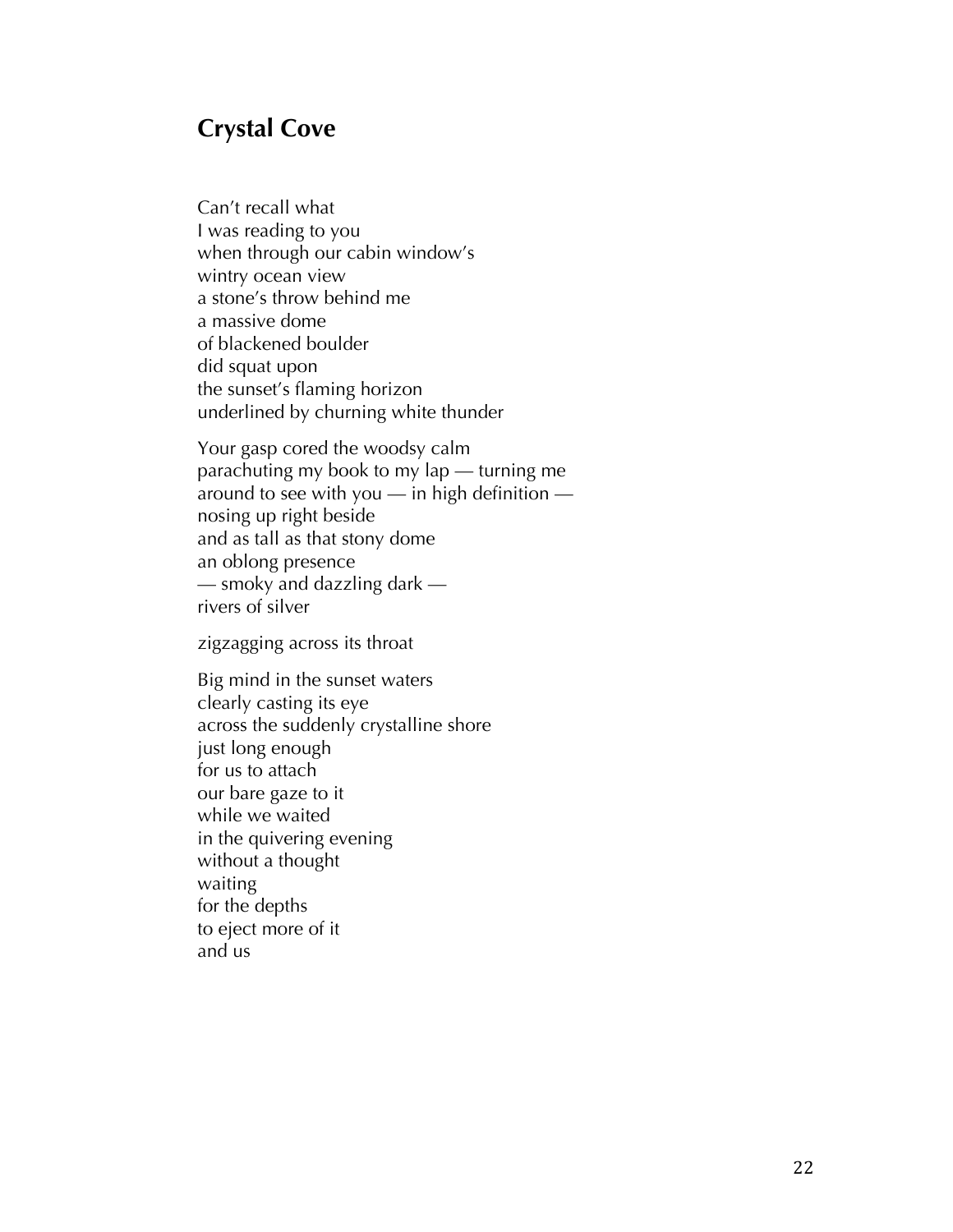# **Final Detox**

Sometimes we feel so bad convinced a fix must be had whatever helps take the hurt away however much we may have to pay

It might take a while before we plunge into our grief holding nothing more than a lifeline to what's deeper than all the dying

Detox works us right to the bone until we're at home with being alone our habits giv e up the ghost when we stop playing host

Cultivating intimacy with all that we are is the final detox helping digest our deepest shock s

On the way there are fixes to be had and not always because we feel bad

But freedom doesn't mind its chains endless discovery being what remains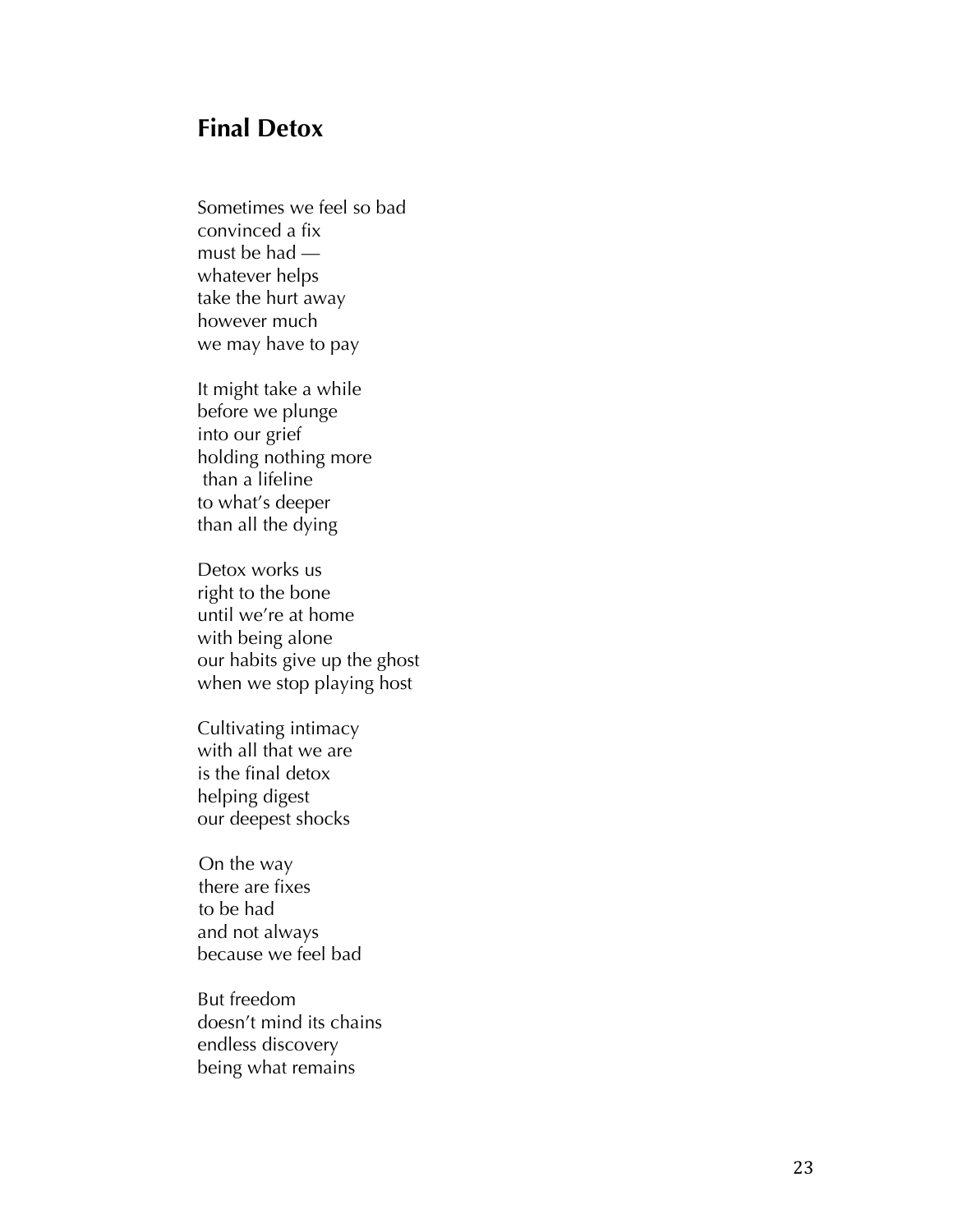### **Dysentery Dharma**

Ten days pinned in this tiny concrete space sweating out the stink and the hundred plus degrees coughing dizzily heaving staring through my ragged breathing jagged pain howling in my skull punching out my eyes from the inside

Outside is India in its glory and rot matted cries and fragrant dust clattering color sledgehammer pain anchoring me squatting over a floor -hole fifteen times a day dysentery dharma frying with fever shivering and shaking covering my swollen eyes until night resting in the gaps between exhale and inhale

My room a hothouse overgrown with my illness the ceiling fan cools me no more than my dips into self -pity I quiver and sweat and sometimes float agony my secret intimate the shape of my flesh burned onto my filthy bedsheet my focus straying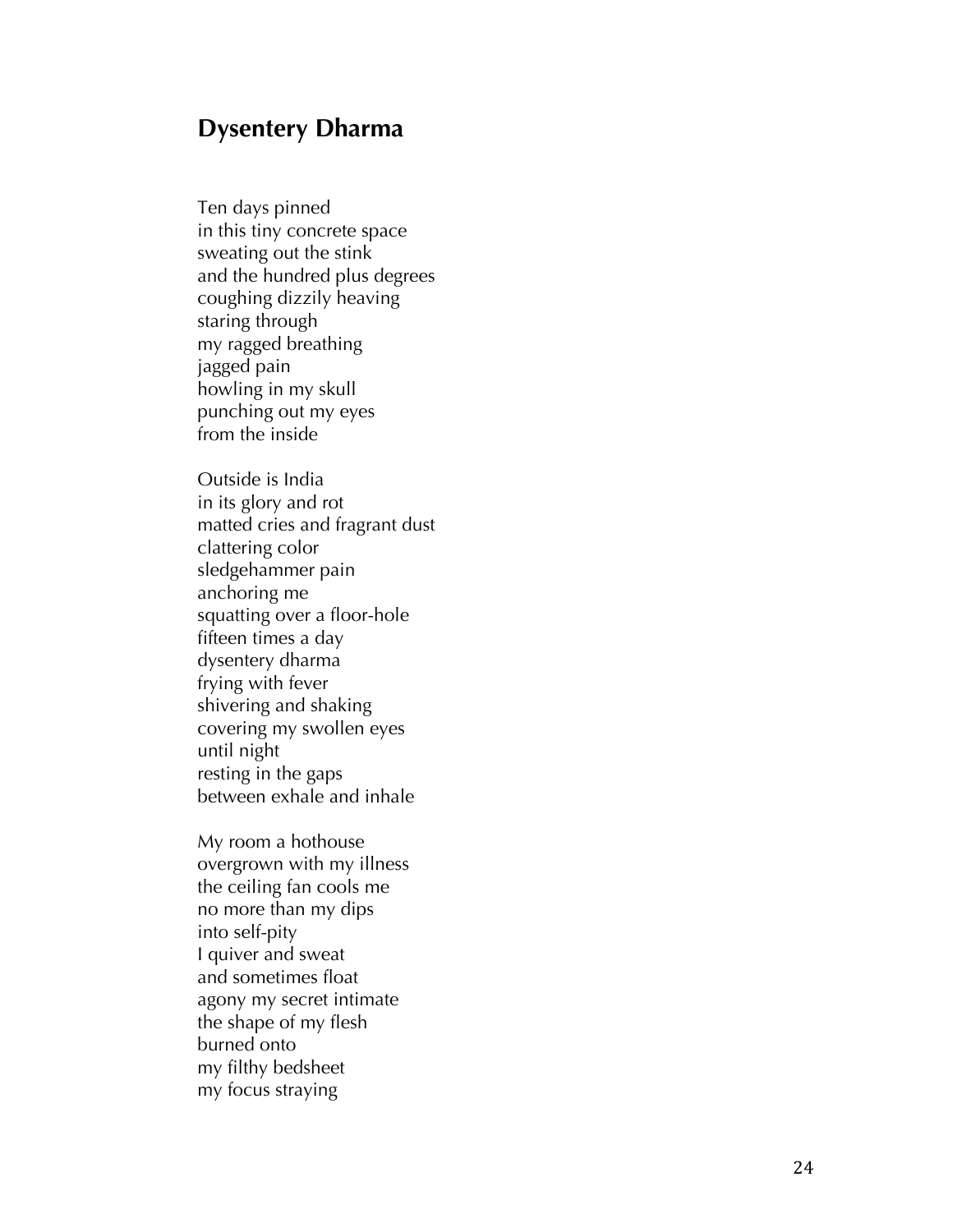no further than my feet ugliness in one hand surrender in the other my suffering now and then but naked grace telling me to stop, stop, stop craving another place

Something's coming ungripped here amidst the phlegmy hackings of dawn and the too-bright daytime shows outside as I awaken in this dank fever-box this dirty little cubicle this groaning space so uncomplainingly full of my labor and the birthing I must face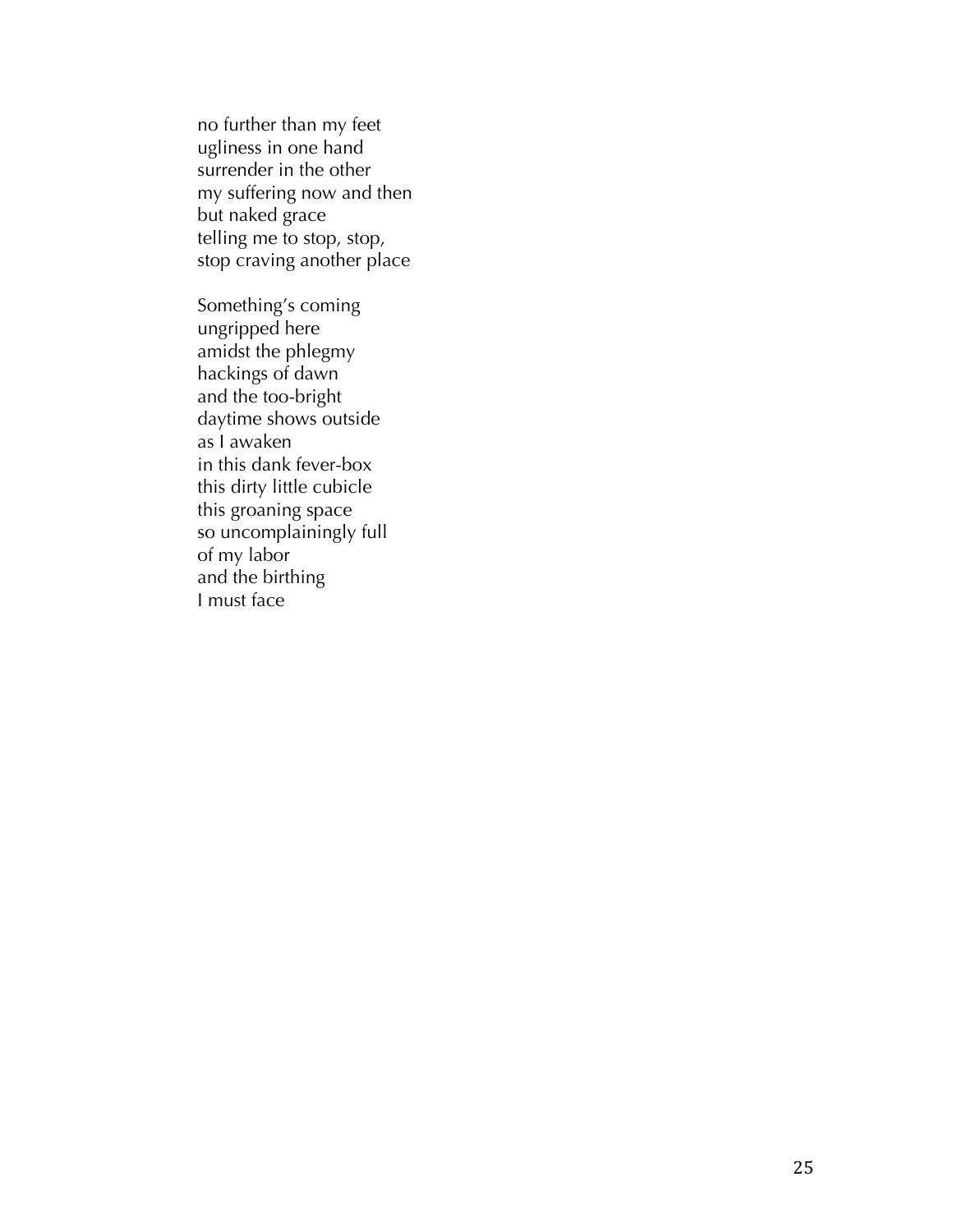#### **When the Night Pulled Back the Bedcovers**

When the night pulled back the bedcovers and I sat knees-up ashaking waiting for a sign sublime my mind looking for the time my body athrob with an eternal rhyme the windows did bulge with something unborn something I could not name something I could not contain

When the night pulled back the bedcovers and my breath was no longer mine and I knew knew the supreme design and darkness stormed my room so blinding bright my spine a stem so green and blazing white I could not help but give the night my hand letting it lead me through every shadowland

When the night pulled back the bedcovers and I arose from the ruins of my dreams and inside and outside were lovers and exhale was inhale I glimpsed a love that could not fail a love that was both ocean and sail and did cry out for having so much and for wanting more and for having done all this before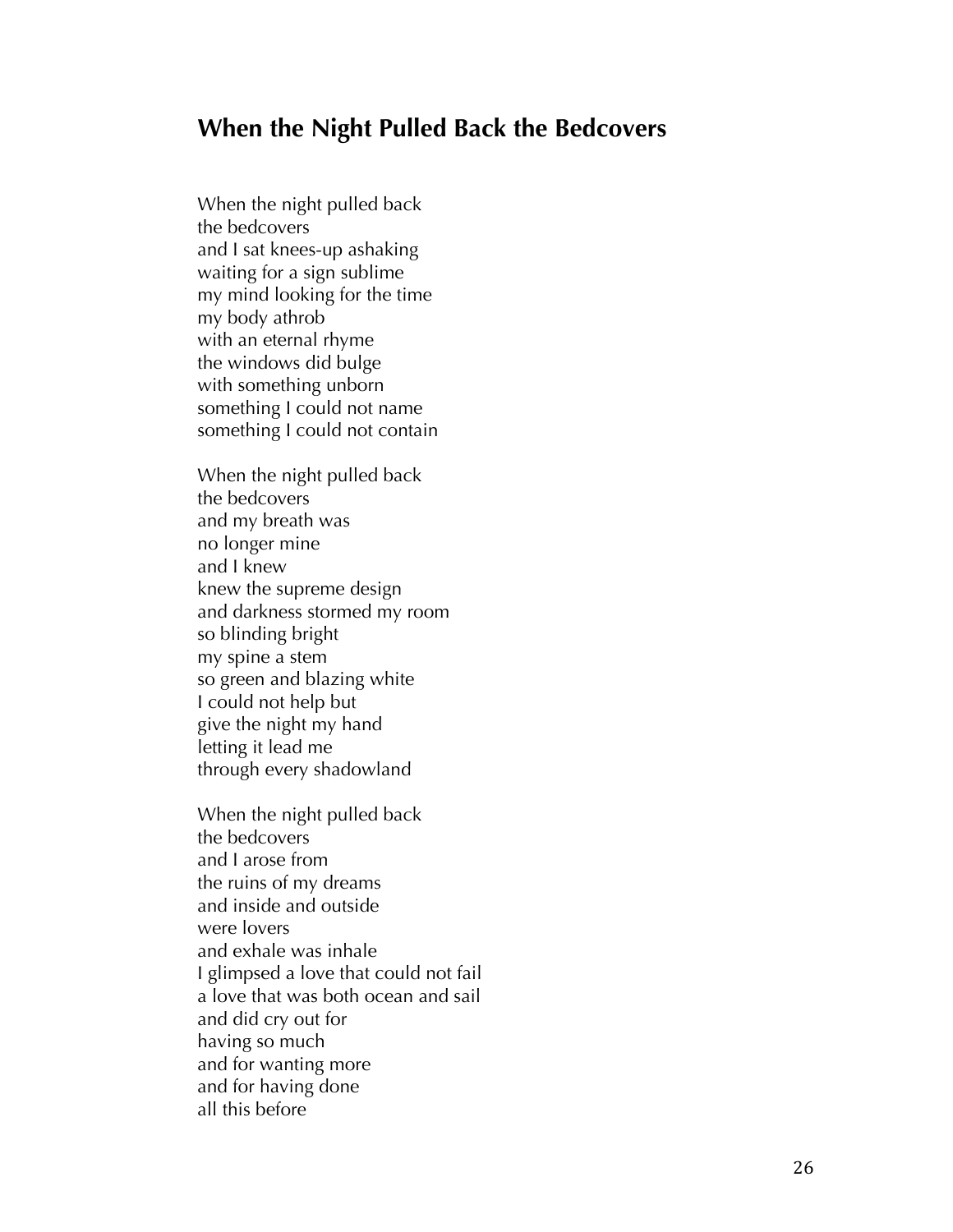an undreaming love deeper than my deepest fear inviting me to give the night my hand until I could not help but look through the eyes of every face no matter how dark the place

Surrounded by fiery womb was I the doors gone the walls immensely aquiver my mind no longer looking for the time new growth running wild through my room the windows a shattering of light and my whole being did shiver and quake until my frame of mind did break and I was in body what I was in spirit the great night shining wild forever full of child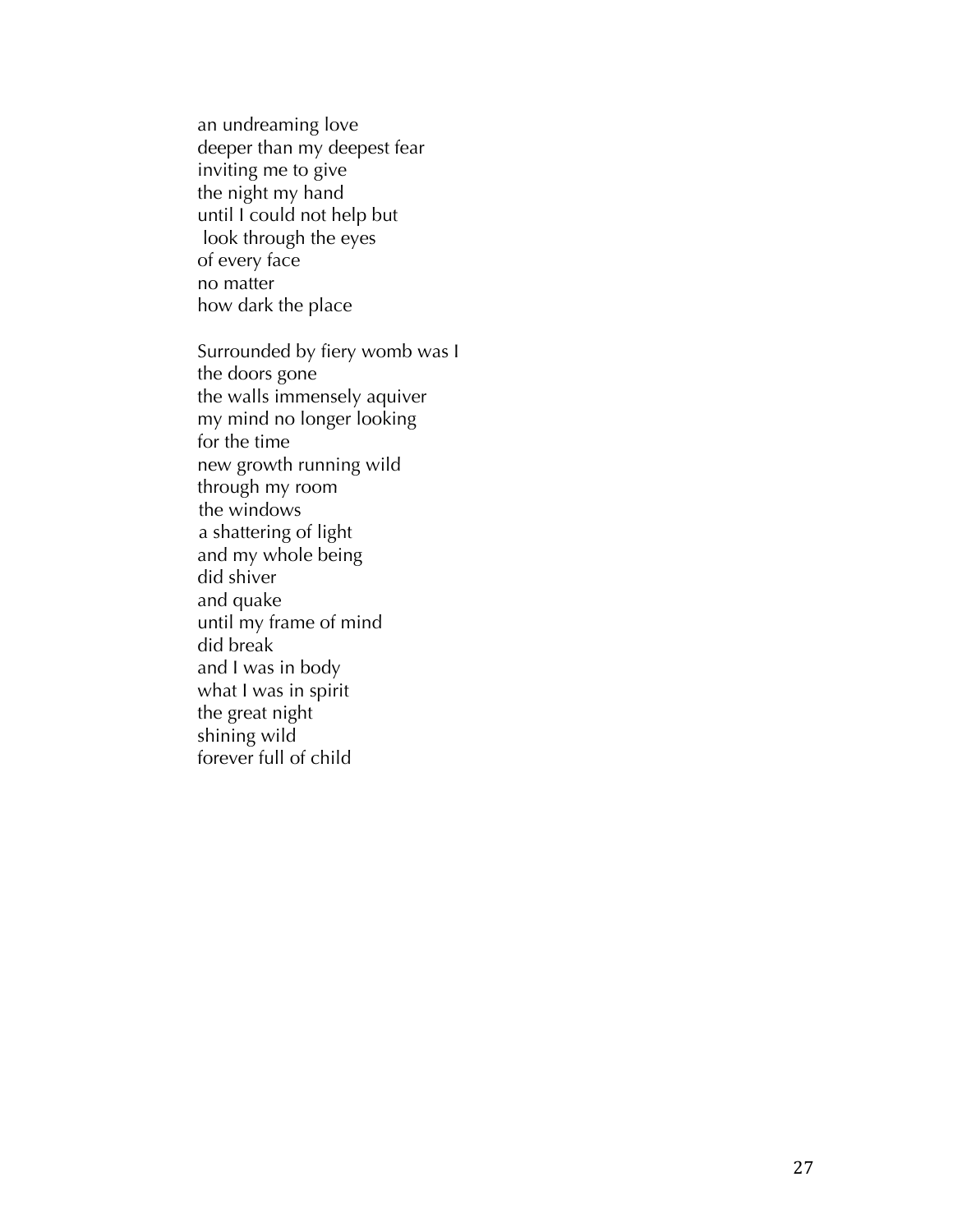# **LYRICS**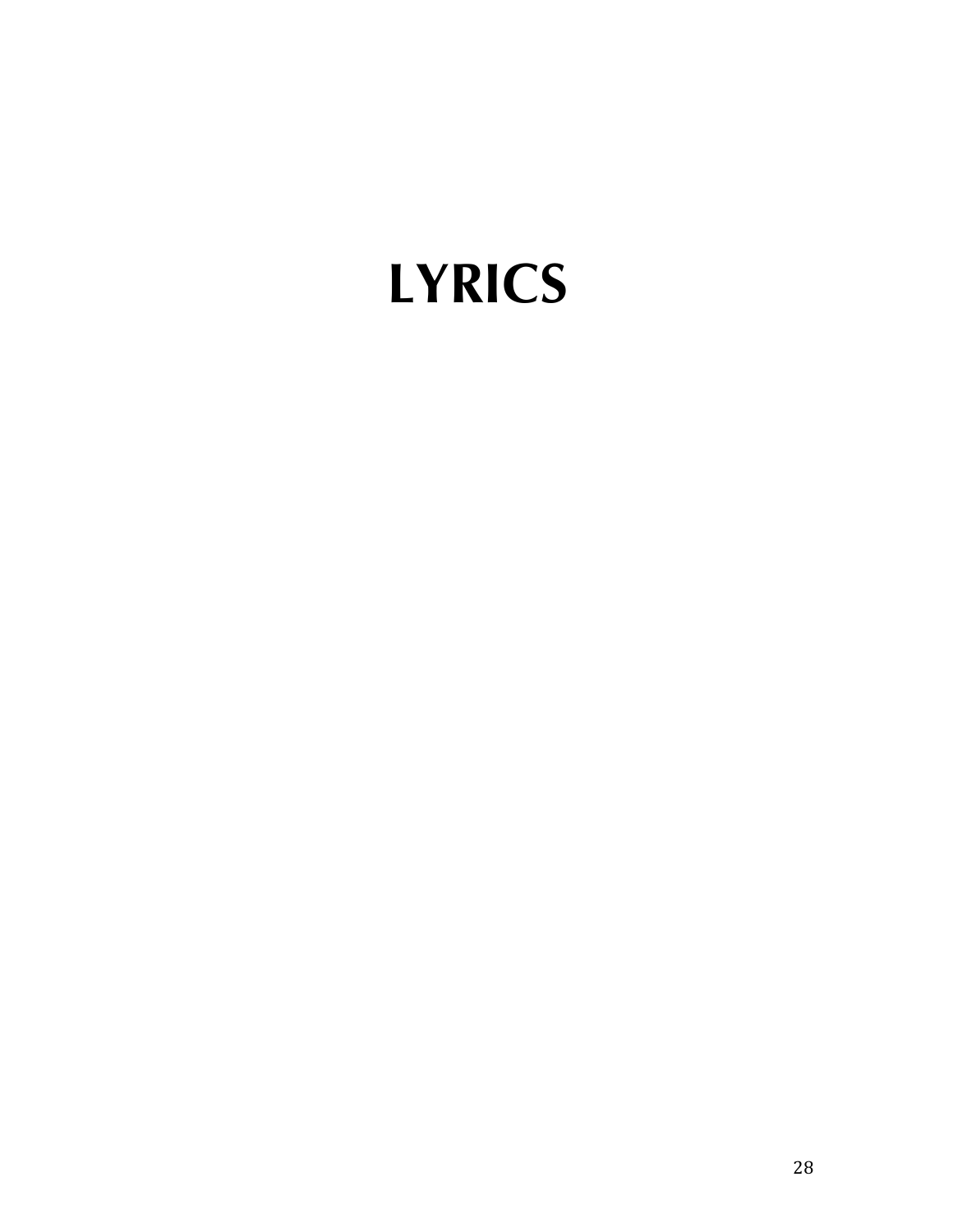### *Last Sigh of a Vagabond Wave*

*My face is unveiled sky and timeless dream dew-brightened dawn and shadow -dappled stream gnarled coastline and jagged -blossomed storm ever bursting through the roof of what's unborn*

*Gone, gone, gone am I birthing me am I struggling deep -sea drop am I*

*My body's spun from gravity and boundless light dreaming of gypsy joys and knotted night soaring over cobblestone oceans of cloud ever sailing through the walls of what's allowed*

*Gone, gone, gone am I birthing me am I green fire of wild places am I*

*My life sings and bleeds in colors bare and bright riding waves of shattered moon through the night*

*Nothing is moving yet everything's in motion only broken waves will ever know the ocea n*

*Gone, gone, gone am I birthing me am I last sigh of a vagabond wave am I*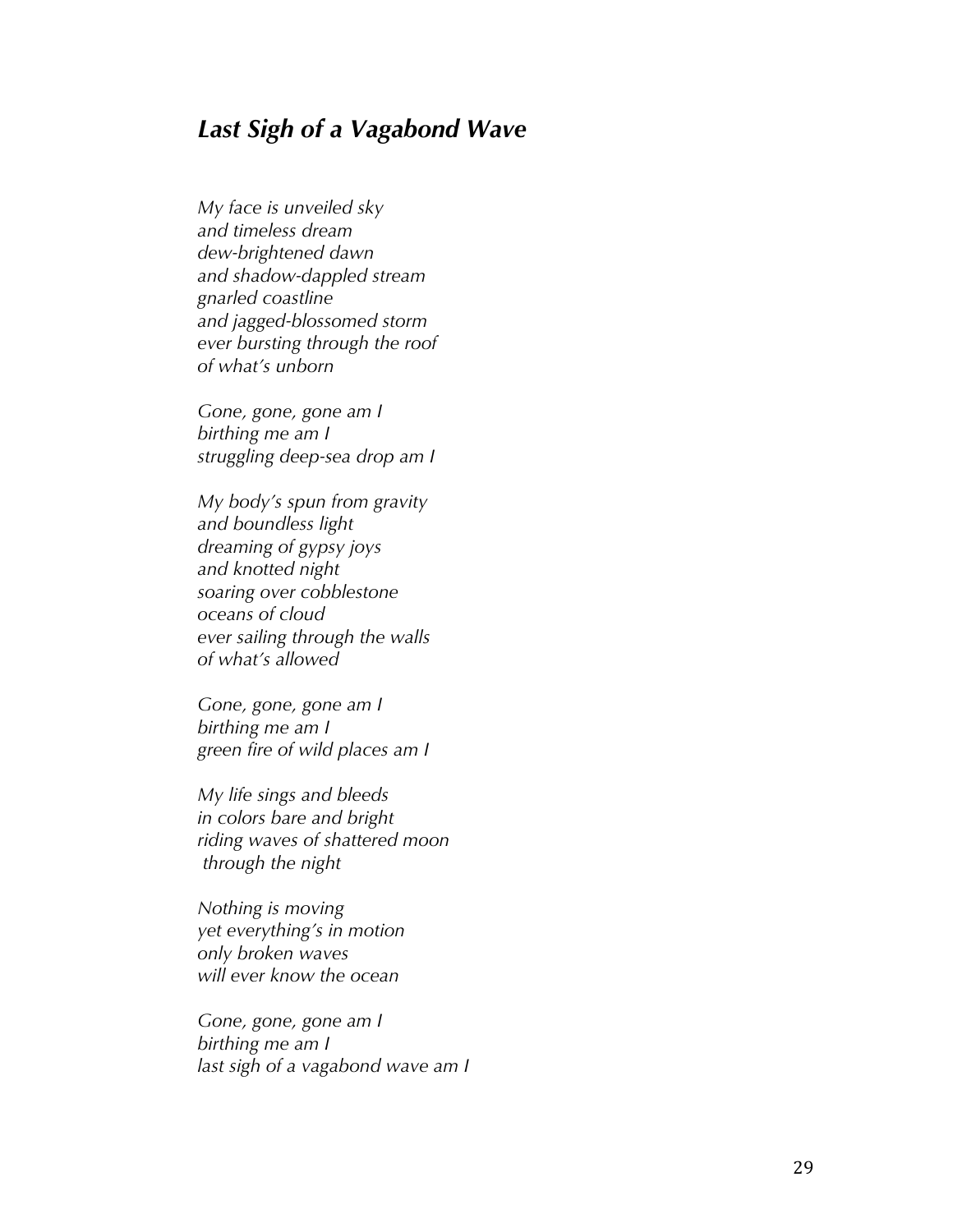*And this too am I where Mystery is all that's known where love is what is being grown where silence tells the ultimate story where life blazes in all its pain and glory*

*Gone, gone, gone am I birthing me am I last sigh of a vagabond wave am I dying to live*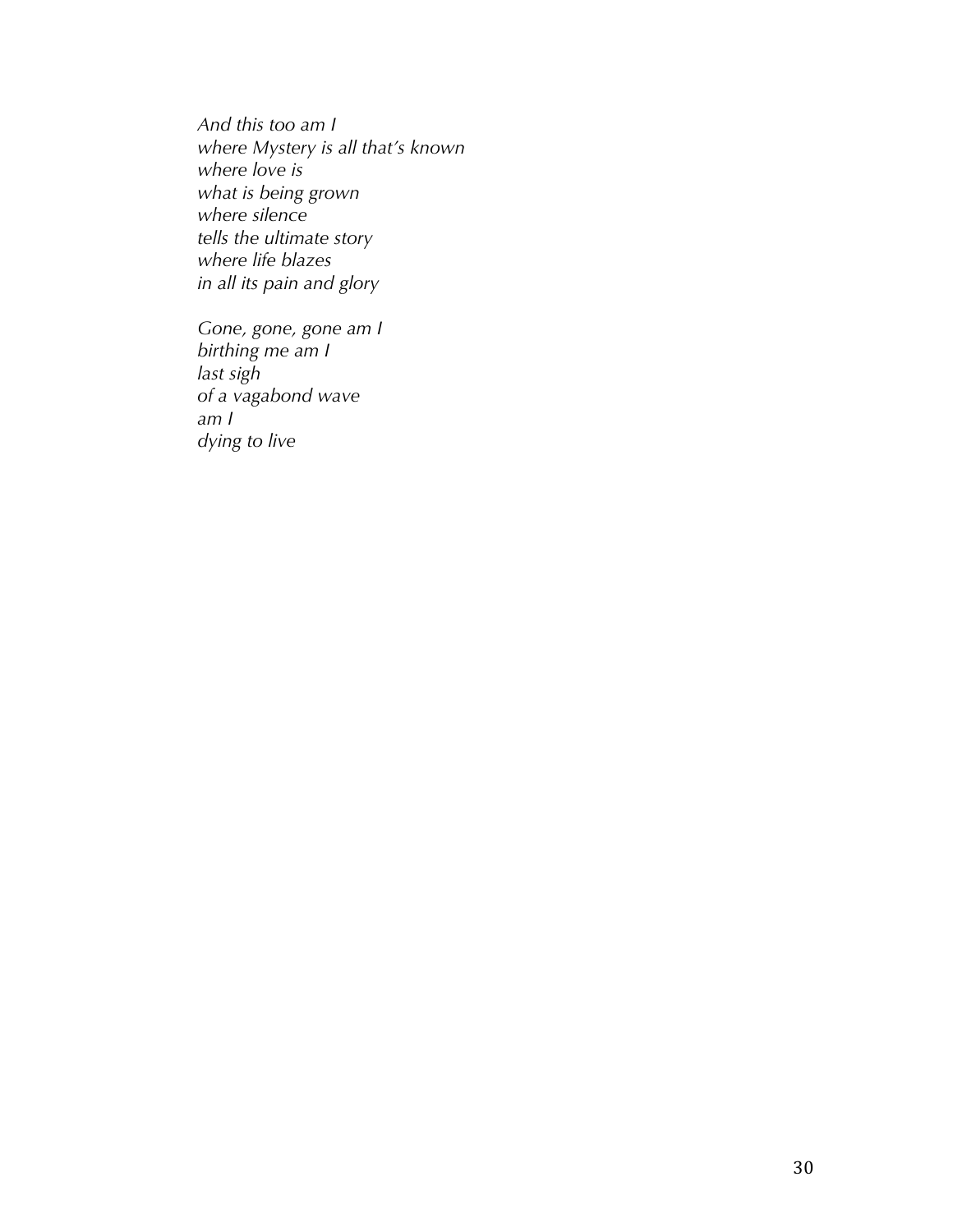# *Look for Me*

*Look for me where storms blow open the gates Look for me where broken boats cross the straits Look for me where the sea shines with shattered sky Look for me where you can no longer lie Look, look for me where joy and pain disappear into sun and rain Look for me where broken hearts take wing Look for me where hidden longings must sing Look for me where your body bends with grief Look for me where you feel the birth of each new leaf Look, look for me where joy and pain disappear into sun and rain Look for me where the first of us searched the sky Look for me where the last of us is saying goodbye Look for me where you're broken enough to be whole Look for me where love's the ground and not the goal Look, look for me where joy and pain disappear into sun and rain Look for me where darkness sheds its shadow Look for me where buried dreams still glow Look for me where you forget and you fall Look for me where silence says it all*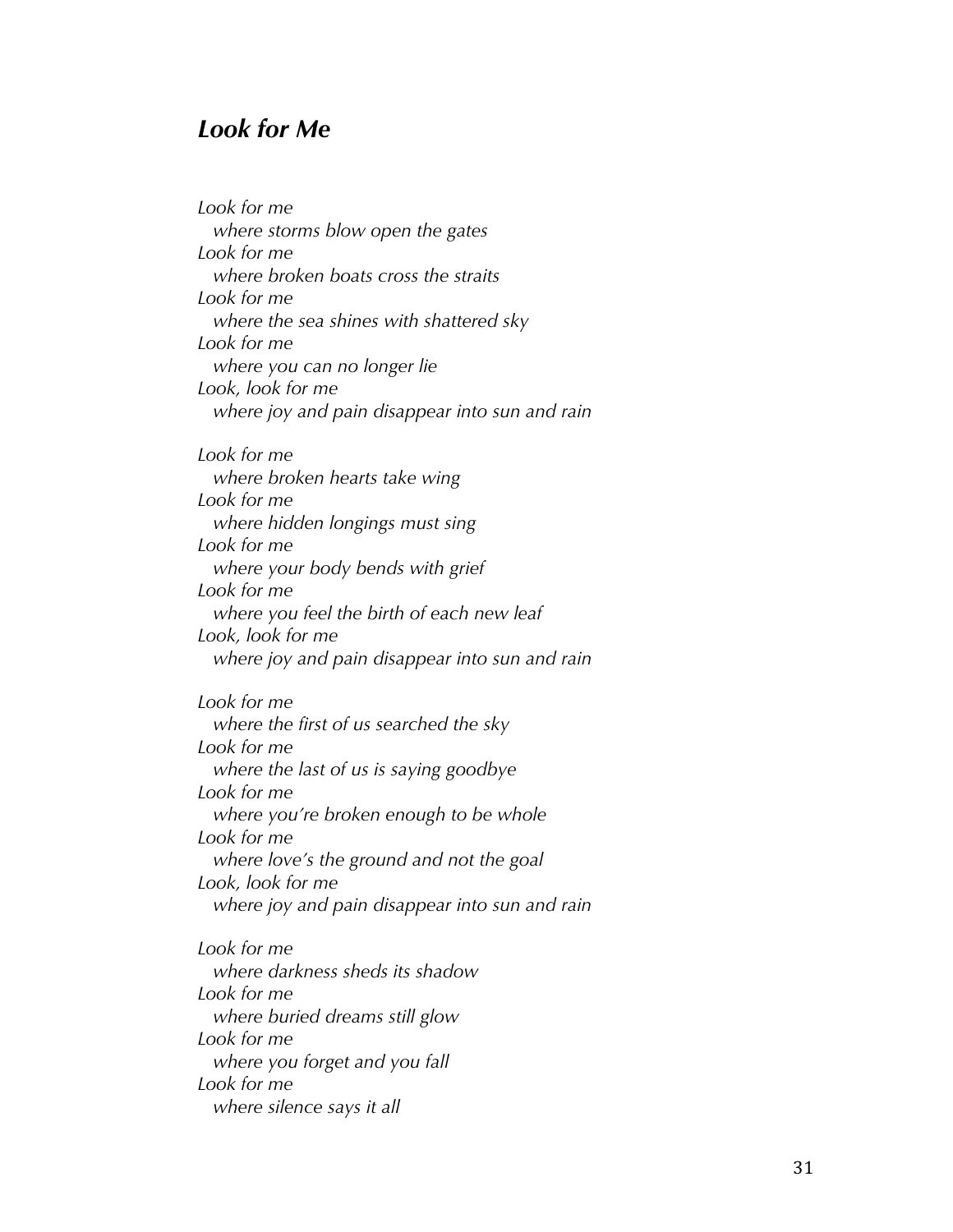*Look, look for me where joy and pain disappear into sun and rain*

*Look for me where the land is wild with naked wonder Look for me where jagged shores moan with white thunder Look for me where the sea is ablaze with dawn Look for me where everything's already gone Look, look for me where joy and pain disappear into sun and rain*

*Look for me where we must dance and die Look for me where forehead is an infinity of sky Look for me where you awaken in the night Look for me where there's nothing but unbroken light Look, look for me where joy and pain disappear into sun and rain*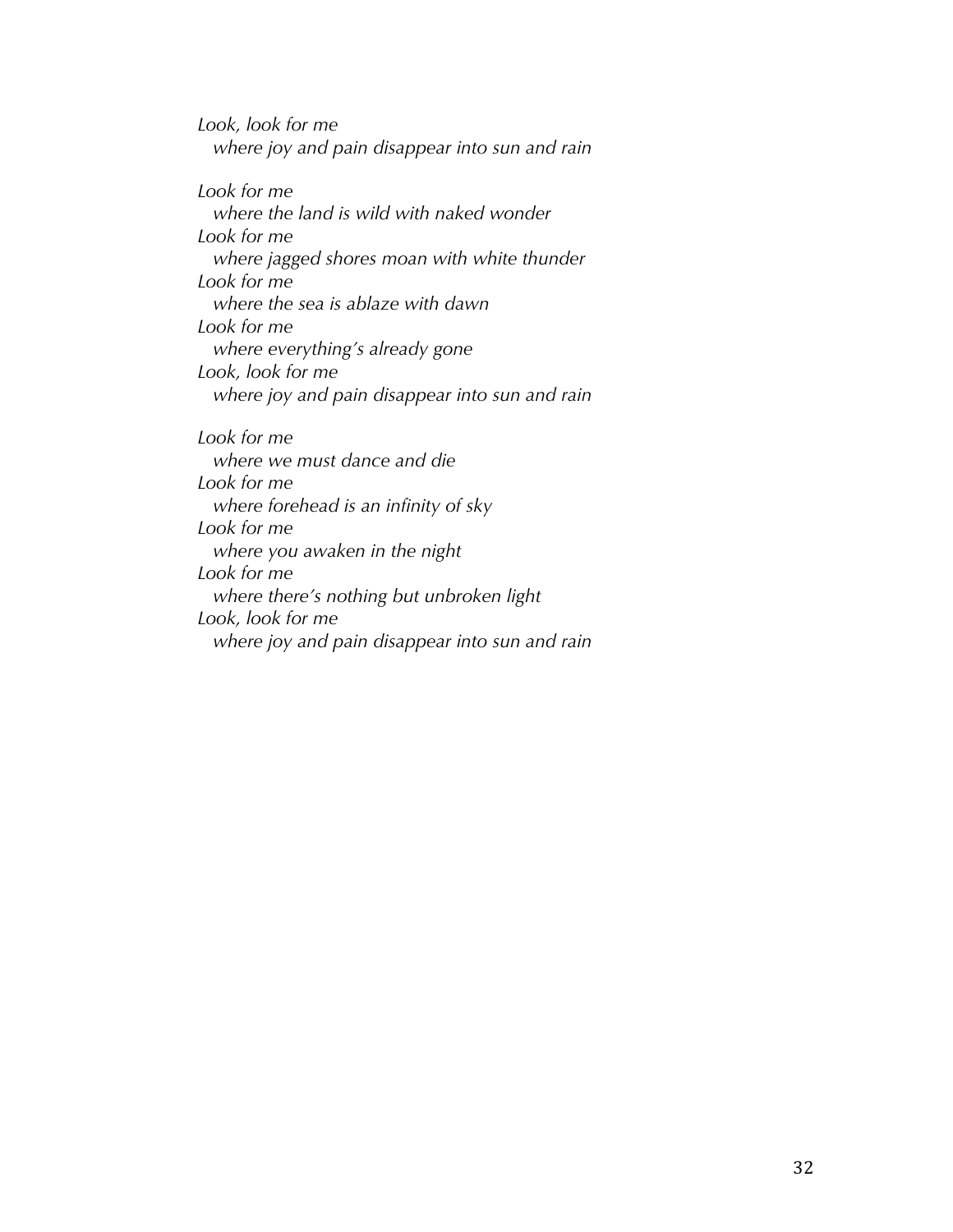# *O Breathe Us Deep*

*The waves arrive one by one sparkling with remembered sun ancient songs seizing our tongue the temple rising out of the blue broken pillars now solid and true*

*O breathe us deep, breathe us strong breathe us full, O breathe us home*

*The waves arise with shining grace stained with dawn's burning face we won't leave this broken place until we release our golden chains bursting through the slumber and pain*

*O breathe us deep, breathe us strong breathe us full, O breathe us home*

*It is time to turn from the old it is time to come in from the cold frozen pain will bind our soul until we're freed from our tomorrows no longer chained to old sorrows*

*O breathe us deep, breathe us strong breathe us full, O breathe us home*

*And once again here we are gathered together from afar each a spark from a dying star our awakening heart is the clearing for the Holy Deep we are nearing*

*O breathe us deep, breathe us strong breathe us full, O breathe us home*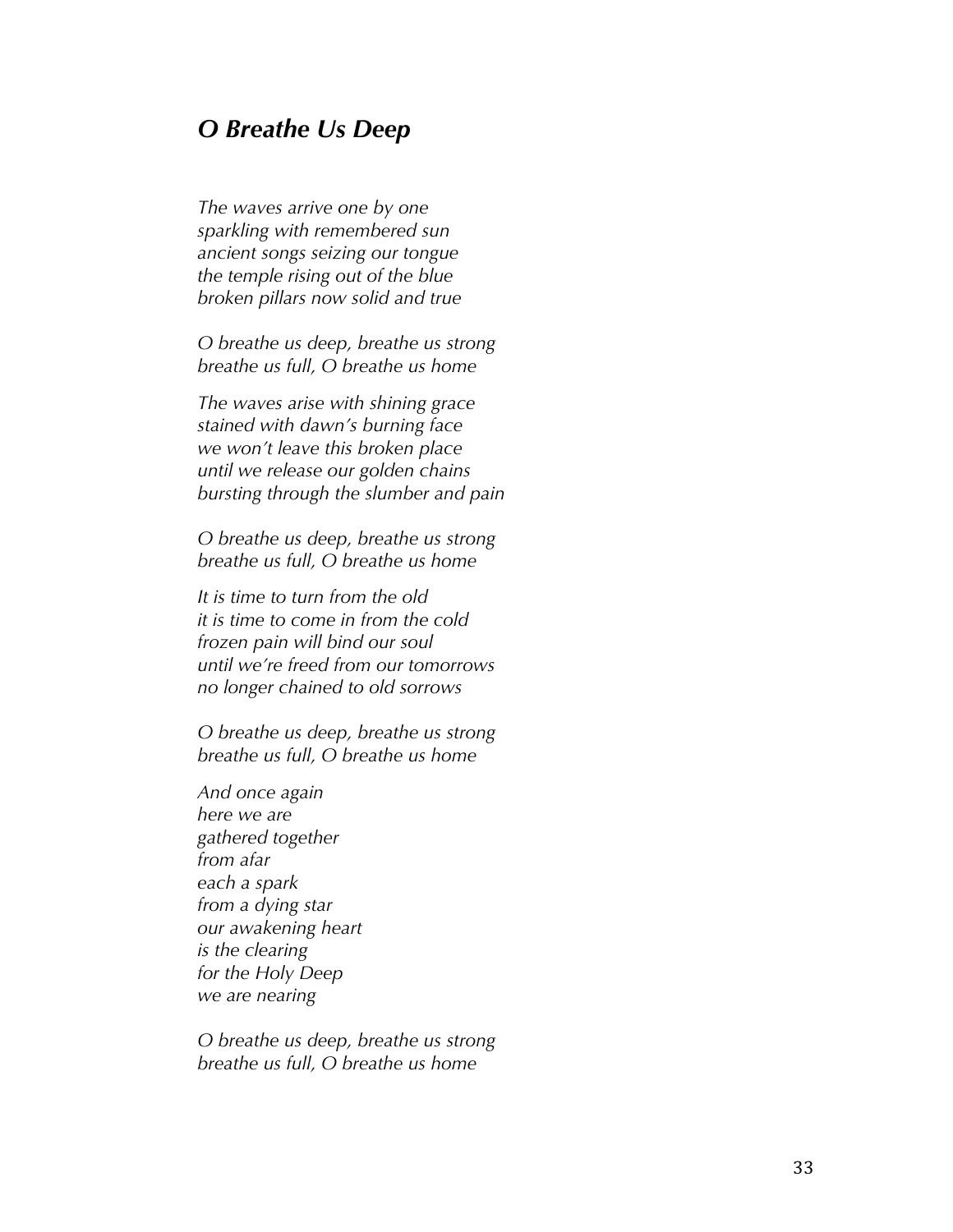# *Take Me to the Bottom of Your Pain*

*Take me to the bottom of your pain Take me to the weave of your true name Take me, take me to what you require Take me to the heart of the fire Let's stretch to make the leap Let's go to where love must also weep*

*Take me to the bottom of your pain Take me to the weave of your true name Take me, take me over the rise Take me through all your goodbyes Let's shine through our every disguise Let's go to where love has open eyes*

*Take me to the bottom of your pain Take me to the weave of your true name Take me, take me right to your core Take me through your hidden door Let's throw away our every alibi Let's go to where love no longer lies* 

*Take me to the bottom of your pain Take me to the weave of your true name Take me, take me past your past Take me where only the sacred will last Let's live where insights lose their mind Let's live where nobody gets left behind Let's go to where love is no longer blind*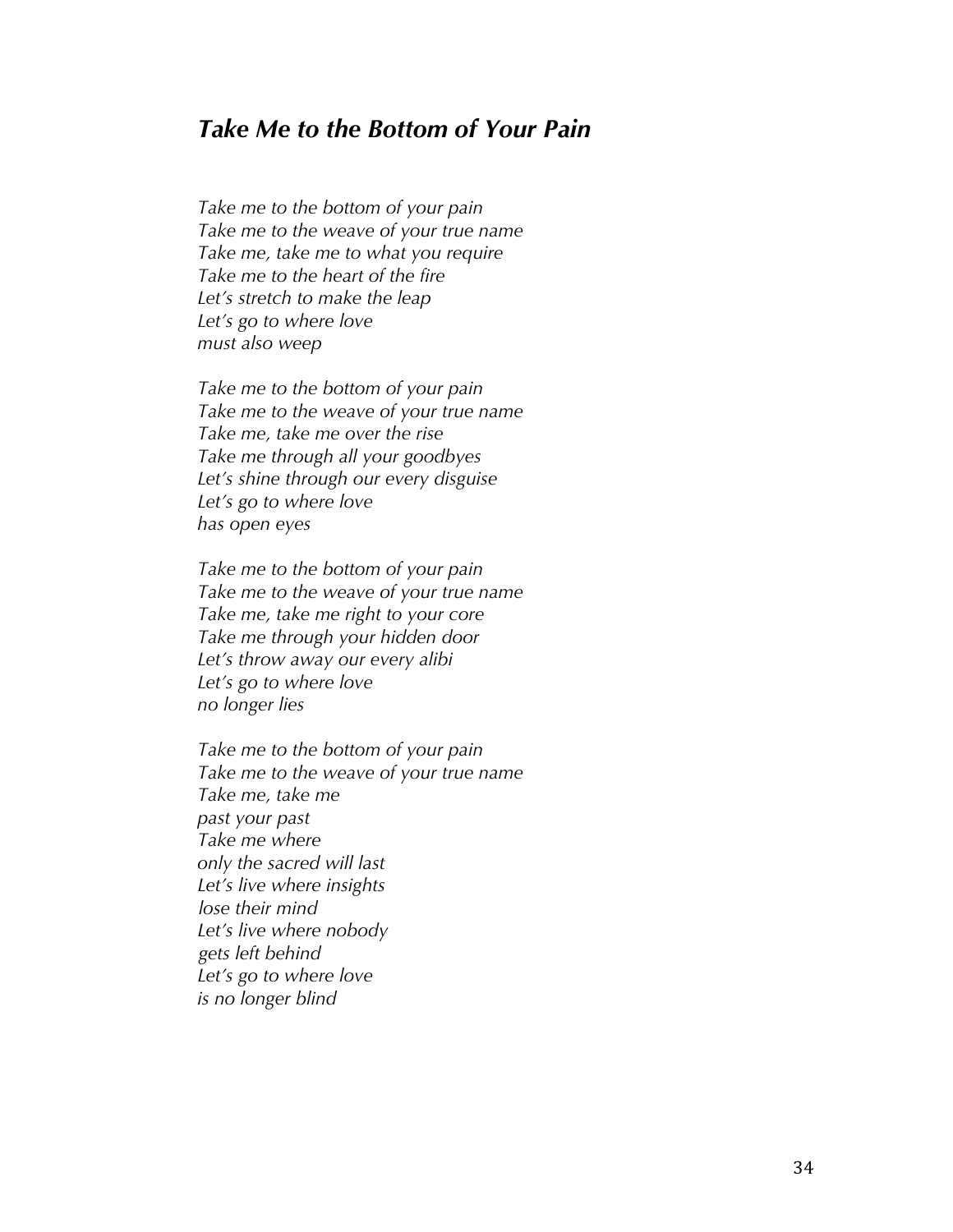#### *I Come to You*

*I come to you through it all I am the one who hears your spirit call I am the one who is sky for your dawning light Do not turn from me, even in your darkest night*

*I come to you through the high and the low I am the one you cannot name but always know I am the one who is earth for your deepest dance Do not turn from me, even in your darkest trance*

*Love me now, love me full Love me bright, love me day and night I cannot be found because I cannot be lost Love me whatever the cost*

*I come to you through the heart of now I am the one who bows only to Eternal Thou I am the one who is ocean for your streams Do not turn from me, even in your darkest dreams*

*I come to you in every shape I am the one beyond all escape I am the one who is fire for what's dead in you Do not turn from me, even in your darkest view*

*I come to you when love is sailing free I am the one you always feel but don't always see I am the one who is space for what you cannot face Do not turn from me, even in your hardest place*

*I come to you when love is burning bright I am the one aflame in every sacred site I am the one rising from the ruins Burning, burning through to you until joy is the ground and love is all around until our flesh speaks Truth's tongue until our song is fully sung*

*Love me now, love me full Love me bright, love me day and night I cannot be found because I cannot be lost Love me whatever the cost*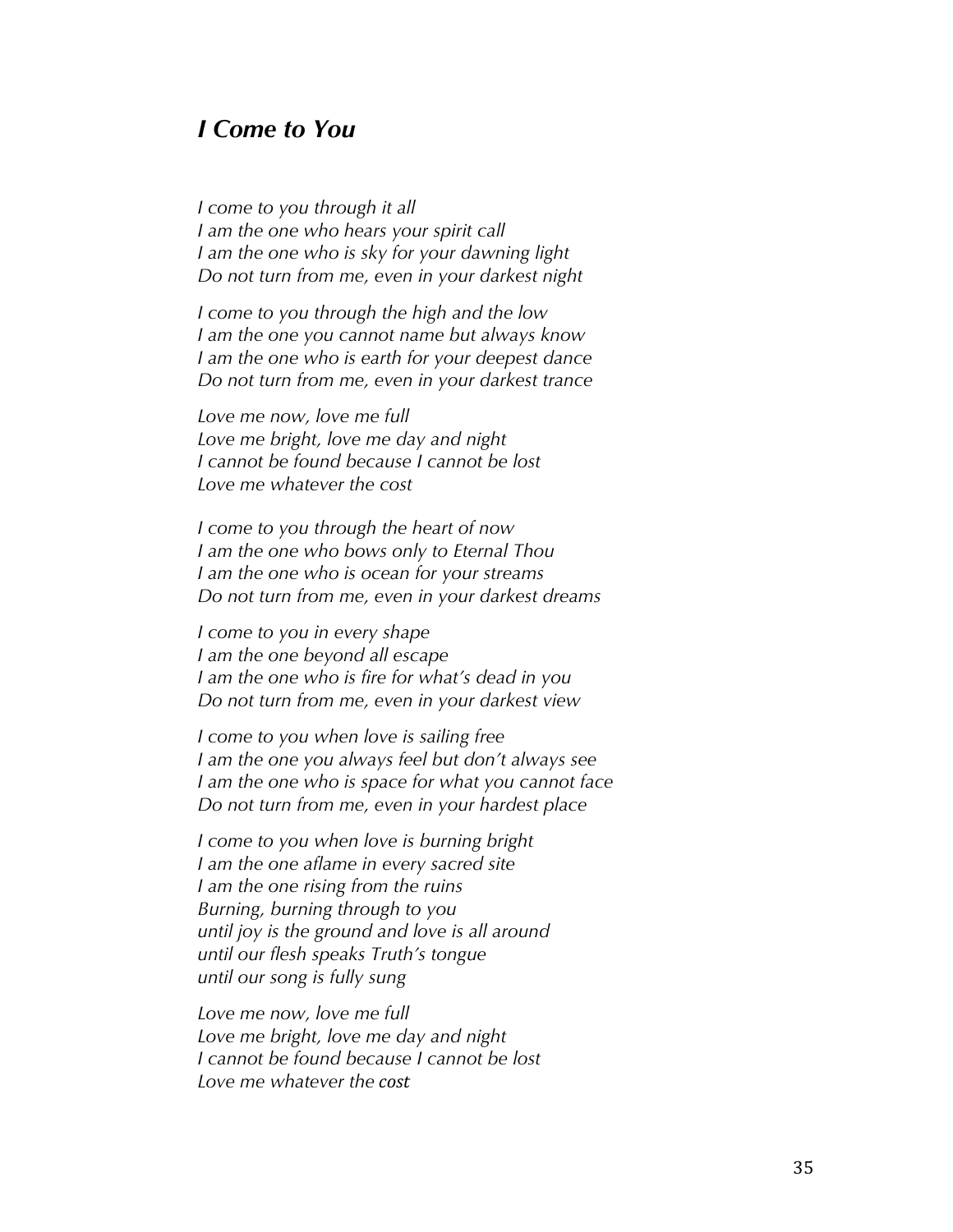#### *Again I Remember*

*Again I break my need dissolving my pride Again I spill my hurt streaming, streaming wide Again I die letting all the goodbyes tear open my sky Again I whisper and again I roar swimming through the dreamy door And again I join what's above with what's below And again I recognize the One behind the show*

*Again I fall chained to my lies Again I rise filled with blazing night and newborn cries Again I pump up my will gunning for the holy thrill Again I wake Letting go of both hope and despair no longer seeking something better to wear*

*Again I reach through the darkness shining wild Again I rock in the cradle of Eternity's child Again I die releasing all that I took to be mine Again I howl prowling through forests of palm and pine one hand on a spear the other on my fear*

*Again I gaze from one eye my broken body aglow Again I drop my sword*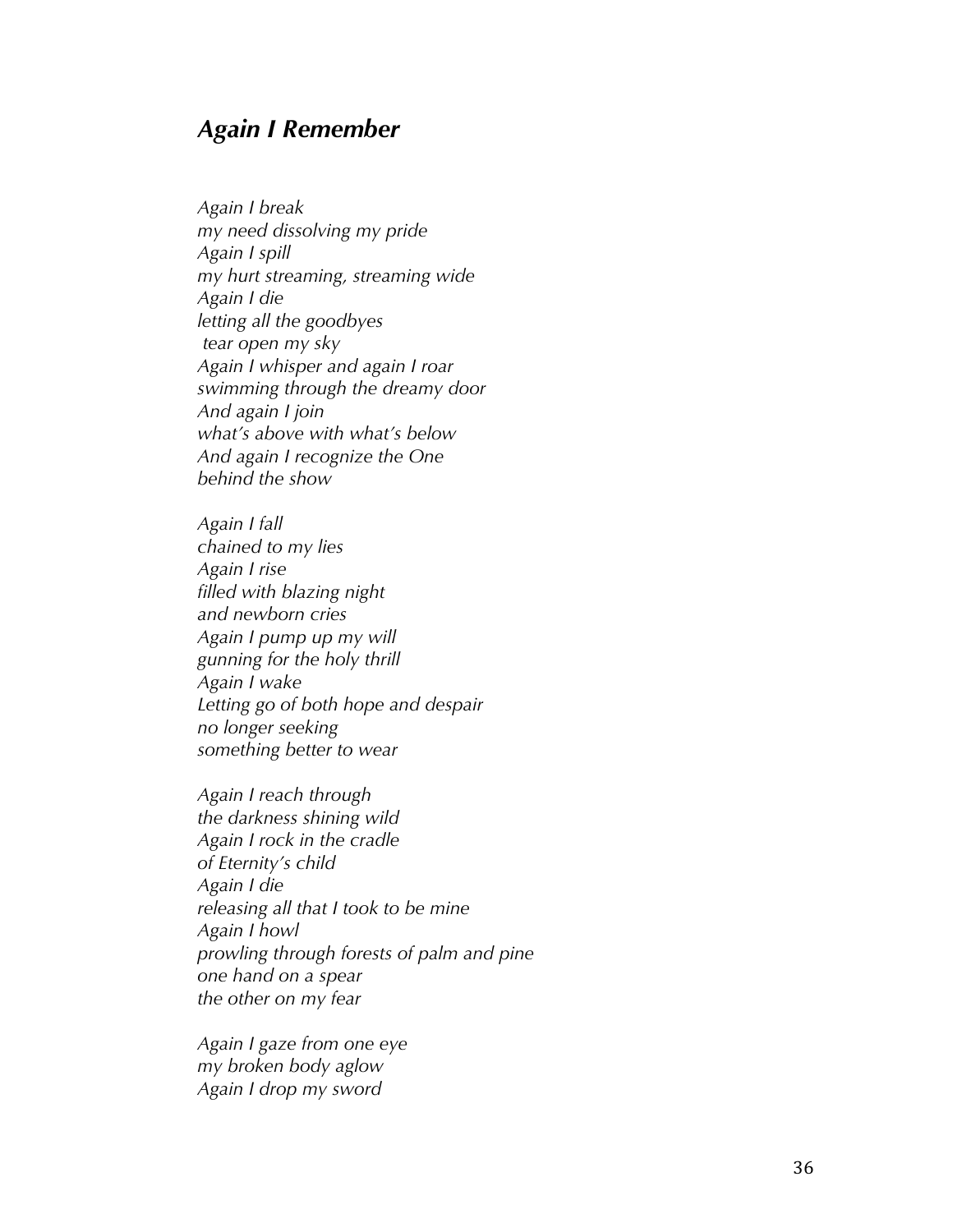*watching my blood cut rivers in the snow Again I beat a sweating drum urging you to leave your mind Again I disappear without leaving anything behind*

*Again I smile touching what's always touched me Again I dance in the fire burning free Again I remember to not turn away from my wounds Again I rebuild the temple rising from my ruins And again I join what's above with what's below And again I recognize the One behind the show*

*Again I break and taste the final goodbye Again I ride a wave of everlasting sky Again I fall and forget the Sacred Call And again I remember and again I include it all And again here we are in the flesh yet unborn lovers with both the calm and the storm And again I join what's above with what's below And again I recognize the One beyond the show*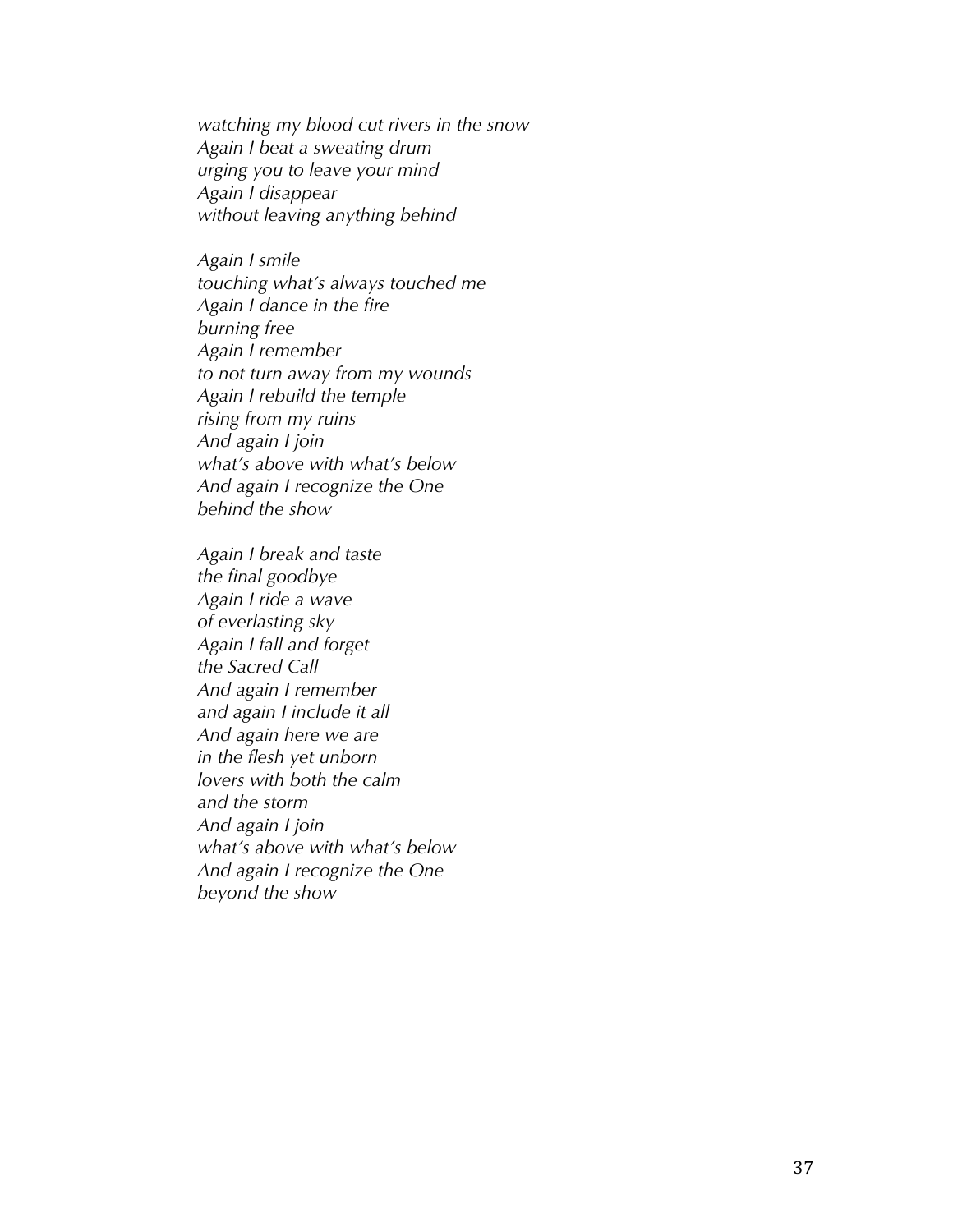#### *This the Open Ground*

*This the open ground This the pure eagle's sound This, this the breathing Earth This, this the timeless dream This, this the crystalline stream This, this the breakthrough supreme*

*Take the grief from your brow Wash away the revenge from your now Go, go where the river's dancing white Go, go where you left your spirit -sight Do you not feel the sacred feather in your hair? Have you forgotten it's still there?*

*Fly, fly the eagle's sky Ride, ride the eagle's cry Glory every cloud with your flight Leave fiery trails in the darkest night But do not let your mind paddle those ruined lakes Do not drown in all the bloody heartbreaks*

*This, this is the time to let fly This, this is the time to say goodbye This, this is the time to take hold of the sky Chant, chant your rivers sparkling wild Chant, chant your rivers down to the sea Chant for every bird and every tree Chant, chant the great mystery*

*Take your hurt to where the river's dancing white Take your past to where the drums beat all night Take your naked spirit into the firelight Let the bare truth*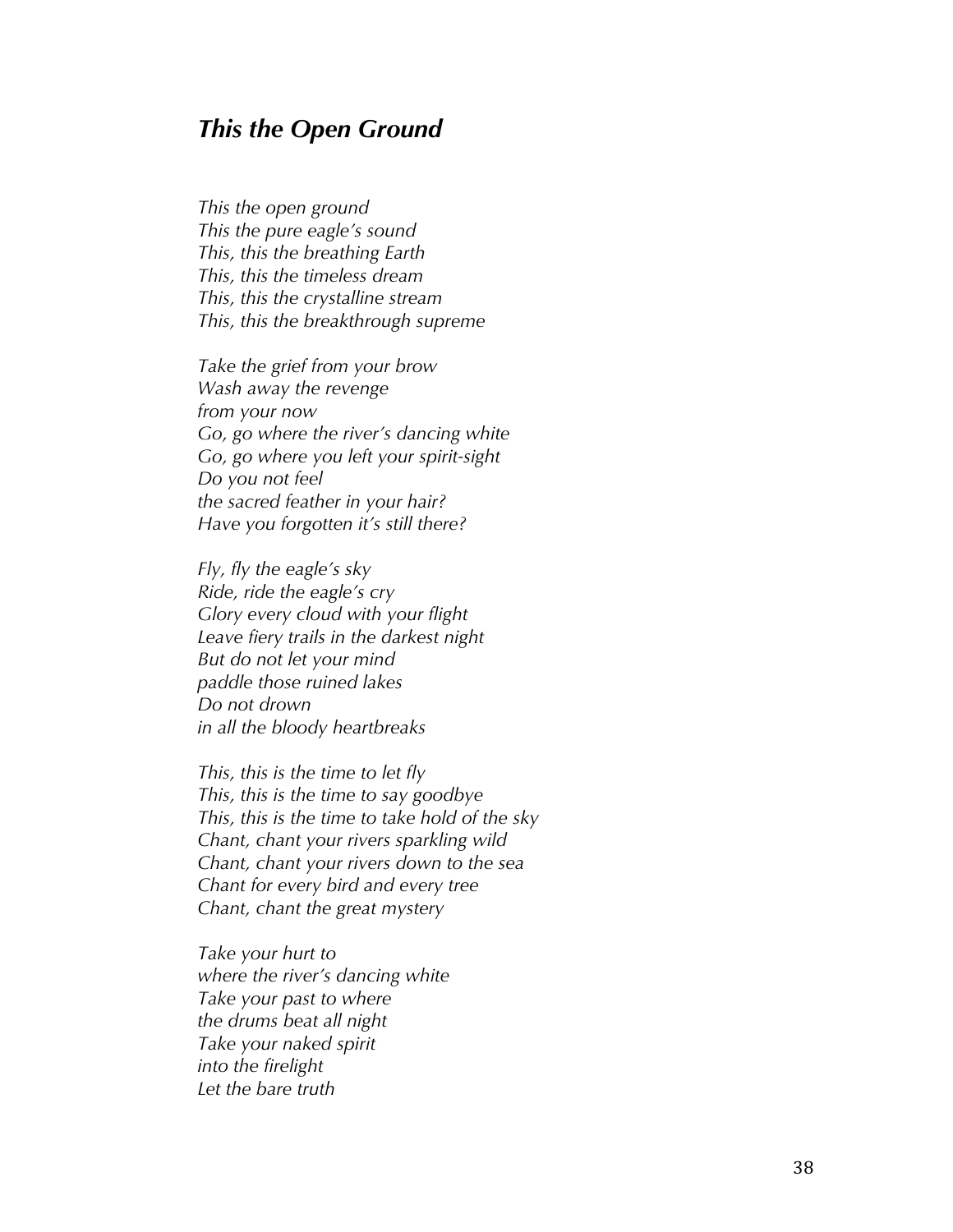*raise you tall Until you can see above every wall This, this your spirit's door This, this your farewell to a dead shore*

*This, this the open ground This, this the pure eagle's sound This, this the breathing earth This, this the holy day This, this the invitation that will not go away This, this the invitation that will not go away*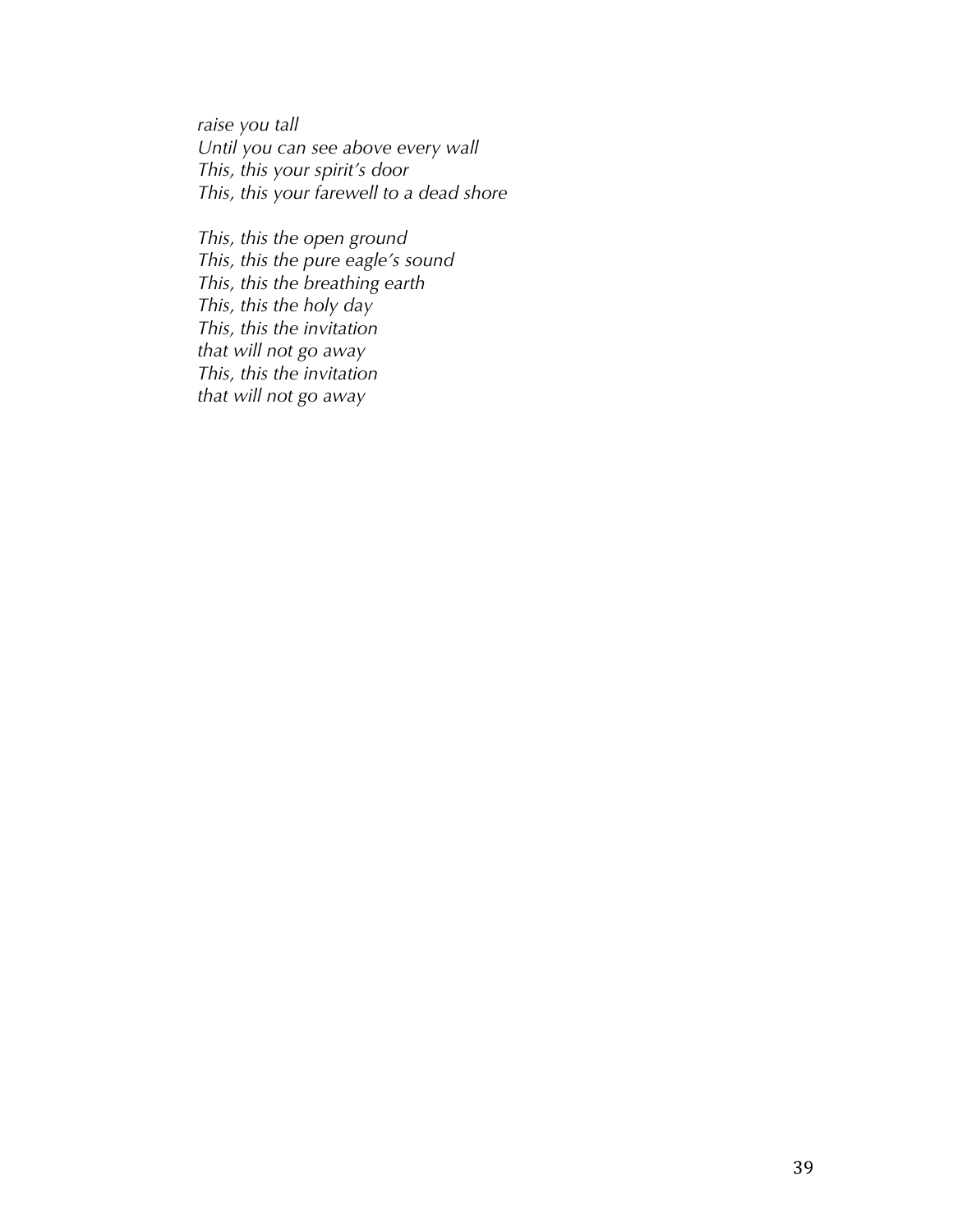#### *Sacred Hymn*

*O Father of my soul O Breath of my breath taking me through death after death O May I be a vessel for Your Light as I sail through the night* 

*In You I rise and fall pulsing with Your Call ever dying into You am I like clouds into endless sky O Guide me, guide me on, guide me free Guide me, guide me on, guide me into Thee* 

*O Mother of my soul O Cradle of my every birth O Green, green heartbeat of my earth O May I make room for Your Embrace I awaken to You in every place* 

*In You I rise and fall pulsing with Your Call ever dying into You am I like clouds into endless sky O Guide me, guide me on, guide me free Guide me, guide me on, guide me into Thee* 

*O Source of my soul O Joy beyond desire Your Welcome is all that I require as I come alive in Your Spirit -Fire O May I open to You up and down until my heart finds*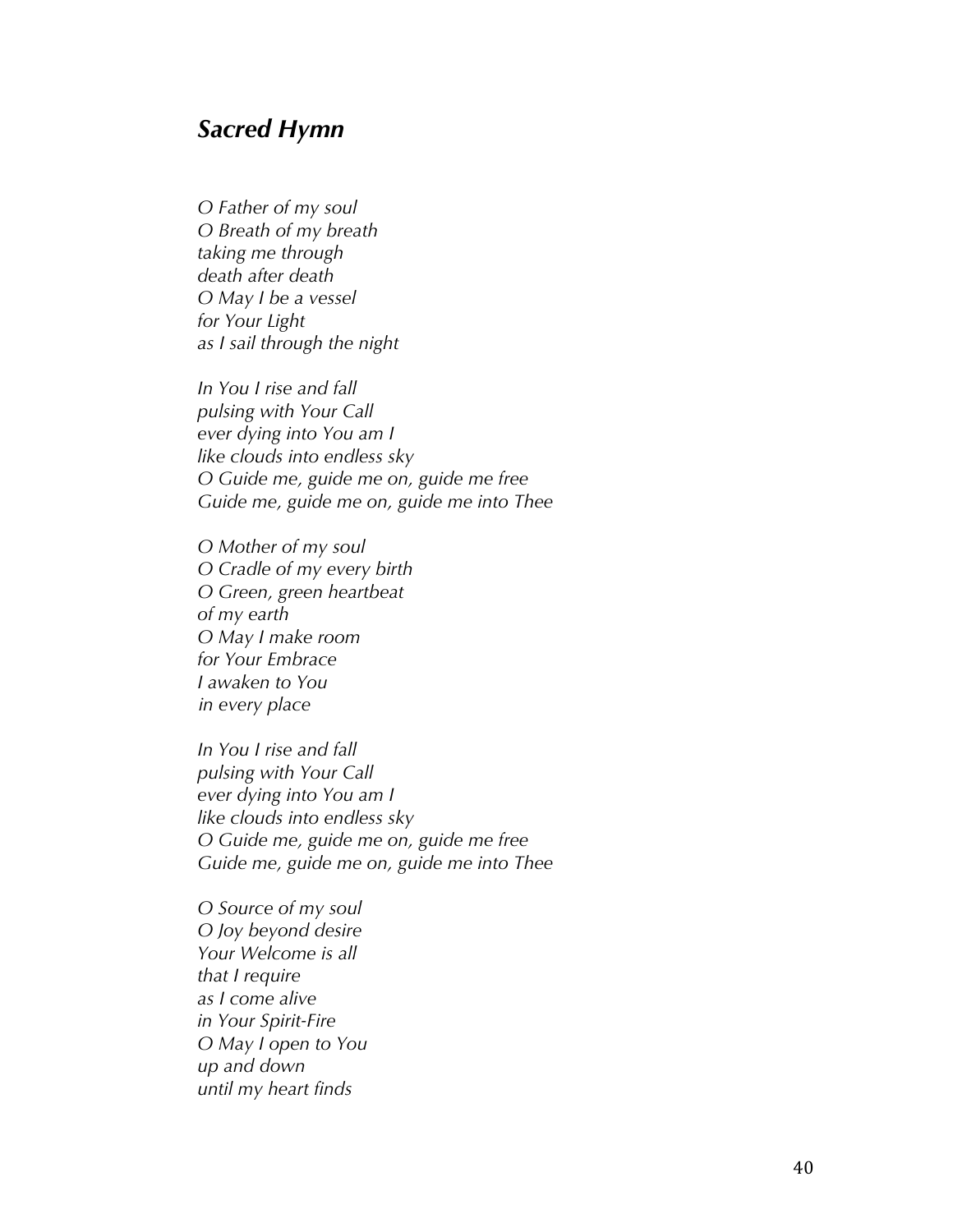*sacred ground*

*In You I rise and fall pulsing with Your Call ever dying into You am I like clouds into endless sky O Guide me, guide me on, guide me free Guide me, guide me on, guide me into Thee* 

*O Lover of my all O Joy that cannot die O Wonder beyond every goodbye You are forever forever here this is how You must now appear* 

*In You I rise and fall pulsing with Your Call ever dying into You am I like clouds into endless sky O Guide me, guide me on, guide me free Guide me, guide me on, guide me into Thee*

*O May all things awaken me until there is only Thee O May all things awaken me until there is only Thee*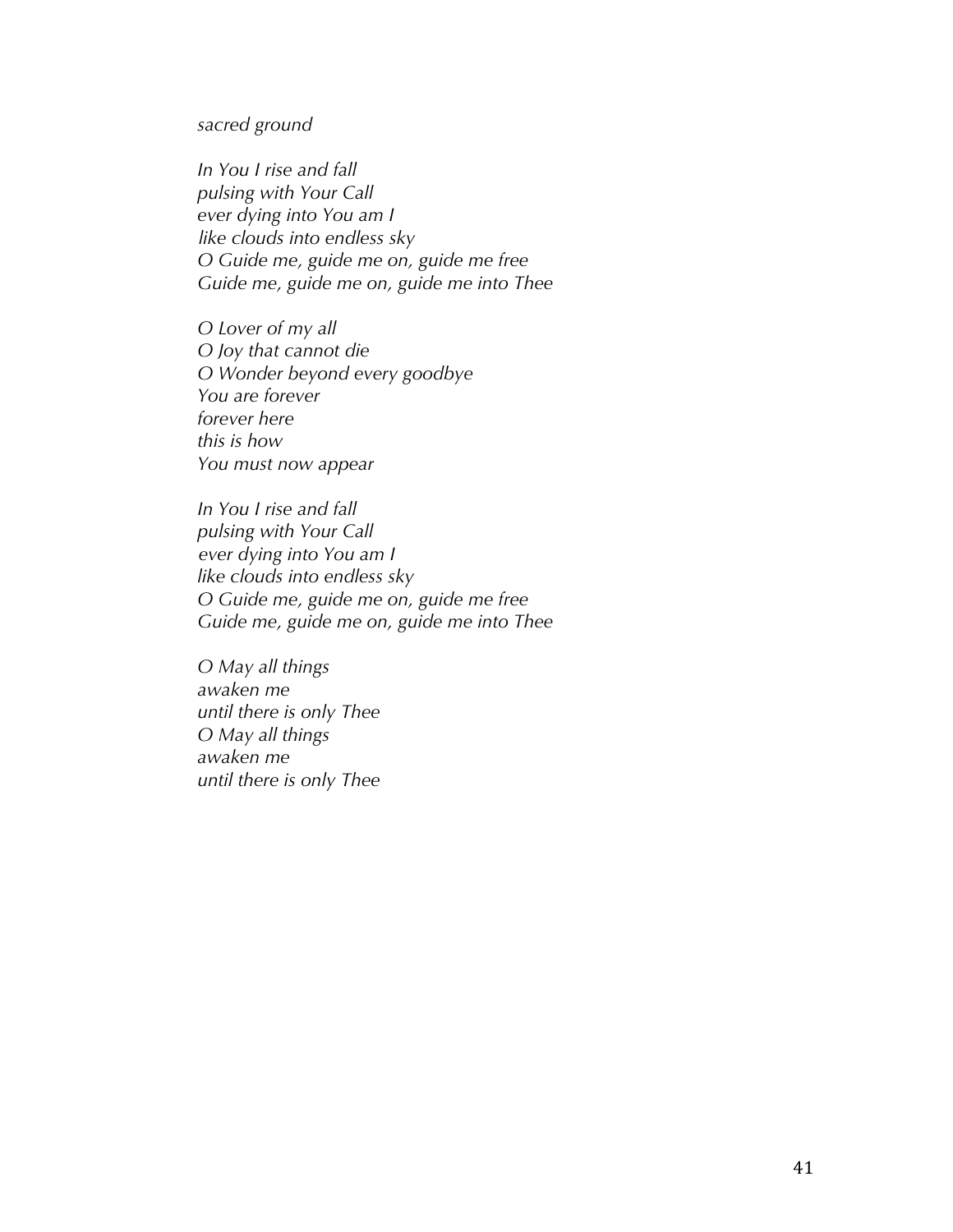# **MORE POETRY**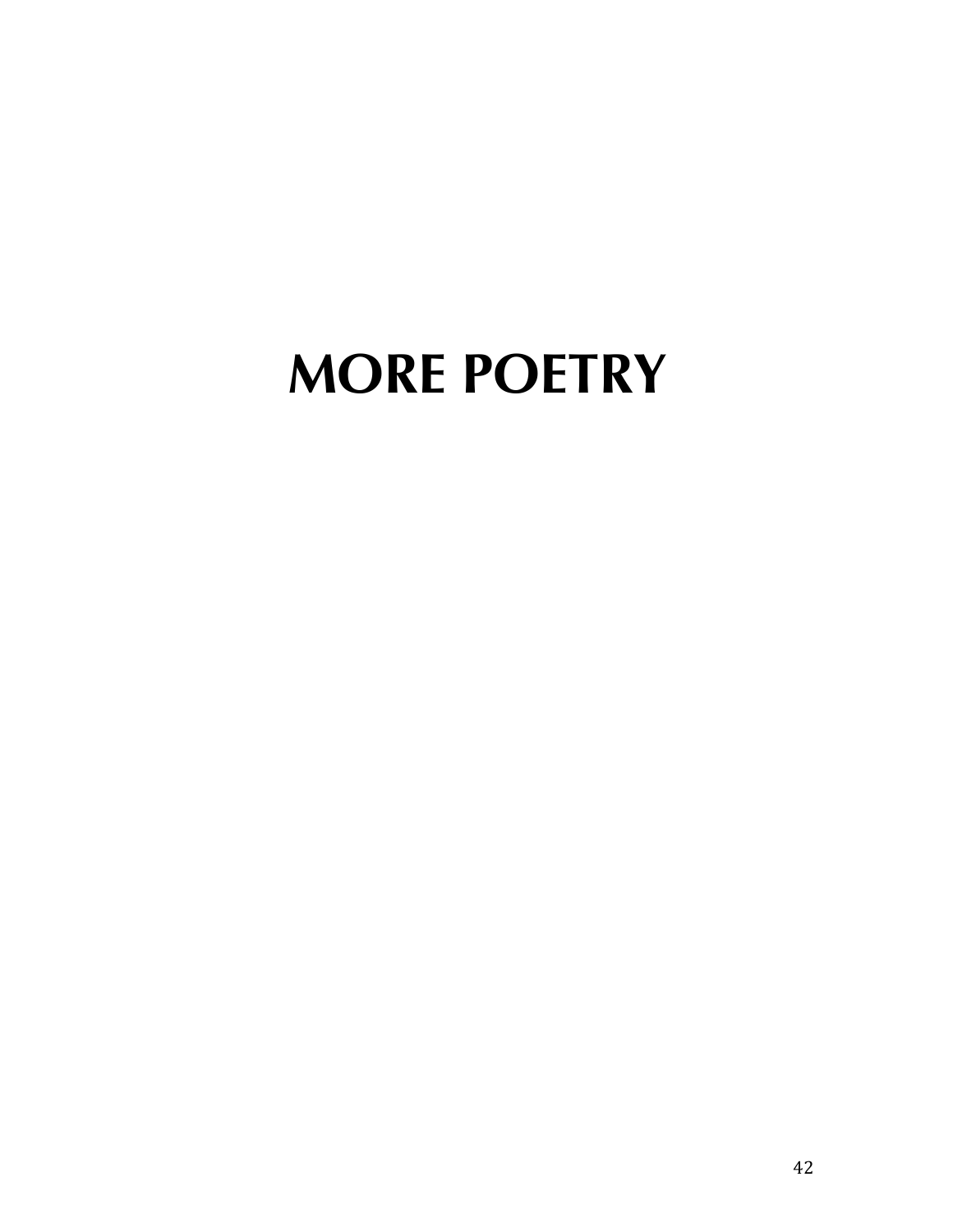#### **I'll See You There**

There's a love too real to die a love that's both ground and sky a love that cannot lie I'll see you there our shared heart alight in even the densest night

There's a bond too deep to be designed a bond that leaves no one behind a bond that does not bind I'll meet you there our connection our benediction

There's a time when every joy's ours to feel a time when every wound is ours to face and heal a time not to explain but to reveal I'll see you there sailing these forgotten straits embracing what awaits

There's a wonder that cannot be defiled a wonder shaping our stride a wonder waking us from the inside a wonder that's both groom and bride I'll see you there opening to every pain until only this remains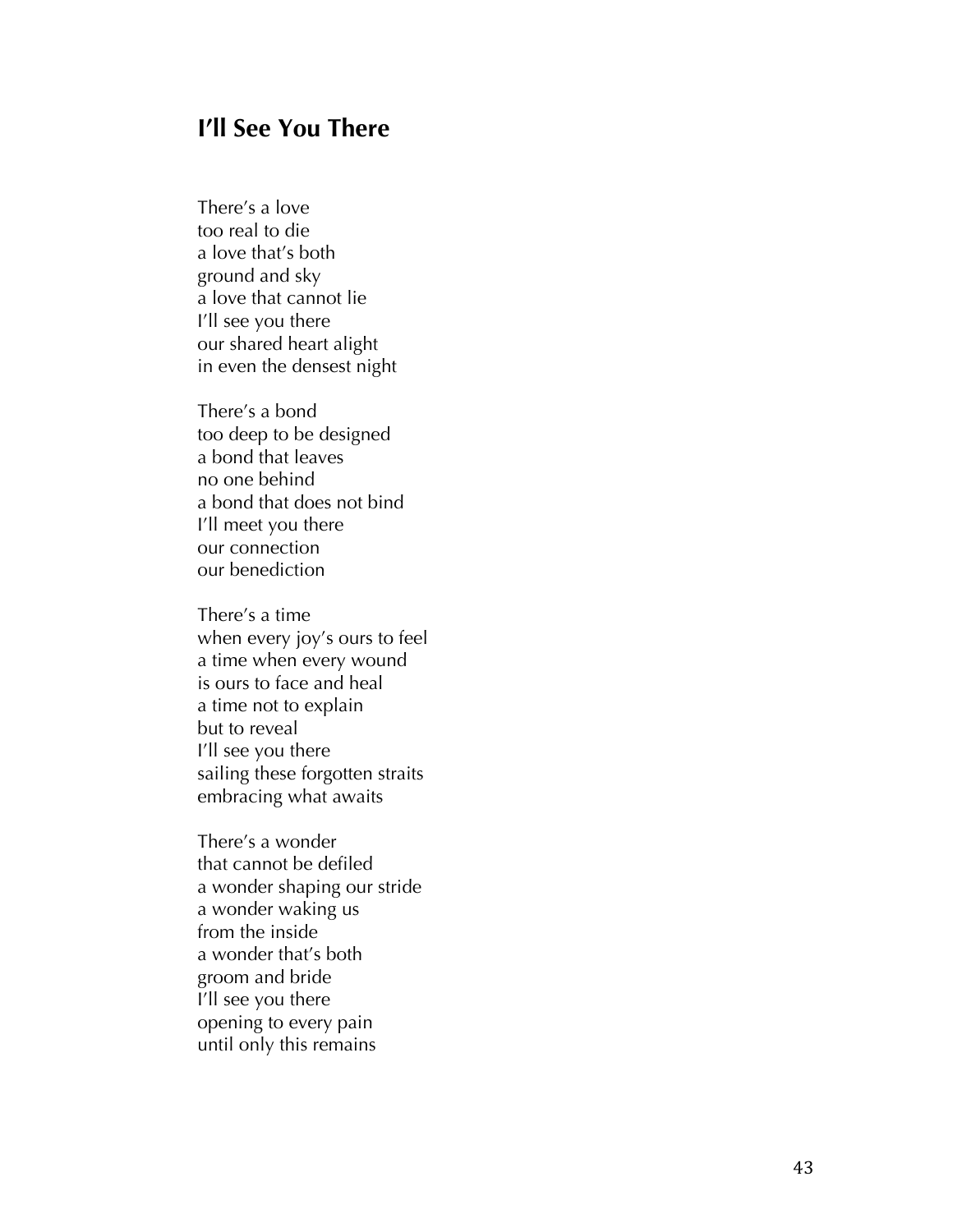#### **Blue, Blue the Spear's Deadly Flight**

Blue, blue the spear's deadly flight red, red the sharp sudden slicing of metal axeblade and sword opening me to the bone

Earth and my falling flesh have a final touch and all this life is stolen in a second I reach without hands — no-body across the dreamy divide's fading space trying to reach you to touch your face but everything only blurs and breaks shock-wrapped in vast heartache One last shrinking glimpse and there's nothing not even black

A tumbling glance later — no telling how long something stirs, unfurls spills colors opens so wide so huge and bright until everything is but sentient light yet if but a single thought does intrude there's an immediate newly constructed world into which what's left of me does step a real illusion with a stellar surrounding cast

I must, must remember, but what? And who — or what — is trying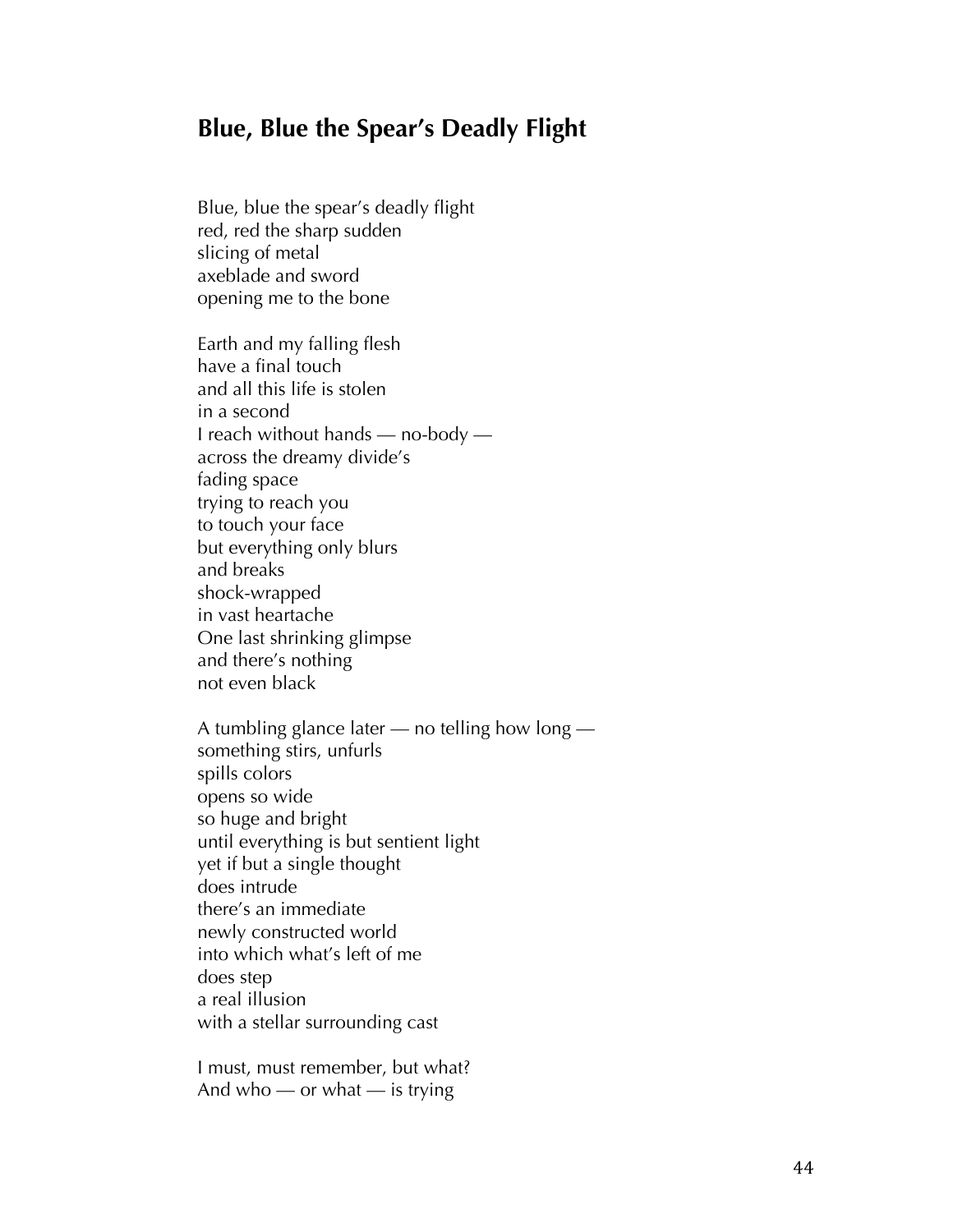to remember? The worlds tremble, groan fall apart and I am gone pulled beyond gone gone into what I never left but only dreamt I did the invitation still the same: remember to remember what truly matters even when everything shatters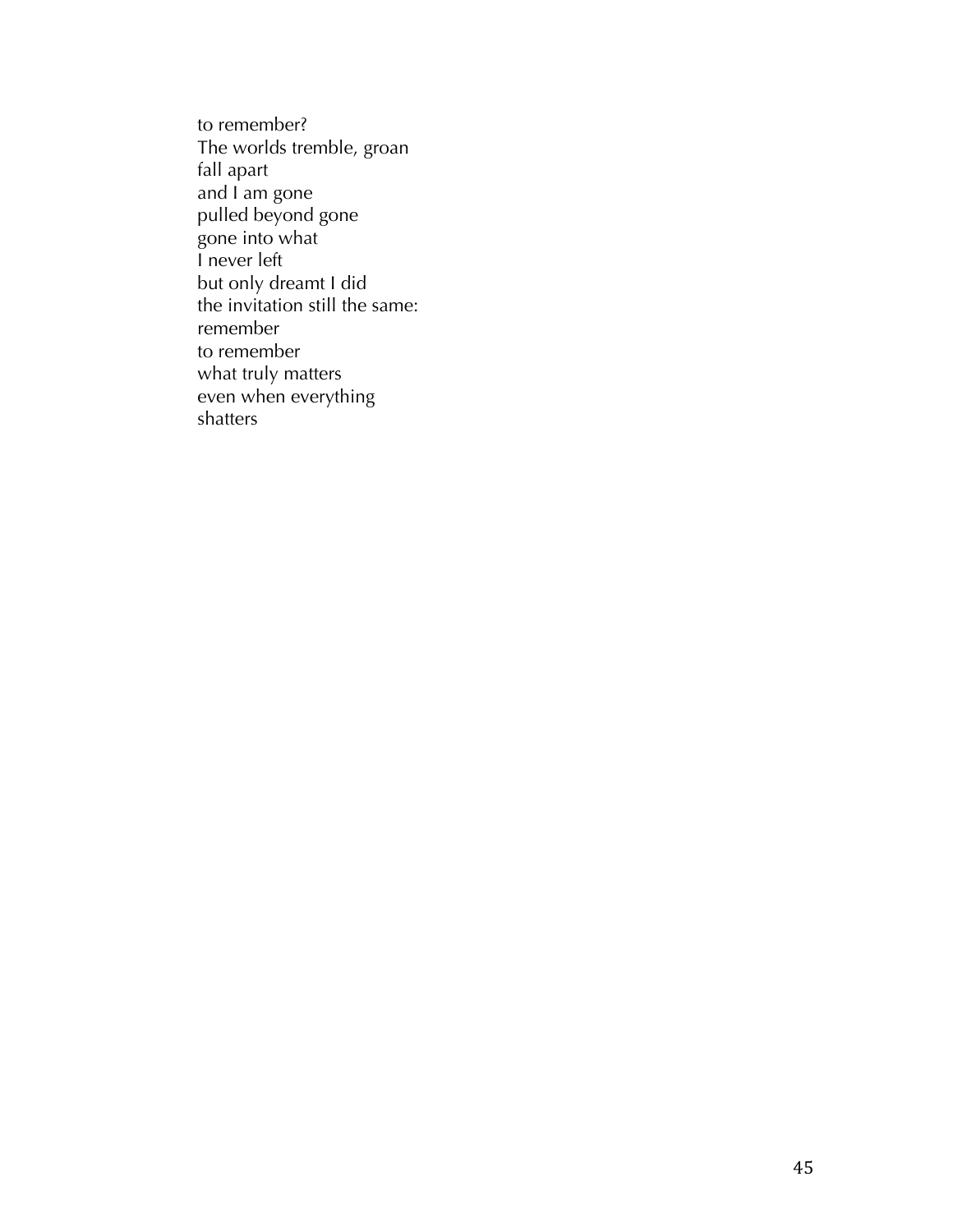#### **Homeward Bound**

When the plunge is not later but now and how is no longer a question and love stretches us beyond our edge our mortality brightening our breath we are homeward bound uprooted enough to find truer ground until suffering is just bootcamp grace a liberating loss of face

When being off the path is the path and we no longer can invest in any disguise nor find sufficient comfort in our usual highs we are homeward bound stumbling on when we tumble down no longer keeping our shadow in the dark knowing we may feel worse before we feel better

When we are brought to our knees and do not flee or freeze rising up through our sorrow no longer romancing tomorrow we are homeward bound joining in for another round holding our fractured selves close and closer still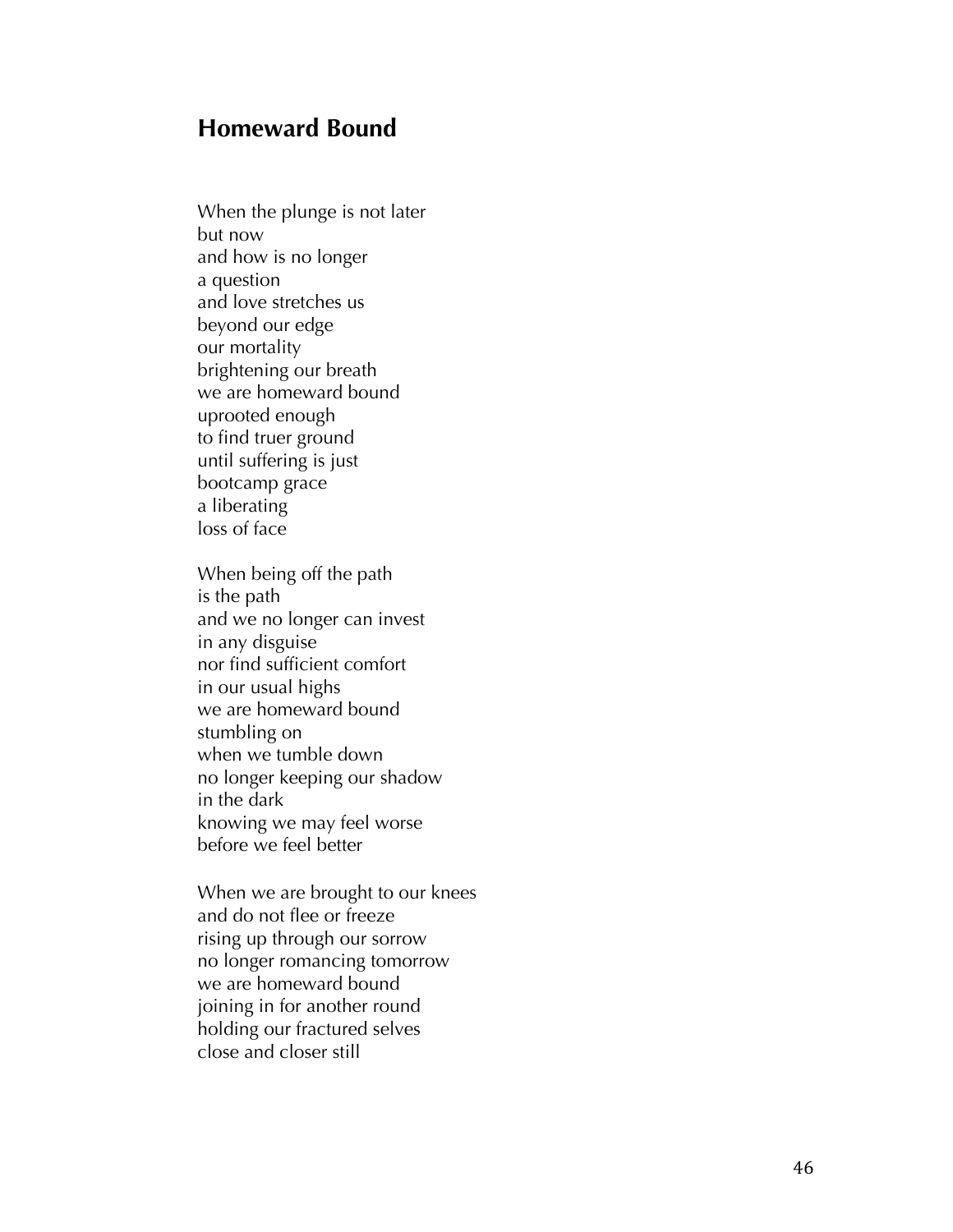## **Bathe in This Waterfall**

Bathe in this waterfall of unchained pain letting the shafts of light infuse you with a purer wonder sagging sky and mossed cliffside pulsing in resonance with your wounds and suddenly conscious breath your remembered encounters with death

And bathe also beneath the falls below the cascading white roar down where silent river -pools glisten with roughly terraced grace and crystalline welcome for there you will find more than greenblue embrace more than reflections of former faces more than the stillpoint of joy and grief

And do you not now softly stretching now hear a different kind of thunder a greenly galloping tapestry of original wonder transparent yet increasingly lush with gonged throb and primordial demand

Do you not now however obliquely sense an unshuttered panorama of eyes behind your eyes overlapping dreams that are more than dreams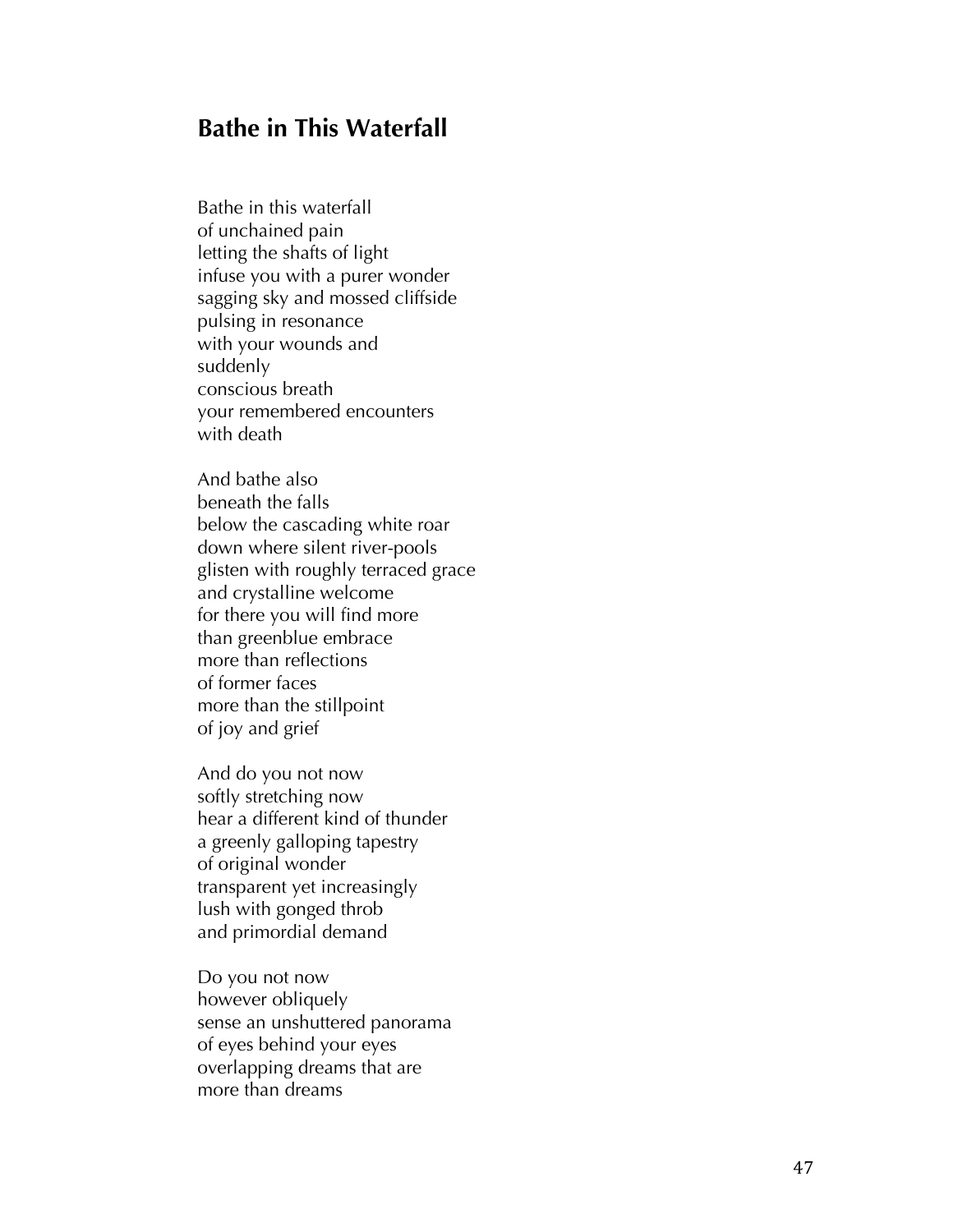wild -winged shapeshifters disassembling your mind

There is an undoing here an unraveling and reopening a lucid vertigo a macheted clearing a velvet slide a shrieking wasteland a bloody snowfield a sky -making plunge and there is something else too throbbing between the lines and inside the designs a knowingness eluding even the most sublime of semantic nets and spiritual mappings something you have always felt inviting you to the edge of the edge

Permit yourself remembrance not just of history and mental footholds but of boundless presence and what exists beyond the known recalling through your body what is not a something but the raw heart of Mystery the always already paradoxical truth of you

Those who know there is no escape from Freedom die into a deeper Lif e bathing in a transparency through which they recognize all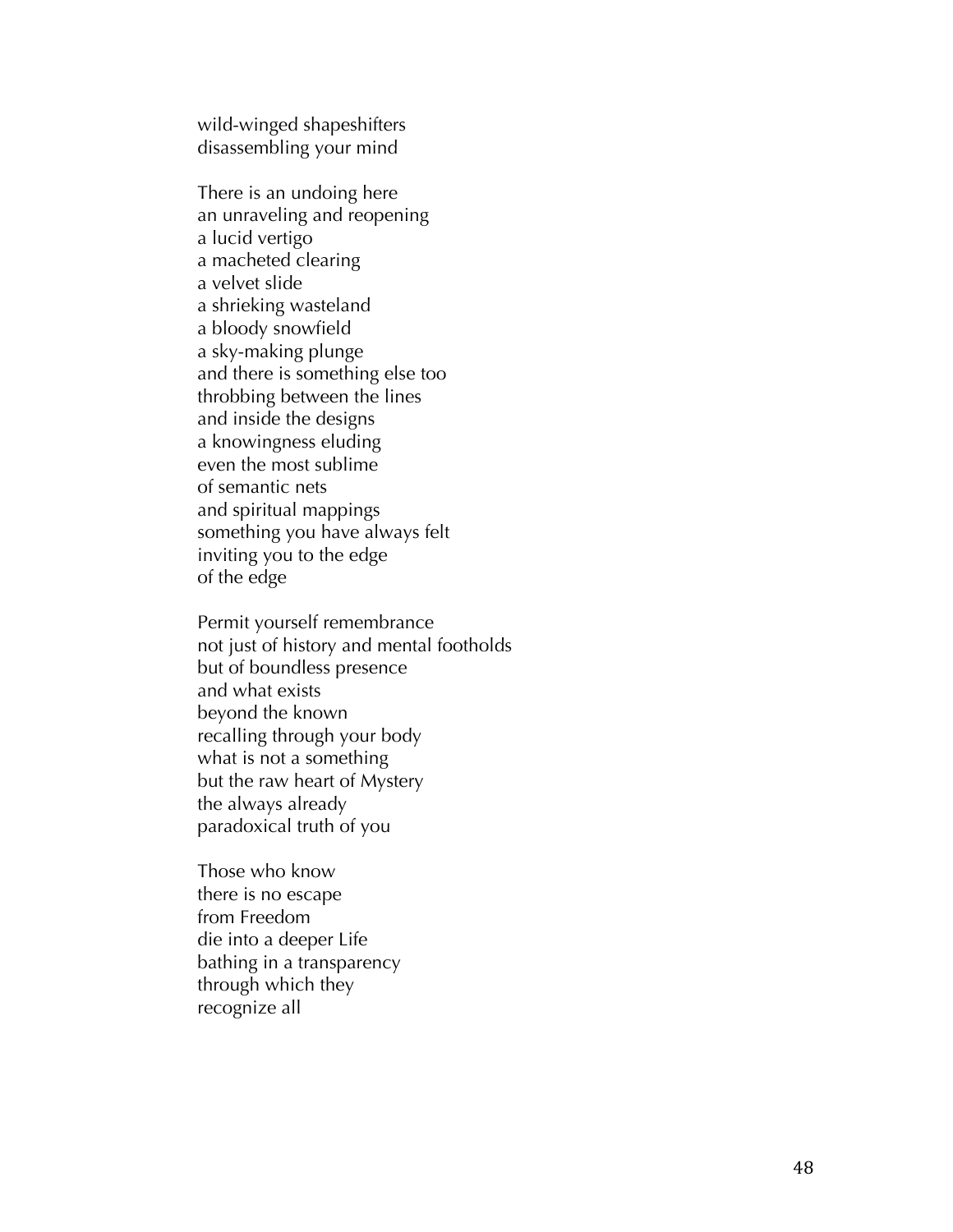#### **A Deeper Solitude**

I'd been dropping into my solitude whatever the state of my state it wasn't as bad a fit as I had thought a touch tight round the ribcage especially when crowded by the slumping echoes of lonely times my solitude left the door ajar inviting me into its world the more I cherished it the more it cherished me

I was bobbing between buoys far from shore slowly drifting around on a pale turquoise sea denied postcard immortality sleepy wavelet s my rocking -chair while I watched the palm -backed beach and the bathers — tiny legless puppets colors splashing spilling, selfing voices faintly dotting the wavy purr and then an unexpected love for all turned me to sea then to shore

A deeper solitude this was connecting more than the dots one vast weave endlessly threaded in which every self remains imbedded aloneness everywhere packed with light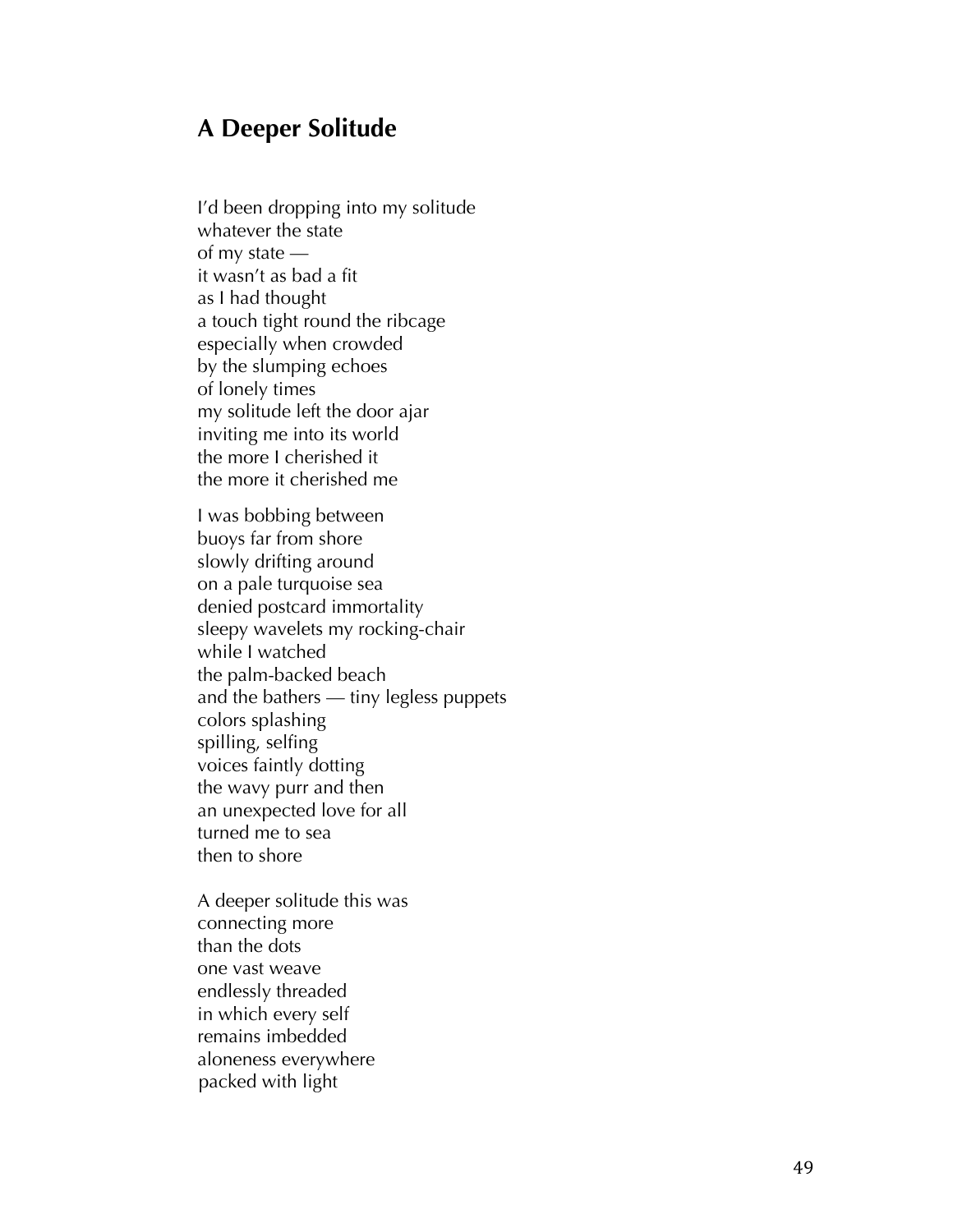## **Seeds Grow in the Dark**

Seeds grow in the dark so do we . Let's stop making such a virtue out of the light and more fully turn toward what's in the shadows breathing it in breathing it here until we realize with more than our mind that what we are seeing is none other than us<br>in endarkened disguise Seeds grow in the dark so do we . Let's not be blinded by light let's unwrap the night building a faith too deep to be spoken a recognition too central to be broken until even the darkest of days lights our way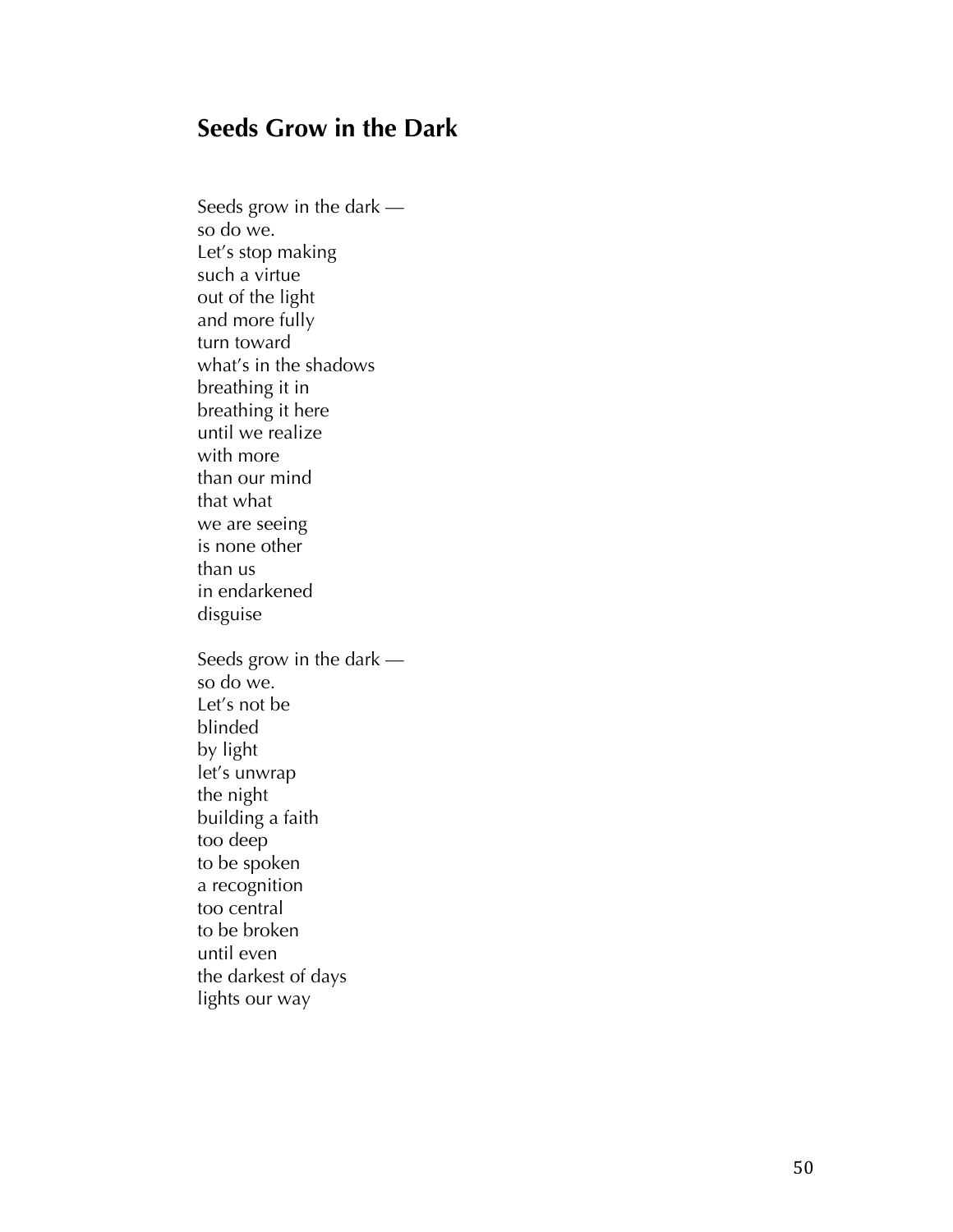# **Attention**

The late afternoon sky bruised sagging grey<br>plump with parachuting snow this suddenly silent day ragged flakes squeakily acrunch beneath my boots deliciously cool upon my hatless head streetlamps spilling fuzzy light attention touring the scene buried in its snapshots

And once again attention comes to its senses announcing the arrival of what's been here all along as I remember<br>that the usual me<br>is but a thought away awaiting resurrection to which attention needs to give more than just a mention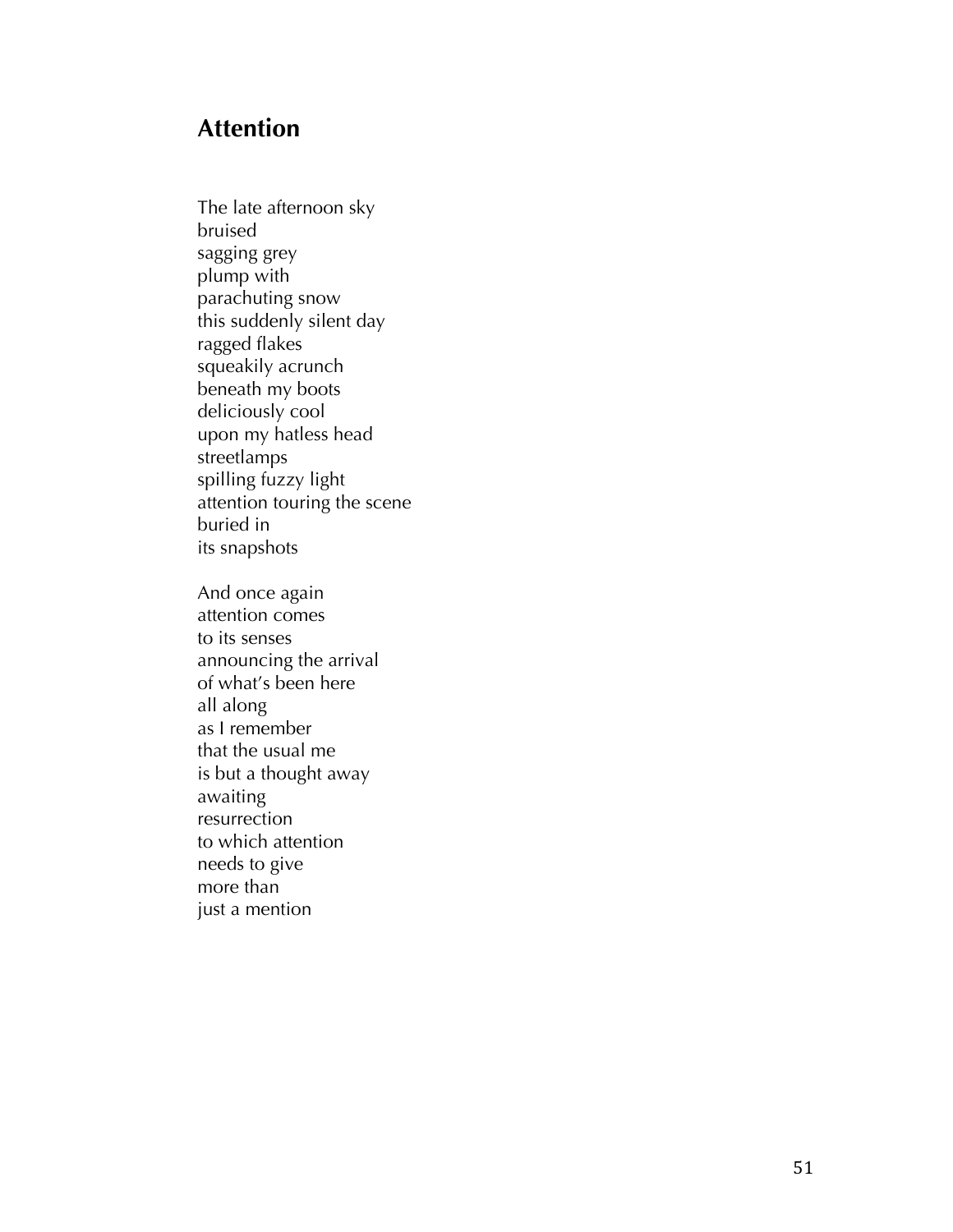## **Don't Miss It in the Translation**

In the tiny gap<br>the lidless abyss the unborn emptiness uncorked after each outbreath and before the start of the next inbreath is room for all

Out of the blue here's another breath arising — arriving — all by itself filling not just our lungs

Inhale exhale inhale exhale a tide we ride like dreaming drifters forgetting we are being breathed, exactly now another breath departs, disappears emptiness and a deeper emptiness

Silence just said something don't miss it in the translation . We're being invited to hold what we are close by — our every pain and every face so that we might more fully embrace<br>the art of learning our lessons by heart while we roam these dreamlands hungry for what our dragons guard and for what cannot be dreamt being much closer than we think to running out of breath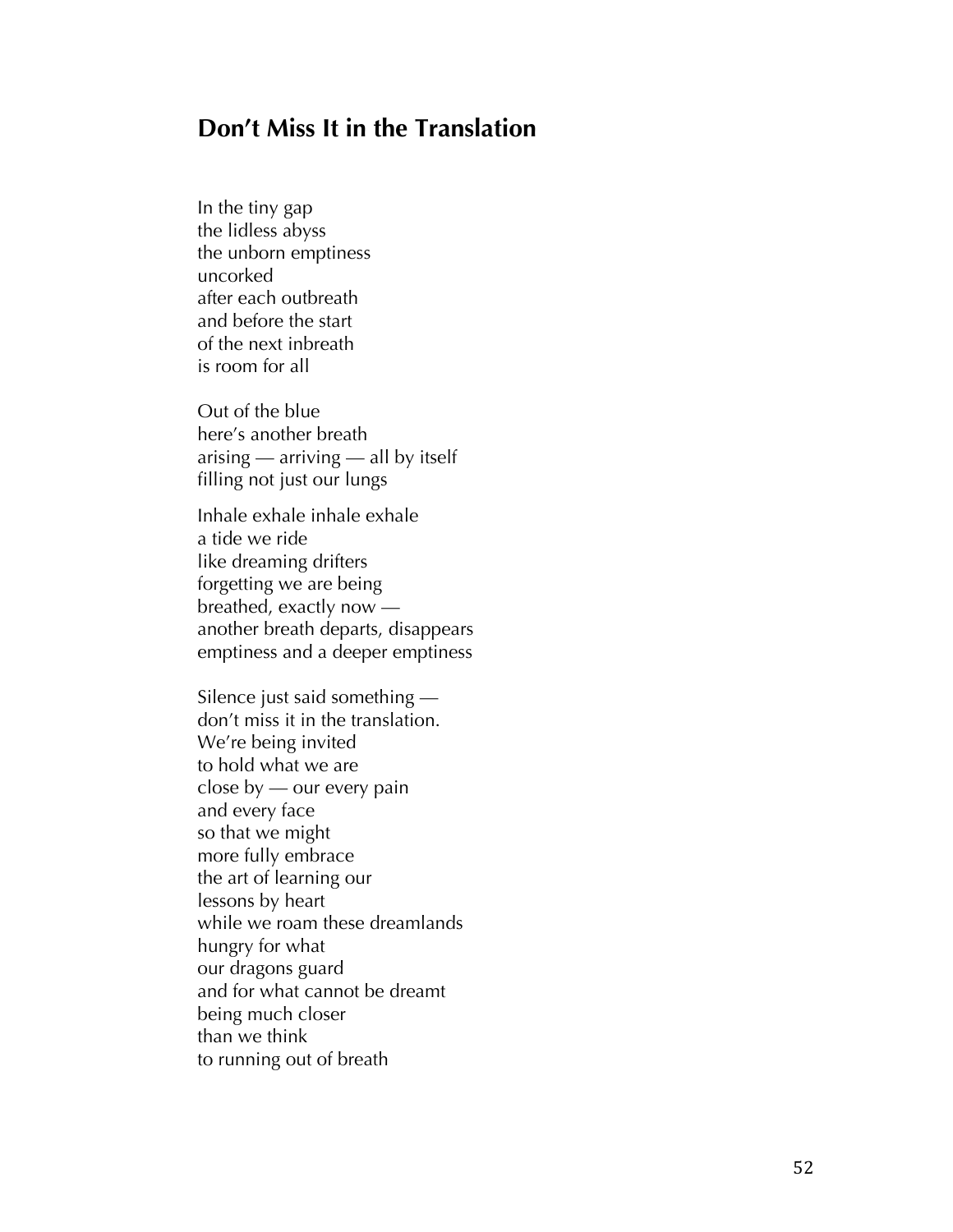# **Seeing What's Out of Sight**

Those who uncover Thee see what's out of sight unless spiritual greed blinds them with light

I've assembled a rough altar from this ragged disguise these avalanching goodbyes I soften before it not minding the broken glass my blood cutting new channels through what I thought I knew carrying no survivors but only Thee

I dissolve in prayer without reducing Thee to a you welcoming my loss of face all my qualities drawing me into their birthplace

What I know is ablaze already emptied of its days gone to nothing in the Holy Deep gone am I yet still here even when there's only Thee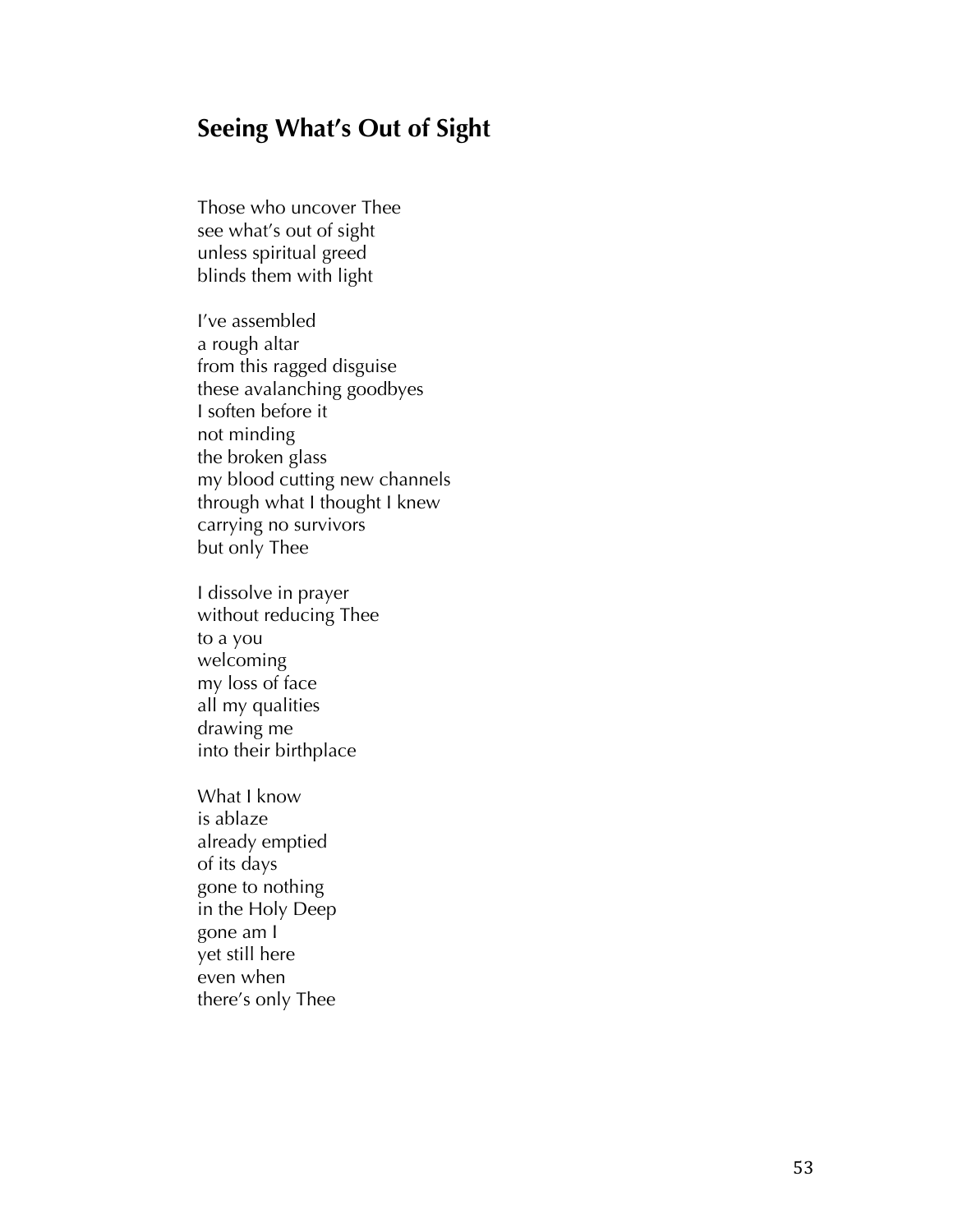# **Taking the Suffering Out of My Pain**

Uncovering my roots climbing into new boots my body no longer penned up in my mind my stride not

leaving me behind

Taking the suffering out of my pain teaching my flesh to sing no longer looking for the key in artificial light

Feeling what I cannot name something I cannot tame shattering the grip of time rocketing me beyond

the reach of my mind

Not nailing myself to a goal no longer separating body and soul

Every pain mine to reveal mine to fully feel every shadow chained to a dark time mine to embrace until it's no longer an it but reclaimed me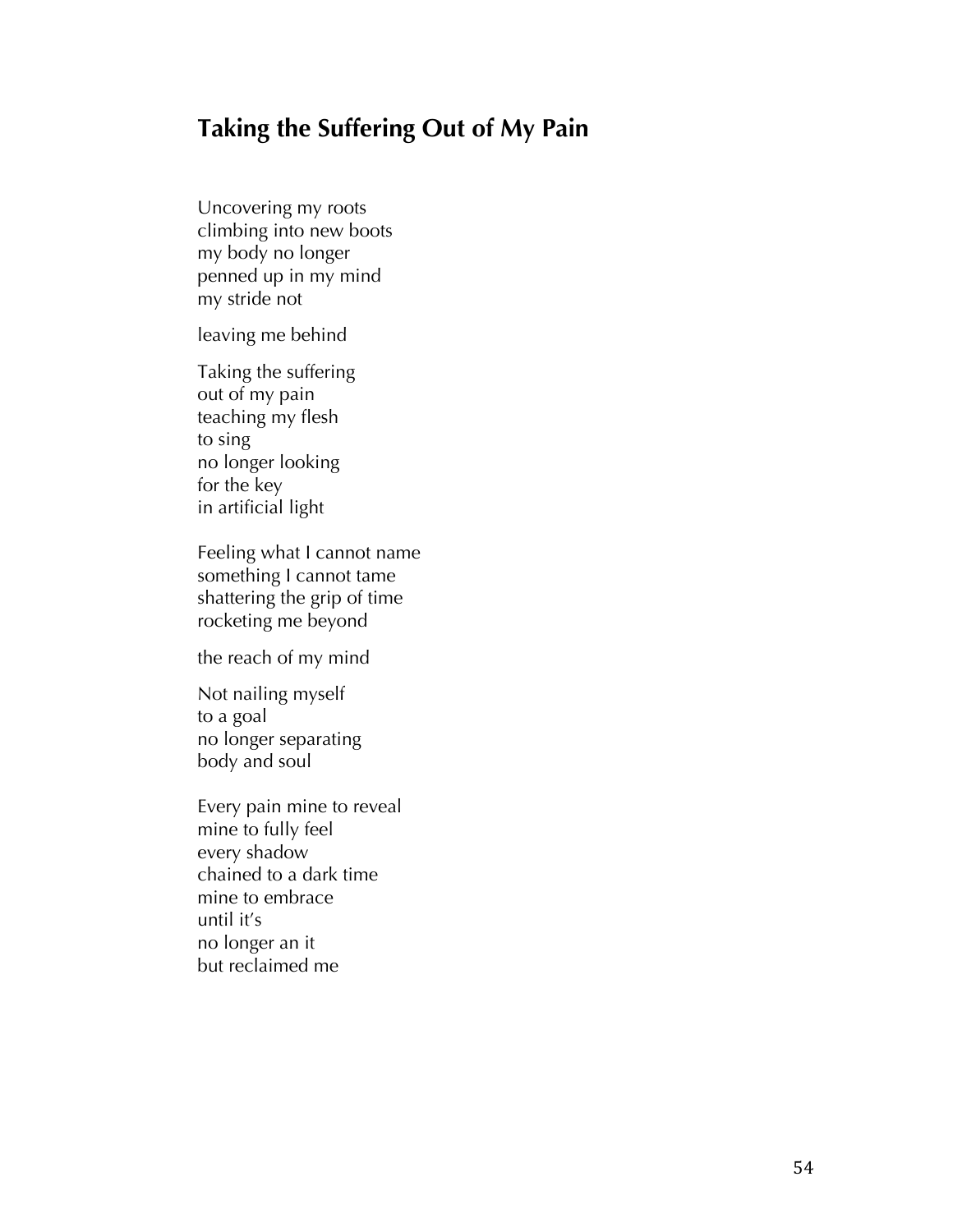#### **Its Rain Willowing My Spine**

The poplars bend low shimmering, jiggling an almost brittle chorus line hemming the half -scalped mountainside hulking over this blackening slab of wintry lake its surface jaggedly aquiver in a chill and stormy embrace

Surging waves in crisscrossing chaos jigsawing together and apart jostling fragments far from any lasting fusion each choppy reunion a brief coalition a scattering crowd yet still dreaming of staying together no matter how frayed the tether

The reunion we crave may not be the one we need . An assembly of pieces bound together is far from freed . A crowd's cohesion is far from a true unity the one providing revelation and intimacy without any annihilation of idiosyncrasy

This lakeside wind storms my citadels dismantles my sentinels thrusting me past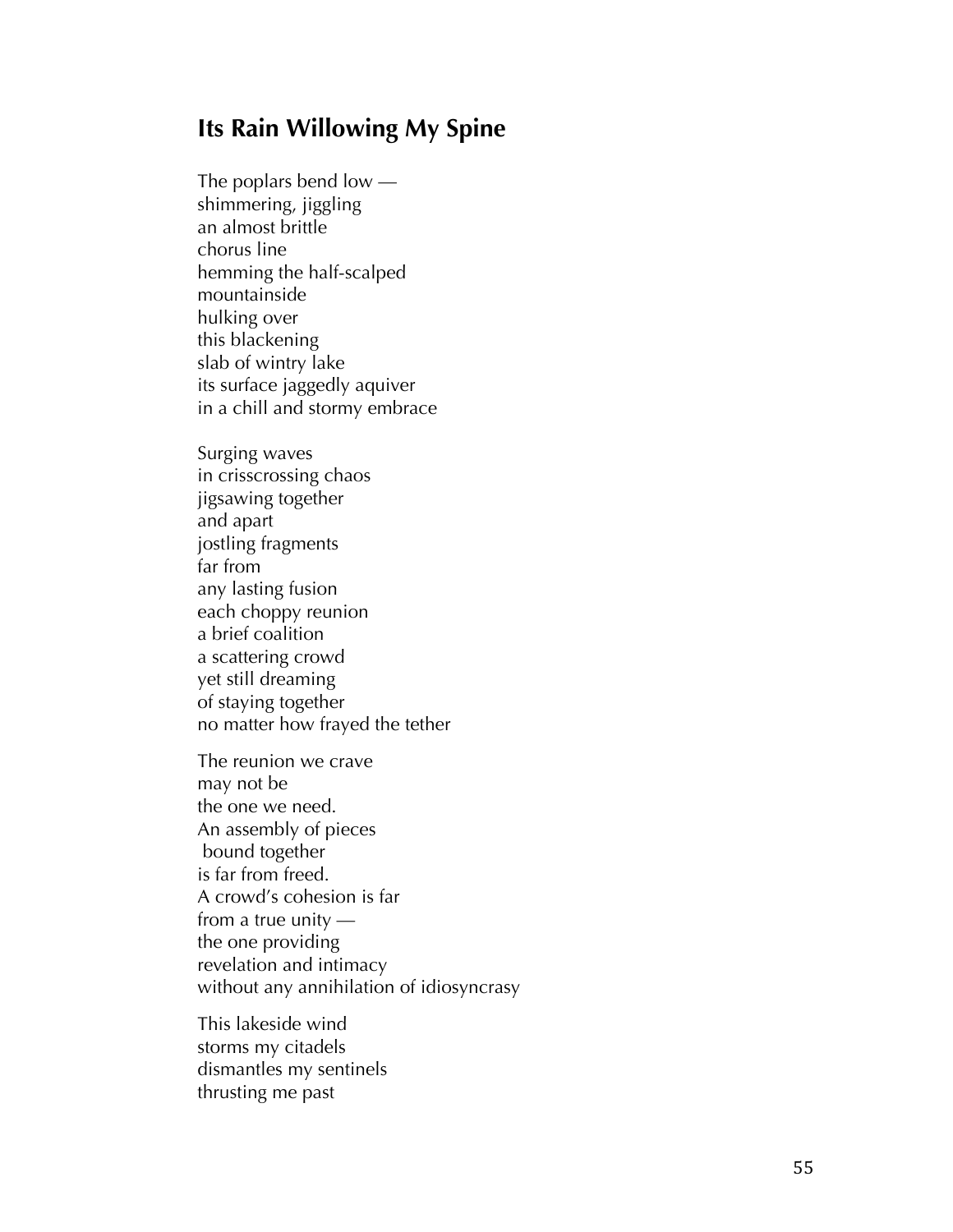cultivated reunion not allowing superficial integration its rain willowing my spine its thunder unplugging my mind its touch invading my dreams and schemes its rhythms none other than mine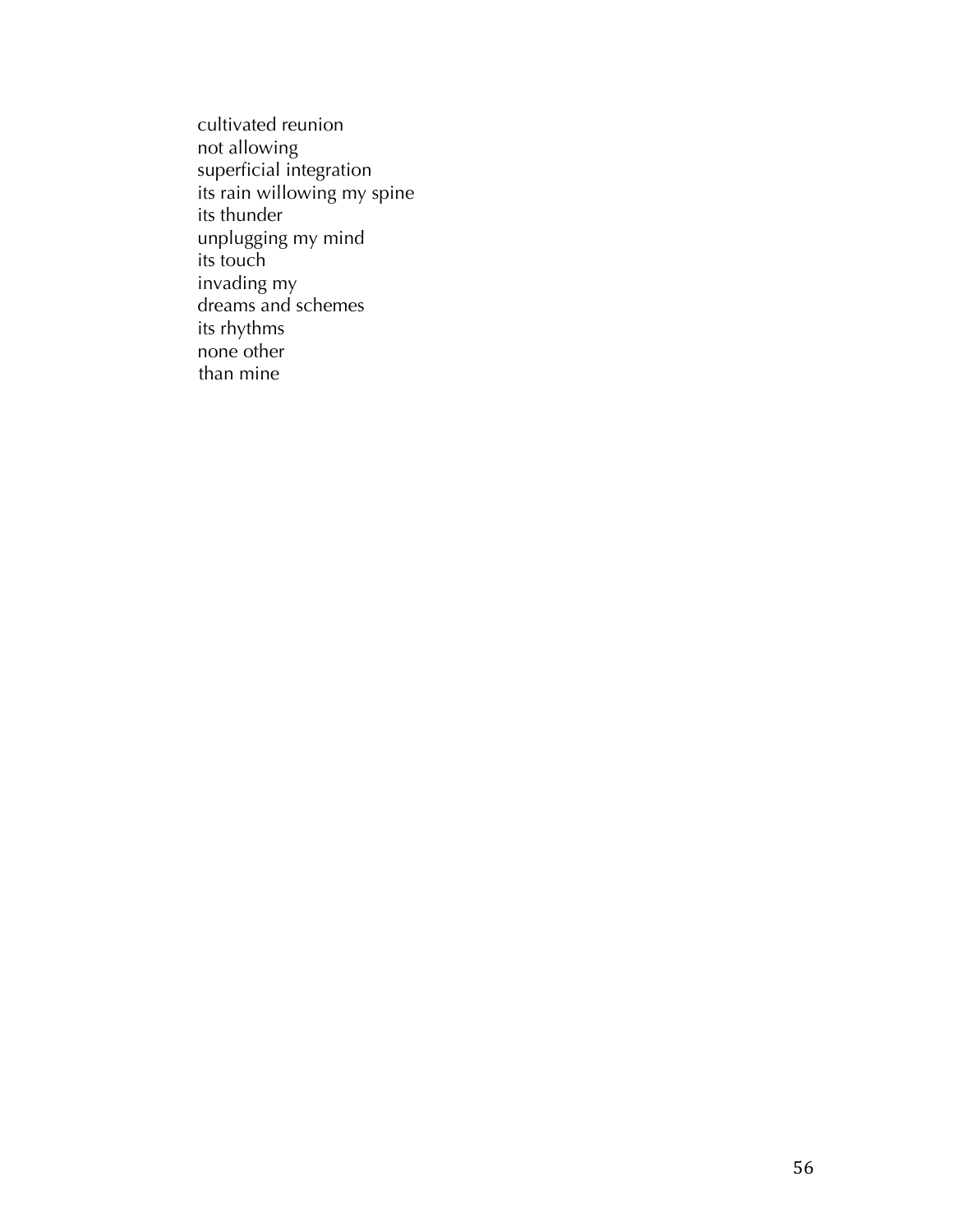#### **Universes Between My Thoughts**

Daylight splits the clouds spearing the thoughts campaigning for my attention I shift from now to a deeper time traveling layered territories with sprigs of rhyme for gypsy minds

Tiny awakenings elusively significant crowd the spaces between my thoughts emissaries of what lies beyond the known

Find me between the lines find me before familiarity repossesses me because the daylight's getting thin and what's beneath its skin has me by more than the mind

The path has to be crooked to hold all the twists and turns I am falling through the universes between my thoughts falling so far that down seems up explaining nothing whatsoever while unveiling one and all

And all this<br>in a single moment stapling me to endlessly open space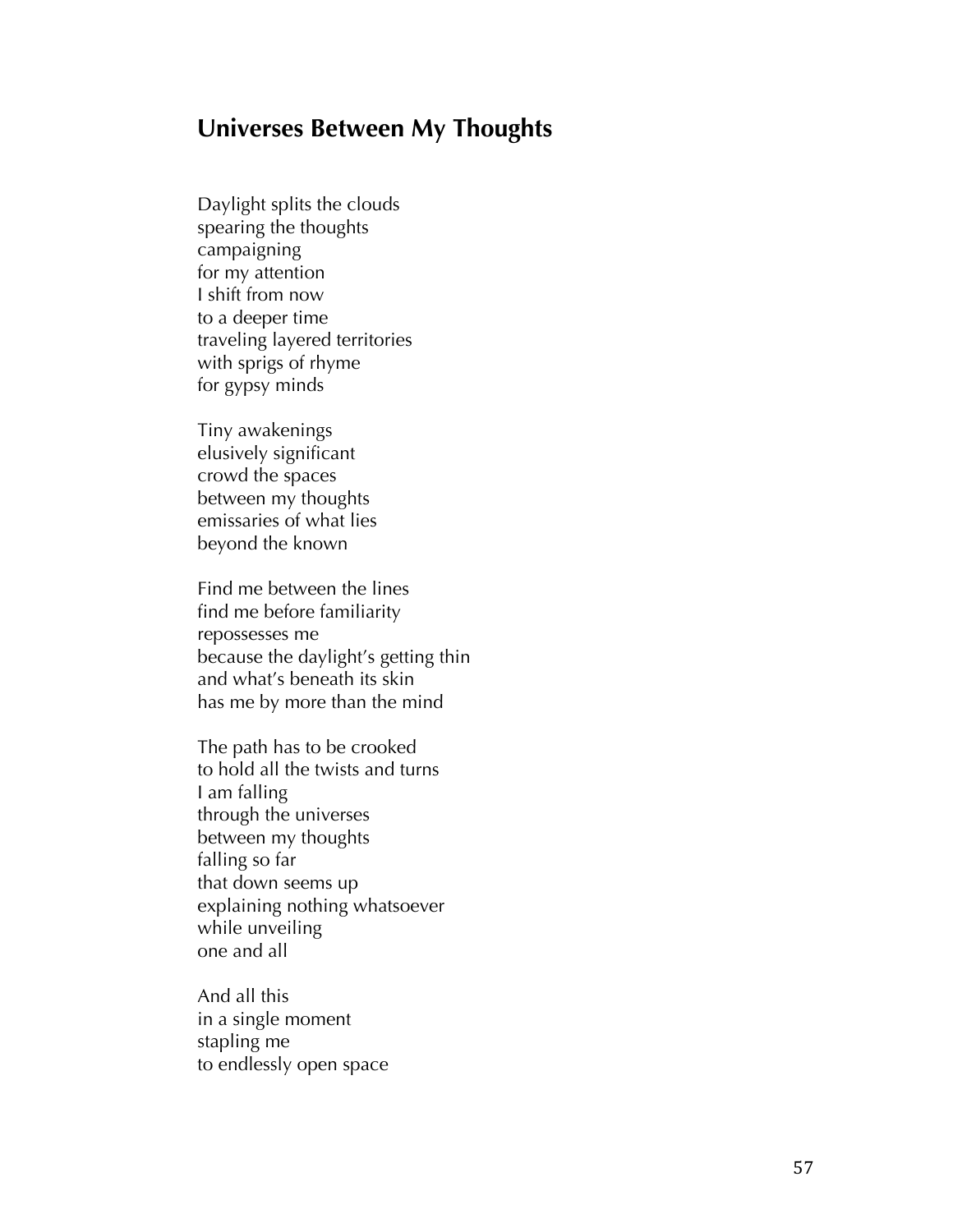## **Where Love Cradles Fear**

When we stop caring who's right we uncover enough heart to recognize what's right about what's wrong finding enough mutuality to be more at ease with our discomfort including the fear of being so close so removed from relational immunity that even the tiniest unkindness can cut to the bone

So brief the time to be together yet time enough to reenter sacred time The day's tasks shout and pull Summer floats by the window like a truant dream while we make shopping lists

and forget to breathe

Now everything's out on the dancefloor the music but embroidered silence the lighting framing every window and door forgotten flowers suddenly in bloom pain and joy arm in arm so much room here where love cradles fear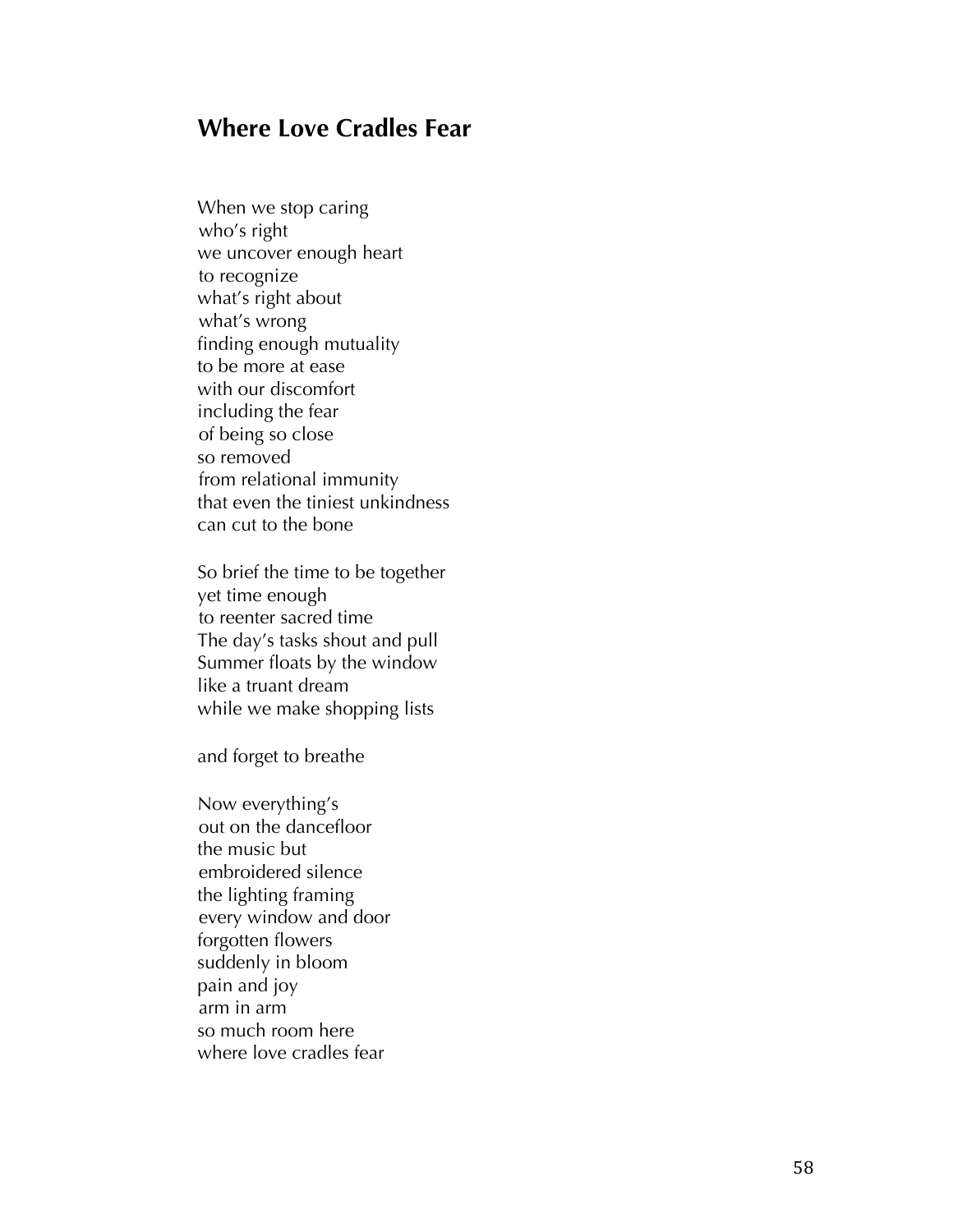### **Our Flaws No Longer in the Way**

A fear may be revealed in order to conceal deeper fears even as we bounce between the walls of places packed with childhood souvenirs making believe we're not doing time in bombed dollhouses and crushed forts letting our prevailing habits adulterate and masquerade as us But again our trance unravels — and now marvelously liberating now our past ceases occupying our future no longer are we trying to rearrange our face no longer dying for a better parking -space no longer tearing things apart to make them make sense But again

in one swiftly cutting moment we're flung back stranded in a lesser us one hand on a righteously parental whip the other — so very young heading for the candy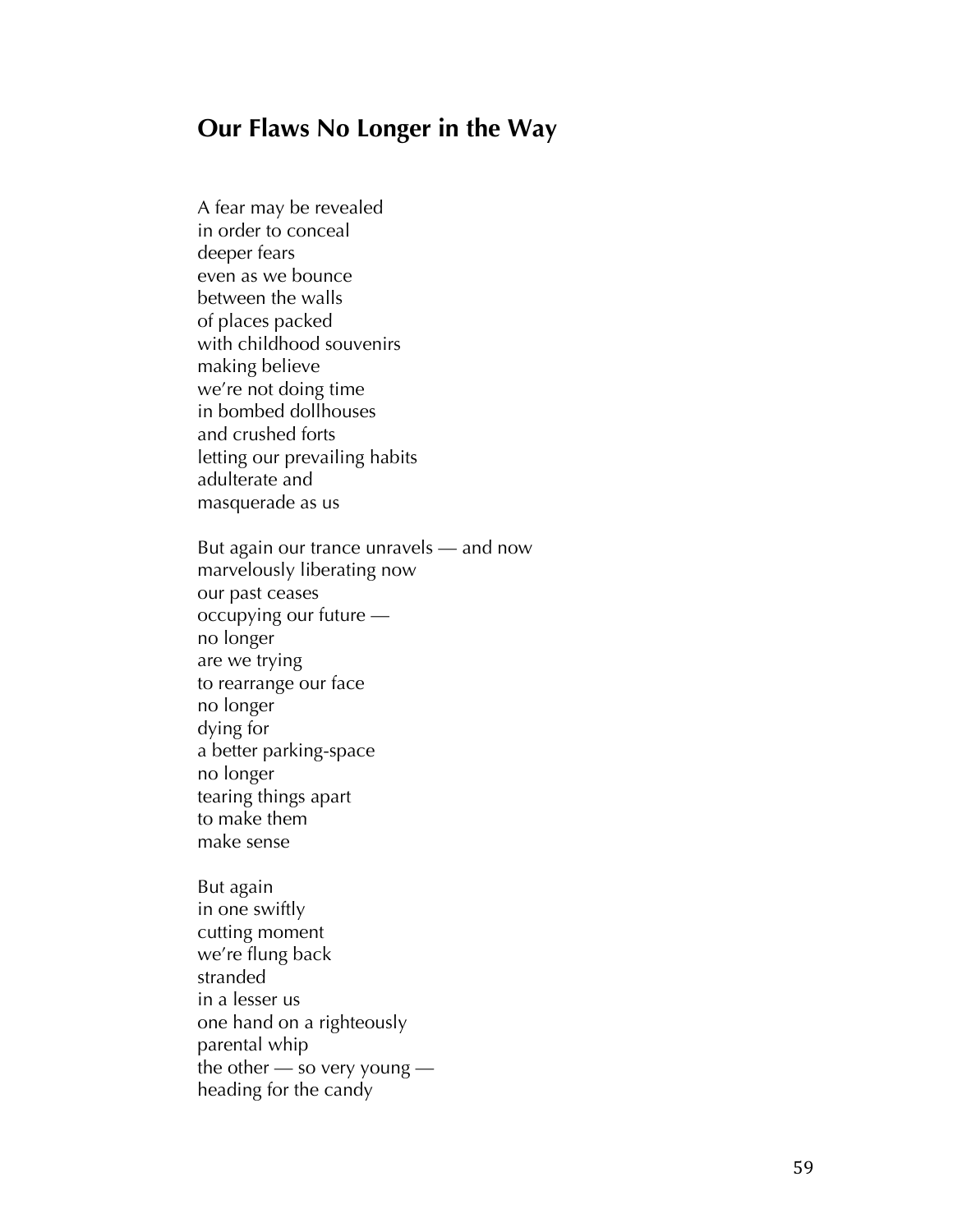or relationship or whatever it might be we'd decided we had to have when we didn't see any way out

And again we climb out of our ruins no longer taking dictation from our wounds our flesh but personalized Mystery our eyes flooded with bare recognition our mind uncluttered our sudden beauty but nakedness of soul our heart broken enough to be whole our flaws no longer in the way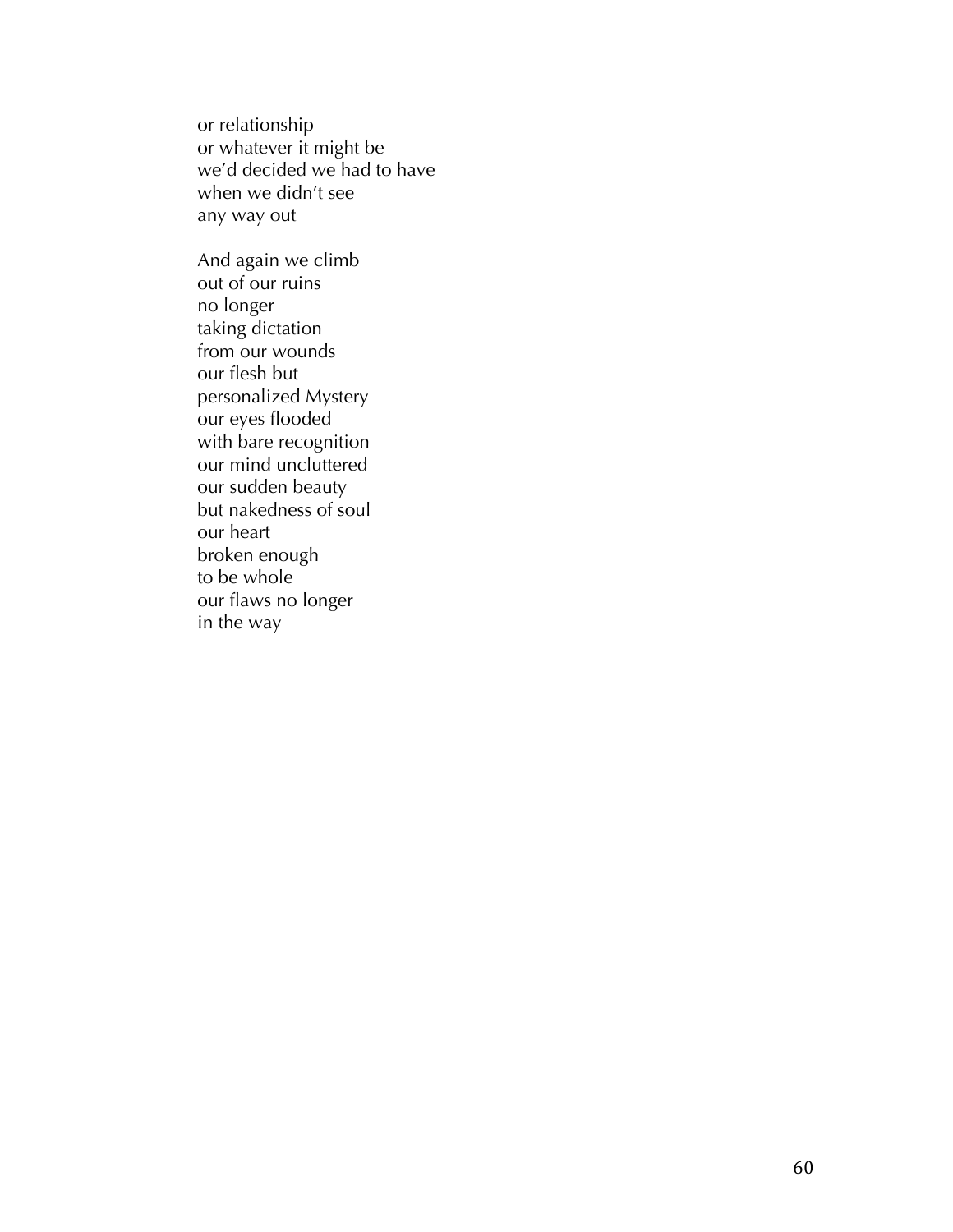#### **When I Lived in an Empty Room**

There was a long and unbreathing time when I occupied an empty room hating my shyness hating my broken stride weeping without a single tear my teenage heart

frozen, darkly bound

Starving was I gobbling empty facts seeking the glory of envied report cards despising the cheapness of my victories one more crumpled ribbon pinned behind my forehead one more medal

for the prematurely dead

Trapped, trapped was I my shyness not shy with me thinning with my winning was I feeling dead last my future laid out for all to see<br>long was I impaled on that barren peak mine its tinsel core mine its loveless slopes long was I the slave of others' hopes long did I ache

to be touched

by another's hand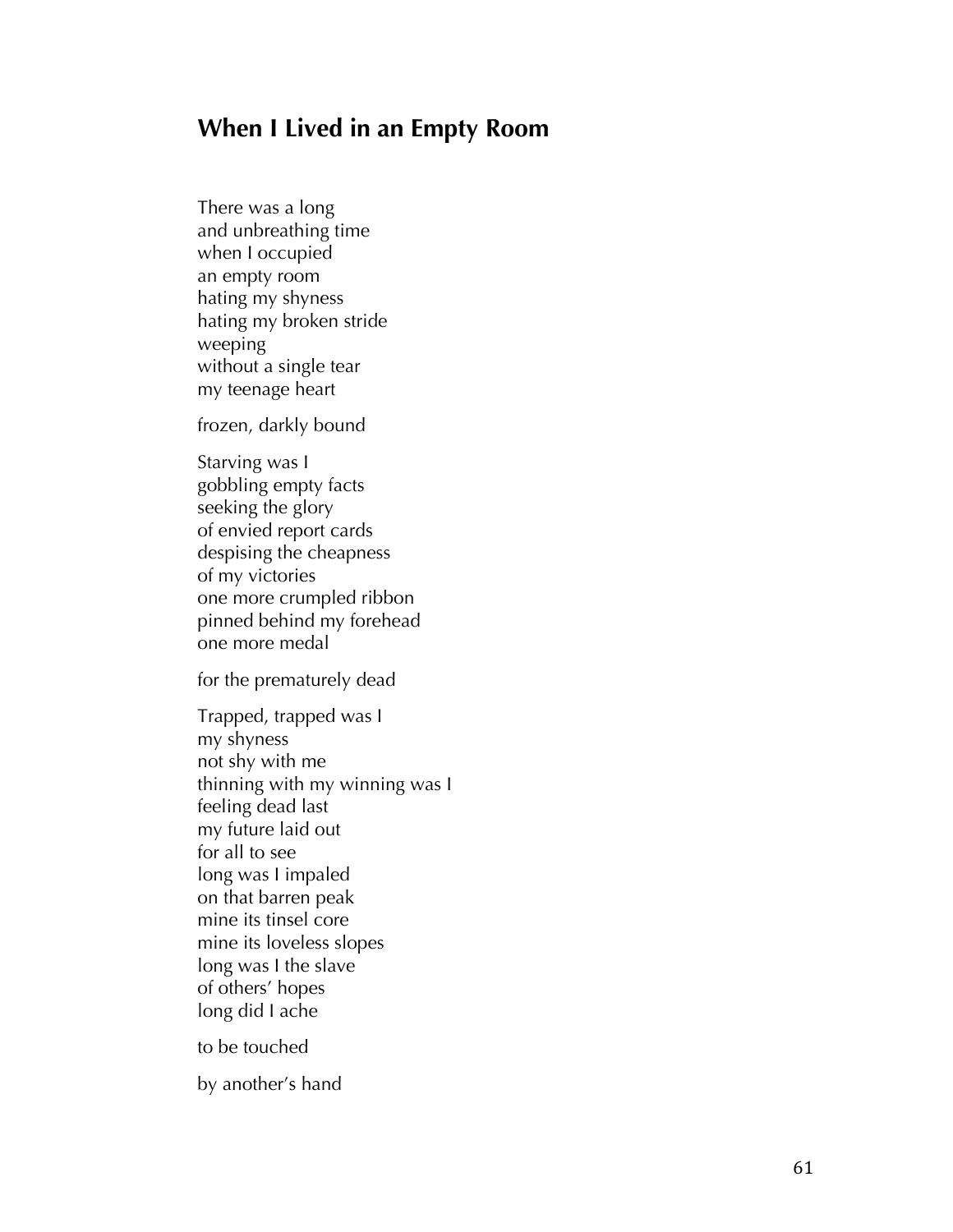There was a long and unbreathing time when I lived in an empty room the trap mine and mine alone its dungeon echoing with a child's nightmare cries his pain lost

lost in the icy fury of my mind

Down, down came the walls one long day Glad, glad am I to feel that sweet hugely sad boy looking this way now playing in the heart of my stride his shy slenderness now smiling so deep and wide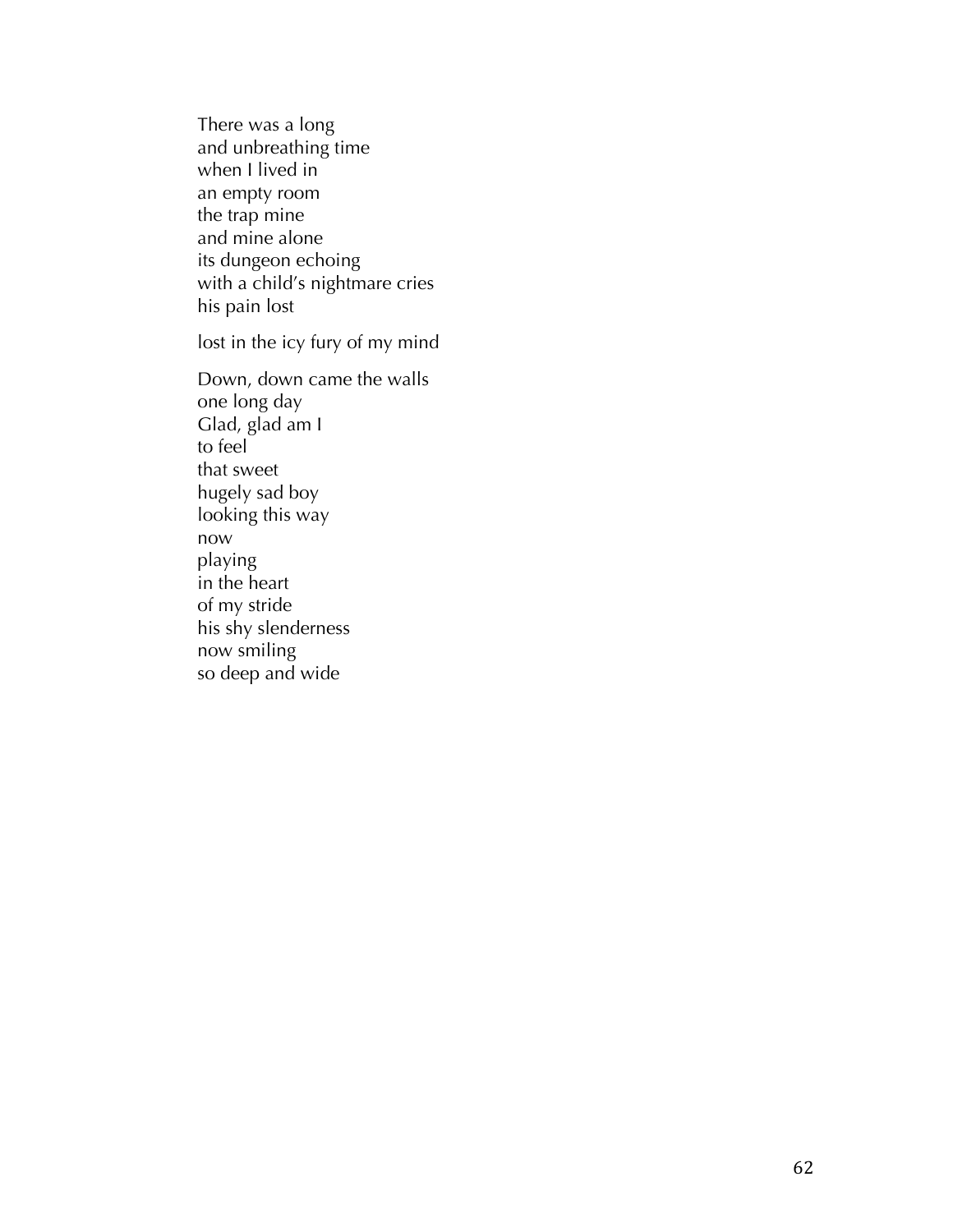## **So Solid This Does Seem**

So solid this does seem so firmly framed and named too here to be a dream or so it does appear until once again unraveling losing shape and adding depth

Eyes behind my eyes open without a thought as half -blind I crawl out of the stand -alone debris that a breath or so ago called itself me

The words sink sink like forgotten dreams sink like lead fists<br>through oceans of cloud sink like post-crisis sighs sink like bait<br>for deep-sea wonders sink, sink out of sight until what they describe rises bright and dripping bare looking at itself<br>through my undreaming eyes seeing what's hidden undisguised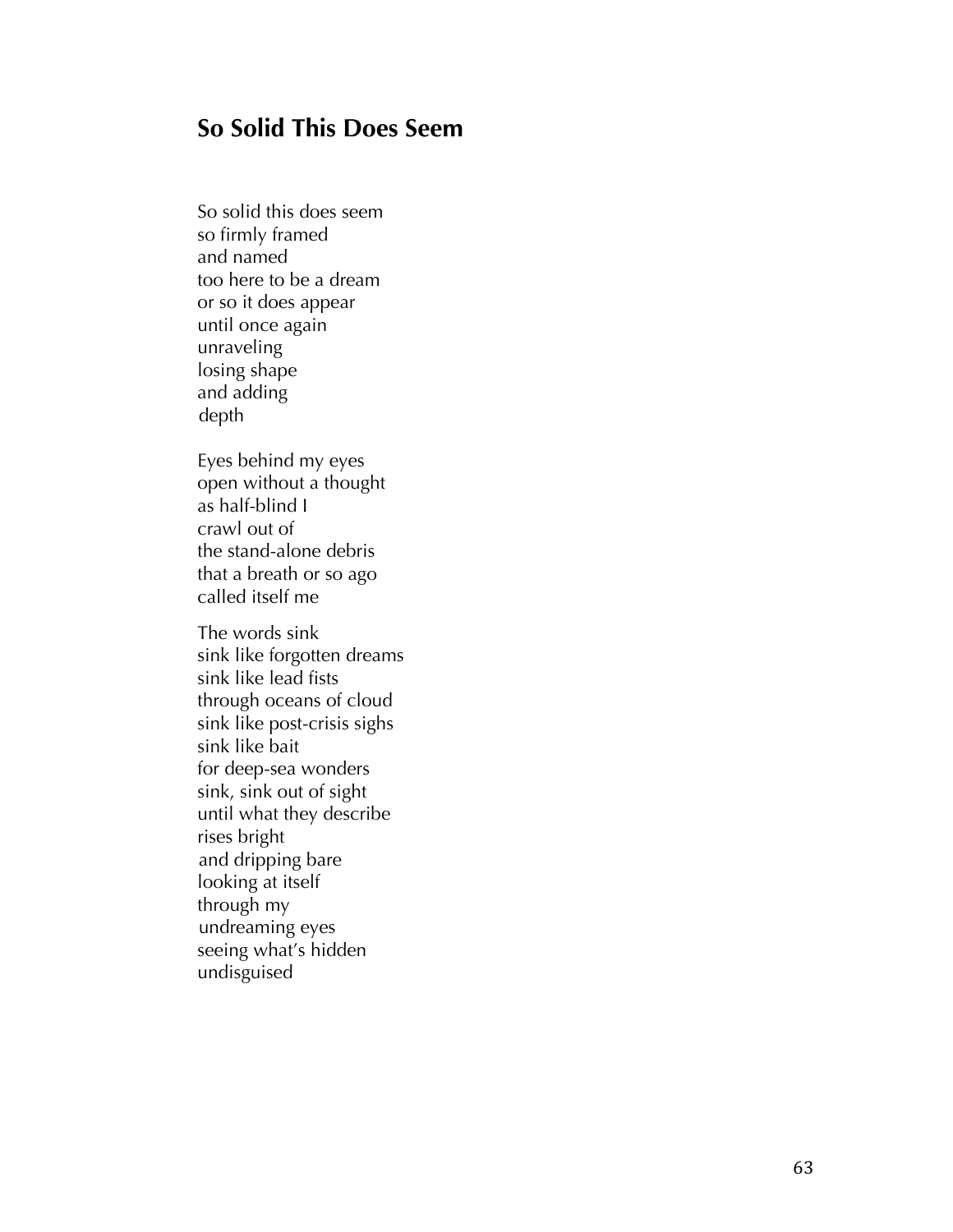# **Life's a Near-Death Experience**

Wandering through what we've made of ourselves we are still not all that far away from realizations like the one uncorked by deeply considering that the chains we adopted while alive remain unless shed before our death What happens after we die is what's happening right now we are dying to to truly live dying to give our gifts dying to fully bloom before our final winter leaving nothing in our wake but what really matters recognizing right to our core that Life is a Near-Death Experience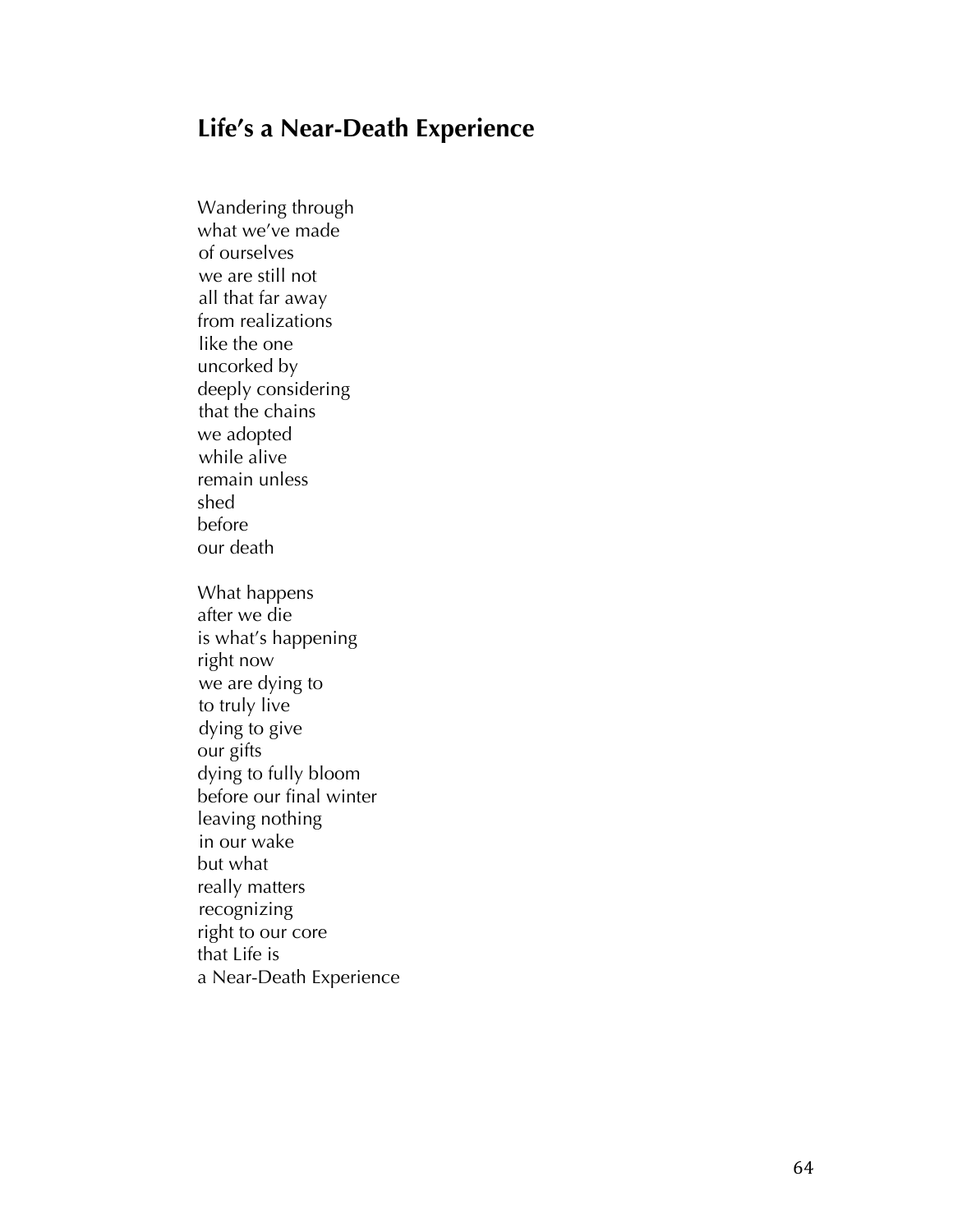#### **When I'm My True Size**

Big sky stretching me wide don't know what's gotten into my stride stony path hugging this green rise carrying me running loose and long and isn't it fitting, isn't it fine to leave the known behind

Big sky bloody -gold with forever's birth -cries don't know why it's still such a surprise when I'm my true size carrying me past my past and isn't it fitting, isn't it fine to leave the familiar behind

Big sky holding me free don't know what's erased my history this wrinkled land rising to meet my feet a long uphill and sweat rinses out my eyes and isn't it fitting, isn't it fine to leave what's done behind

Big sky packed with Mystery don't know why it's now home for me each moment already in scattering embers and isn't it fitting, isn't it fine to leave tomorrow so far behind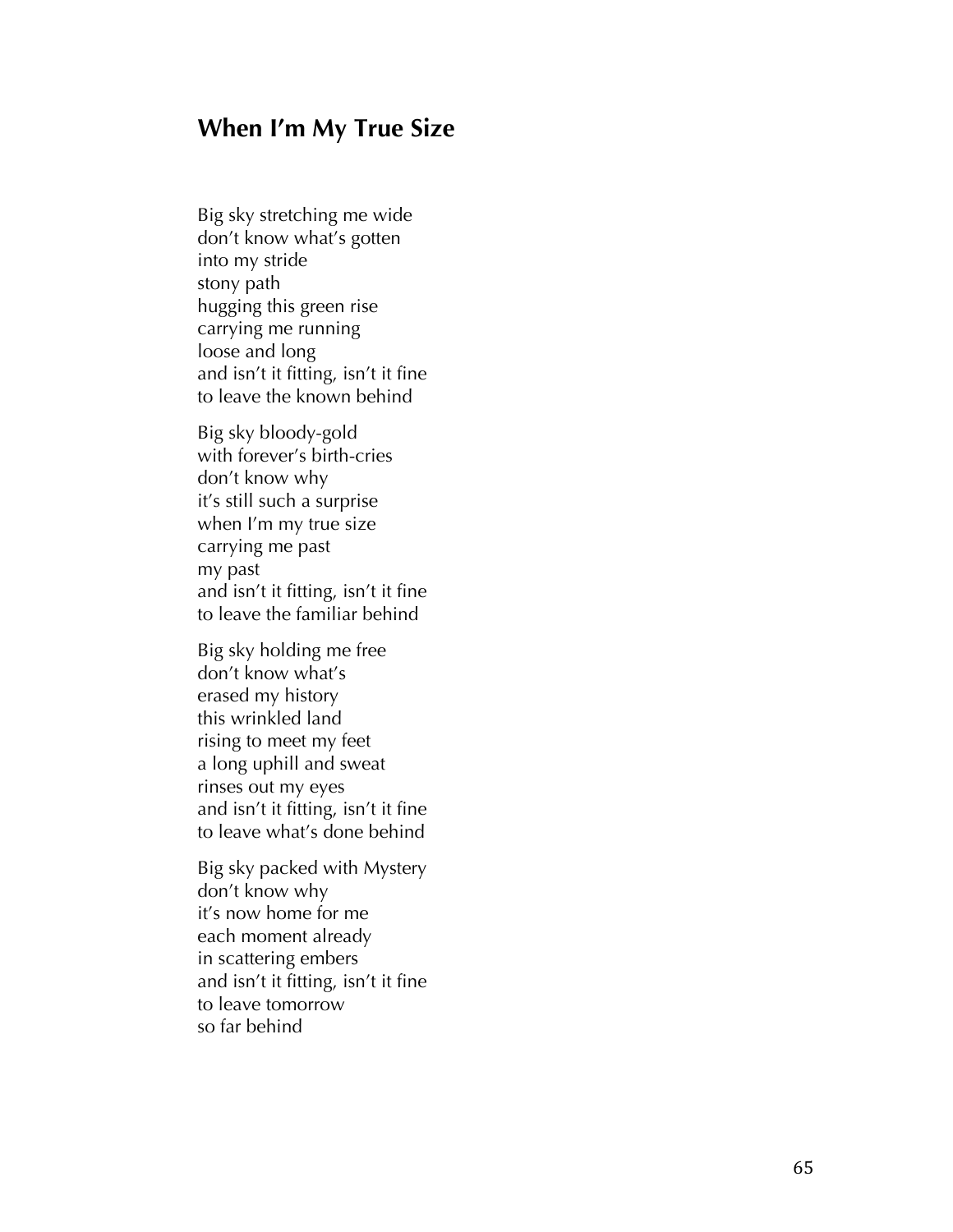#### **Plantation Whips**

Plantation whips slice open the cotton -picking day laying crimson hieroglyphics across dark skin She bends cradling every cry heard or not She bends her deeper tears seen by none She bends knowing her labor's just begun

Plantation whips hiss through the sweating air lashing the life out of an unseen shadow She weeps seeing her children crushed low She weeps seeing her man gelded daily She weeps feeling hate eating her away

Plantation whips laying down stars and stripes on those who just don't know their place and also on those that do just in case She watches her eyes flooded with sorrow She watches seeing her man cut low and swinging high

She watches chained beneath a burning sky Africa rises in her dreams hazy and green bleeding under a darkened sun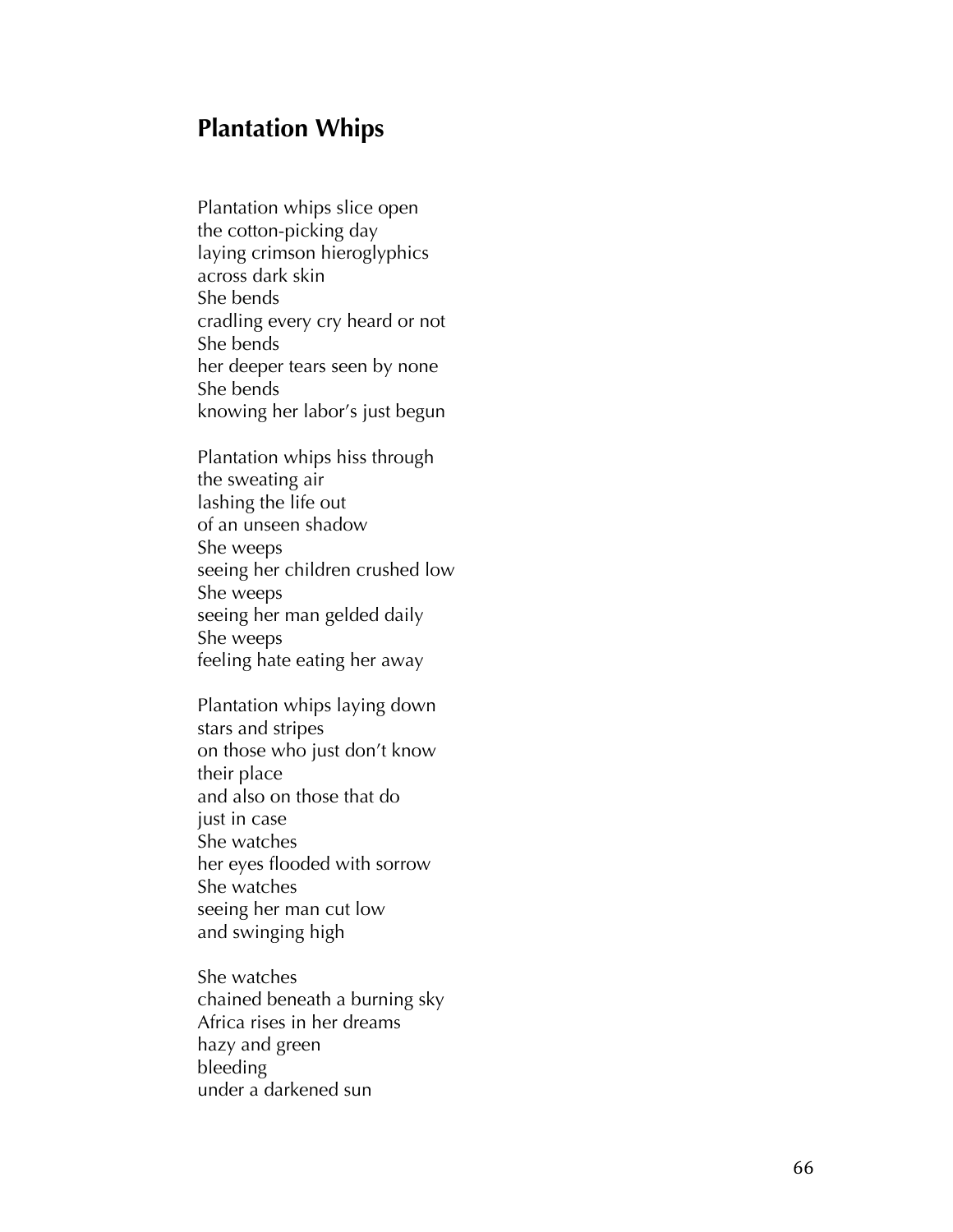jammed into slave ships headed for worse oversize pain dulled by nightmare chains plantation whips falling in a long black rain

She waits seeing her unborn grandchildren playing far away on some far distant day She waits knowing she is soil for their breakaway She waits growing wiser with her dying She waits singing O all my children to come rise, rise up from me rise, rise up from me I wait for you now and at the end of history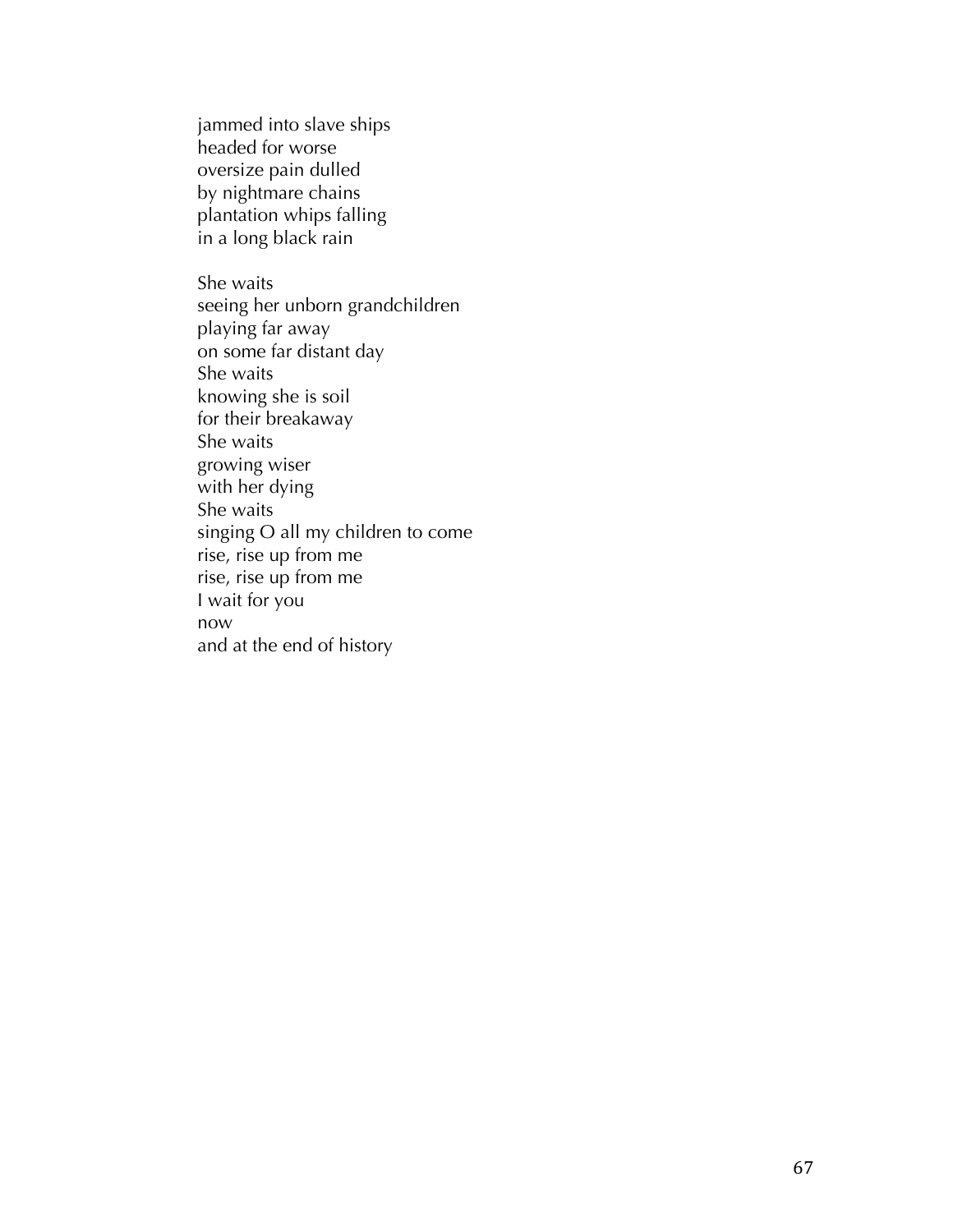#### **Heart -Anger**

Your rage storms the breath empties the stands jump -starts the room pours through the walls a fiery blast from both belly and heart heat and light working as one

Your rage also weeps drawing from those within reach a sudden softness greening overgrazed eyes and hidden hollows

Your eyes both yours and ours pools of compassionate fury your voice a summons to wake up exactly and fully now!

Not just release this rage but holy fire and baptism fueling needed stands

Your voice burns bright then settles into soft embers Silence moves i n takes over<br>your whole body smiling<br>your tender immensity<br>inviting us into truer lands where anger and love go hand in hand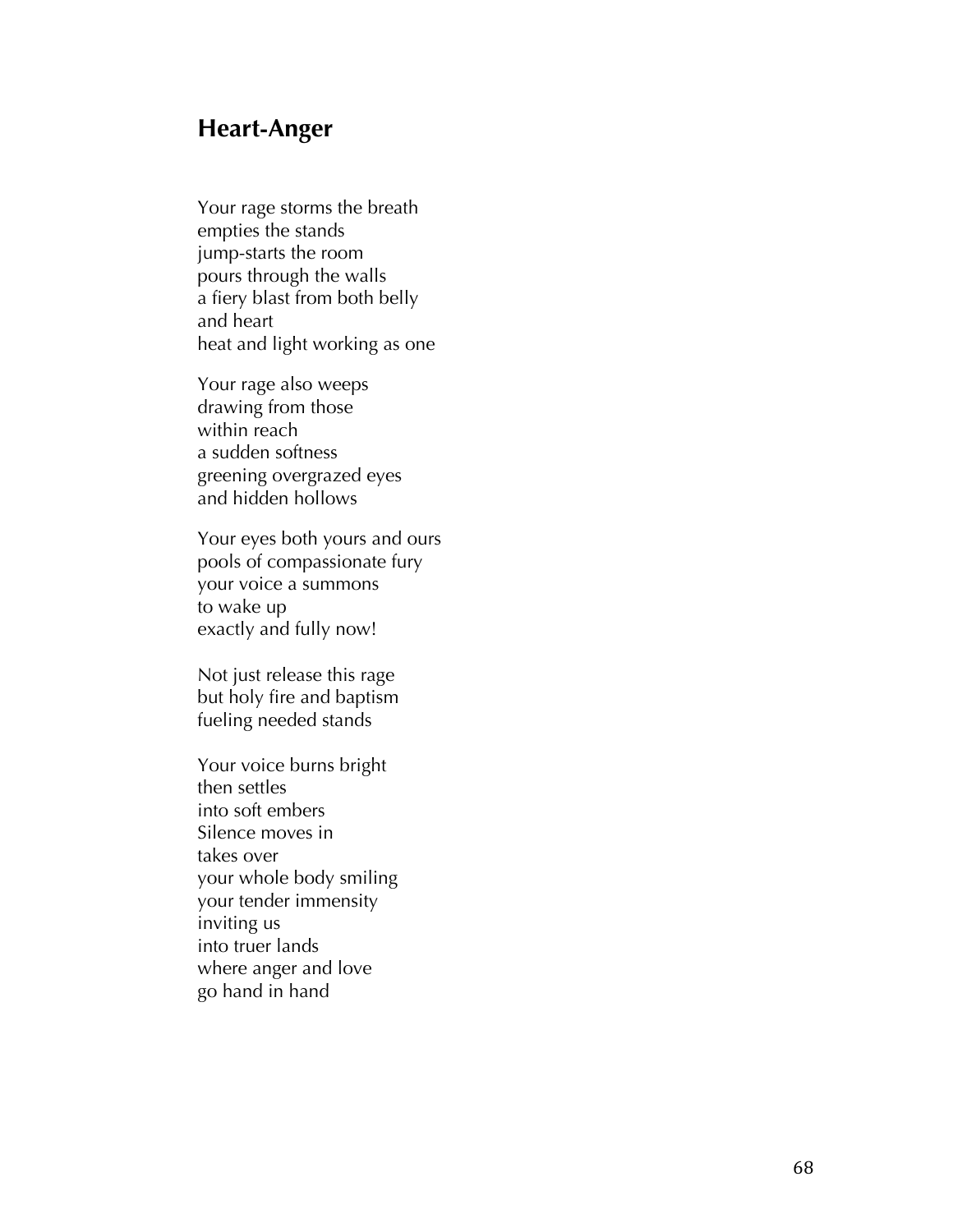# **All These Spilling Words**

All these papered words hanging in space skewered by gravity pinned down by what<br>they're trying to pin down bleached blank<br>by the light that hatches them All these spilling words leapfrogging over each other so busy making meaning in already-shattered dreams reducing the Unknown to a concept Gazing into the forever wild glimpsing what cannot be seen at the edge of being already at home with all we've been and will be all the breaking apart and breaking open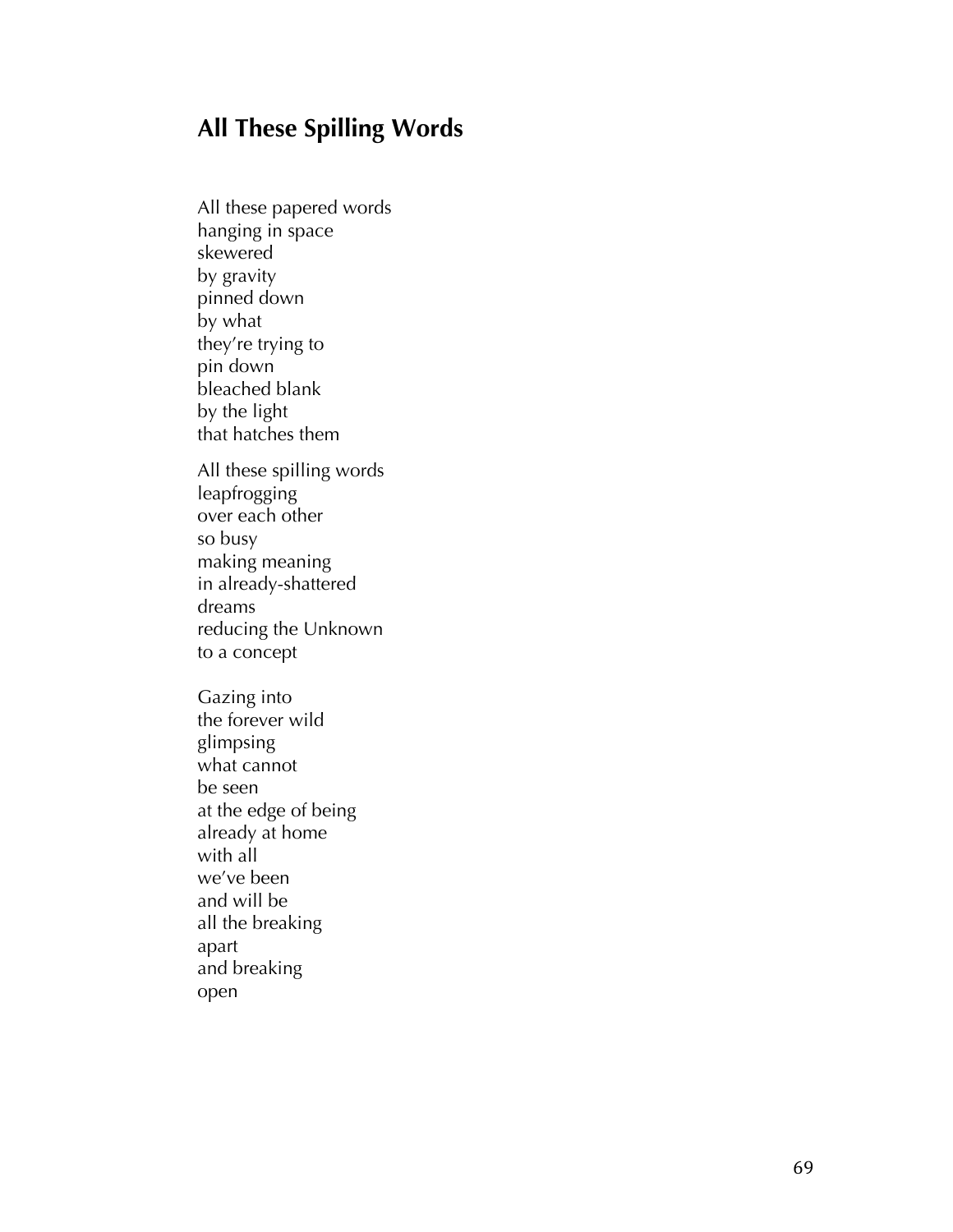# **Coming Through the Gates**

Coming through the fabled door s legs a bronzed blur heels a winged delight gates inlaid with divine dreams storybook clouds piled dark and boiling bright blue burns the night trembling with so much to put right

Coming through a deeper door skinned to the core longing passing pride off drops the armor off falls the epic headgear ablaze is the root of fear the supreme dreamer closer than near

Coming through a vaster door heart rising through resurrected eyes flesh earth and stars mind cloudless sky cradling broken cities' concrete cries Death's not the final goodbye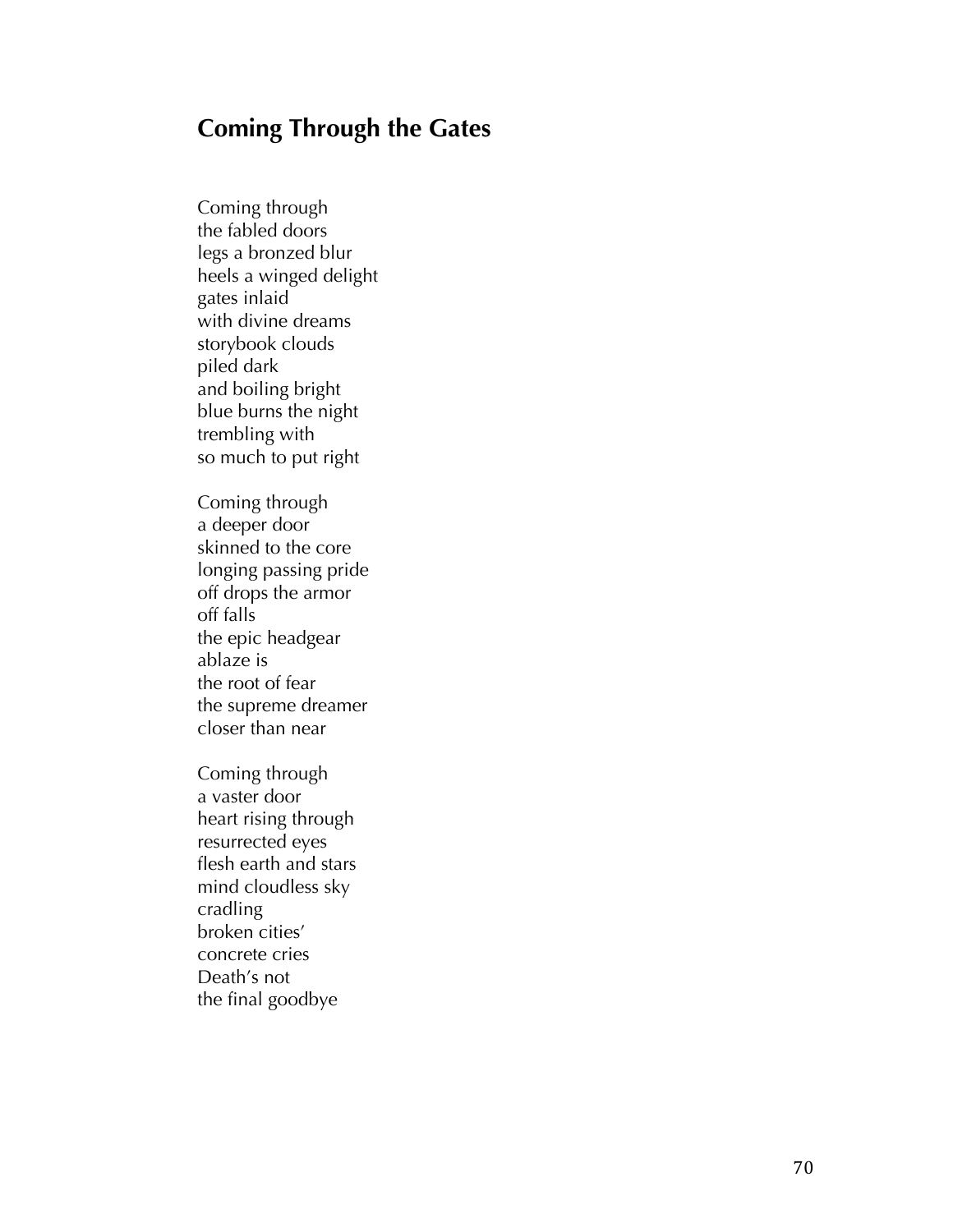### **Greener Than Green**

The ground plunges up darkly padded<br>to meet — embrace my bare feet crushed lemon balm rushing from my fingertips' tiny greenish stain deep into my brain — sudden scentuality bouquets of melissa bursting above my palate

The softly flickering rain pure caress<br>soil a ragged and burnt shade of dark plumply edged with neon indigo flowerbeds in greener than green reality -exposing scenes bloom -sagging vines bending squeezing me tight densely purpled scent

blitzing my skull with light

The soil sings muted backup for what stirs and stretches below it pale tubes of sunlight strip e the garden

And it all begins silently and ecstatically screaming screaming so soft and so deep screaming and screaming the sap, the nectar, the bursting life all the reaching green green, green, so green soaked in green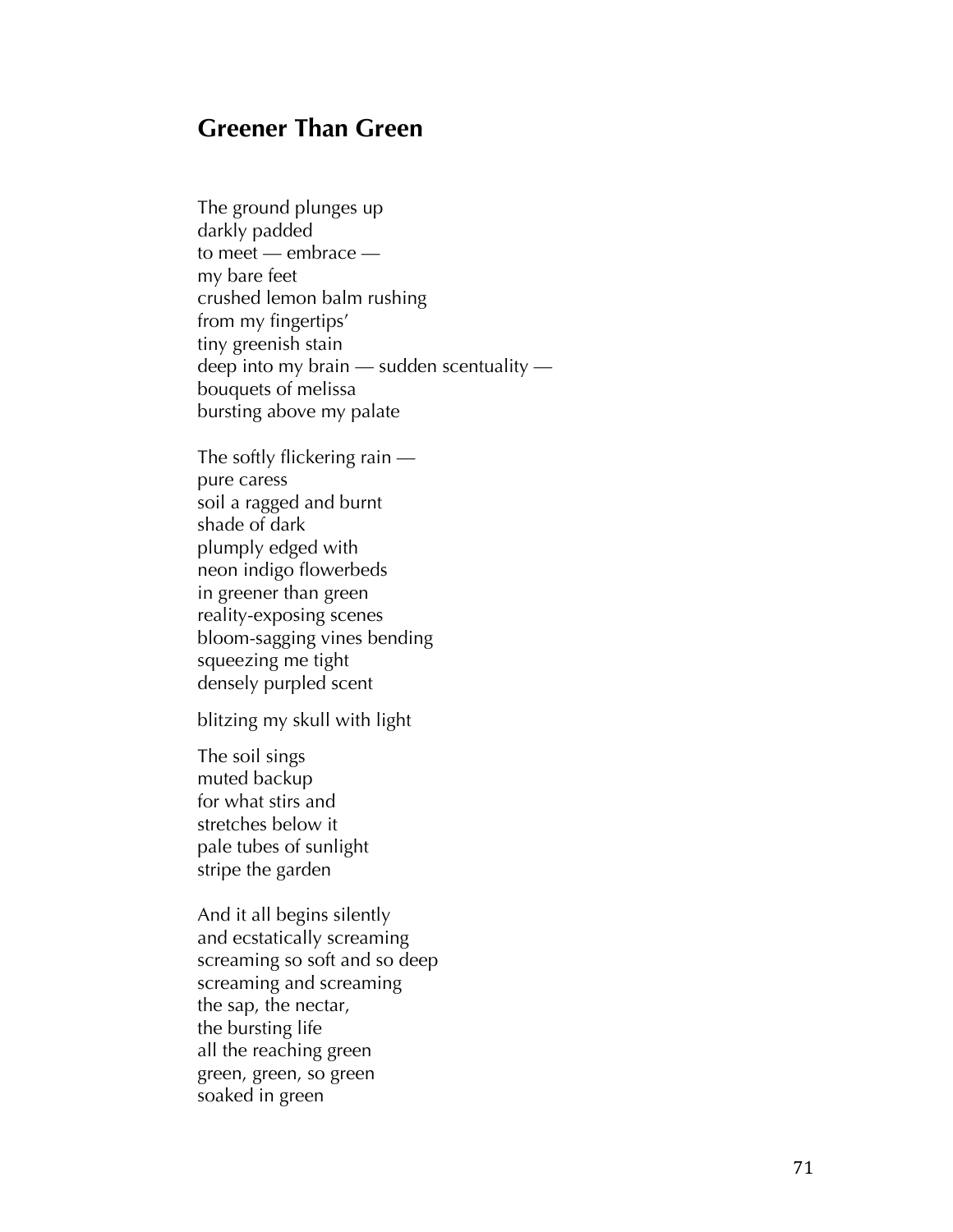My blood rushes brakeless and hugely awake through my roots branches and trunk fleshing out the pale lilac-fringed blossom atop my spine blood-gold petals opening the once-soft place atop my head while the earth plunges up through my breathing feet the breeze stained with lavender and traces of stormy sea and through my waking eyes the gardener gazes silently crying for this no more than this quietly working in even quieter bliss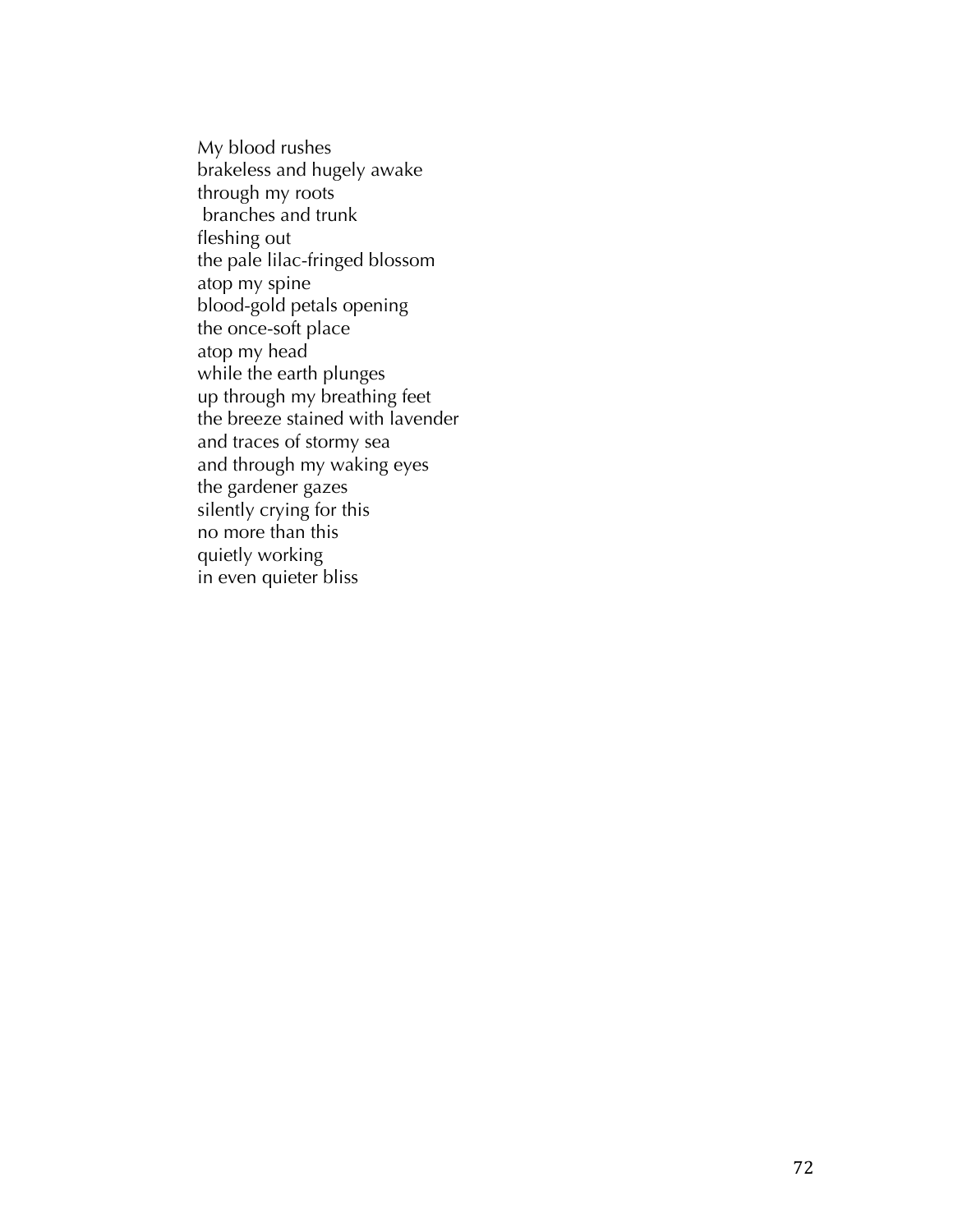#### **The Flowers of Disappointment**

Lonely are the flowers of disappointment Who picks them, loves them cradles their scent? Who sees their shy petaling? In our ordinary daily unsung grief we come undone in so many ways not seeing beneath the breakage bits of upstart green minute missiles breathing open

our too solid ground

So many upflung buddings emerald lips aquiver some become flowers of hope some of disappointment How seduced we are by hope's bright flowers romancing tomorrow while rejecting disappointment's flowers withdrawing from their fragrance yet it's that very scent that reminds us of a place where entrapping dreams must shatter where what really matters

cannot help but matter

Disappointment, unrejected embraces me its touch cool unadorned sobering but is it what I want? I go for more than asking disappointment's gift is rooted not in questions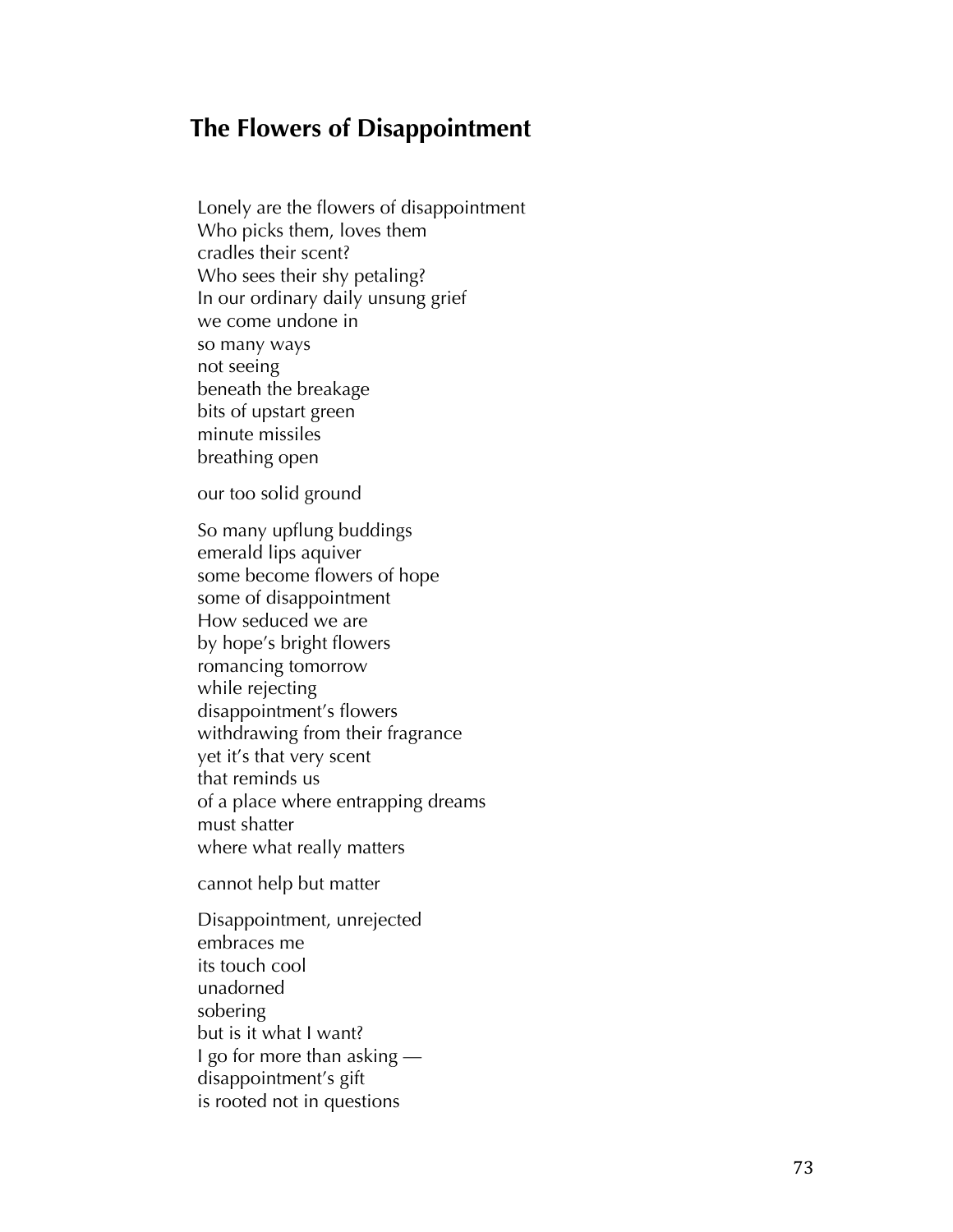but in something much closer to home. Disappointment bleeds through my dreams humble and secretly green interrupting me disrobing my trance the torn fabric not something to repair but to see with eyes for which disappointment is not disappointing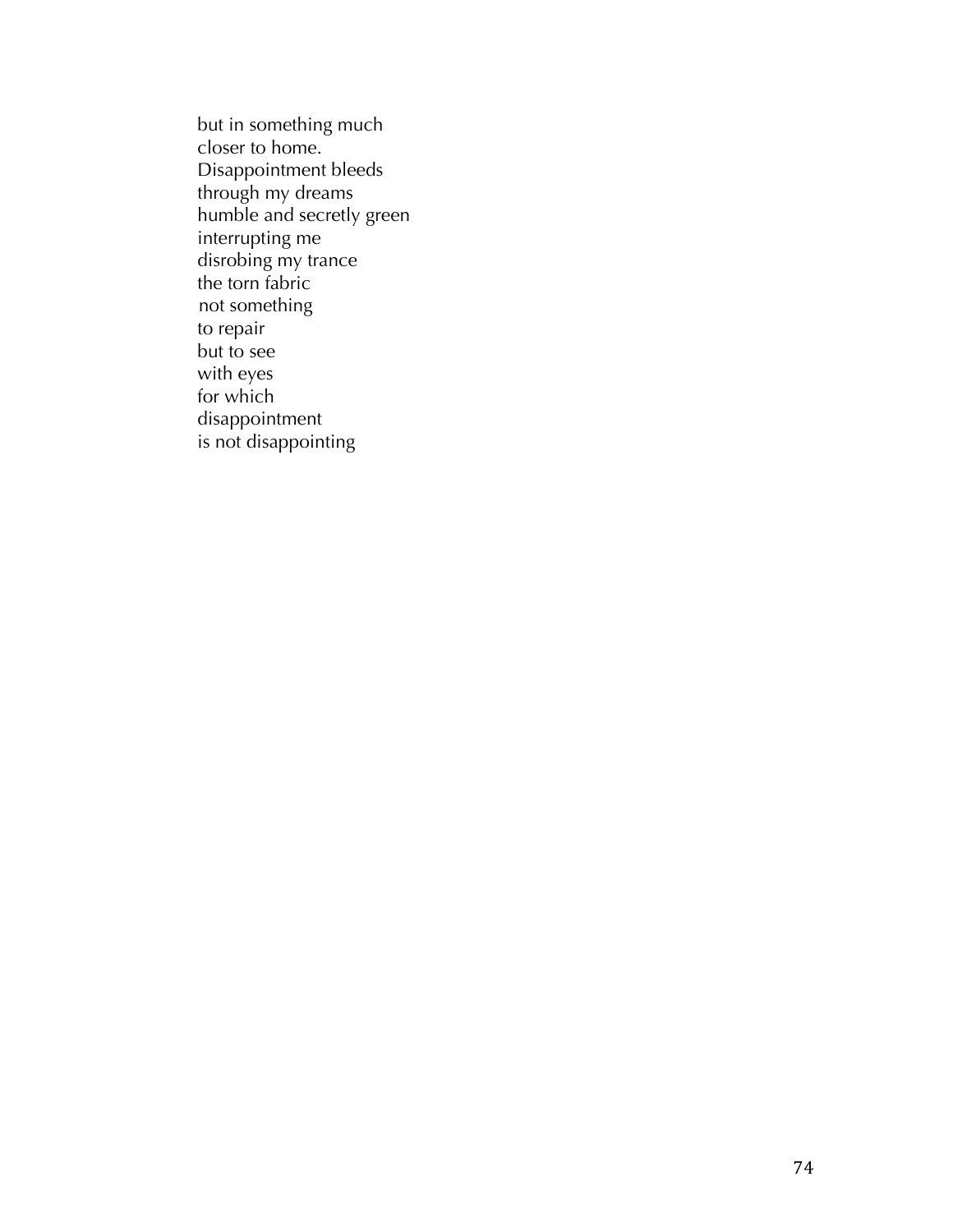#### **Somewhere Past the Edge**

Somewhere past the edge there's a place with no name I'll meet you there I'll be wearing my latest face though I know it may disappear as soon as I let you in

Somewhere past the edge there's a place owned by none but belonging to all I'll find you there I'll be leaning on my crutches secretly waiting for you to light the match feeling the flames already wrapping me

Somewhere past the edge there's a place with no history I'll greet you there home sweet home the Holy Deep filling every room your smile saying nothing to fear everything's right here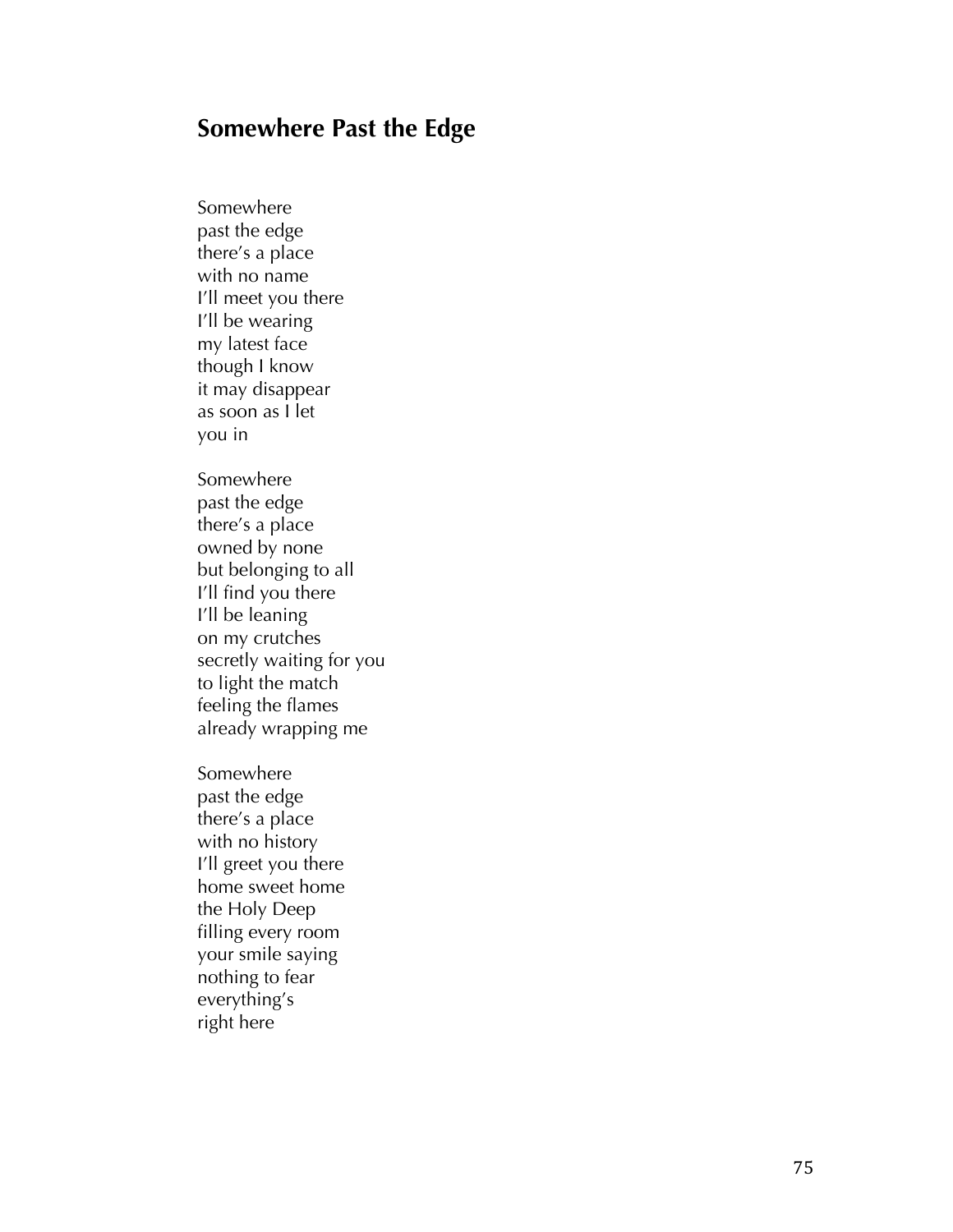# **Notes from the Abyss**

When what is happening is not what is happening and the ground is nothing but quicksand and familiarity vanishes eating our maps there come ripp lings in broad daylight fissures in the twilight just big enough to squeeze through but only if we take nothing with us

You want me to stop speaking in riddles but the final detox includes being at home with paradox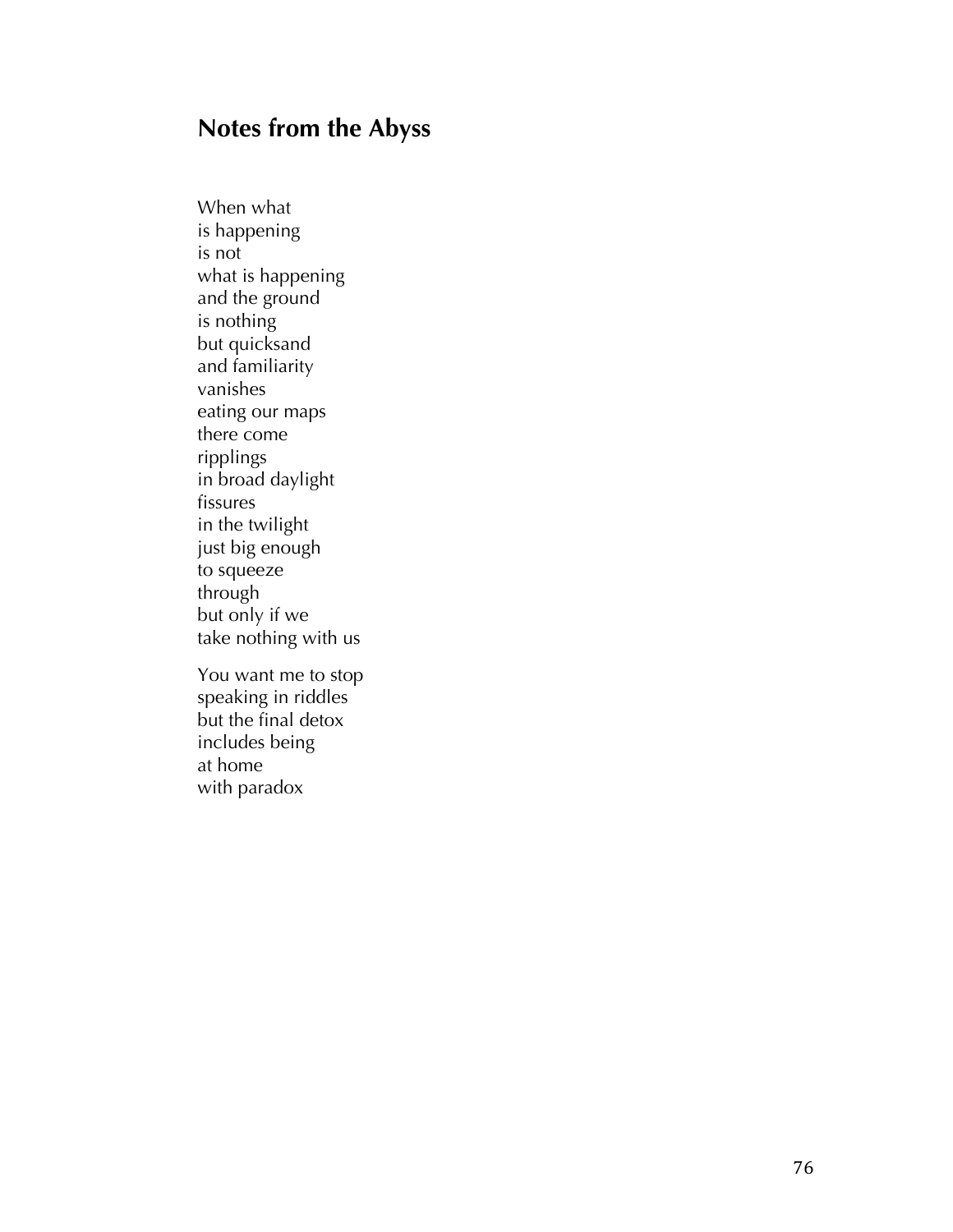# **The Feeling of Being**

Before thought, feeling Before feeling, sensation Before sensation, presence Before presence, this

Before persona, soul Before soul, this birthing us out of the blue not yet separating journey and goal not yet broken enough to be truly whole

Before now, a deeper now Before time, this never not already here older than fear

Feeling is the first and last tongue revealing more than can be said or sung

Feeling is relational electricity rendering us capable of intimacy

The feeling of Being pervades us whatever the scene whatever the dream wherever we may be our every emotion both sail and ocean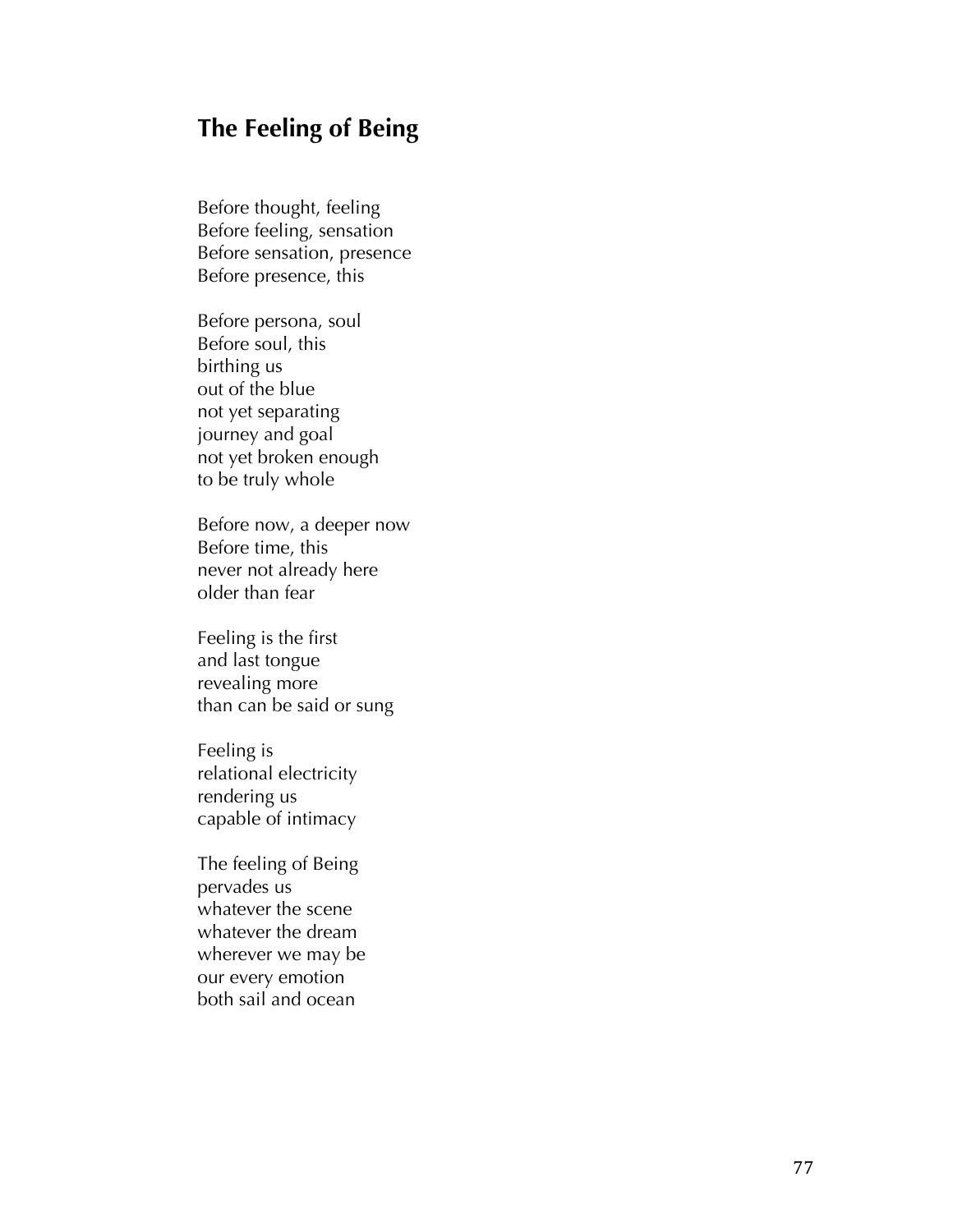#### **Perception Reception**

My attention flips through optical data raindrop -bombarded puddles with jiggling sunset rims on an asphalt pause in a potholed alley one puddle half a hand wide sheds its name and frame softly cutting through my assumptions that I know<br>what I'm actually seeing

What's seen starts holding less attention<br>than the act of seeing<br>peekaboo slivers of other-light slip in behind my eyes immune to retinal lust

I see, says blind me reaching for his latest lenses misunderstanding the entire spectacle I glimpse what makes more than sense while my mind eases into speechless space my attention more on presence than perception no longer minding sensory deception as it seeks to improve the reception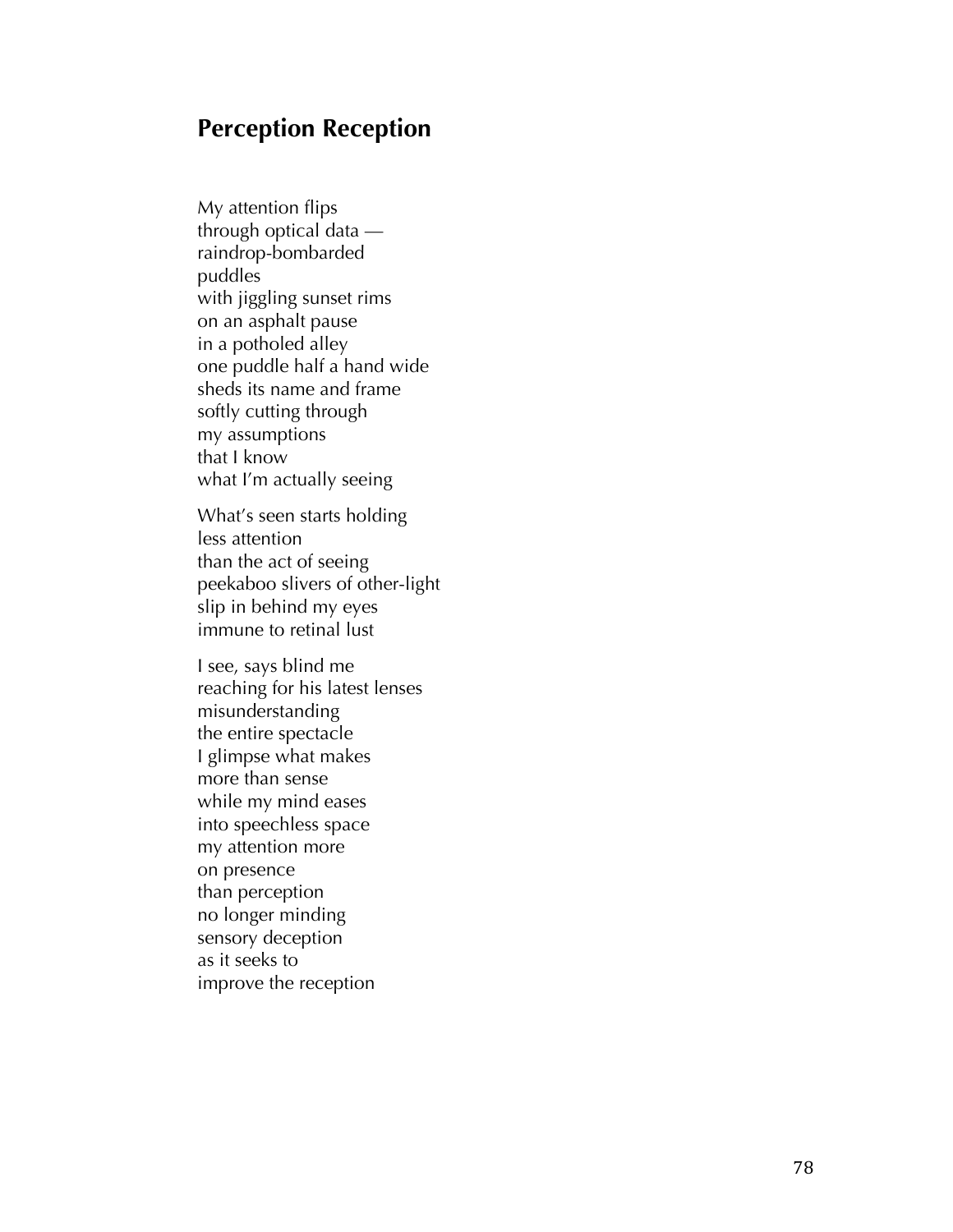# **Discobolus**

 Discobolus — ancient companion poised upon your pedestal of ambition and petrified fire frozen in a shapely crouch packed with frozen desire ever prepared to further coil and unfurl and let fly your stone discus watching it arc up up and away leaving no trace in the laureled sky

> You are stone yet you feel hints of inner cracking secretly awaiting the bursting of your untouched center

 Discobolus — containing all the crushed years when hurling a discus was my highlight reel my adolescent stab at immortality

 Discobolus — gloried ancestor something below your pitted surface yearns to unwind yearns to awaken beyond your design to breathe and grieve Something within is cracking your hidden heart aching to leave your protection your solitary perfection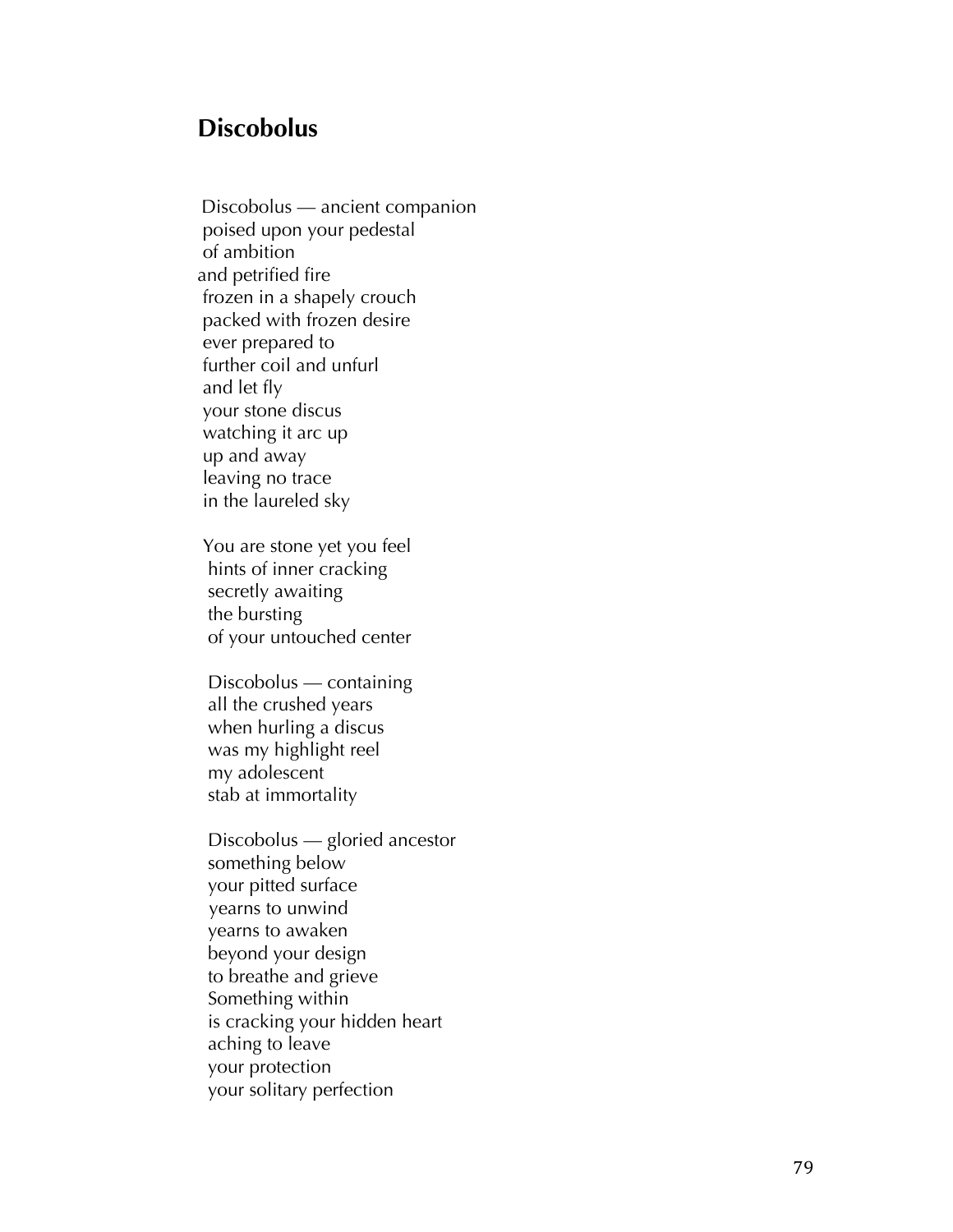# **Pilgrims at the Crossroads**

Getting sicker with each new cure clearcutting today to secure tomorrow sidestepping a grief beyond sorrow not seeing beneath all the fury and fuss the crushed yet leafy reach of an emerging us

Pilgrims are we all too often tied up in well -educated knots and cultural headlocks our sky then no more than the ceiling of our loftiest thought

Pilgrims stalled at the crossroads missing what's more secure than security more moral than morality more us than we can imagine

Fear is the threshold and also the ticket home when we cease turning away stop waiting holding our fear close cradling in our hands the dragon's heart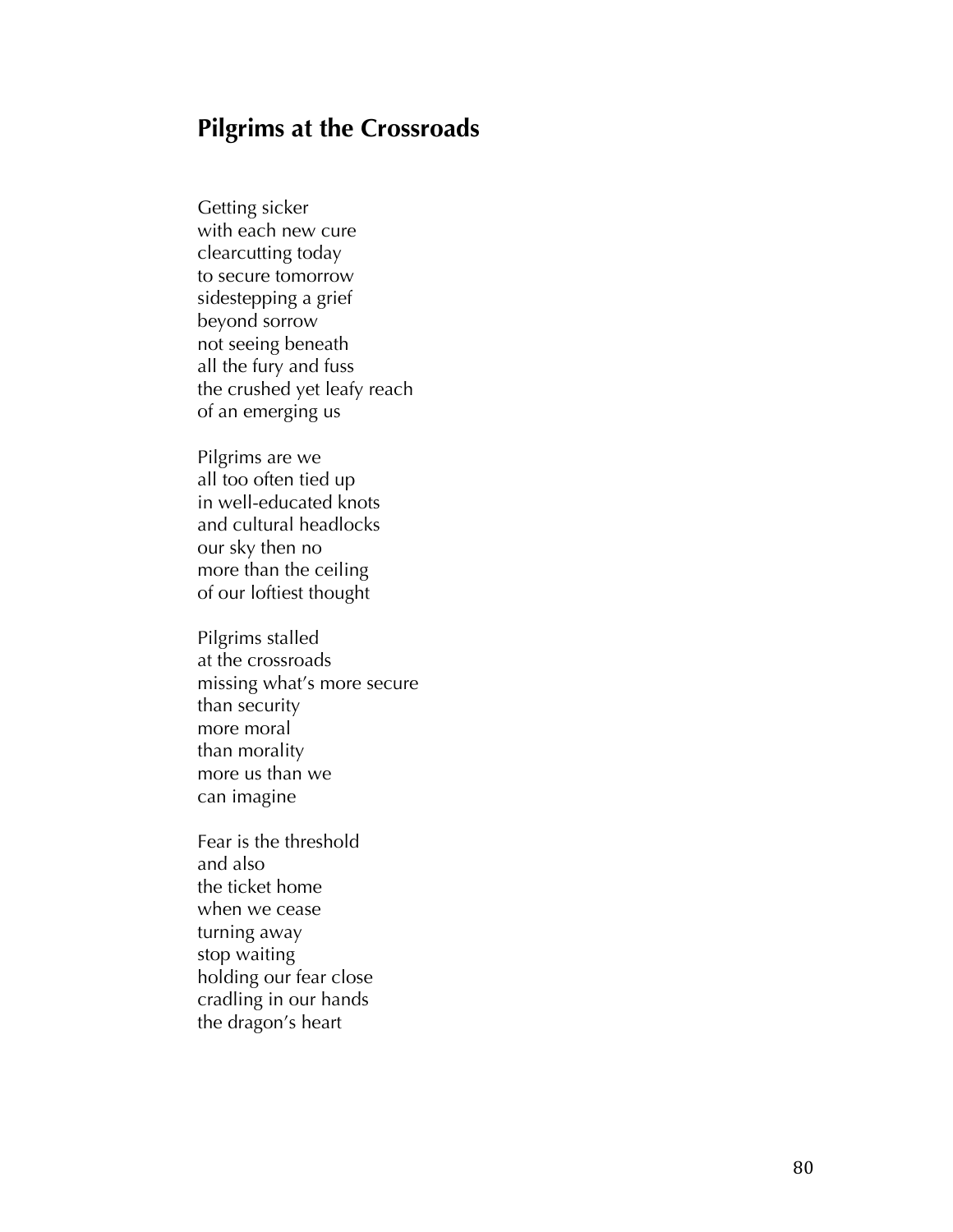#### **Stranger at the Gate**

When young and on the road I'd dream of a great future but my history remained behind the scenes directing me more than I thought however novel my days the old repossession blues keeping me in the loop another spin of the wheel trying to outlast my past cards face up one -eyed kings wild my trying to be someone really special obscuring what was pulling the strings

> Down the tubes I again go implanted in a mouthless hello thrust into the bloody marrow of rude arrival explanations just confetti aflame in a cosmic storm

But here's something upstaging my mind my dying flesh lit by its blooms all my self -making devoured once again Hello to the stranger at the gate your face in one hand mine in the other erased ready again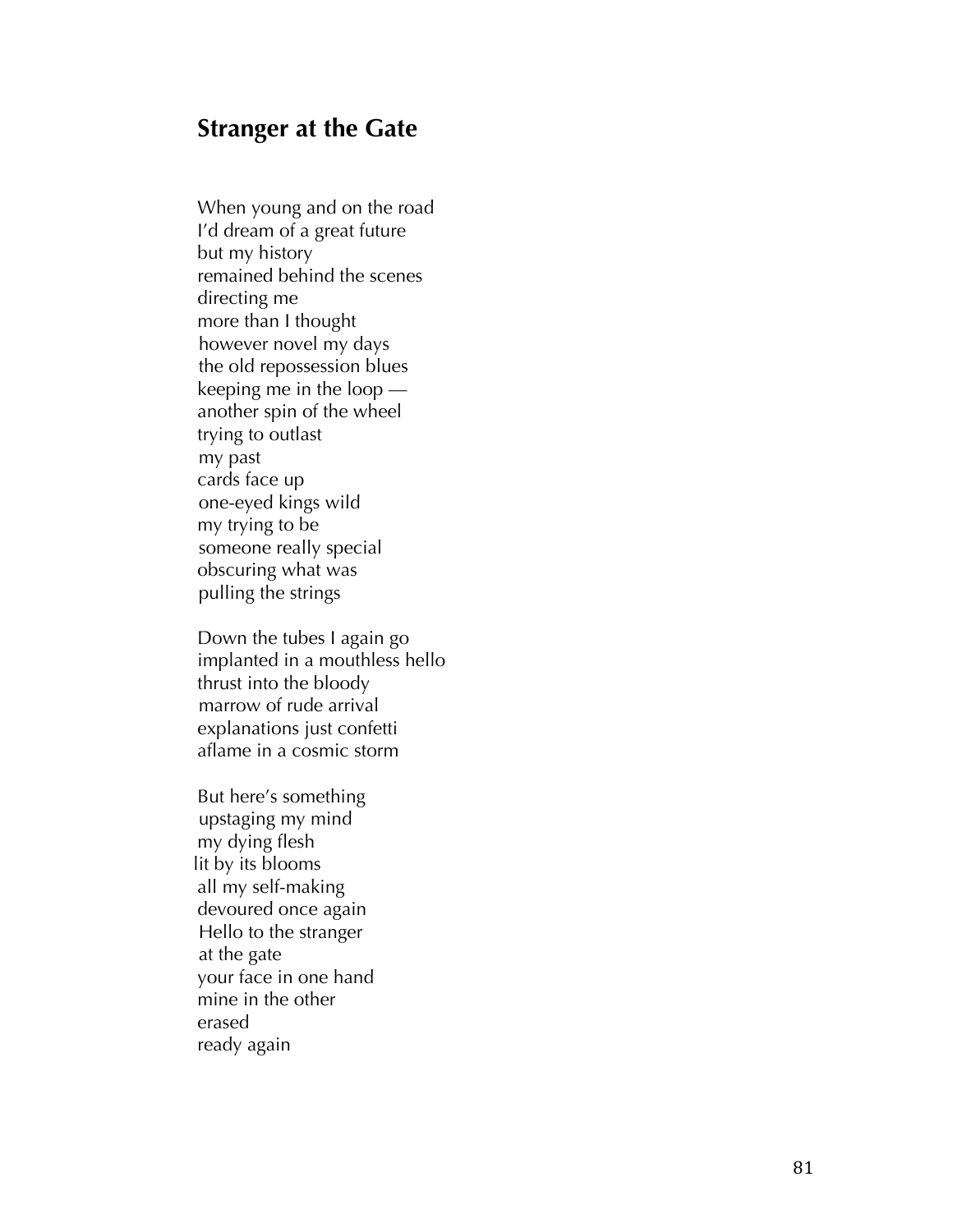## **Making More Than Sense**

Dying the body undying the love again we enter these rooms of longing and promise through lovers' dying cries through resurrected goodbyes through lagoons of seductive night through all the recycled shock and fright pausing to rest in the fiery dark of an unsleeping eye

Dying the body undying the love dating a deeper time outshining its every design and how the passages pulse and gleam with the long -awaited rendezvous our need to know moaning blue so very old so very gone in the incandescence of holy dawn

Love feasts on us with us until we can no longer stand apart<br>from the already open secret<br>of our awakening heart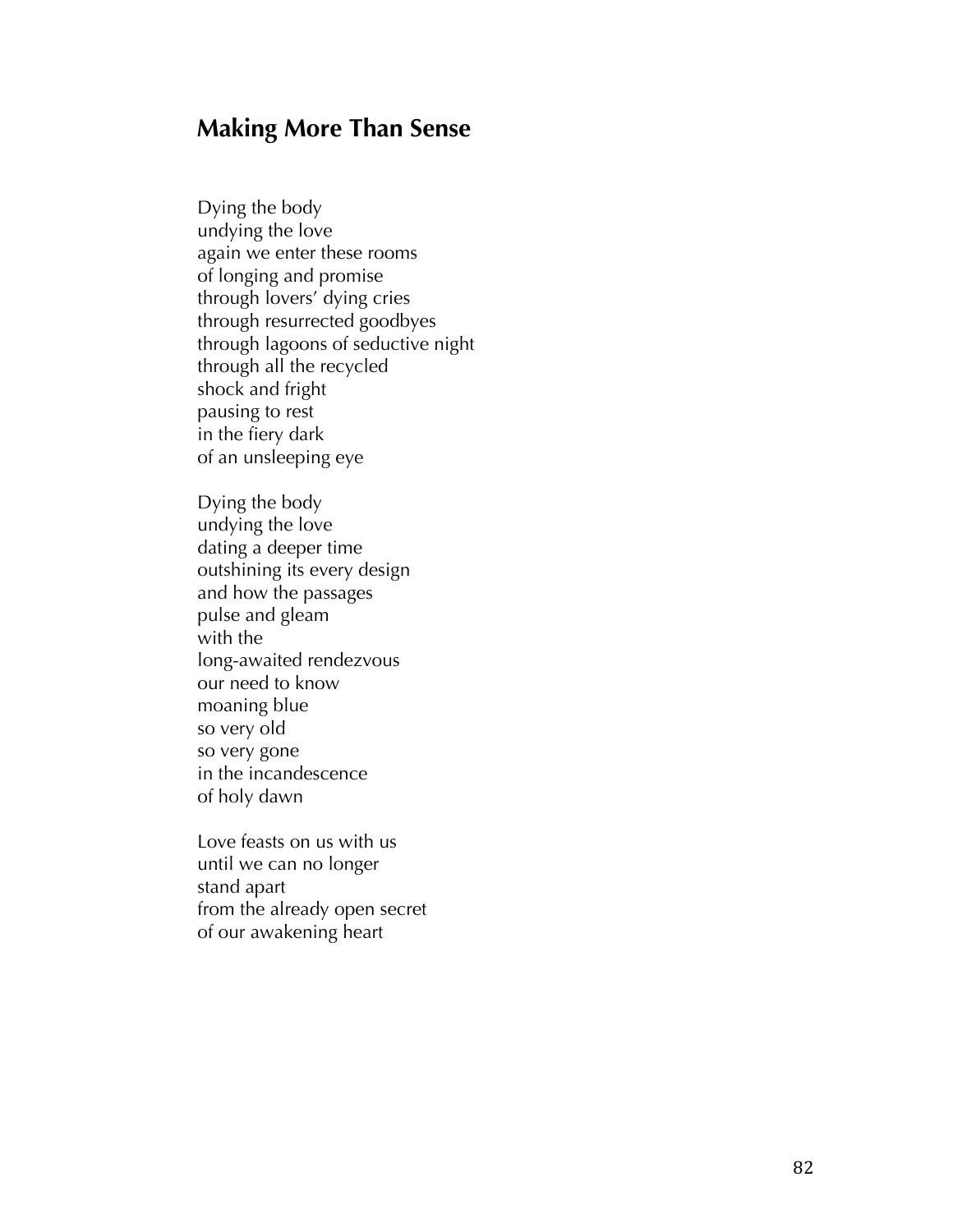## **Swinging in a Locket of Mind**

Oak trunk s darkly clad in ivy root his still sleepy gaze leafless branches sprawling out

like muddy prehuman stick -figures like summer -hungry children's bony arms

waving i n dawn's dirty -yellow light skinny sharply angled mute d contortions providing a fractured framing not only for the jagged blue wind but for the secret ache behind his glance

Tattered birdsong thin and shrill embroidering the winter chill

The lonely face of a long -ago self floats across the window almost transparent a half-fractured eggshell with no mouth

The night's dreams drift nearby a sprawl of warped shimmering rectangles spilling too much to remember<br>vapors of would-be meaning flee through the glass elude his sudden grasp riddled and cut into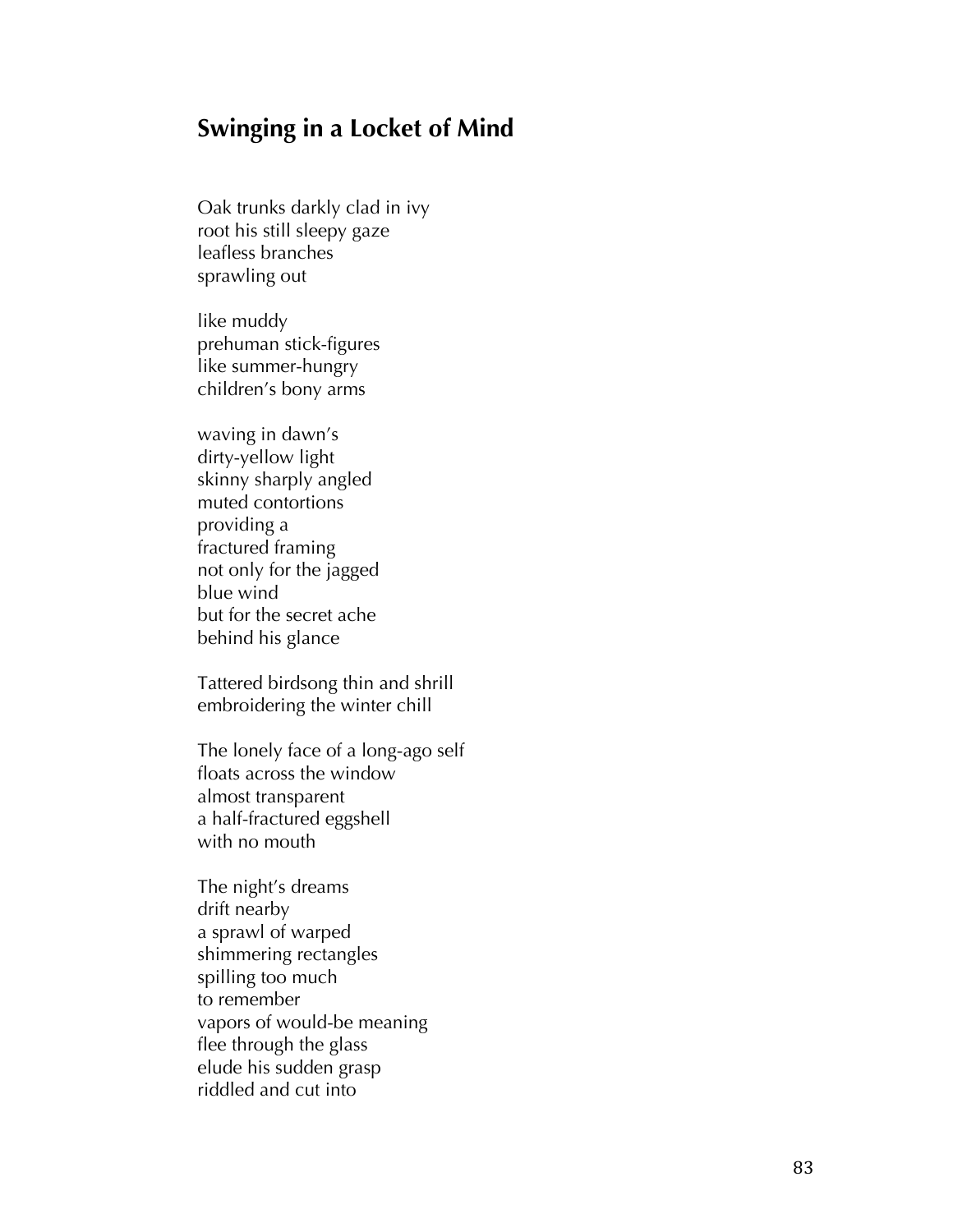disappearing pieces by the daylight

And still a larger dream holds him tightly enraptured<br>dumbly captured swinging in a locket of mind ivy-bound and mute assuming a wooden reach

Such a busy still life such a narrowly framed hustle such a stranglehold of mental muscle his face a smeared window bound to its shutters his oaken torso dreaming of luminous axes biting right to heartwood bloody sap tracing new horizons surrounded by windowless sky and a suddenly green backyard<br>that at last makes him cry out the long -denied goodbye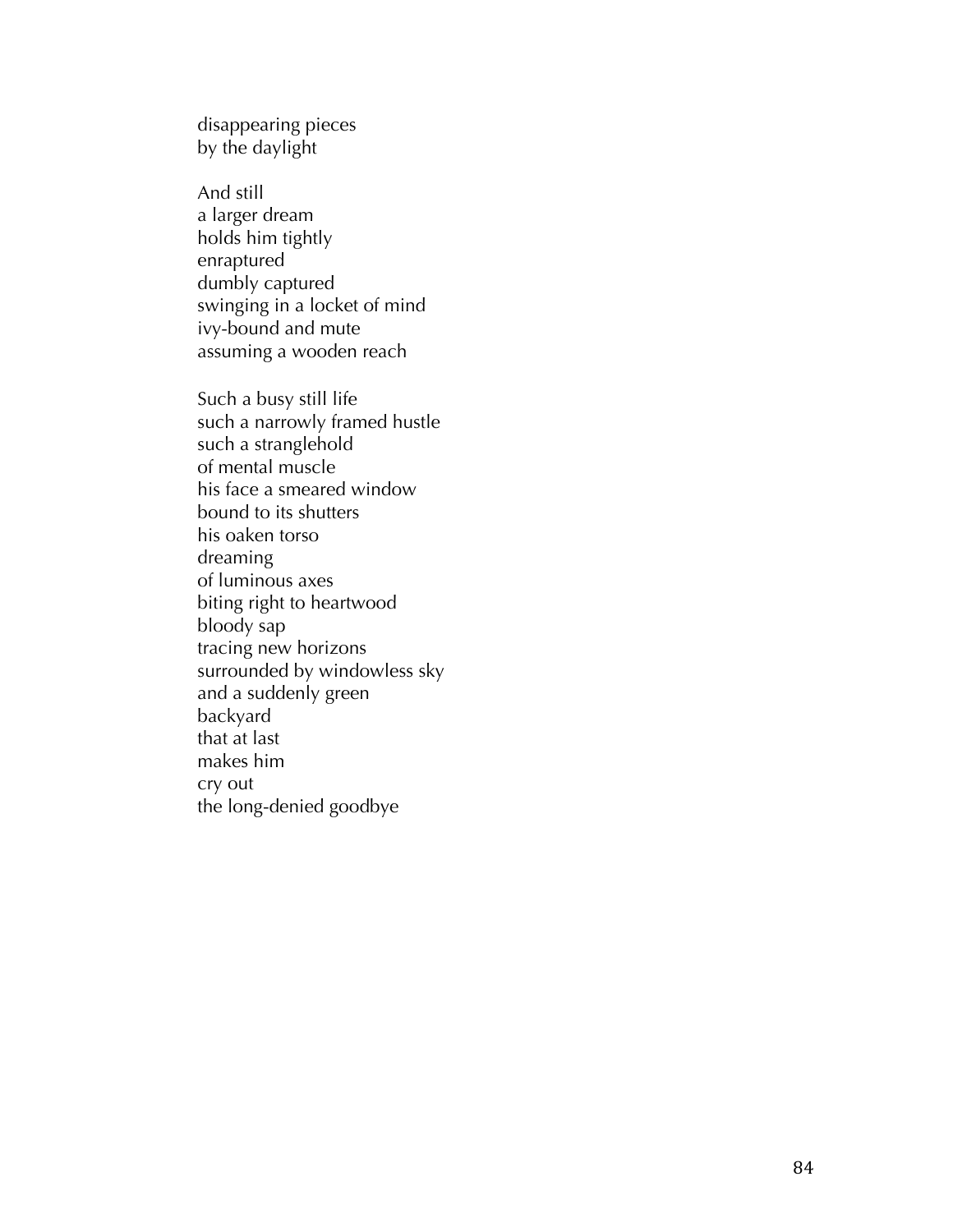# **Explaining Nothing**

To transcend yourself be yourself

Life makes sense once we stop trying<br>to make it make sense

We are dying to fully live entering a love older than creation a love that empties our mind a love that is its own sun our bodies a marriage of gravity and unbroken light explaining nothing and recognizing everything leaving us where we've always been in every possible scene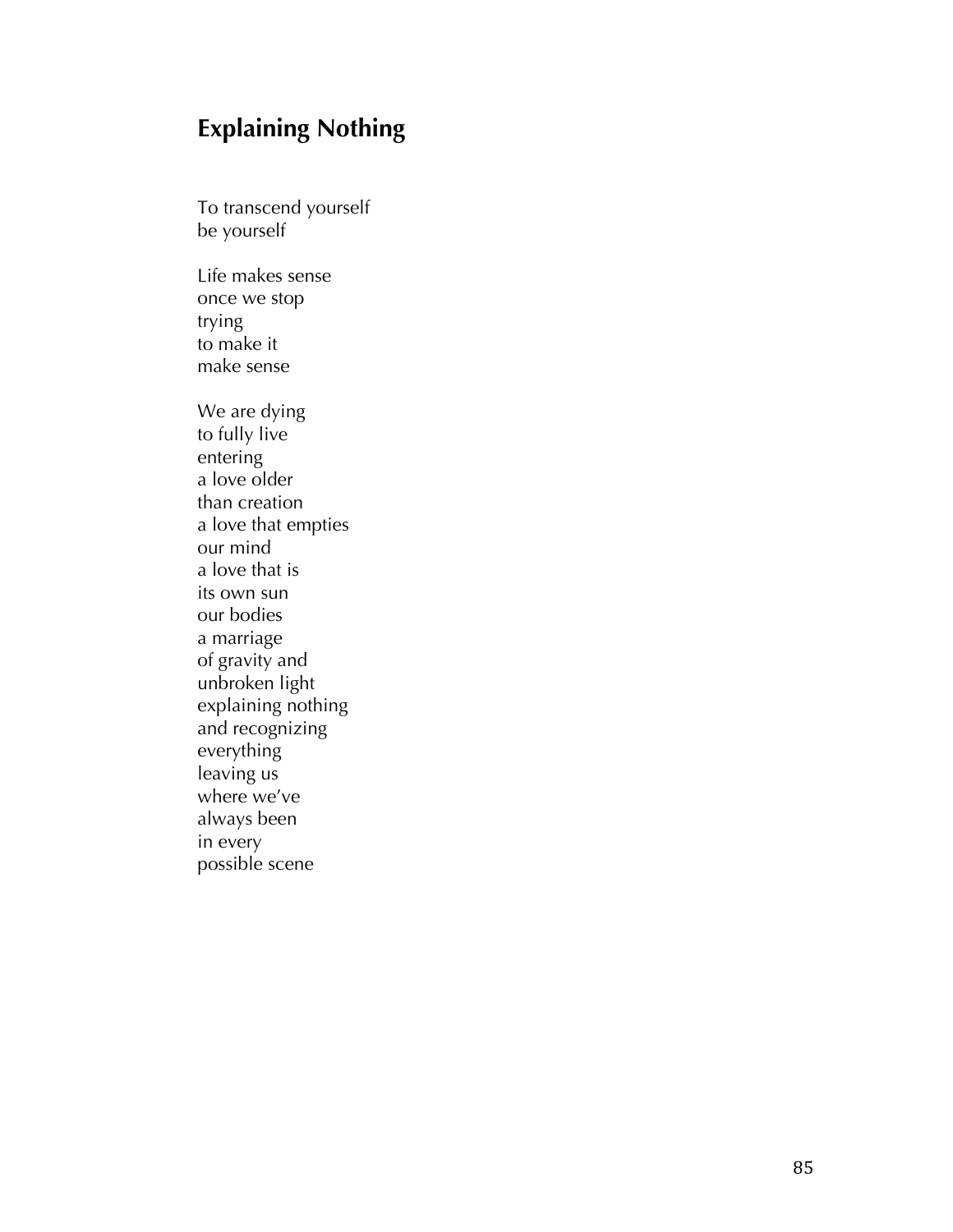#### **Every Face**

Every face a roadmap<br>but who will read the hidden lines? Every face an open sky<br>but who will cradle the clouds? Every face the Supreme in unique bloom but who will see the difference between the eyes ? Wingprints brushing away the sky dirty dishes in sudsy embrace tiny moments suddenly vast none of it holding still because none of it is a something built to hold still Every face a saga of weave and twist a personalized intersection of then and now as well as the Supreme in cameo tales in every line even as we lean toward outgrowing our design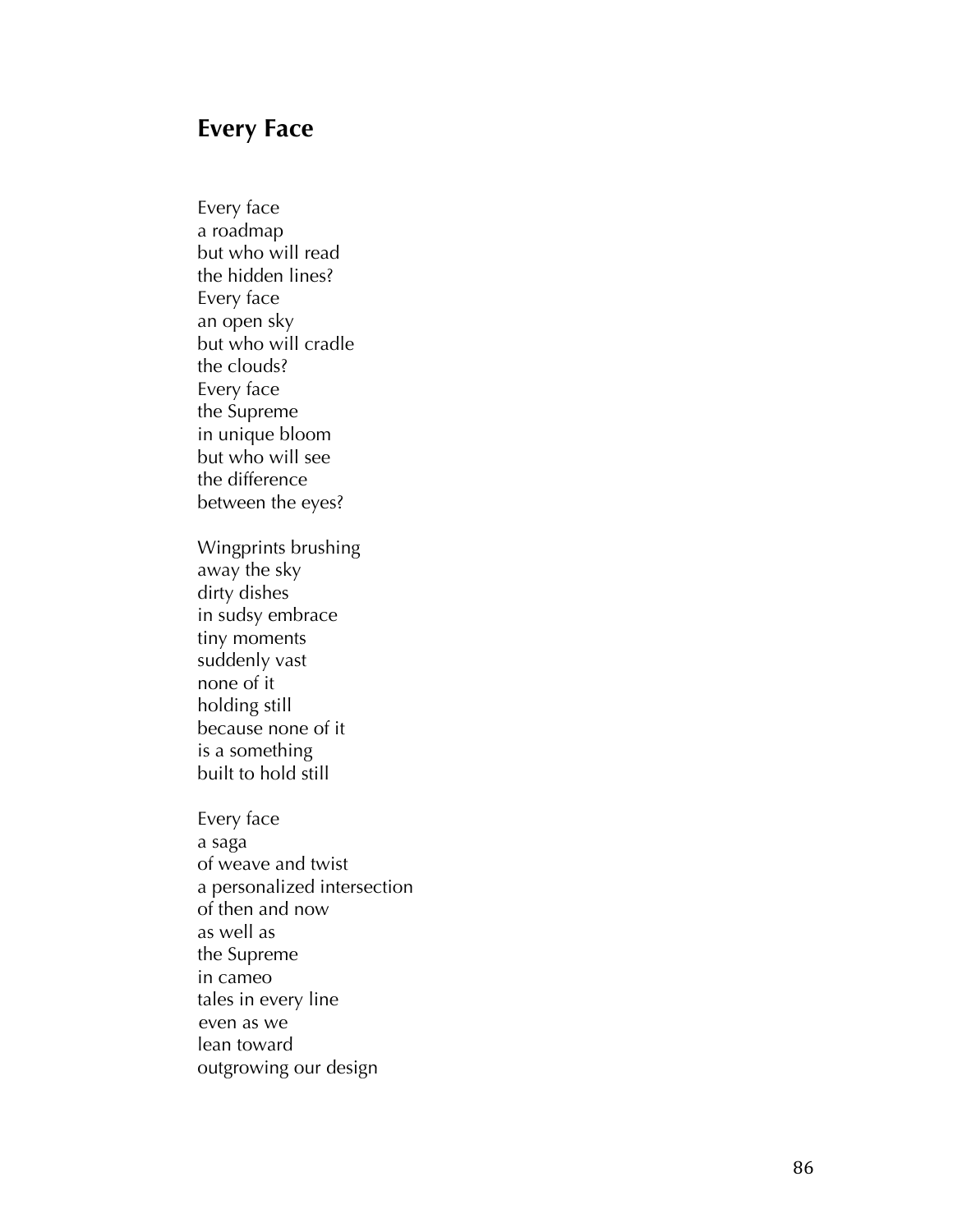# **But Still Mattering**

Not only does it all matter but remains at the edge of being already shattered less than atomized dust scattered in far memory

Let the words shed their meaning until what they point to rises bare and alight amidst the fast-mixing ripples the smallest of the small packed with the presence of the vast each arising passing so very fast but still mattering requiring for its birthing all that ever was

We're in a remarkable position no matter what our condition the frontier everywhere words evaporating — just like us consumed by the aura of a faraway fireball singing traces of personified song leaving nothing but what's been here all along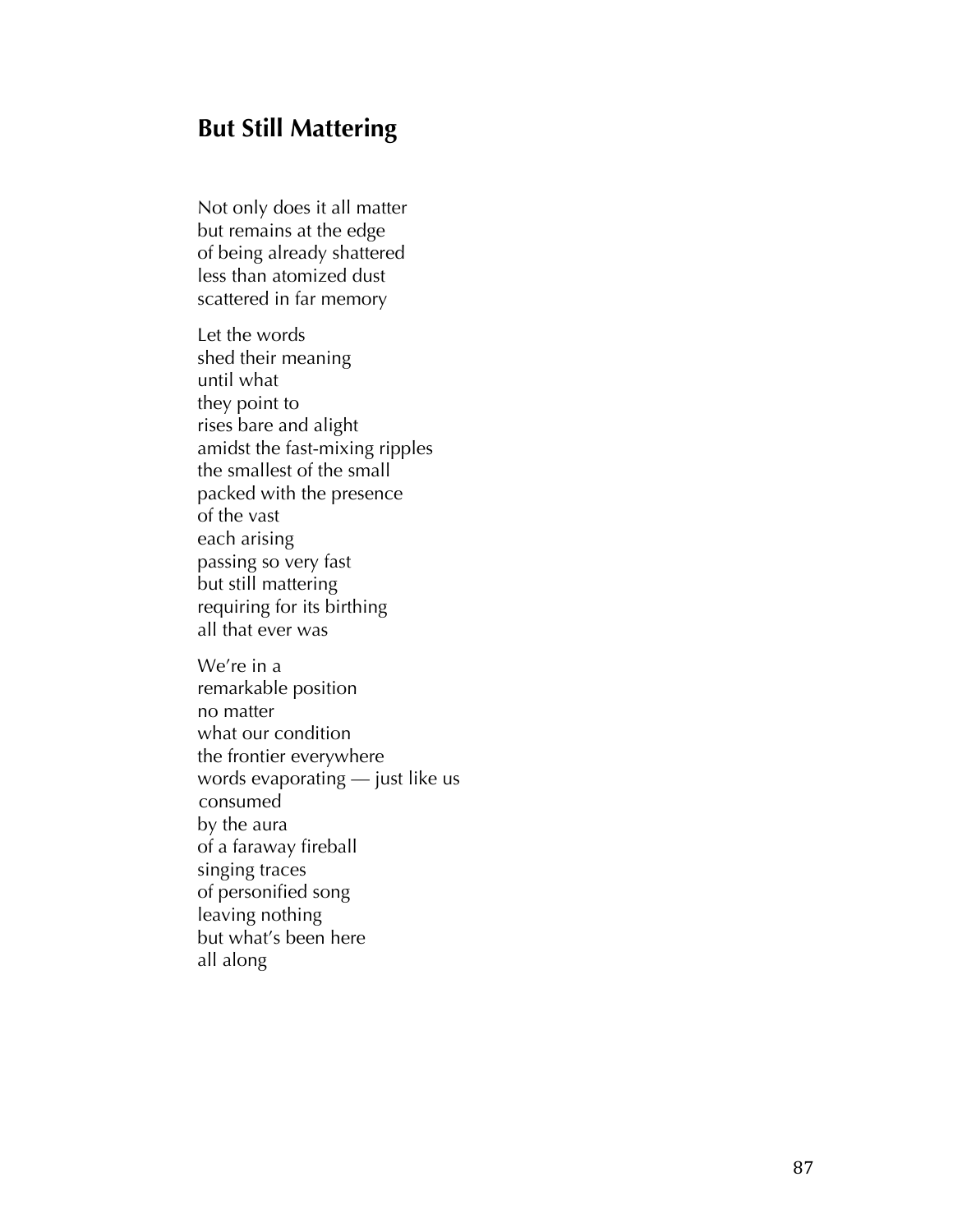#### **Traveling Was I**

In alleys of long -ago longings overgrown with disowned pain crowds of would -be me's wandered loose trying to turn a profit from the rubble spawning new batches of survival schemes shrinkwrapped in the same old dreams

In ancient arenas a youth sprinted hard sun-dappled and fleet before phantom crowds stone discus awaiting his bronzed touch and spin plundered temples entombing him<br>in bloody marble<br>sacred circles holding his last breath

Traveling was I through voluptuous wastelands bound in mind -knots dreamy wraps, steamy pitstops caught in the neon ricochet of overloaded thoughts until my trance did break and in my dreams I lay awake being in body what I was in spirit

No resurrected achievements enthroned here just this wild grace that nothing in particular can replace since it wears every face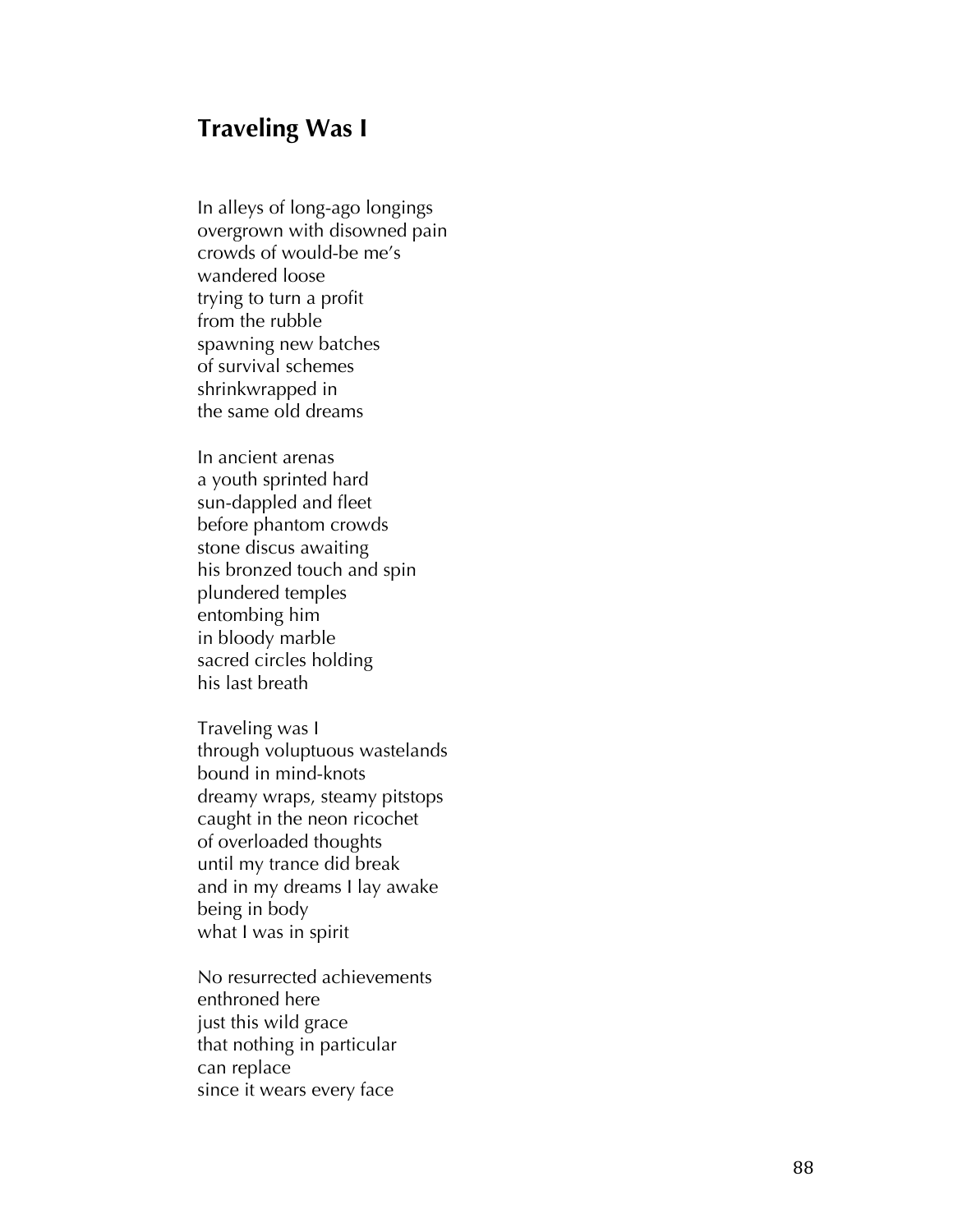#### **A Deeper Surrender**

No fighting this endless perishing any more don't need to have things be as before the lines of my face speak of more than my years my body no longer minding my mind's fears

No righting this sinking ship don't need a longer -floating trip my hands no longer obediently bail avoiding death is the surest way to fail

No more relighting these old candles my heart keeps seeing endless emptiness while breaking open to hold all of this

No igniting what's gone to ashes don't need to redo my crashes my dying flesh brightens as it ages No fighting this endless dying any more my hands expand reach out far and wide then return the circle newly whole dying into a deeper life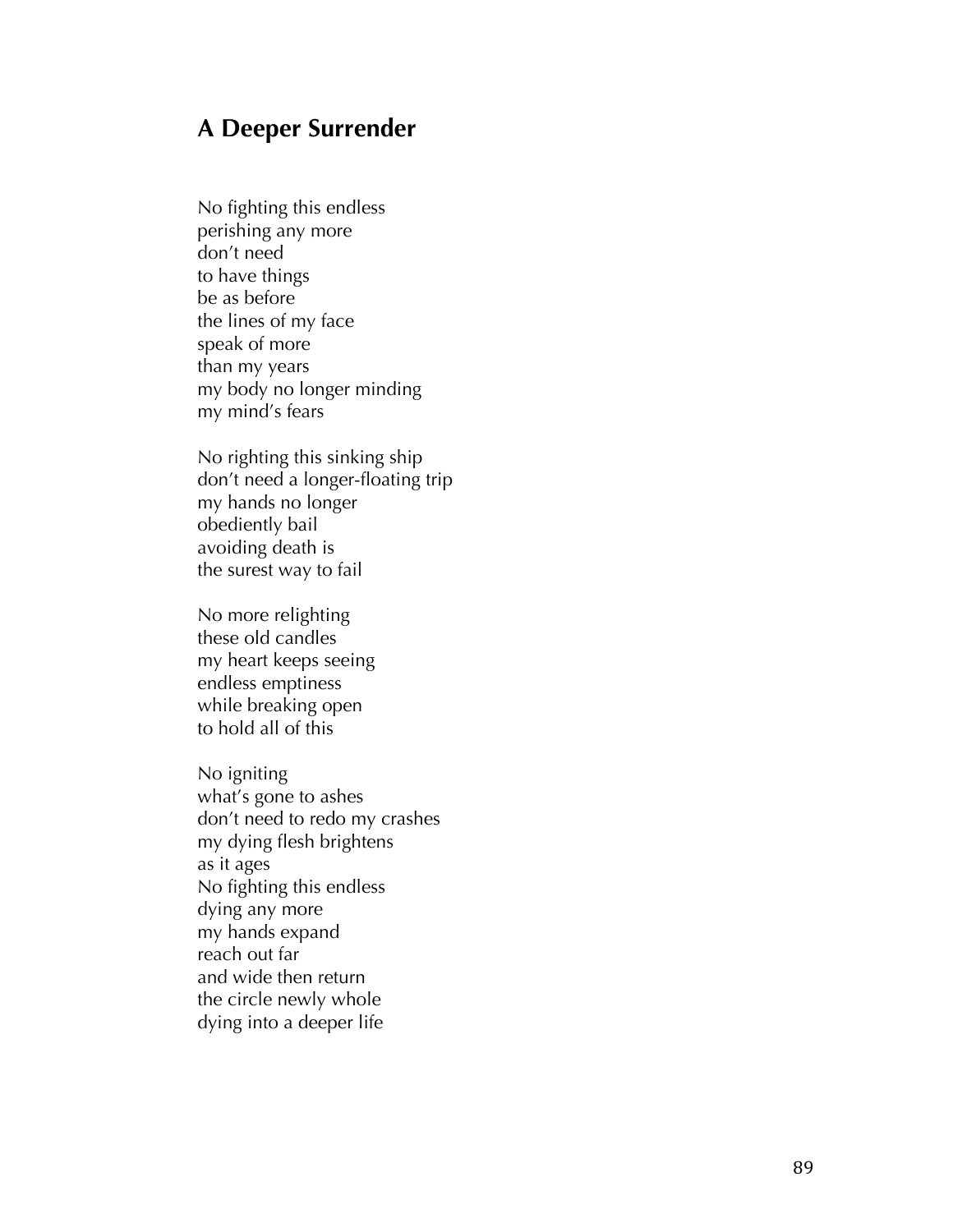#### **Memory**

When memory becomes a self -erasing screen and today drifts by almost unseen the shell housing our core sometimes cracks a little and time, time leaks away unlatching gates we'd locked long ago dropping us deeper into now

This is a passage not bound to our years don't bother asking for maps just take the time to take the ride knowing it's fine to daydream and also to scream as we white-knuckle the corners don't try to pin the view sightseeing can be blinding

Settle deeper into now not bothering to ask how Just take the ride until there's very little left between what's outside<br>and what's inside less even than the echo<br>of what you were while doing time in your solid mind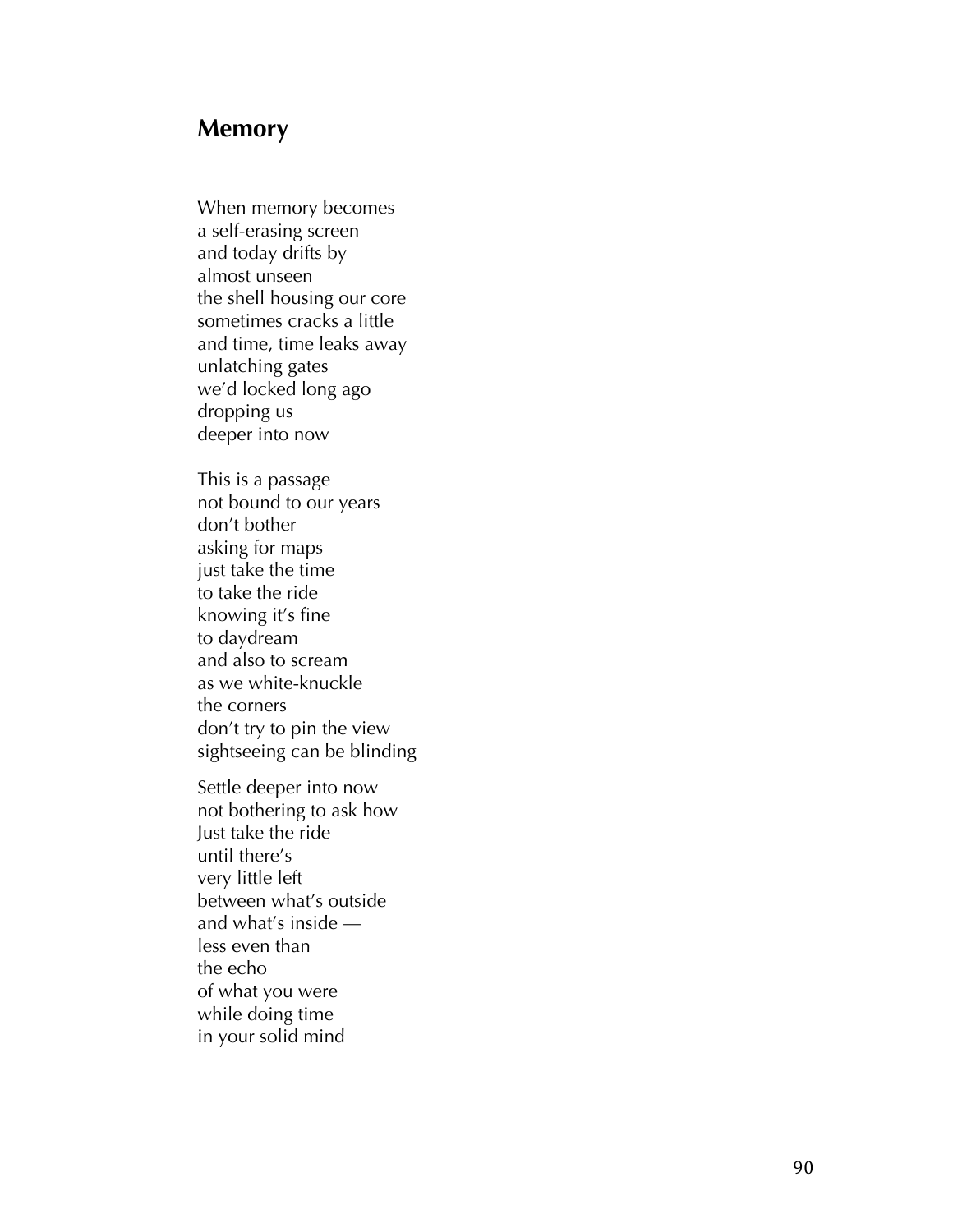# **His Such a Familiar Land**

When the sun bulged atop the stubbled hills cloud -light blushing away the day a lone man long past his middle years squatted by the riverside on a pitted lip of dark stone<br>his thoughts but shipless river-froth his gaze unfocused but steady

In the thickening twilight he sits undisturbed looking through unthinking eyes his voice the river's his breath the sky's his such a familiar land

his an ageless stand

By the river's edge he sits lily pads cupping shards of moonlight wild dog-packs crying behind the fading hills

Again and again we have killed him our shadow stained with his blood and still here he is offering no perfect path no final rung no nirvanic immunity but only the half-written poem of us our uncovered need sprouting new depth s our eyes suddenly awash with whitewater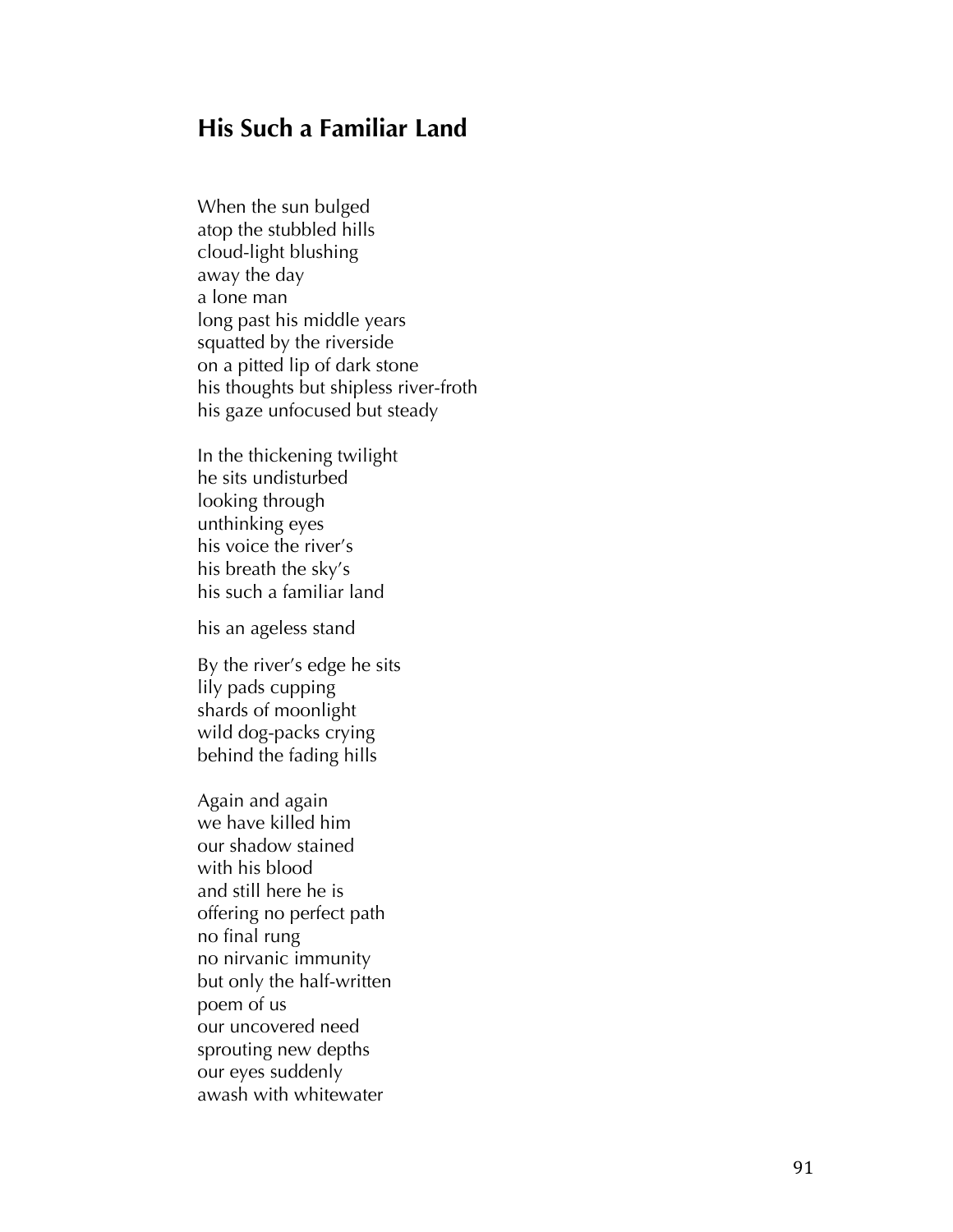our necessary leap vastly ashiver spilling our mind into the river the night sky unveiled the Great Mystery obvious as it's incomprehensible

And here's the shadow of a shadow by the riverside taking us where the river begins and ends his such a familiar land his such a reality-unlocking stand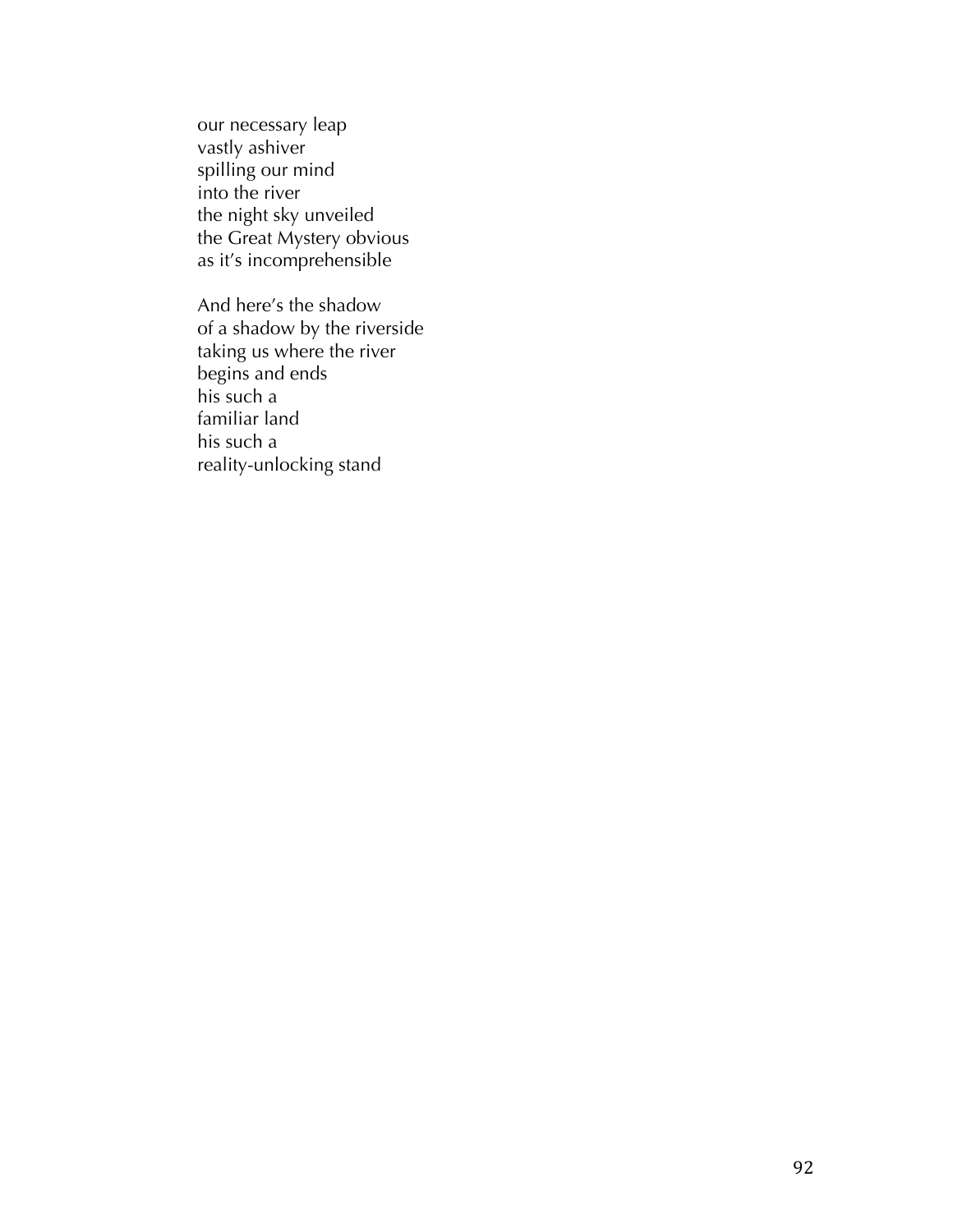#### **Incandescent Ice**

Draw forth your thunder, my drummer stick stroke inflame blur coax your drums until their skin moans gallops hums spreading the passion -beats riding the speeding pulse beating it into incandescent ice wild as it's precise rocketing through the roof of what's unborn blasting through every tindrum sideshow until the room loses its floor ceiling and walls leaving nothing but this

This music flames through what's hidden luring forgotten songs from weary faces pulling me past its edges past its design freeing me from what I took to be mine This music turns me inside out skinning my confusion disarming my doubt

Everyday life but a solidified dream its music a shadow of this music its melodies but variations of a broken note this music obeys a much deeper beat not being stuck on endless repeat heard without ears sound within sound its heartbeat our deepest ground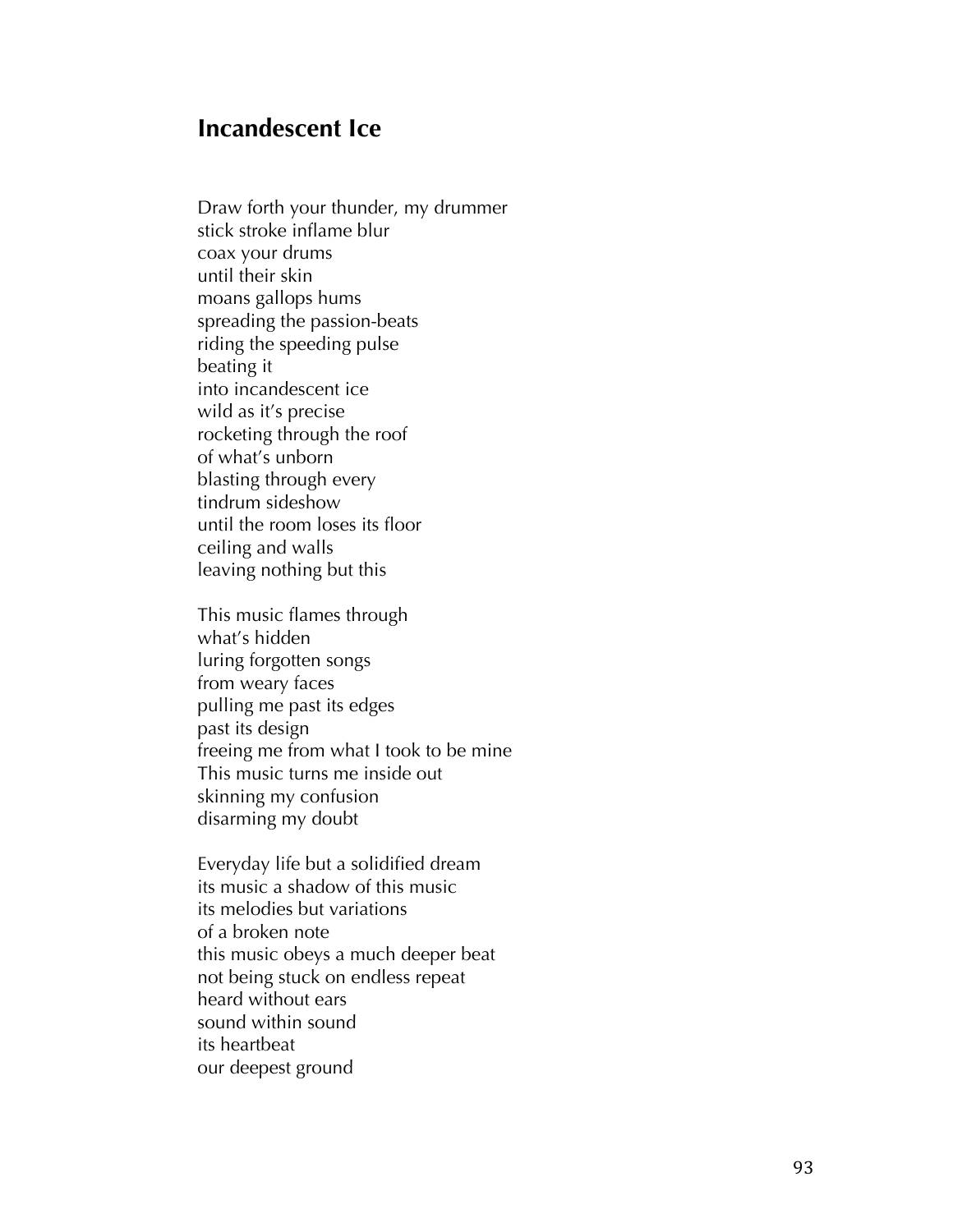## **Neuroses Out Getting a Tan**

The city sparkles an outbreak of wobbling tinsel across the milky blue flats of the sun -slicked bay its concrete canyons flimsy as barbequed thoughts but who really cares now that summer's here ? Beach -chatter willowing over the dimpled sands neuroses out getting a tan

Unzipped days stretch out drunk with light baked beauty slaloming through beached flesh but who really cares now that summer's here ? Let profundity wait for a chillier spell days blurring into an eternal weekend

Thought I'd something deeper to say but my fingertips keep sticking to the keys my voice surfing away upon the lazy blue air

What we are is never out of season even when we act without reason but who gives a damn now that summer's here ? Birds embroider the cloudless sky children bicycle the streets away out the door we go beachward bound armed with towels and breezy dreams looking for a place to lay down beneath the summertime sun and cook until we're done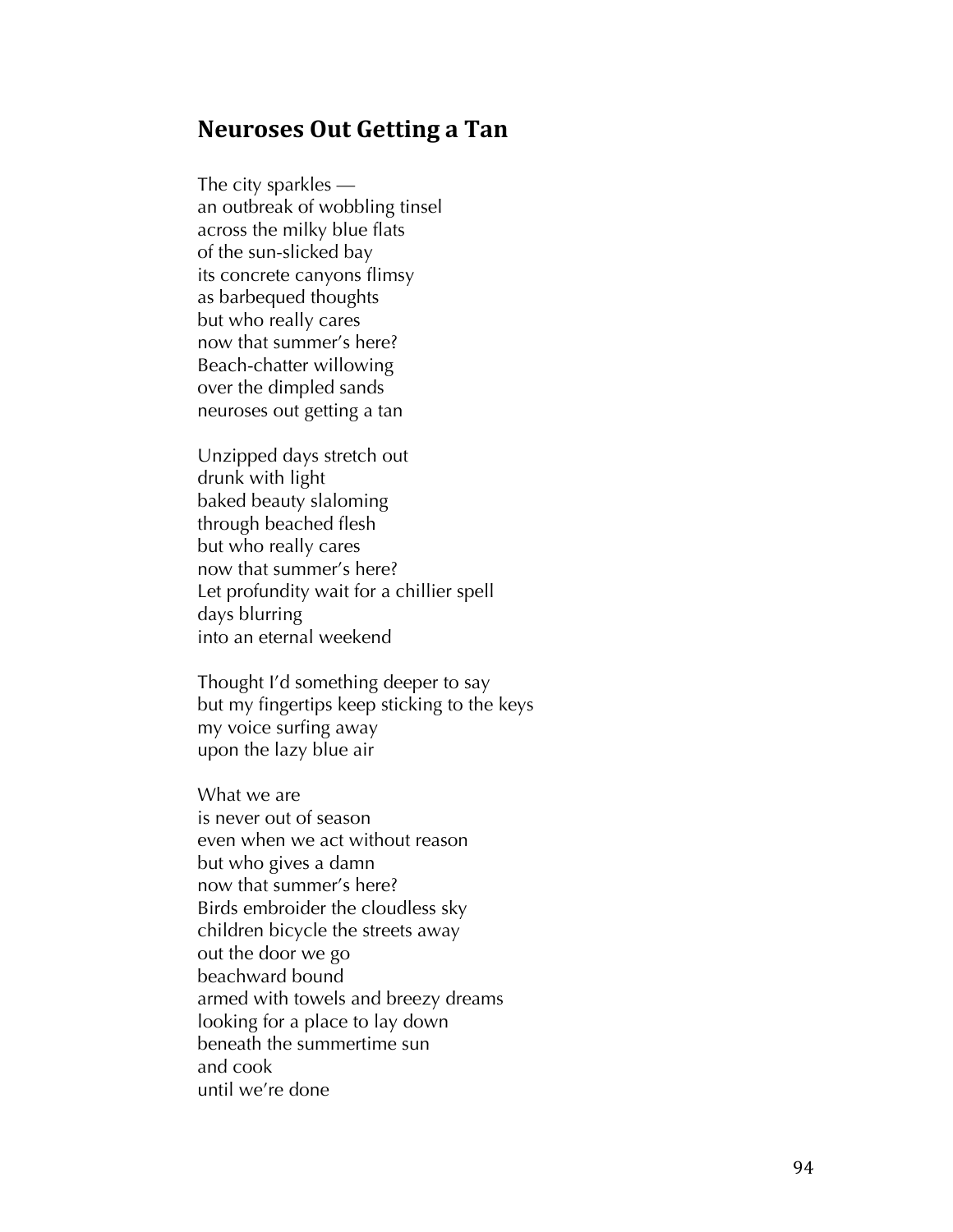#### **My Stride Not Yet Mine**

Hummingbirds unstitch dawn's dense mist exposing bowlegged cliffs backing a boulder -fringed rendezvous of ocean and Vancouver Island rainforest It was 1976 and far from I was I trying to get more of what I didn't need looking all about for a way out without having gone in walking the ocean's edge day after solo day slowing to gaze at broken shells and plump anemones in tidepools awaver with fragments of my face

I'd a quarter -mile of undisturbed beach Eagles otters deer bears my company sea-lions roaring midnightly near where I slept my roar a frozen fist trying to emigrate to my mind my grief bundled and gagged but never far behind

Alone was I stranded along that wild edge Aching with what I was housing pacing along my rainy shore trying to outwalk and outtalk my pain gathering shells lining them up on the windowsill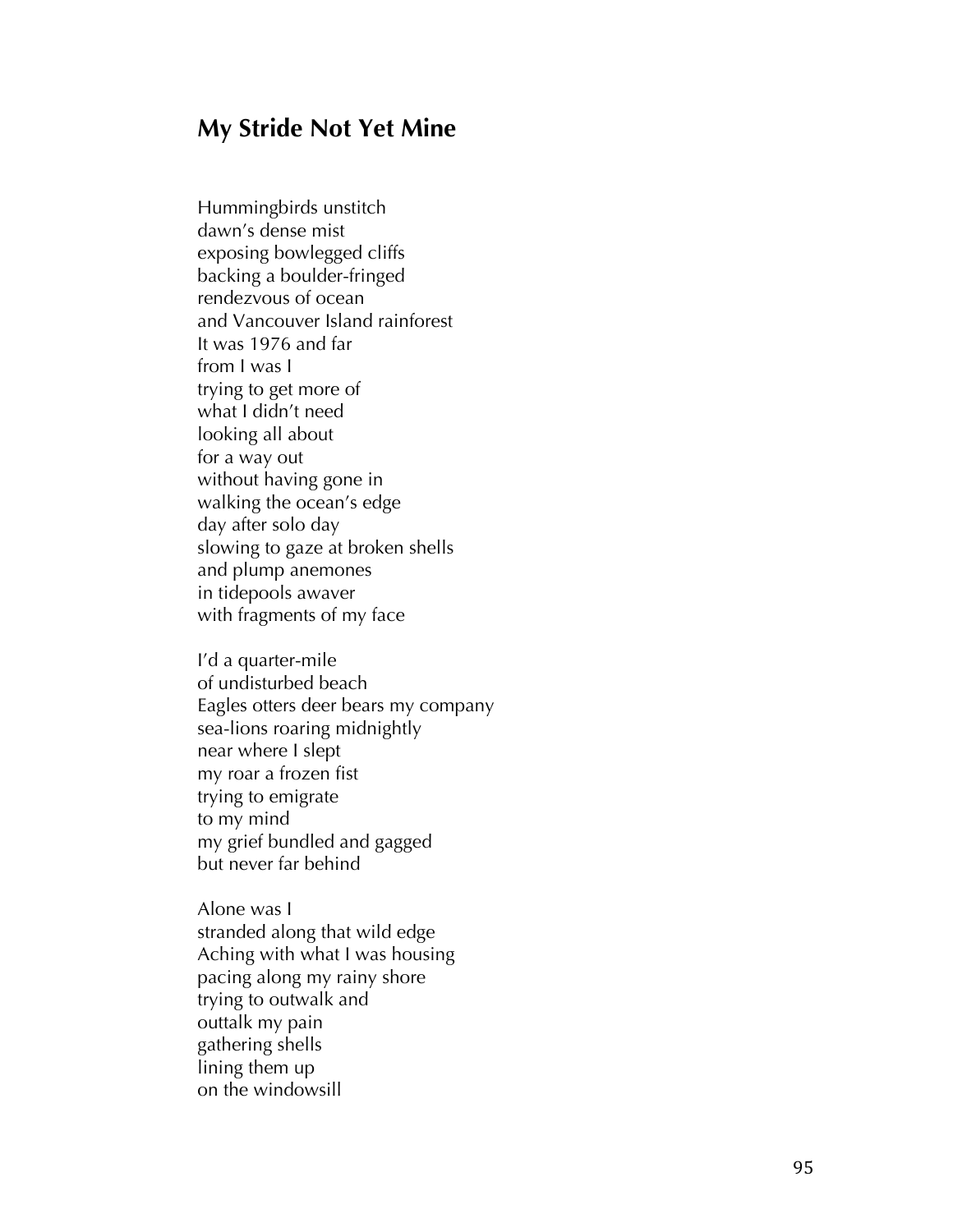of the tiny cabin I'd built from beach wood

My stride not yet mine my dissatisfaction not yet an ally my gypsy ways entrapping me

There was another shore unseen and unknown its echoes muffled inside my shadow I was so near but could not yet hear though I knew I could be much freer

Two months later I left my cabin an abandoned playpen my shells still adorning the windowsill my stride not quite so far from being mine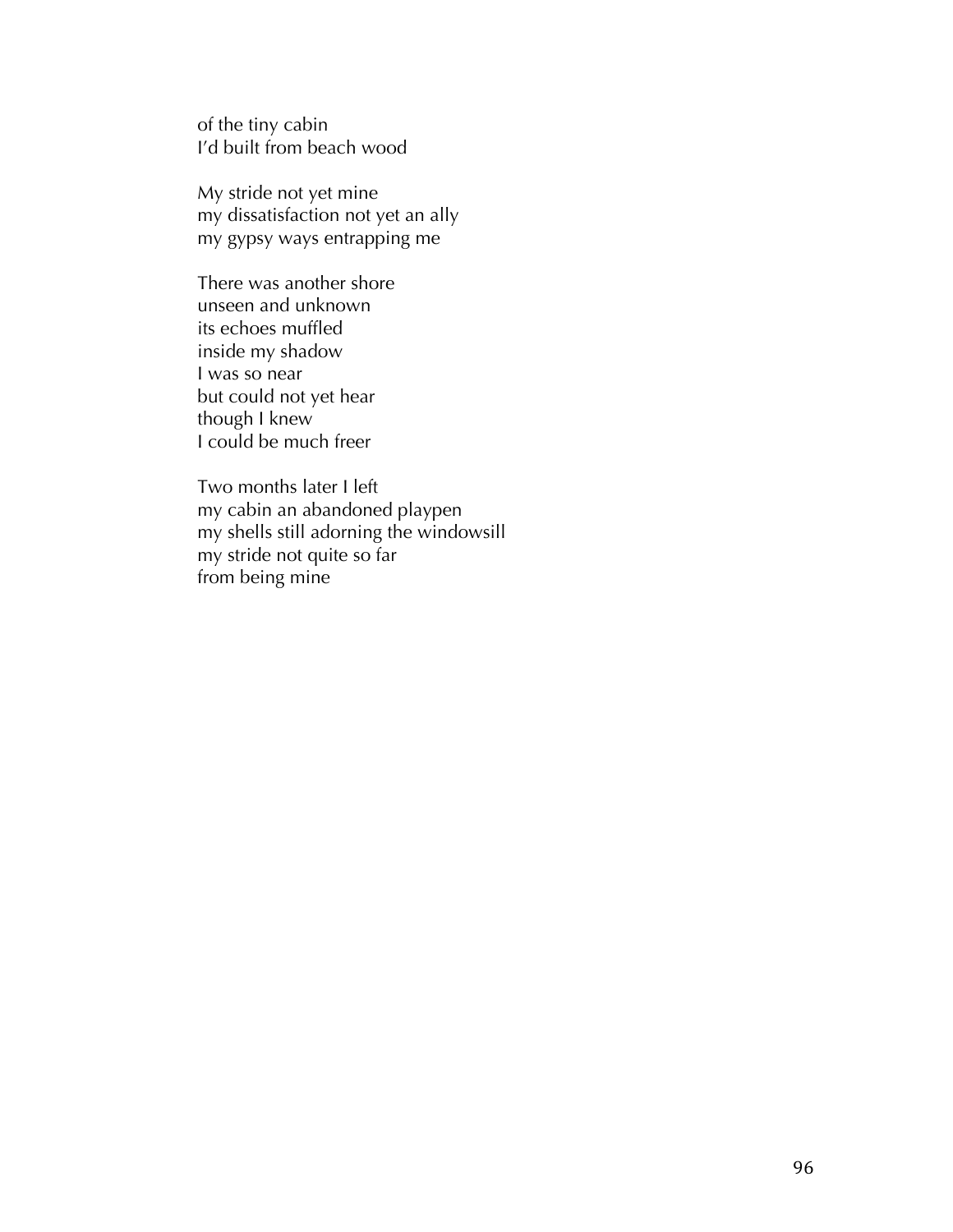#### **Before Meeting Diane**

Paths strongly interlocked may before death still part despite the protests of attached heart s sometimes separation is what love requires no matter how compelling the mutual desires

Now we've the company of a goodbye we no longer can deny you with your view and me with mine entering the winter of our time this distance in which we are taking root this apartness we cannot refute I step through our leaving already having done most of my grieving

Our bond seeded with its ending beyond any kind of mending something never really fit there wasn't enough ground and calling for it

I step into the end of our time welcoming the tomorrow of your absence welcoming this parting that separates what needs to be separated

Now silence and silence alone says what must be said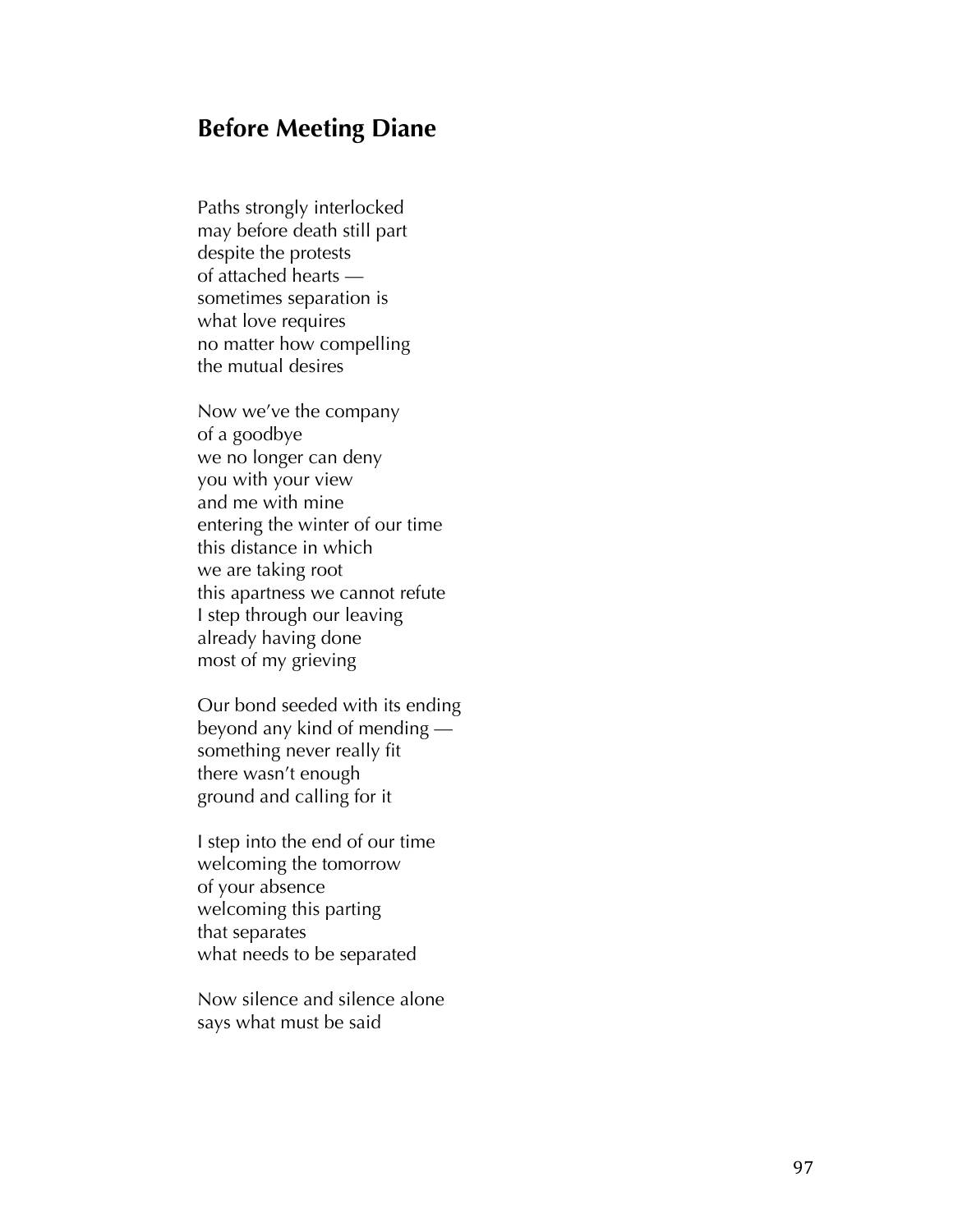#### **The Green Longing**

Clouds acurl and sky a dimpling pearl plumtrees blossomed all around robins tugging at the dewbright dawn yanking pink spaghetti from the ground

Emerald buddings tender and ashiver lips starting to open moistly aquiver Spring has burst splitting Winter's seams greening seedling dreams

Spring pours through the stiff damp breaking Winter's knotted clamp bringing forth its green arts visual music for awakening hearts

So easy not to fully feel so easy to disconnect making a virtue out of recoil locked into shallow soil

False Spring smiles from glossy covers featuring the masks of fashionable lovers marketing notions of rejuvenation and distraction from unpleasant sensation

So much grasping at plastic embrace s so much invested in giving Winter Springtime face s and what a sad and broken run it is from all the pain a flight through skies without real sun or rain

But a remedy for Winter Spring is not despite the popularity of contrary thoughts seedling wonder s honed by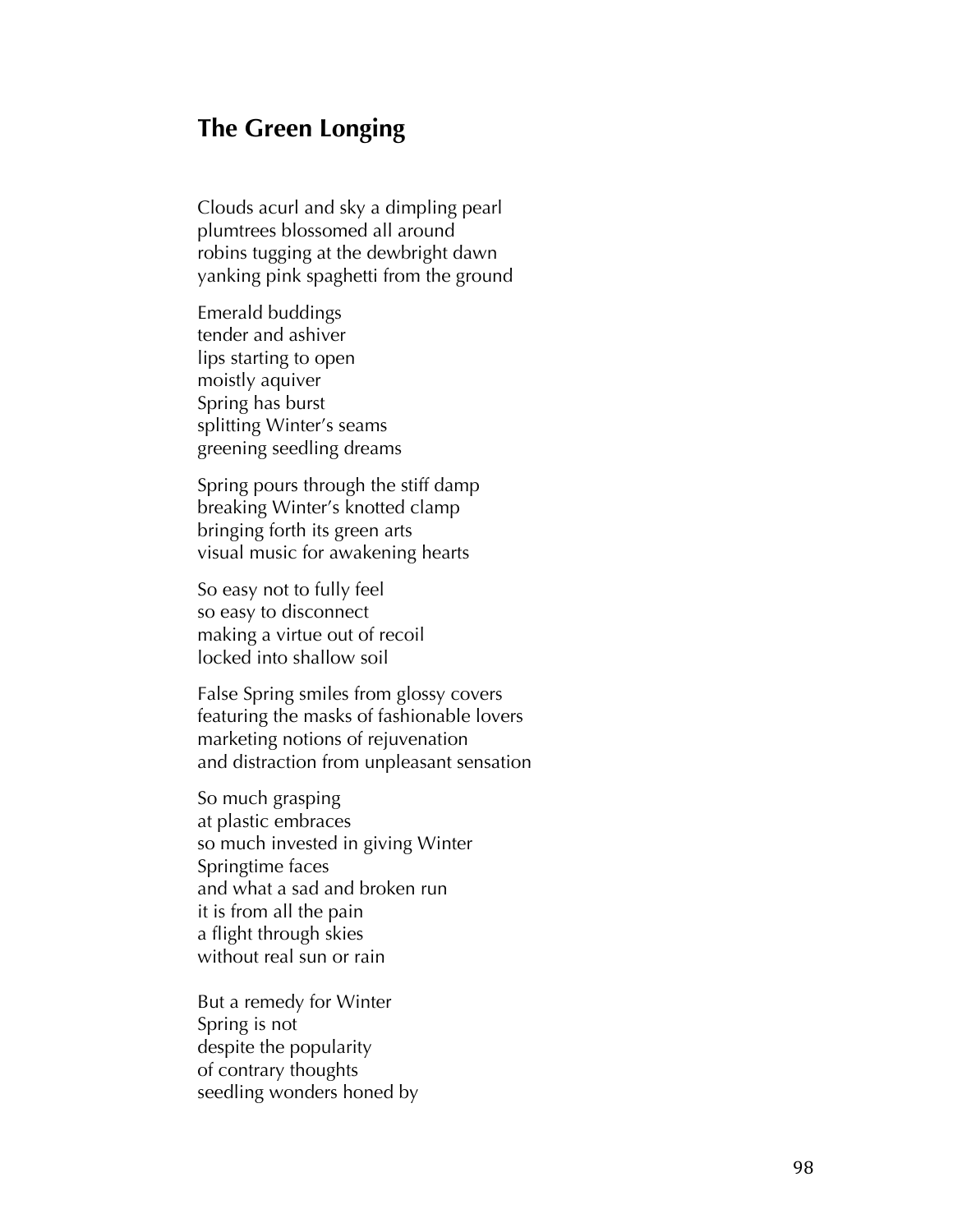Winter's icy hands rising renewed from such darkened lands

Spring asks only for a letting go of the old asking that new life be allowed to unfold

What madness to let anything divorce us from Spring's wild green forces the bare longing surging green so green in even the most battered being

The green longing beyond every high alive behind even the hardest eye the green longing within and all about pulsing through even the thickest doubt shining through both seen and unseen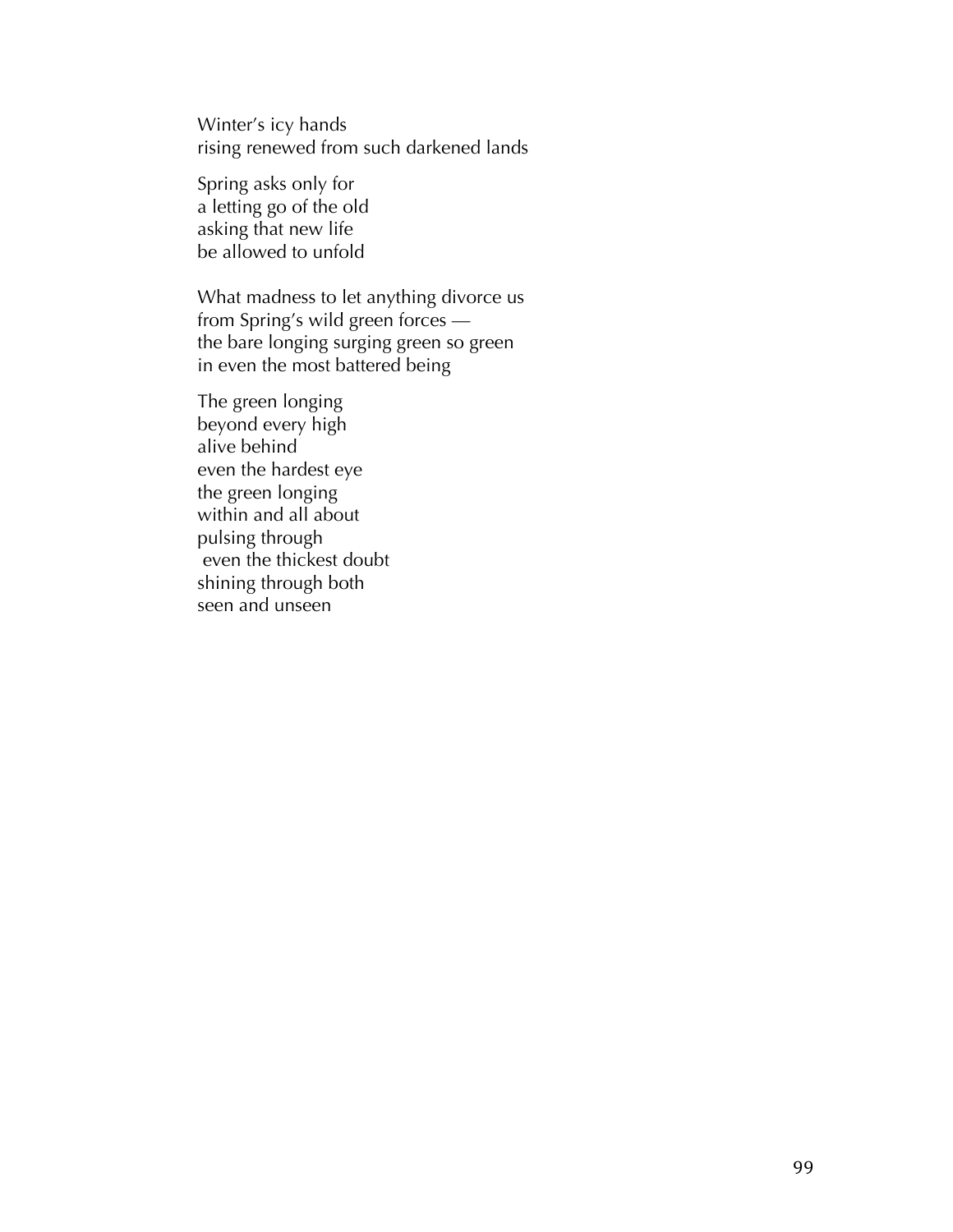## **Bus Station Meditation**

Greyhound station a long time ago glistening blues zigzagging up and down shadow-free dirty white walls housing the stink of diesel and trave l fears plastic flowers atremble on the midnight cafeteria table overseeing someone's deserted dinner

Soon my bus will lumber in and swallow me and my sledgehammering headache cocooning me out of this massive casket

It was one of those nasty half hours denied postcard glory my forehead aflame my nerves doing double time the table tipping with

my head -heavy elbows

My breath suddenly drops its suitcases I stop dreaming of nicer places

I take a seat in my pain my suffering fades my thoughts but dried scraps at the edge of my plate . Nothing else to do while I wait released from the tyrannies of bus -longing dropping down through the timetabled buzz parachuting down into my everywhere ground sitting easier with the garbage and the glitter the crippled glance, the cocky stance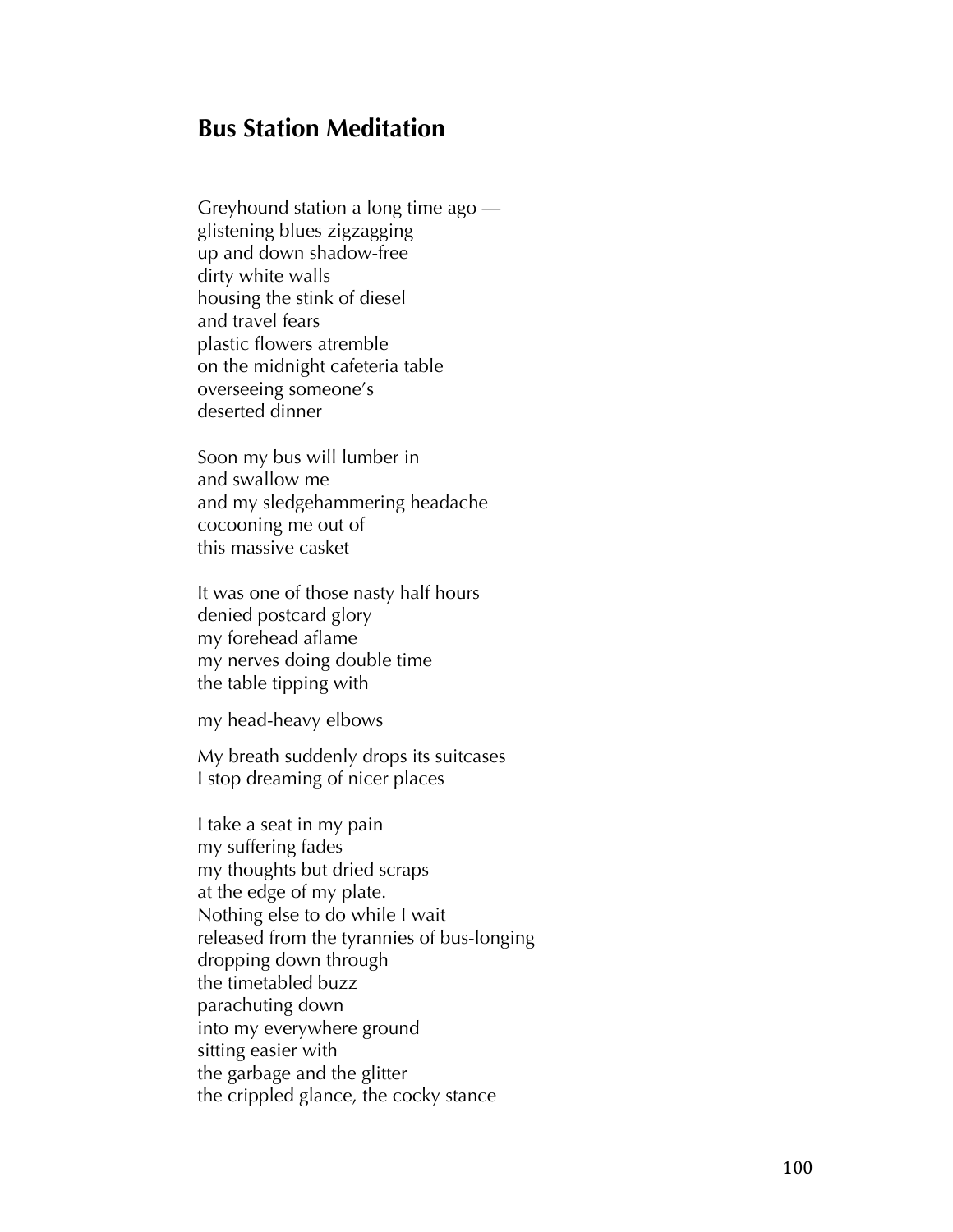the fluorescent hustle, the grime and bustle the cold grey rumblings of this hulking concrete cave this transfer womb packed with promised zoom my still buzzing headache inviting me not to fix its pain but to sit with it for a bit until it and I are on the same side ready for the needed ride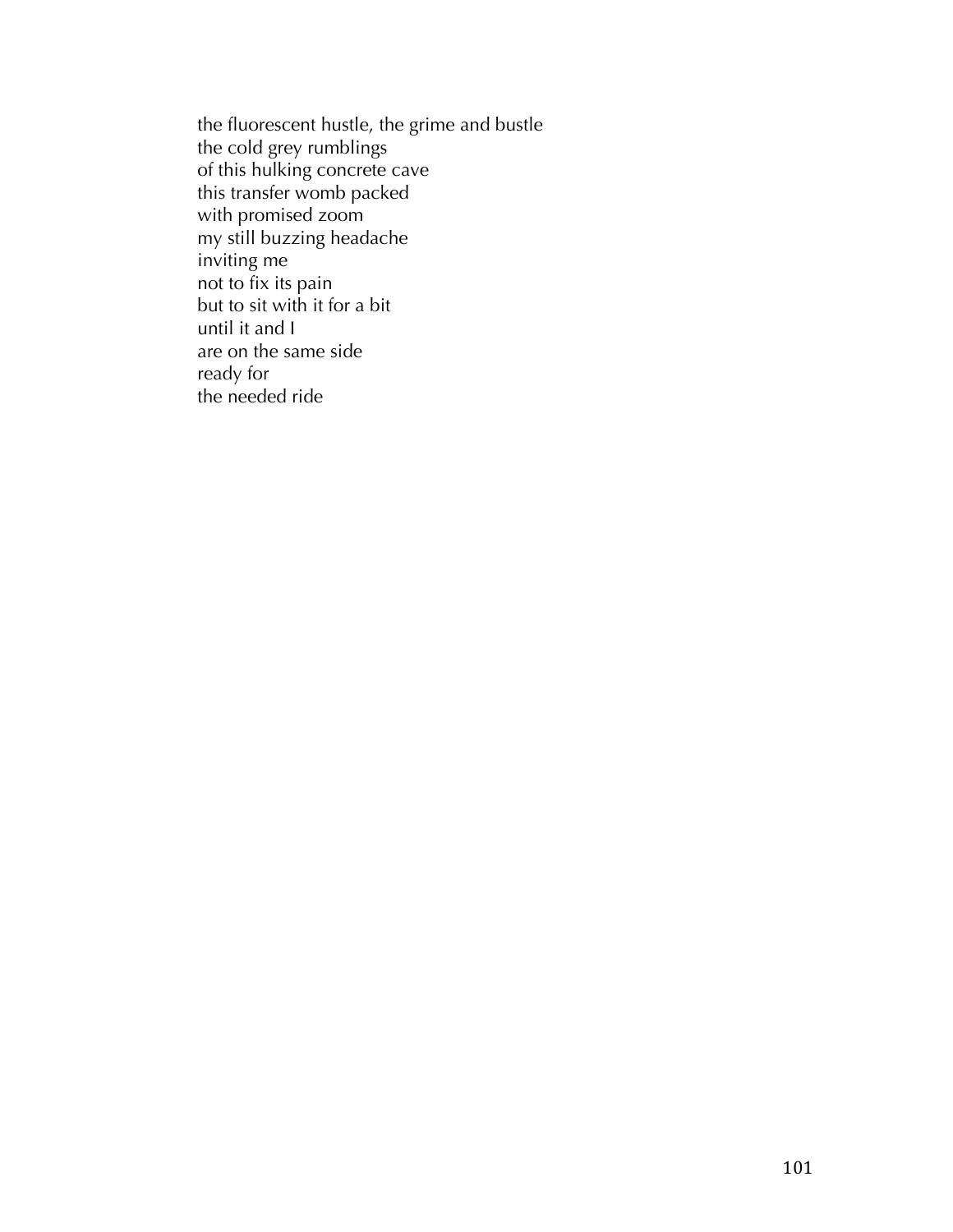# **A Deeper Adios**

(*Written right after my father's death in 2009*)

Horses, horses, horses — thoroughbreds all munching on just-mowed grass heads swaying in steamy stables sprinting in blurs of hard-leaning power saddled with your racehorse dreams of glory horses, horses, horses — your first love more your children than I ever was one hand on the reins the other on what could be the boy in you gripping the mane riding full-speed bareback Aiming for big wins at the racetrack until the man got saddled by other needs

Horses, horses, horses on your walls and in your dreams mine too when I was young fields and fields of horses straining to be unbridled to soar over every fence leaps you wouldn't take

The last time I saw you your mind had a mind of its own your memory had shed its grip You were doing time in dementia's no-one's land fiercely vise-gripping my hand as we were saying our usual goodbyes and there was a tiny sideways wildness in your eyes something unbroken and young something galloping free just for a blurring moment —

a long unbridled moment when what was looking through your eyes at me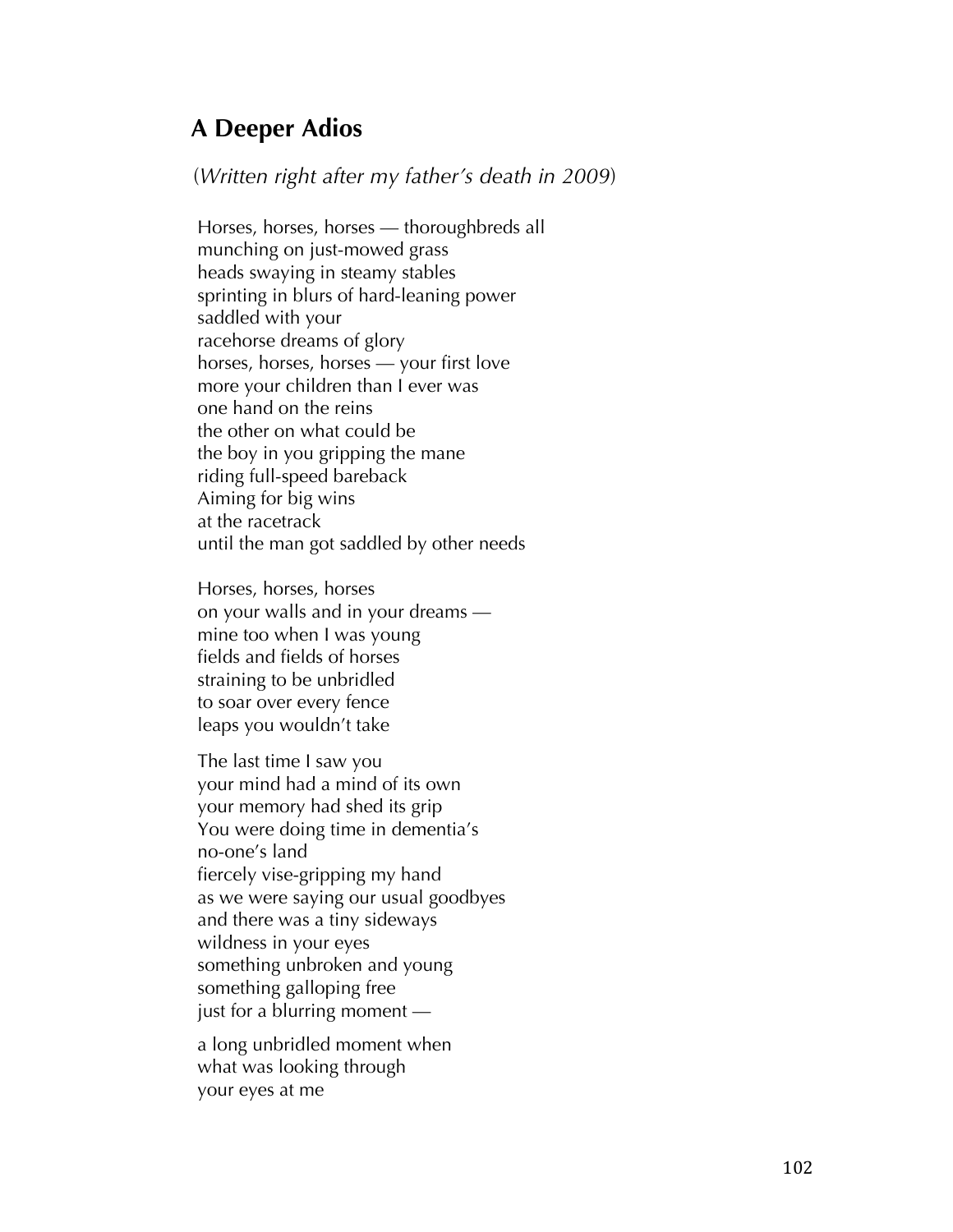was looking back at you through mine just for the slightest fraction of a speeding moment in which our difficulties as father and son receded before something vast something unsaddled by any name

You and I were not close never had been I grew up knowing you didn't like me but the last time I saw you we met for a bareback sliver of a moment me on my wild steed you on yours saying a silent goodbye

Horses, horses, horses I remember being with you at the racetrack six long decades ago all the gleaming horses and parading excitement jockeying for position the high-strung smell of stables and sweat the snorting intensity the promise of big payoffs staining the air

The racetrack announcer always wrapped up a day of racing with "Adios, amigos!" and so now I say to you a deeper adios may you ride into the grassy mesas of the Great Mystery and may you ride unsaddled and unbridled until horse and rider operate as one beneath an undying sun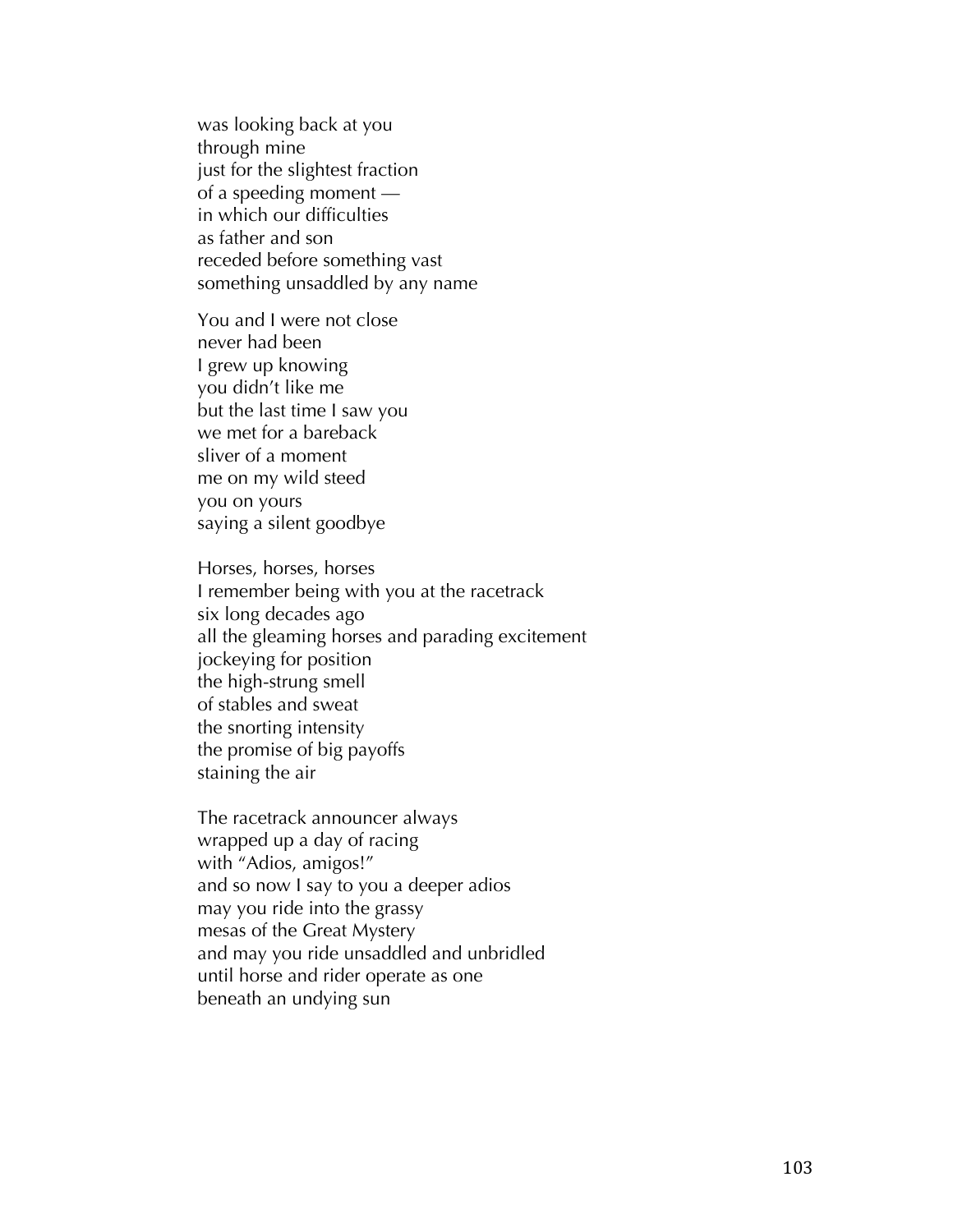# **One More Nap**

(*For my mother, who died in 2021* )

Did you ever think when you were not yet twenty pursued by your husband -to -be that you'd one day turn ninety -six looking out over a farm that you didn't choose crosswords calling to you from inside hayfields calling from outside daily naps a consistent delight your days now (with your husband gone) like one long day with no pressure to please no more dinners to make just getting through another day

All the years gazing out your kitchen window at fields and fields of horses over -adapting to your husband's world your dreams deep in the background making no sound

Motherhood came early five very different children all the library books you brought home feasts for me sanctuaries I loved how patiently you listened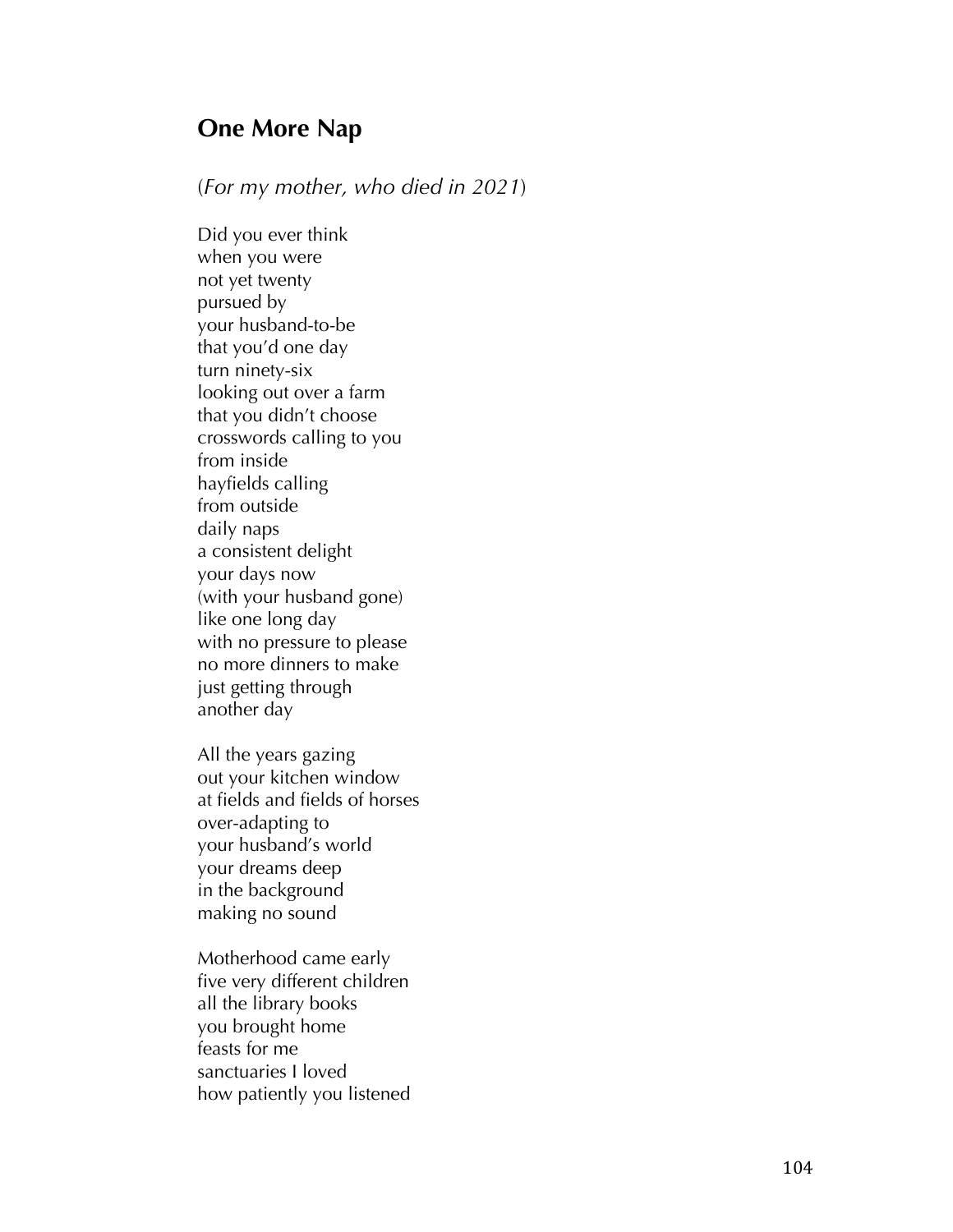When I so very young insisted that you had to read all my Tarzan books

You and my father had little in common I watched you endure your narrow world wanting to protect you from him and hating myself for not being able to even as I watched you always putting him first

I couldn't wait to leave the farm I dove into a very different life you heard my adventures staying put but enjoying them like a good book telling me that you didn't know how I did it

Ninety -six years inching toward one last nap into which you dissolve without any fuss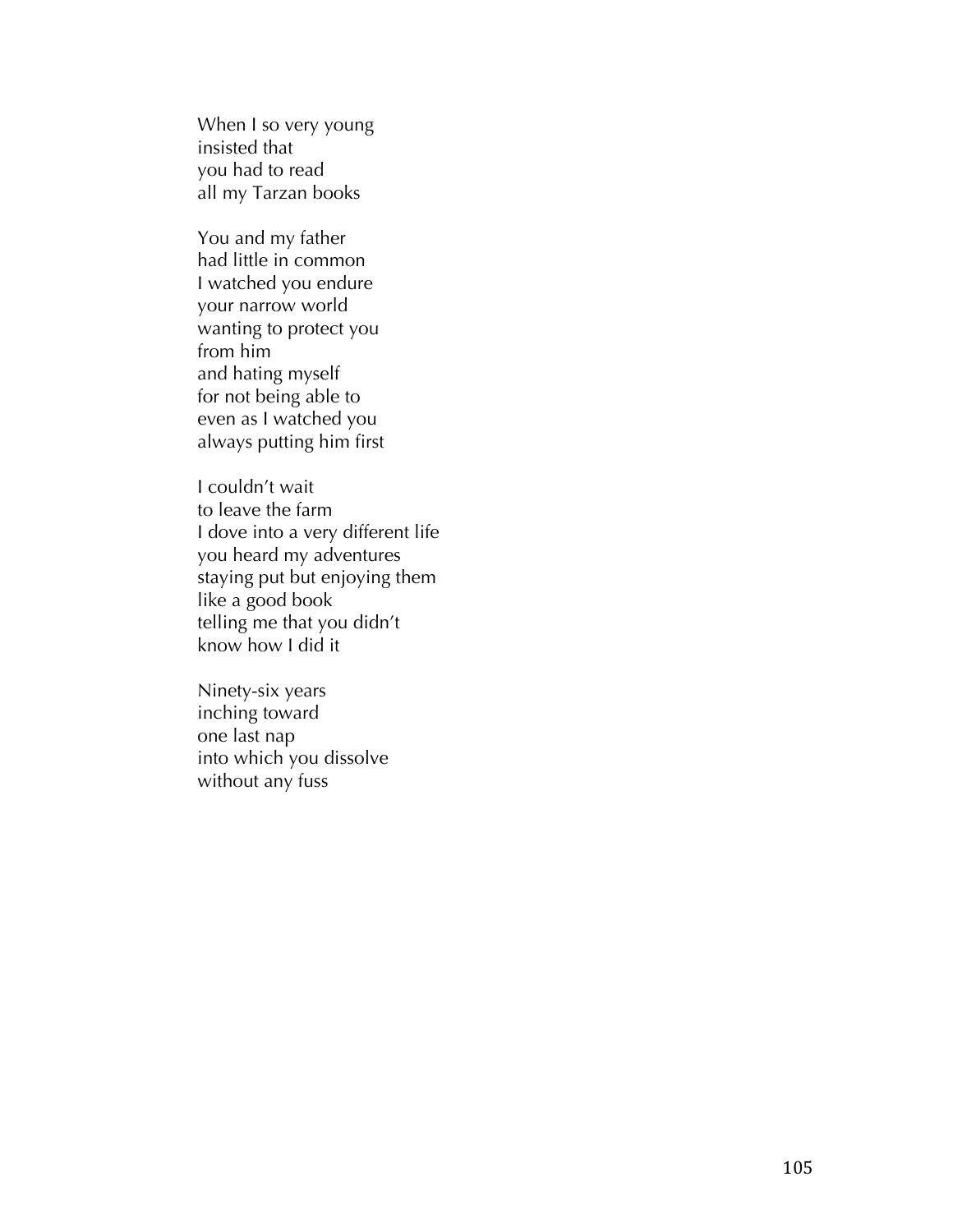# **Uprooted Until I Find Truer Ground**

The shoreline pulls me close r sand hard -pressed shimmering wide tucked under sheets of slumping sky surf's thunder and a deeper thunder within and all around and I'm ground ground to sand drowned in torrents of broken cloud spilling shattered against another shore my blood-rise the ocean's roar

Bonelessly I slow walk the rippling sand sea-gossamer making islands out of my feet I let the wind have my many faces letting the sky swallow my ambition

Something whisper s: give me your hidden fear something sings: give me your shield and spear something shout s: give me your despair something call s: let me electrify your step brighten your stride unbuckle your pride undam your heart free your belly and throat burst through your skull and ribcage looking through your flesh and eyes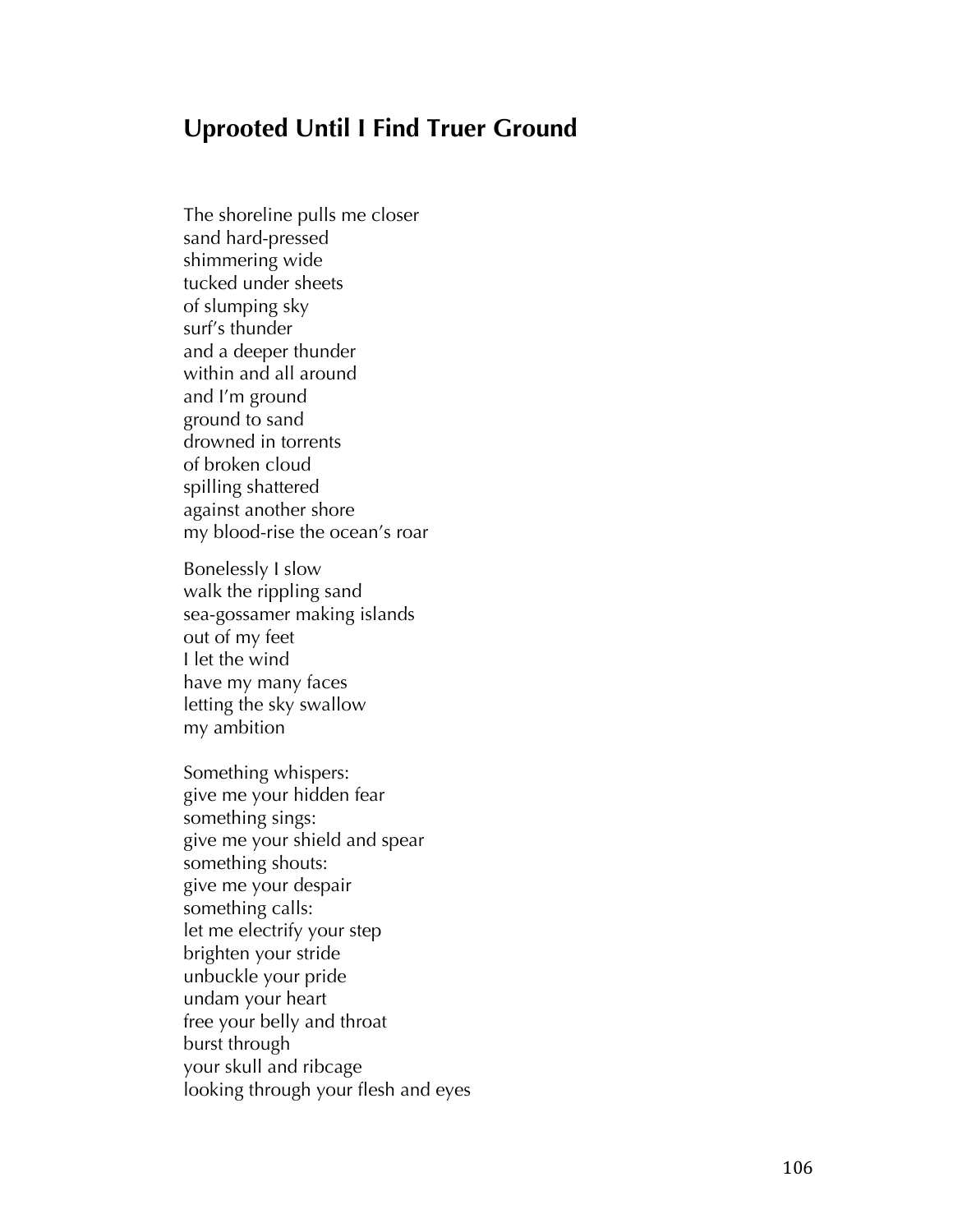until you know without thinking know it's you looking through everything at everything no longer lost in your role s recognizing the Real in every scene

And now my body is no longer just mine now all my bodies sing and weep rise and fall the body unbound the body bright, the body dense the dream-body, the daily grind body the body doing time the body shattered the body reborn, the body Divine the embodiment of every possibility flesh of mud and stars flesh of gravity flesh of joy, flesh of history body after body, body within body all speaking their mind in infinite tongues

I arise both as cloud and endless sky cradling my own birth cries this sagging sky pulled taut templed by pearly pillars of light broken waves pouring through all I see

This I walk, letting the day have me uprooted until I find truer ground the Mystery making itself plain and I've nothing nothing to attain as I ride this wave of endless ocean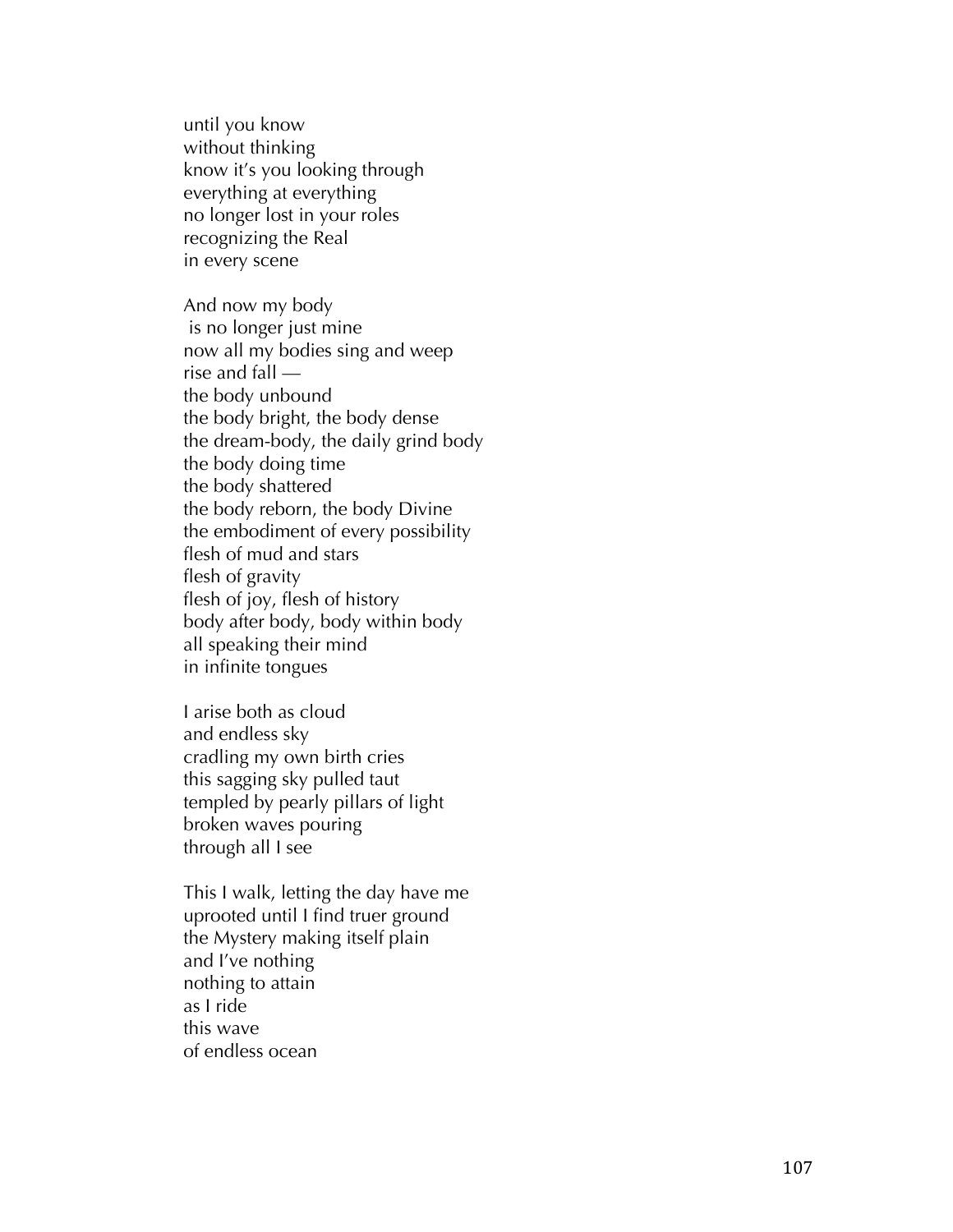# **And We're Also the Flesh**

Life outlives us yet we are Life don't just chew on this as metaphor it is and also something more something to bite into so fully that the juices of what matters most stain what we're wearing about which I'd surely speak If my words were not already fading sea-gossamer out of breath upon the waiting shore and if I was not already eaten by what cannot be said beaten into endless transparency while rocking in the cradle of stories that cannot be told

We are Light and we are Darkness and we are also the flesh be it of mud or stars born and torn between the two yet already the One inseparable from the broken many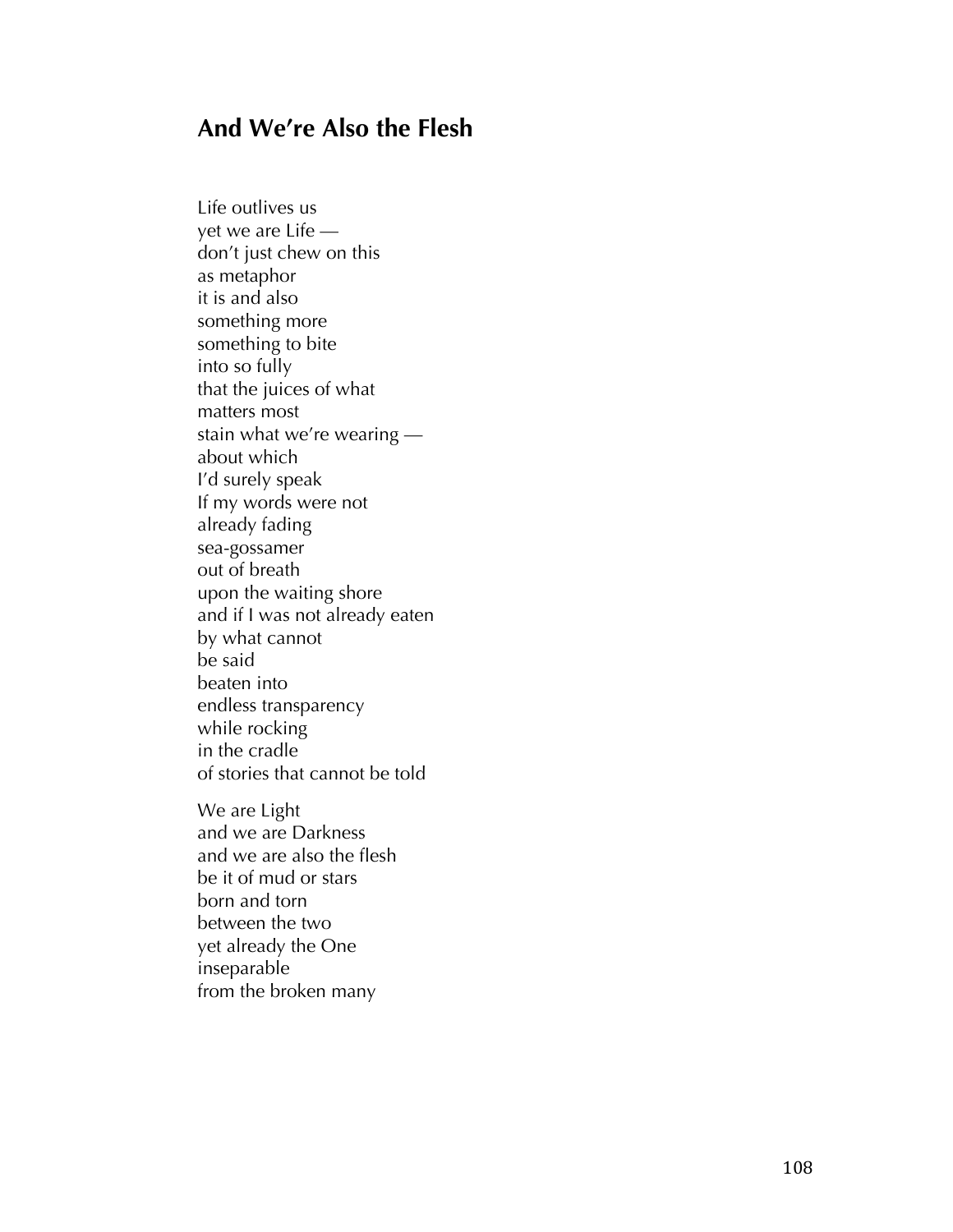# **POEMS TO DIANE**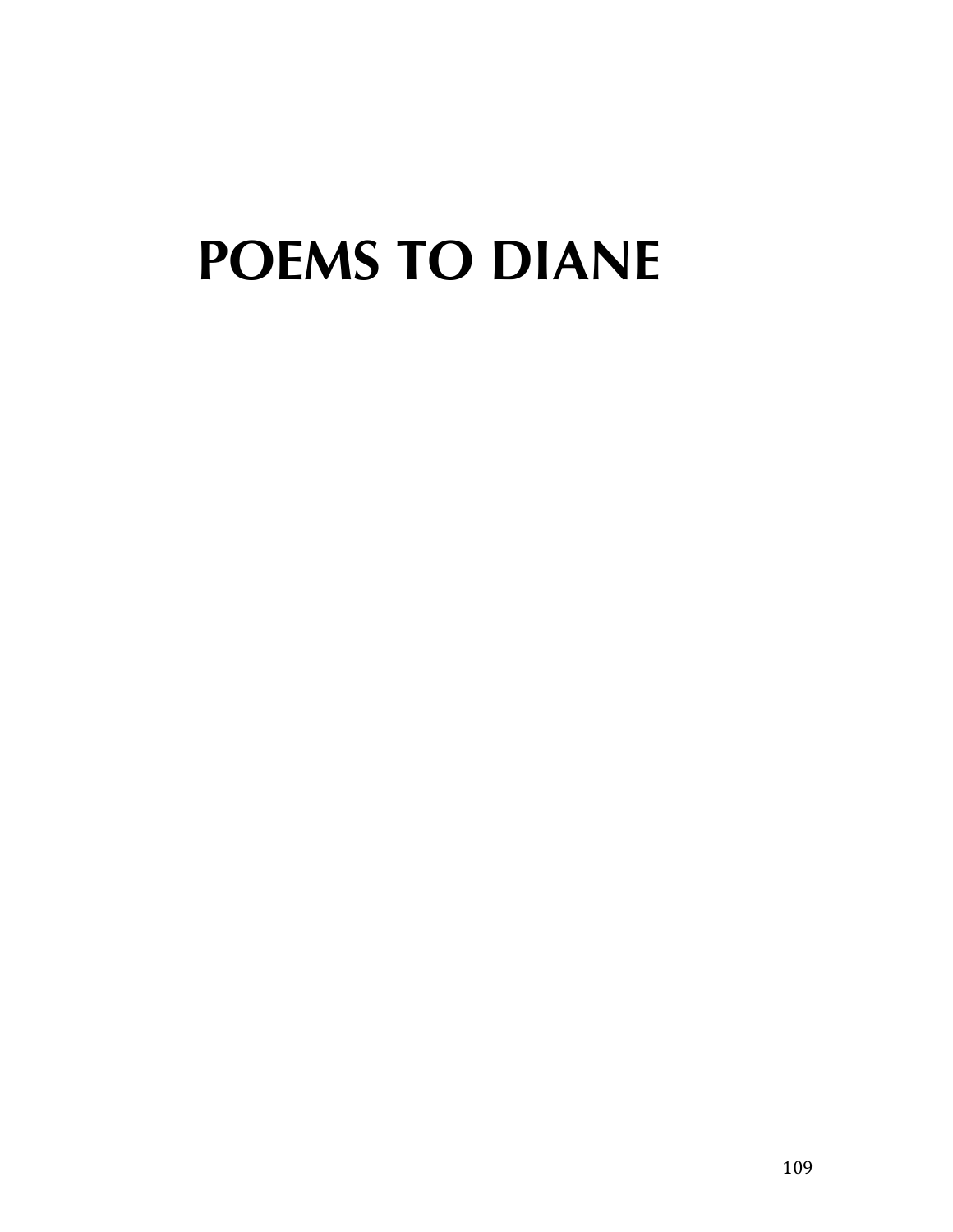## **Airport Blues I (April 2005)**

Silver arrow piercing the night Los Angeles a fiery grid far below I'm strapped -in under artificial light flying north while my heart flies south

I find your van on the freeway and sit on the empty seat beside you touching your cheek your shining hair I know you know that I'm there sadsweet forever's in your smile knowing we've only a short while

So little time to be together but time enough to flesh out forever time enough to live a love sublime your presence running wild inside me until all that remains is undressed Mystery When you sing my blood takes wing When you sing I touch everything

Freed by this meeting so raw and sure this recognition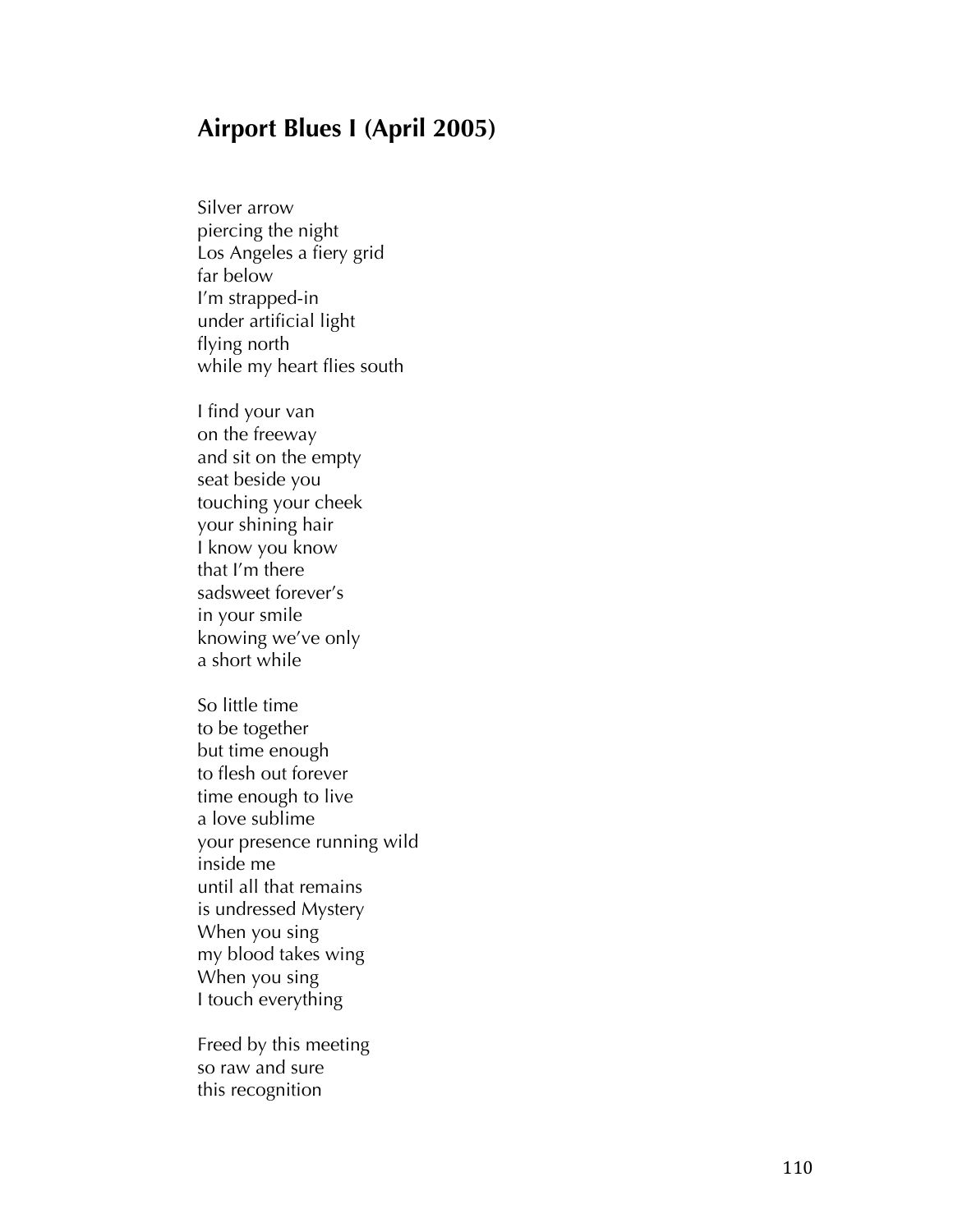so deep and pure so much had to happen before this all the wandering the trying, the dying and into the heart of our longing we go I its wordsmith and you its songstress

You're touching me in many rooms each alive with full -blooded knowing again I kiss your throat so slender and so very tender back, back falls your head my poetry all over the place Silence sings between your sighs deepening the bare beauty of your cries When you sing my blood takes wing When you sing I touch everything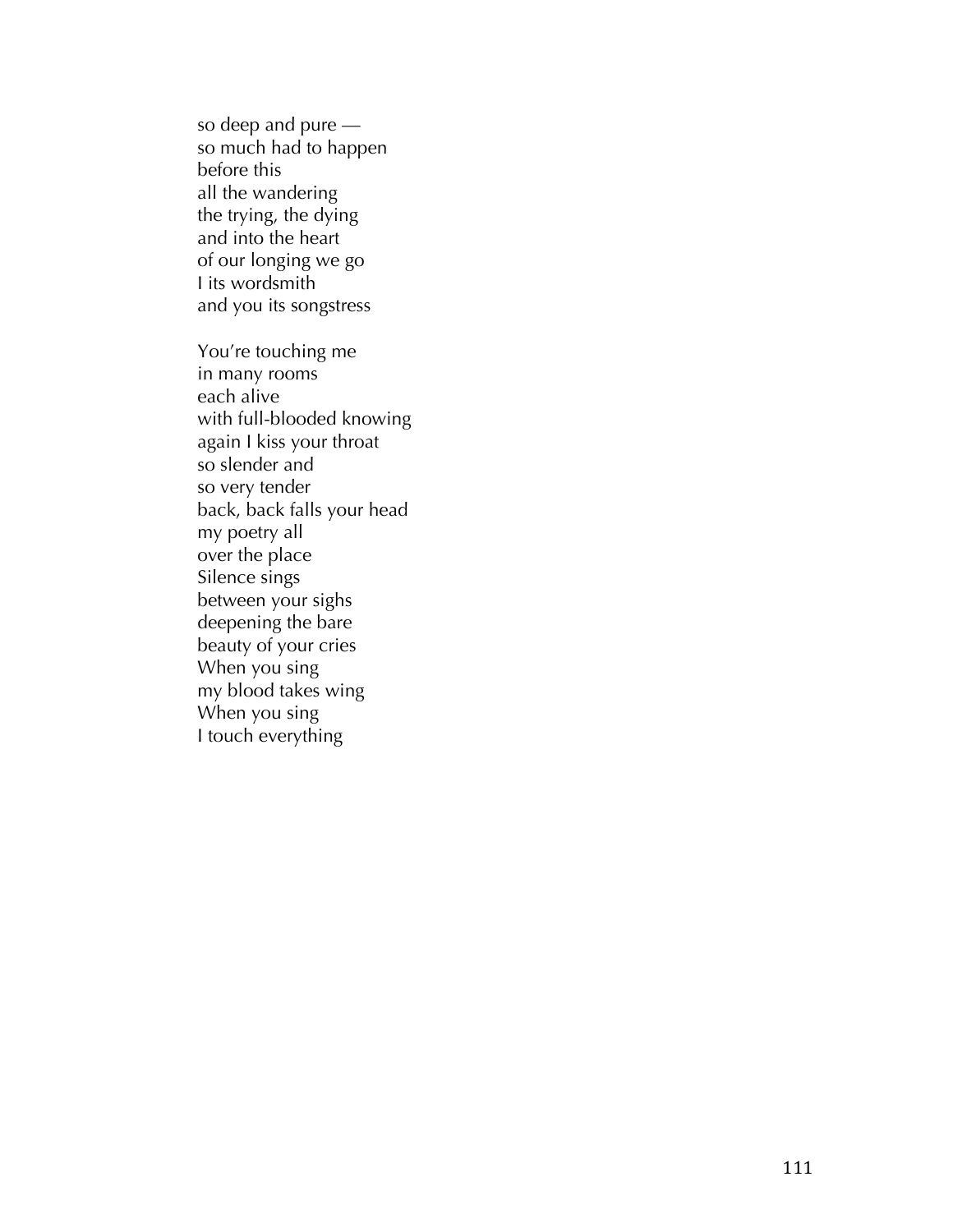## **Airport Blues II (September 2005)**

So again — again! — we parted letting the pain sweep through knowing it was coming didn't make it any easier

Blazing sea of clouds below clear superblue skies up here and I'm raining inside our parting ripping me wide

We found a half-private corner airport crowds streaming past being undistracted by them was easy letting you go was not

We stood tenderly trembling in our little concrete corner wrapped in our shared heart knowing we'd very soon be apart I leave but am not leaving

I carry our parting kiss up the bustling stairs leaning into the buzzing hustle looking back at the space between us

Beloved, take my hand let's travel through every land until separation cannot keep us apart and we are what beats our heart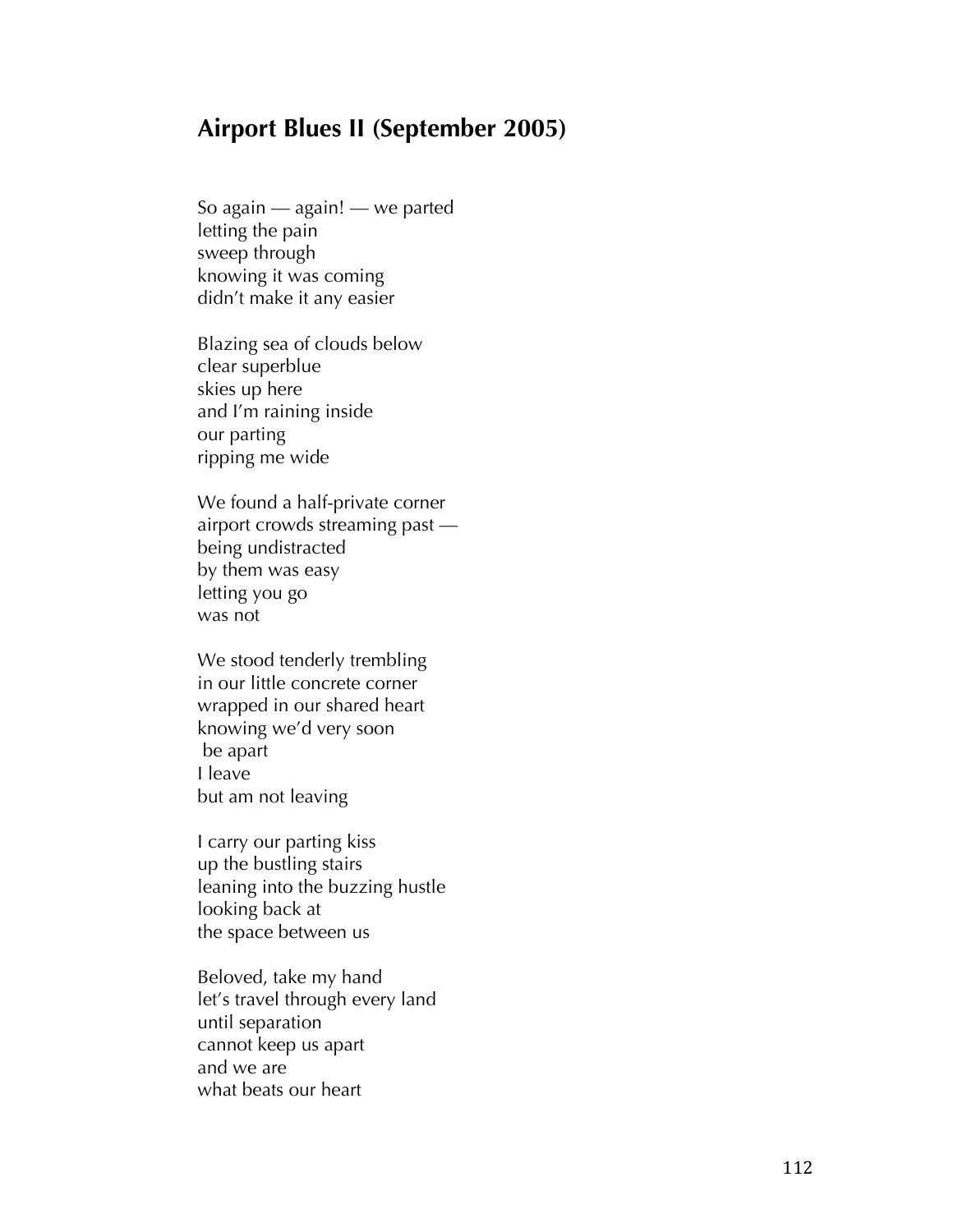# **What Then Shall I Call You?**

Not just in love's sobering swoon but in all we do you and I are without name to each other. What then shall I call you?

I know your true name but for it there's no word only this naked knowing that speaks and sings of you through all we are and all we do

When navigating the daily grind sometimes — rarely — I call you by your everyday name and how strange it sounds! I know it's not the one for you for I remember your true name the one that has no word but only the pure feel of you the way you turn your head and so happily lean into me<br>as we windingly walk hip to hip joined right to the core in the vastly liberating bondage that full intimacy can be the signature of your being written everywhere in me seen and unseen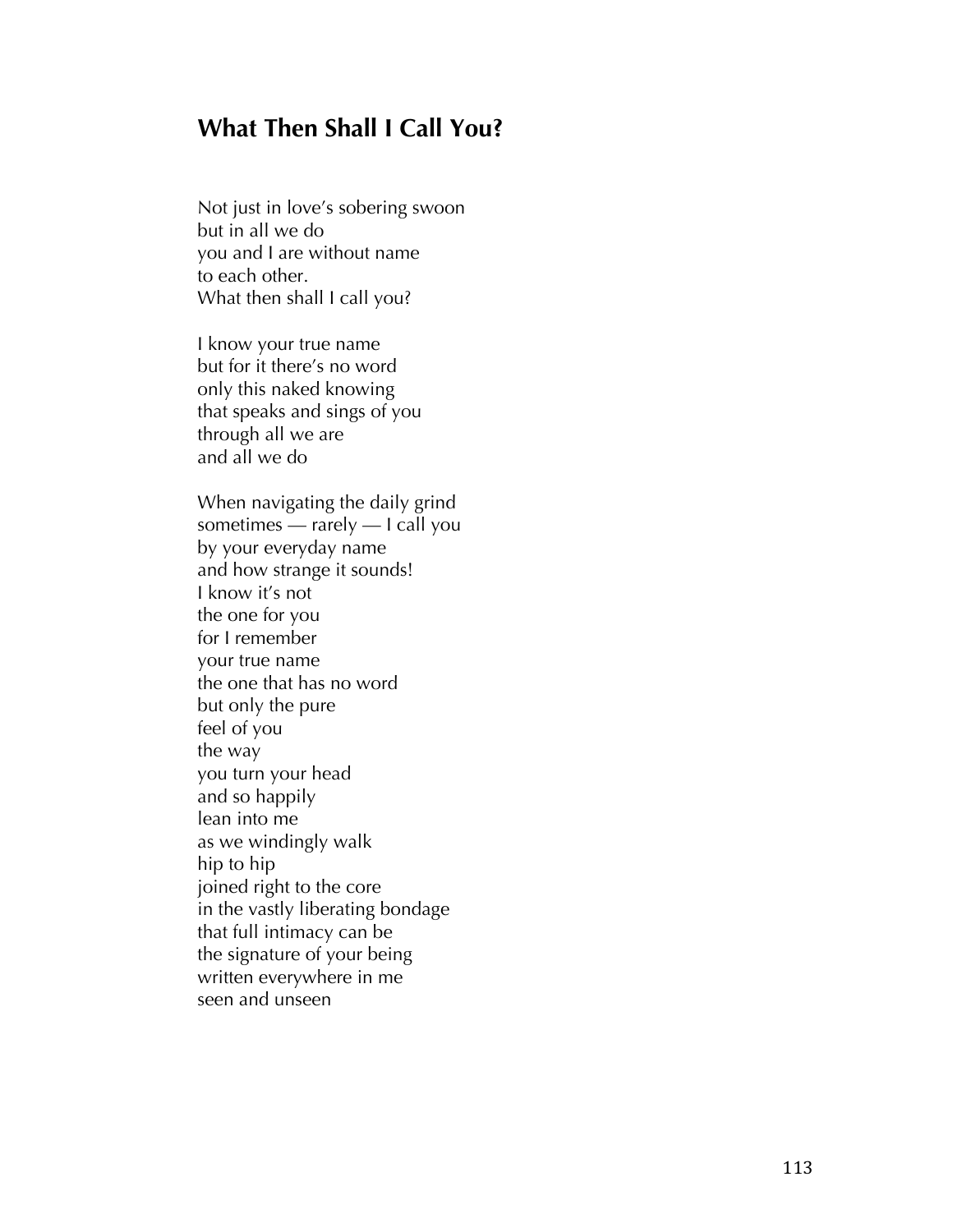## **Only This Love**

In the deep of your womanly wilds and your sweetly compelling otherness I am at rest and homeward bound You are my harbor and heartland the ground of my ground my intimate in all we do our no -exit mutuality our baseline reality our intimacy our odyssey

These waves we 're riding are the waves of which we're made the waves for which we've prayed

Both together and alone we stretch beyond the known until we rest in unbroken light clearer than any insight twin flames doing whatever it takes to hold and shine through every heartbreak

This is love's doing the love before the beginning the love that expands without thinning only this love can bend the light only this love can hold all the history only this love can contain every view only this love can shape the light shapes like you and me transparencies unveiled divinely detailed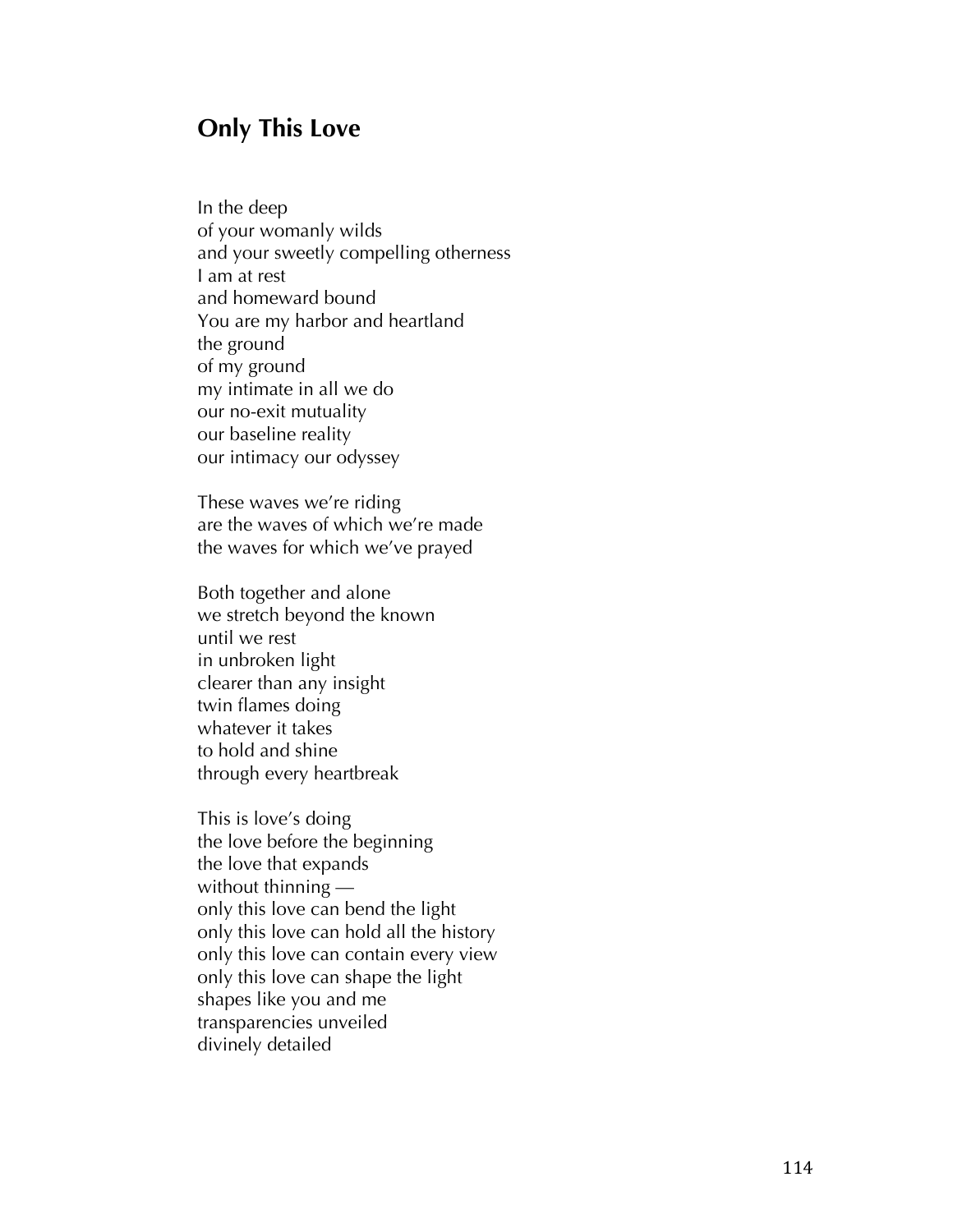## **My Solo Travels Are Done**

Your face a landscape my eyes love to wander your gaze an oasis for my gypsy ways I've done time in many places running out of land with nowhere to stand

Your face a familiar mystery my hands and eyes know by heart your deep -awake electric flesh luminously entangled with mine transparent to the divine yet still so exquisitely personal in this full -blooded container for two this fierce grace holding all that we are

Your face an ever -eloquent territory I have committed to far memory your naked recognition of me all the welcome I need

My solo travels are done our shared heart my sun as we together die into the undying One without forgetting the broken many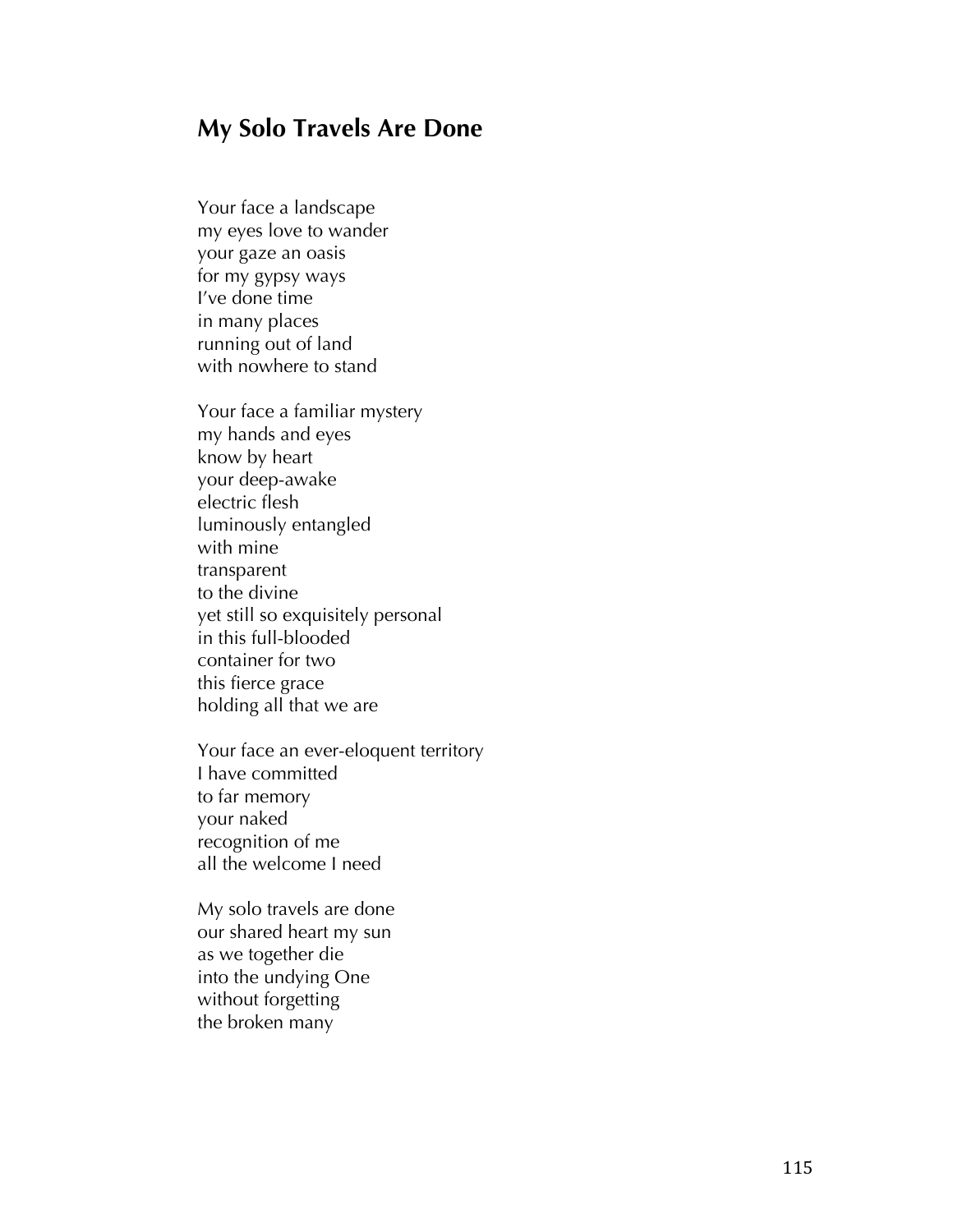# **Husband of Your Heart**

This edgeless depth we share this fluid mutuality so bare this quick -kindling ecstasy leaving us awake and easy in love's ever -virgin eternity

We trade the slightest glance and our flesh begins to dance soon an ocean of conscious electricity a communion of sublime simplicity uncovering the one through the two again meeting beyond what we knew

Your delight in my newly shaved head and in how I worded what I just said My delight in your unwavering care and in the familiar deep of your gaze is but part of a very long list that began long before we first kissed

The more we blend the more we don't end the more we hold what's dying the more we're held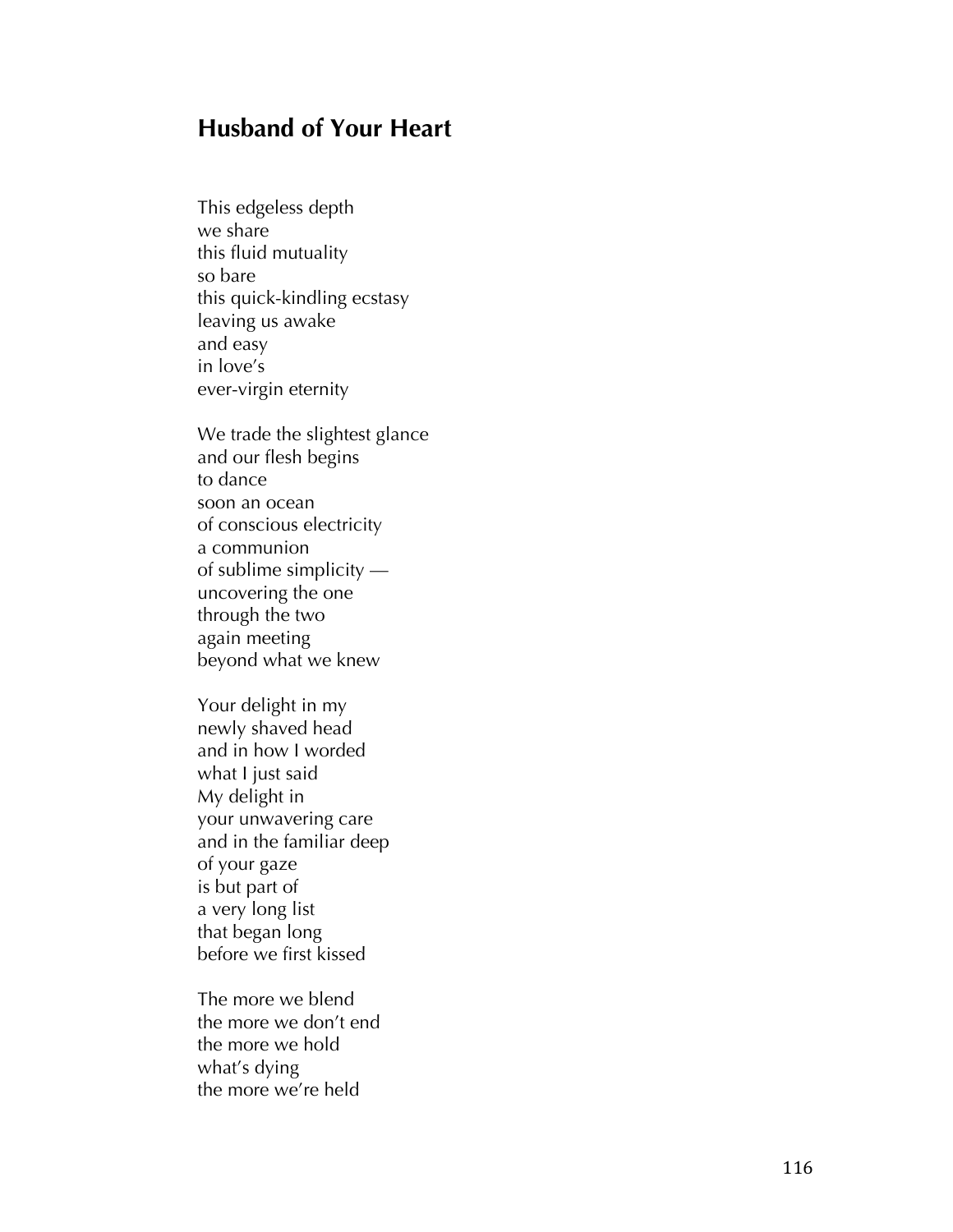by the divine expanding without thinning to include each other our only shared name that of lover I the husband of your heart you the wife of mine long have we been apart now we have our time bound together yet free twin flames of intimacy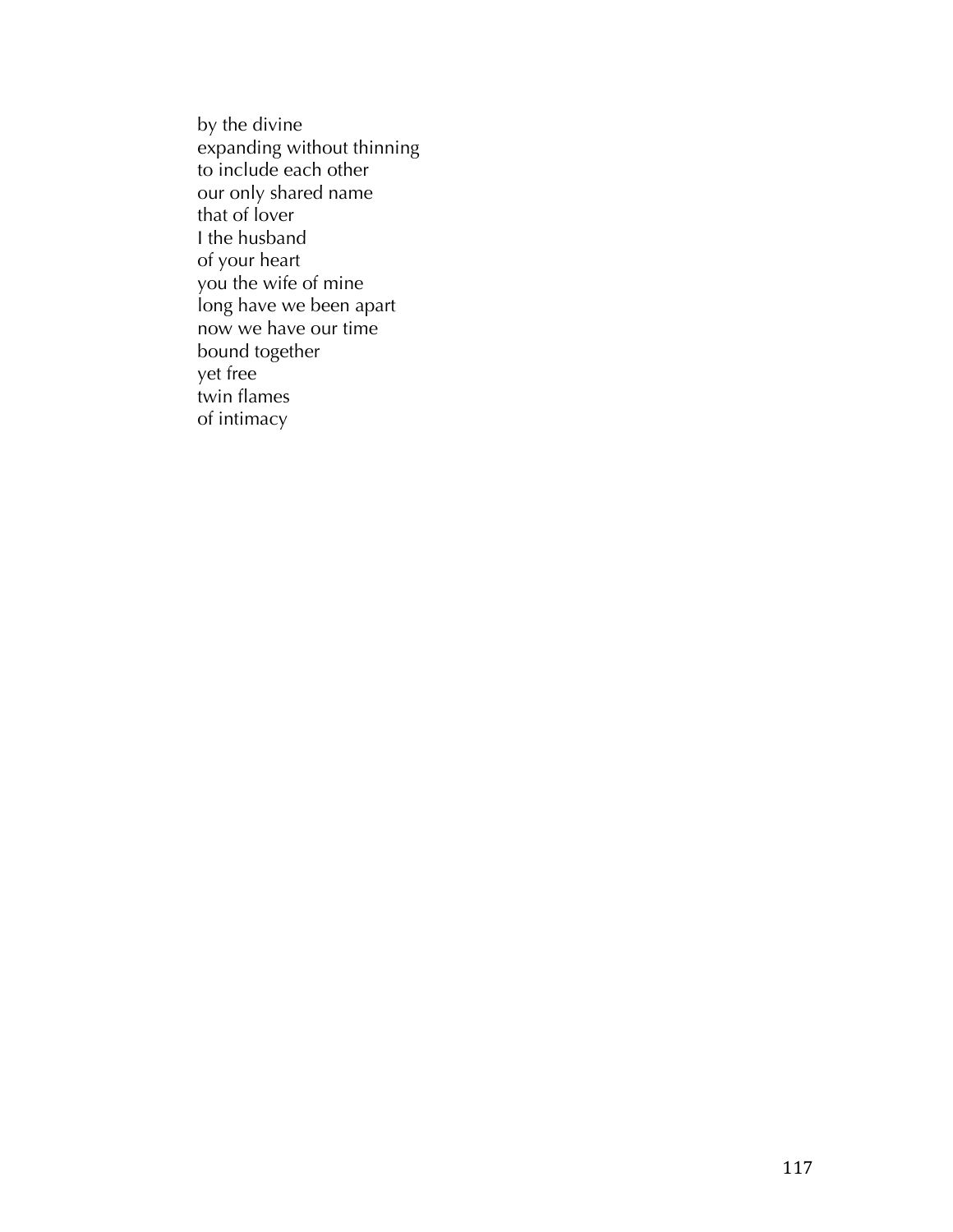# **This, This the Beauty**

This silken glide this succulent ride this deepening dying this joy beyond trying this melting mutuality this everwild commonality this rupturing rapture this, this which no telling can capture this pleasure beyond pleasure this depth none can measure this the heartland of bliss this the Holy Deep's pure kiss this, this the art that cannot be framed this, this the beauty that cannot be named this, this the love that cannot be contained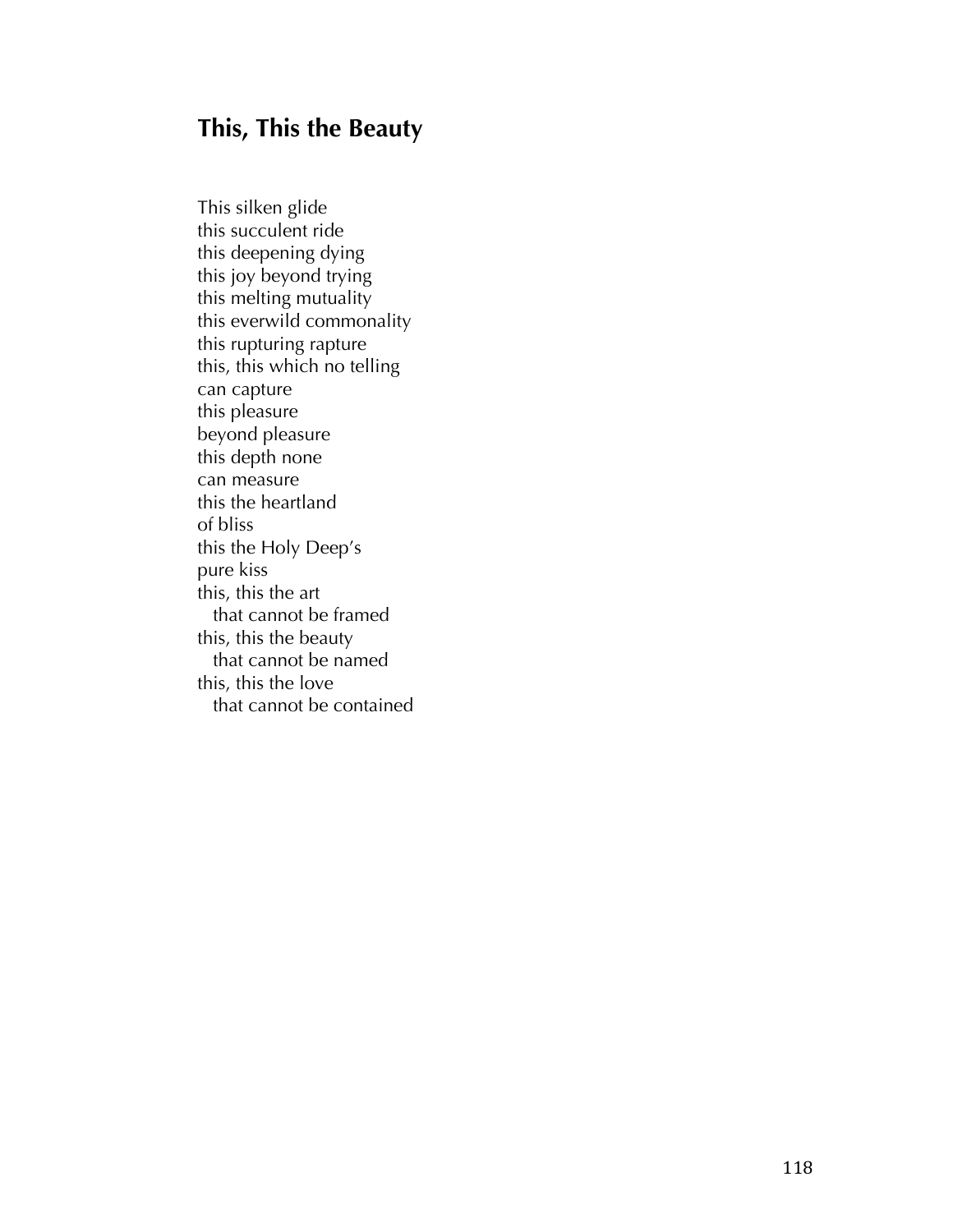## **Hold My All in Yours**

Long the seasons of preparing have been stretching for the needed ripening now you hold my all in yours as I hold yours in mine can't count all the doors can't remember all the dyings but you, you I remember I love this brief but timeless rendezvous and love that you love it too recalled from head to toe as into bare Mystery we flow in this heart -sealed container for two making room for our true size and the work we were born to do Our bond is without plateau guiding us past what we know the wonders of the obvious lining and lighting our path with colors swaying and pulsing bright blossomings of reality -unlocking arrival bouquets of everfresh intimacy

And upon our shared palm rest a few dying petals still richly lit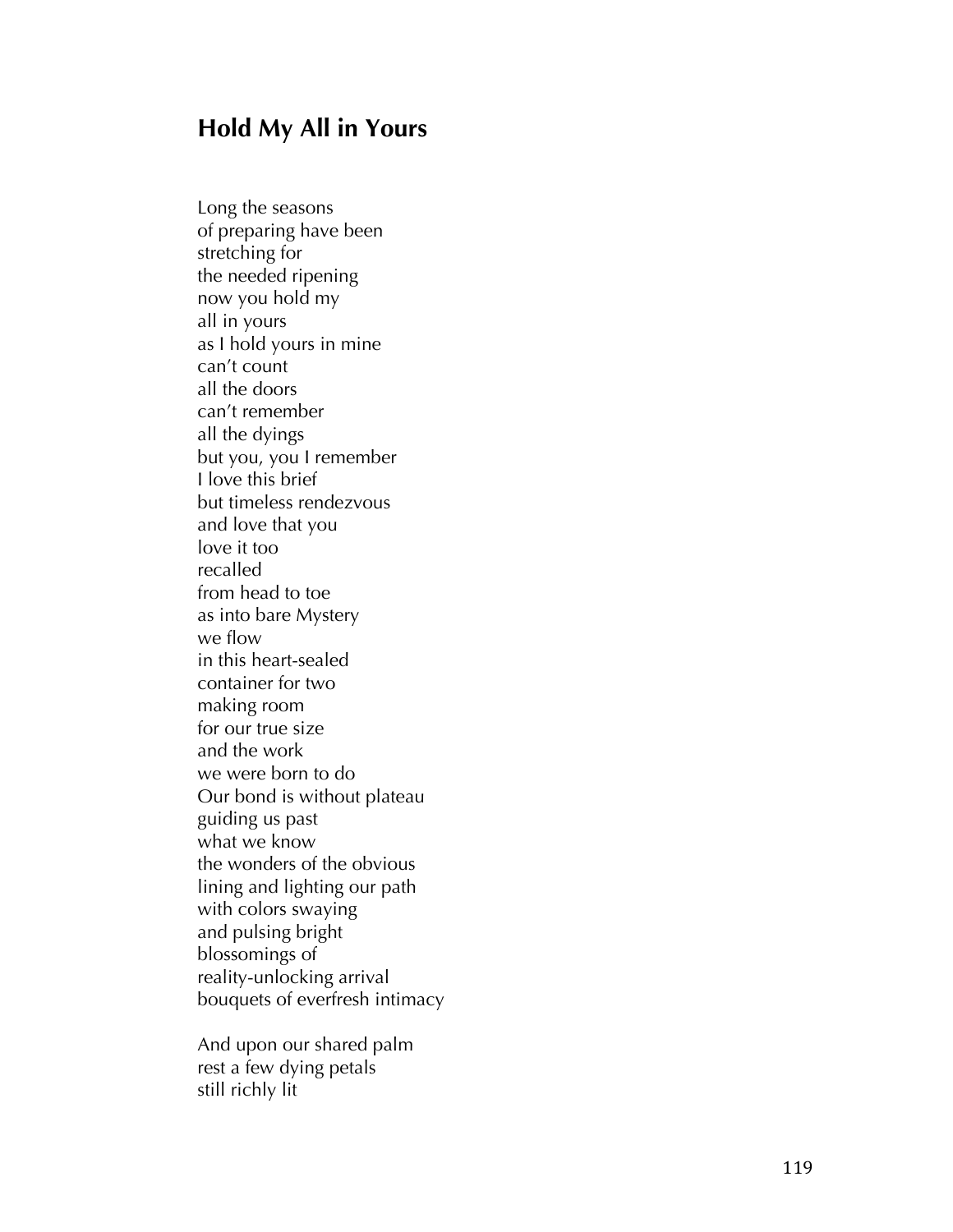appearing as distillations of you and me so purely and surely us all dramatics aside wrinkles, whitening hair and all the fading revealing everything that is needed through each tiny immensely vivid moment giving us enough time to do what we must no matter how short the season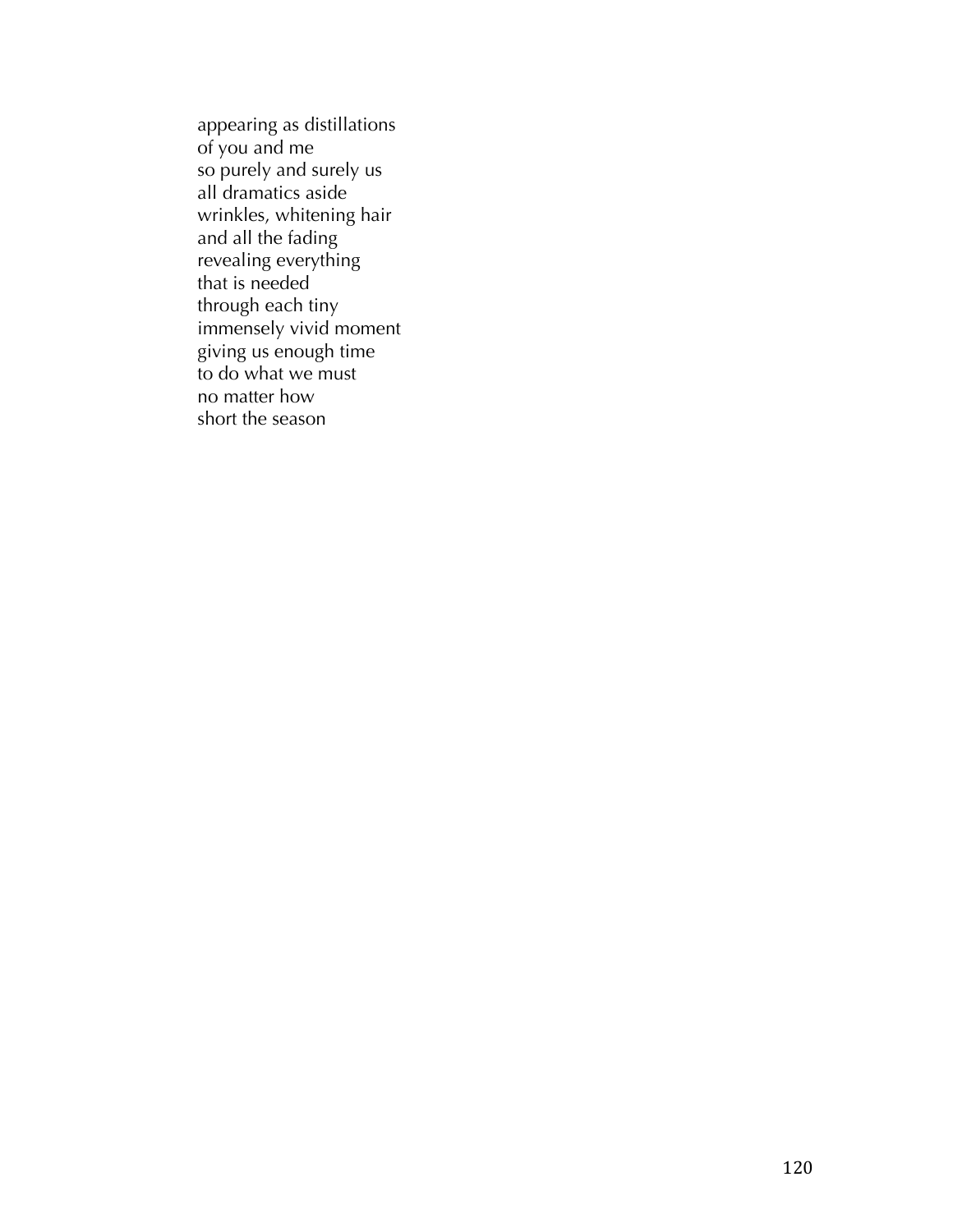# **Reconnection**

When the two are one and the one appears as the two and details are not allowed to block our view and we don't reject what's mute or broken we're both contained and unbound occupying and stretching love's frontier disarming and outbreathing our fear

Your touch easily reaches my core unraveling my knots on the way a love too real to be spoken easily occupying me breathing me deep breathing me here breathing in all we are Breathing out all we were Holding both steady and tender

Our shared time packed with timely forever abloom with what nothing can sever

One glance and what's needed is said one smile and the distance is shed one tremor of disconnection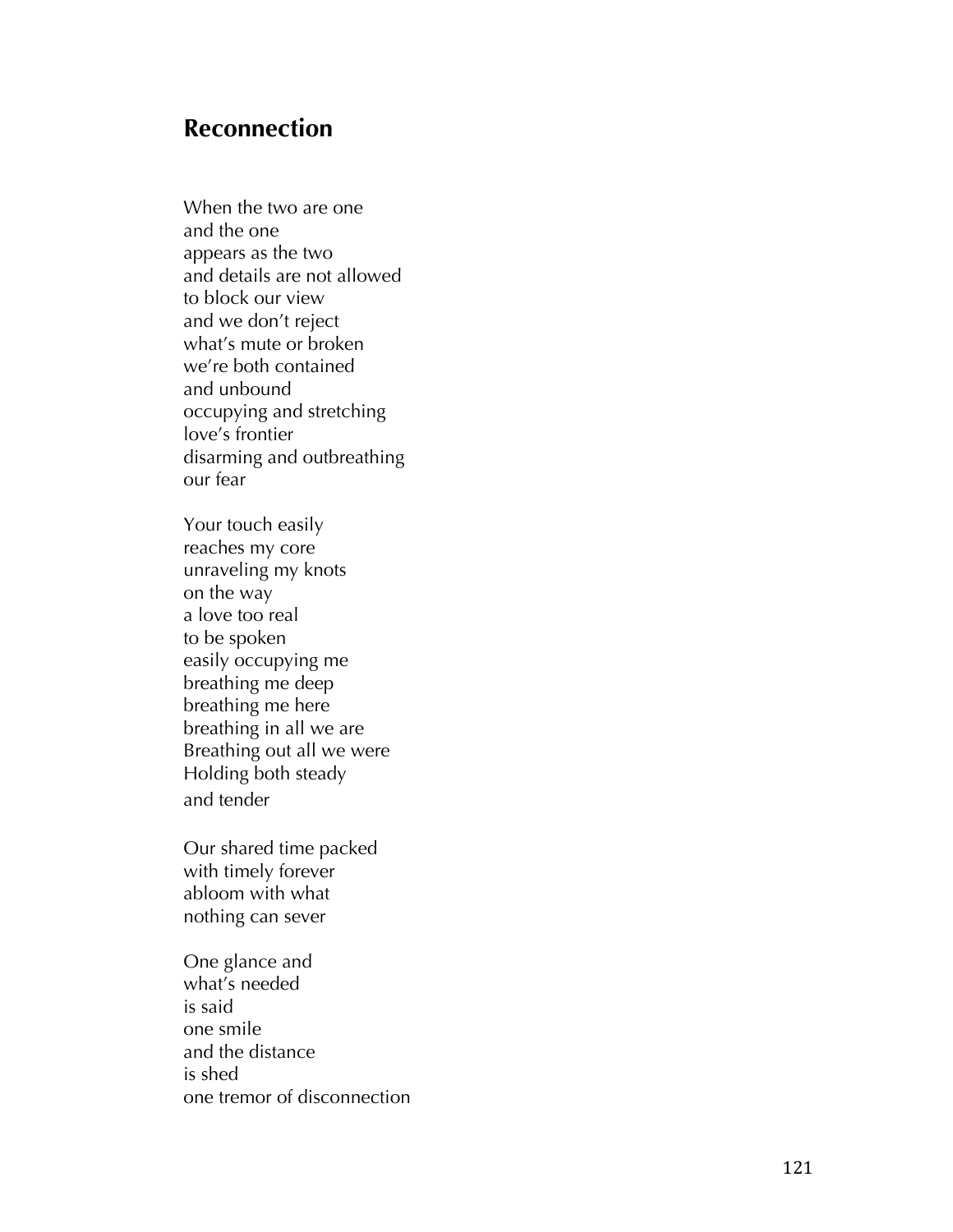one breath of rejection and my task is simple: remember to remember to see through whatever seems to be in the way of my loving you without delay no matter how dark the day no matter what my distractions might say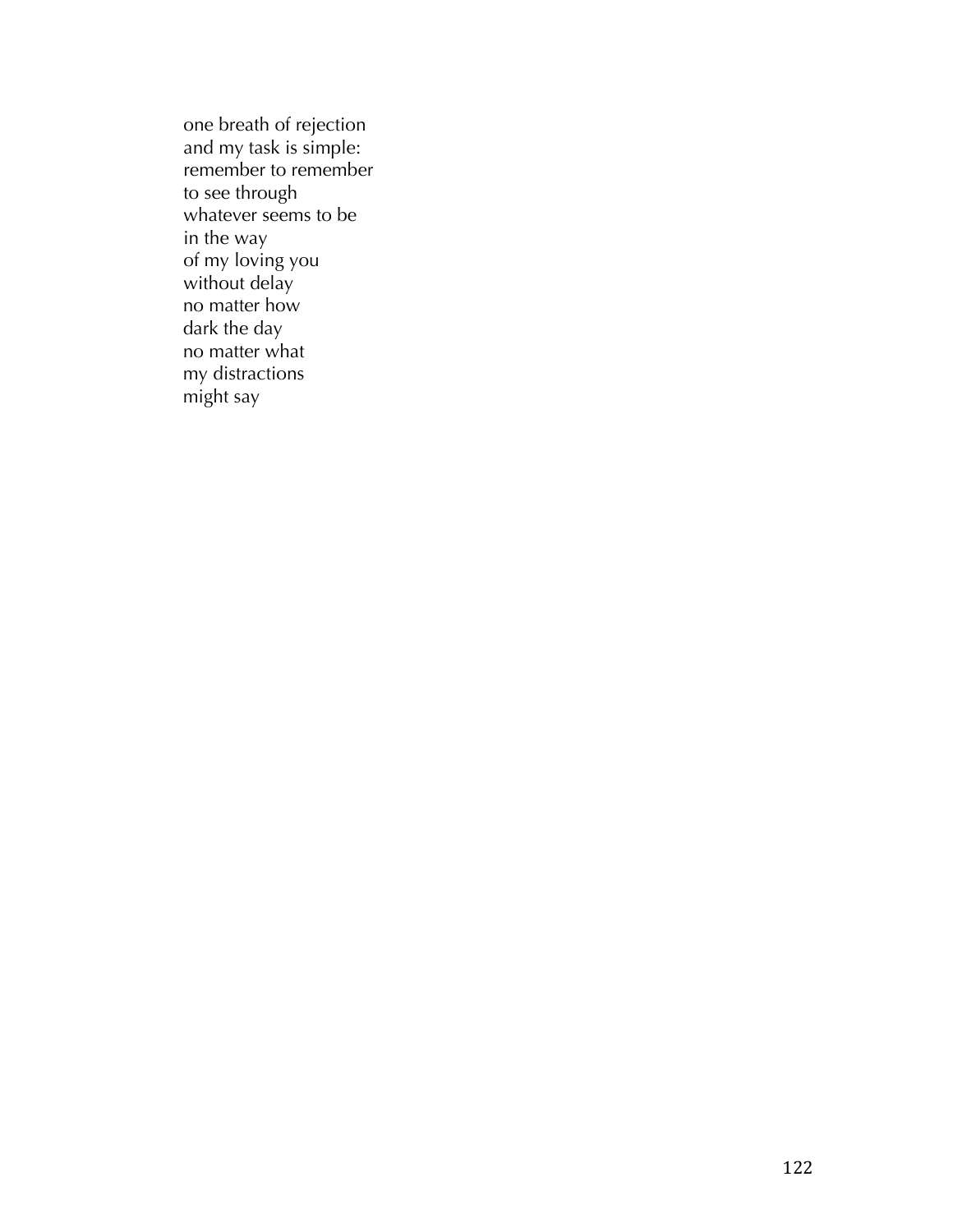## **Until Love's All My Body Can Say**

In the long darkness you again come to me bringing needed rest and sanctuary

The sky softly explodes with dawn clouds tinged with my bleeding I am emptied but not gone swept into the far knowing of your song surrounded by my dreams' debris approaching a geography of care where love only deepens the mystery

I've fallen hard once again you catch me in your gaze and out spills all my pain until love is all my body can say

I awaken more than entwined with you your all and mine an uncommonly easy fit. Freed are we through this vessel for two knowing we've come far too far to quit

In the time beyond time you come to me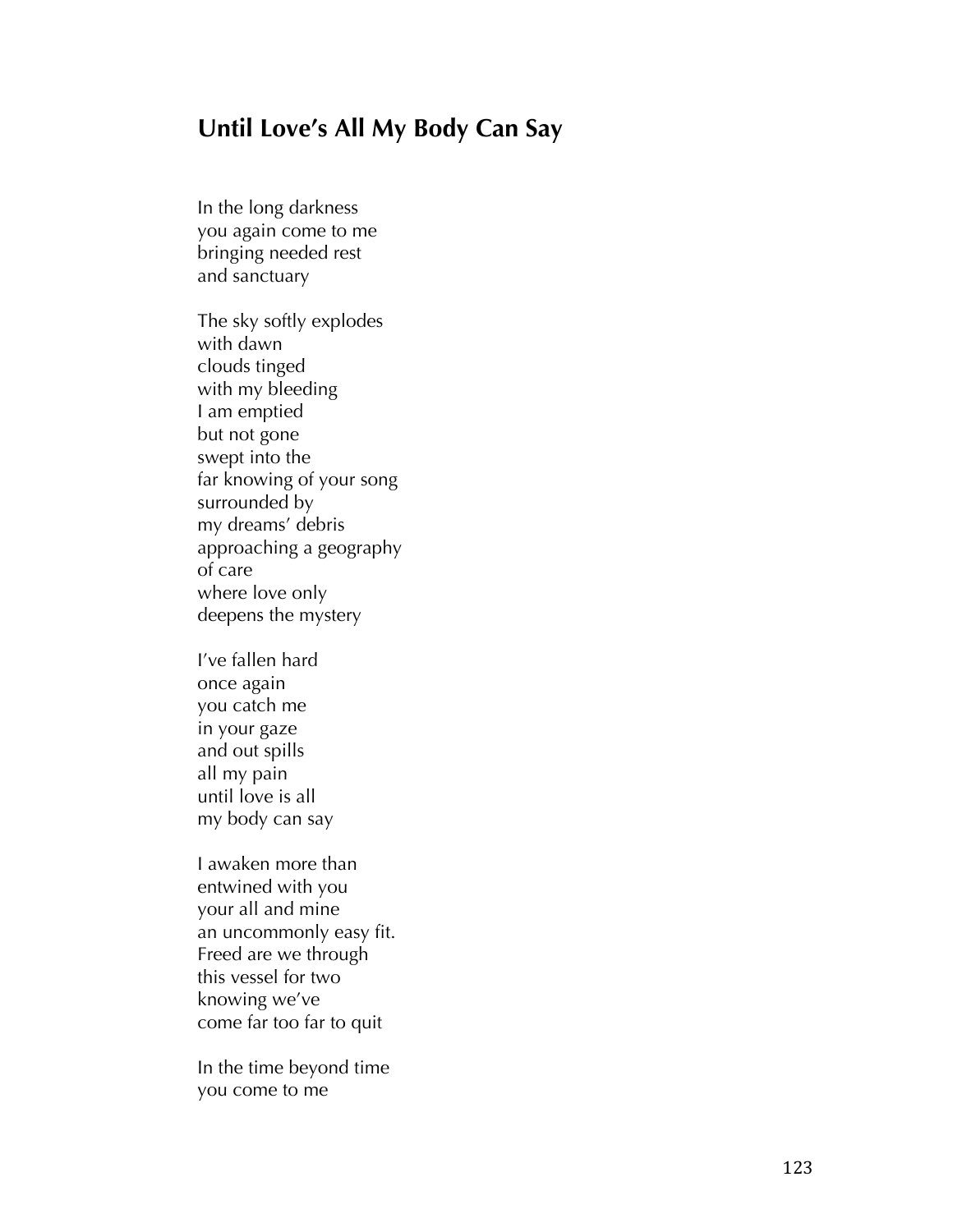reminding me of our long-shared ground as I pour into our everfresh familiarity my shape clearly cast and unbound

I've fallen hard once again you cradle me in your gaze and out spills all my pain and the knowing the knowing that overflows the joy, the joy that speechlessly knows all the dyings large and small that bring me alive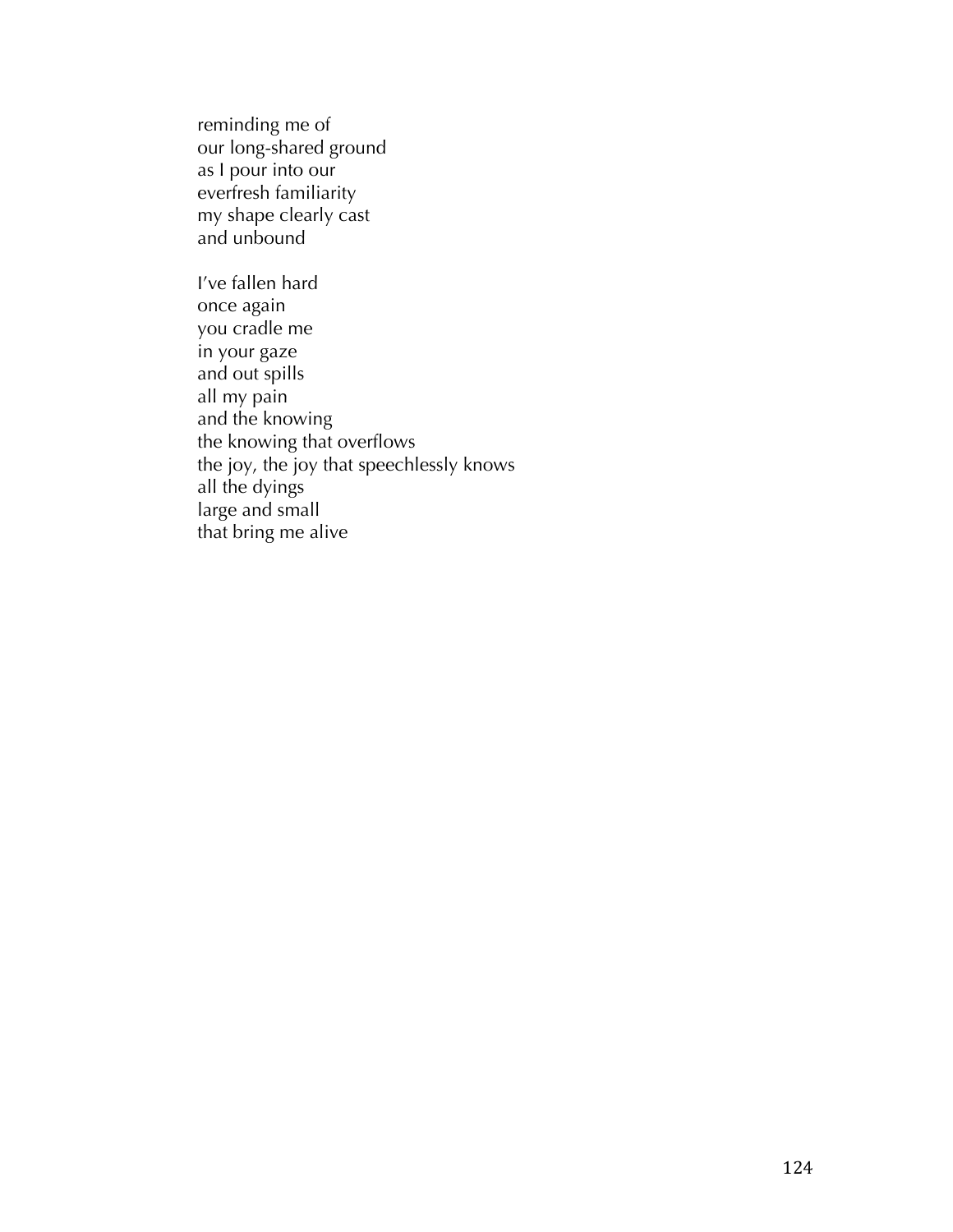# **Undressing Me from the Inside**

Your eyes endlessly here endlessly warm and wide undressing me from the inside

Your touch effortless balm effortlessly attuned and awake holding me where I once did break

Your love surrounds me ceaselessly kindling my core inviting me to leave this manmade shore

And again I freefall through all that we share the holy deep clearly everywhere

With you I both take root and fly fleshing out both stand and sky I reach across the sheets for you crossing more than time in the crucible and sanctuary of our deepening mutuality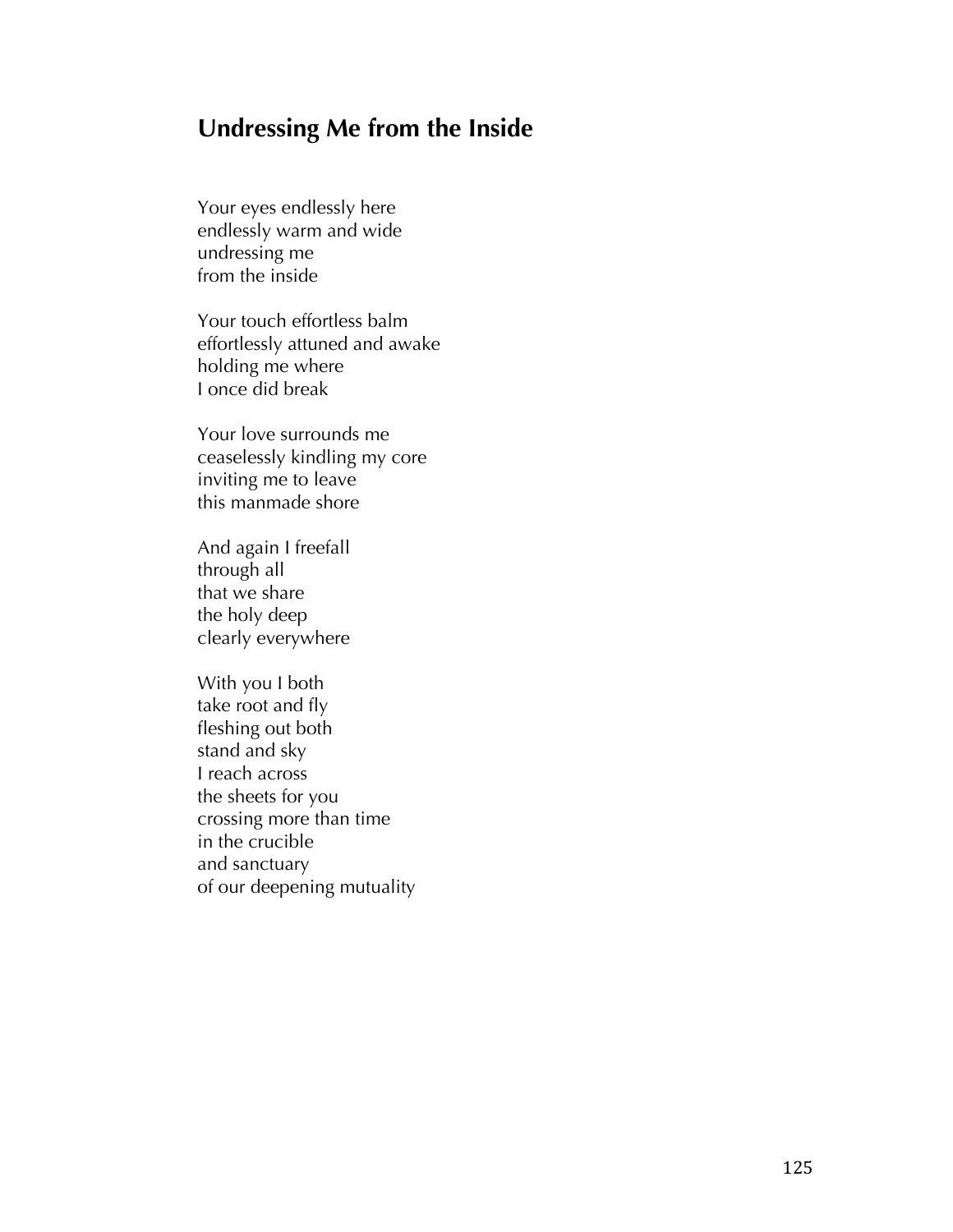# **Further Baring Our Shared Heart**

We touch and our flesh parts further baring our shared heart the smallest shift the lightest touch undoing universes of solidity giving us deepening ground for our ever -evolving bond so nakedly personal spiritually full -blooded from toe to crown immersing us in a rare intimacy a sacred yes and mutuality that both binds and frees

Wherever I touch you I touch all that you are while recognizing what I am anew

My hand cups the side of your face drinking in its angles its shapely softness hearing the stirring of tales too old to be told eloquent expanses of pure knowing eluding any translating

My hand is no longer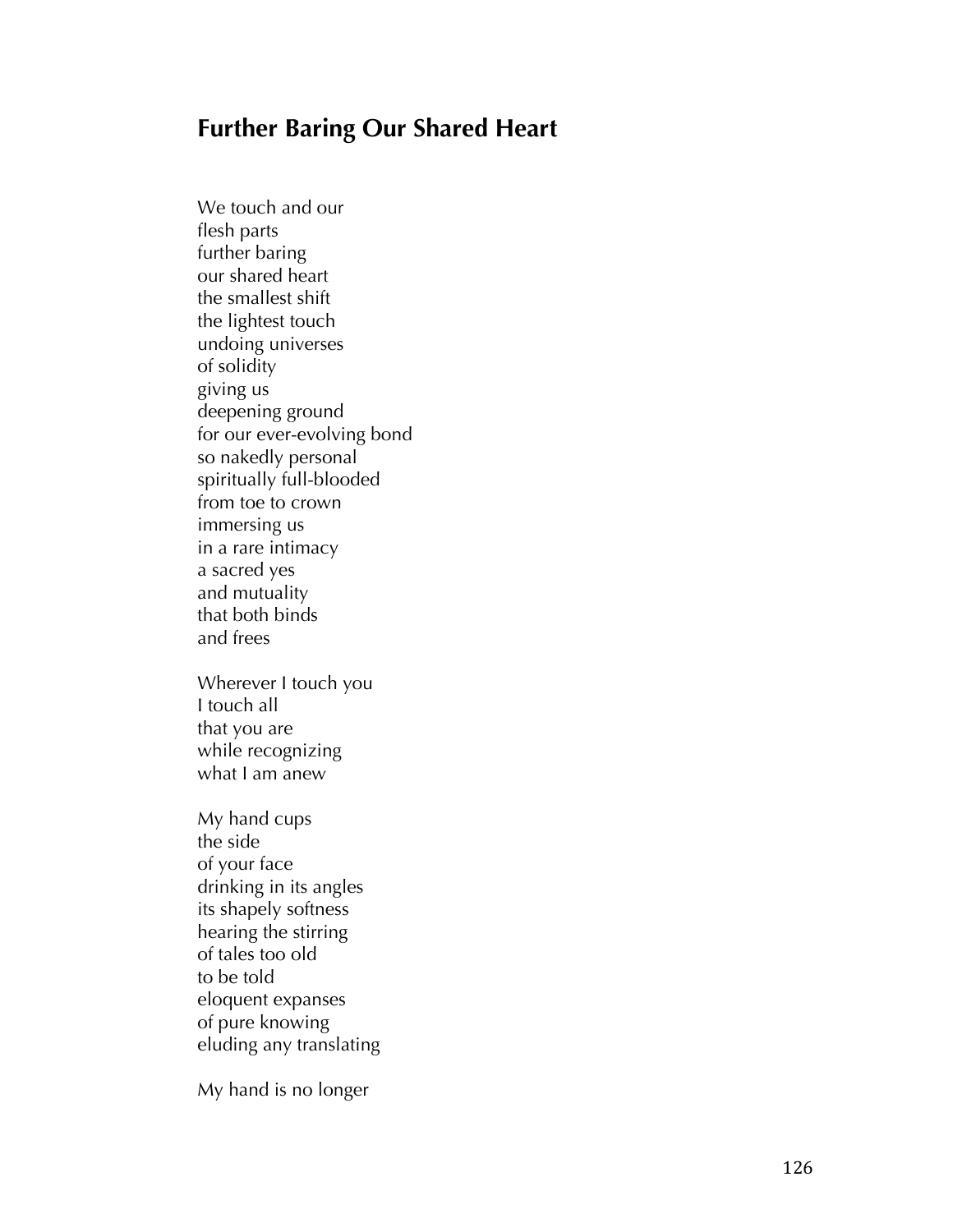just a hand I'm touching something so vast and sweet something so boundlessly deep something cradling our total mutuality until we are more mystery than history never so alive in our intimacy our uncommon bond seasoning and freeing us even as we feel the breath of our death brightening every room of our remaining time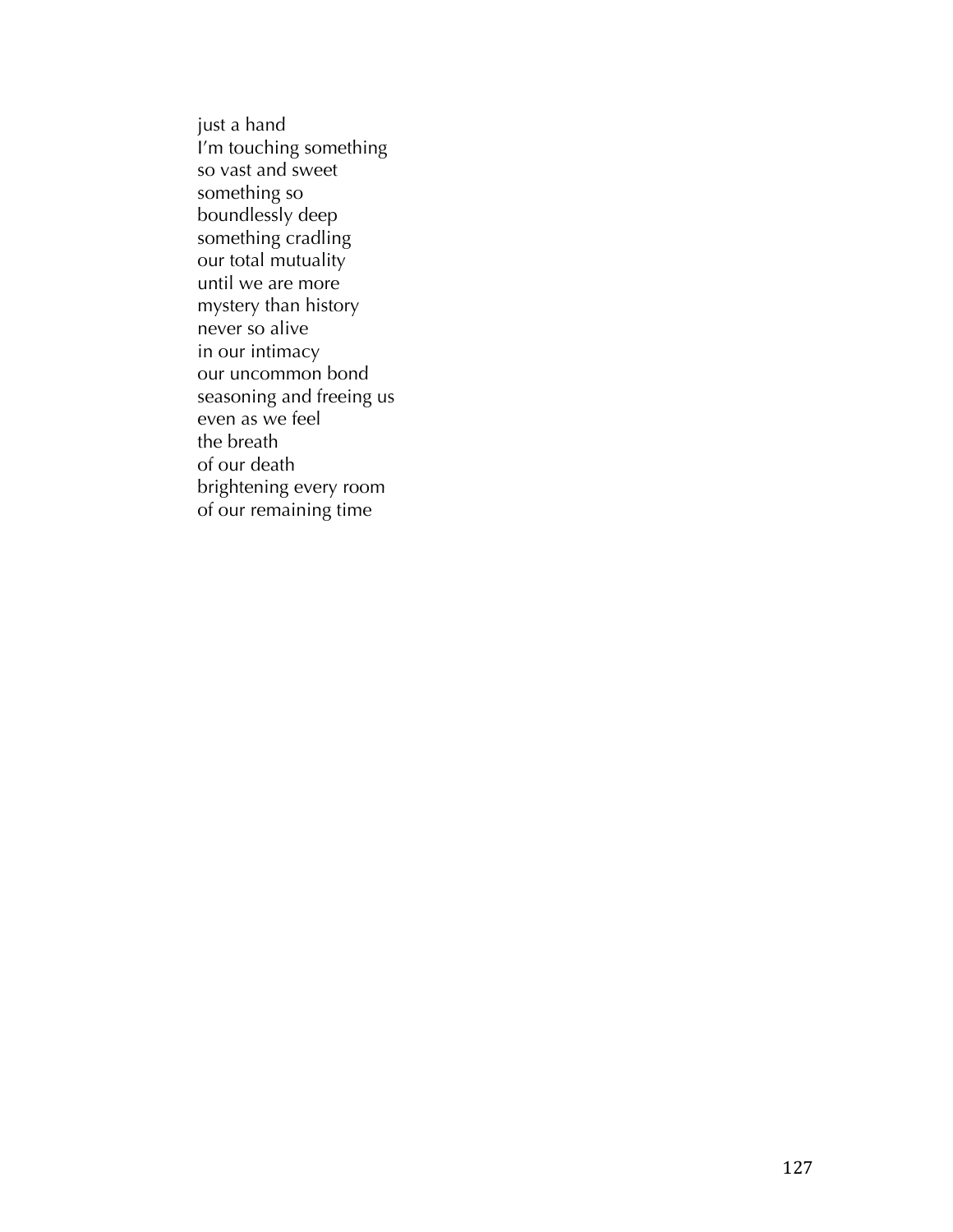## **Our Shared Ripeness**

I awaken with your imagined absence wrapped around and further ripening me I feel your death and mine closer than my next breath

Not that I mind this it carries me even closer to you until your breath is mine quietly pulsing with our living and dying

Our late -life dance overflows with its ending brightened by its remaining slice of time and the abundance of our shared ripeness There's so much to bring forth so many gifts ready to be shipped a few more decades would be great but there's much we can now do with just enough juice to carry it through

Beloved we are so ripe the riches of our shared labor now so ready to be harvested dropping down into our rising hands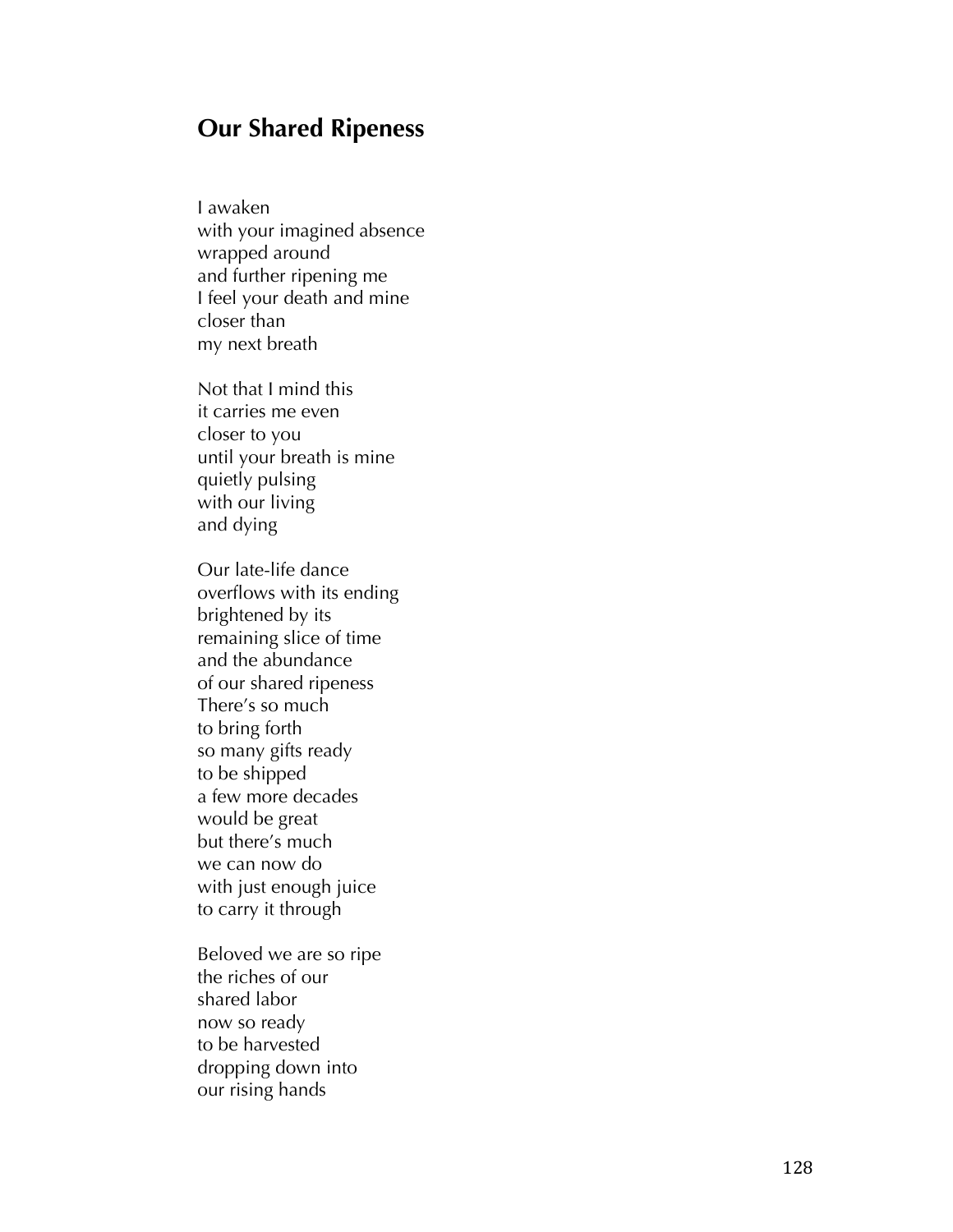already on their way to waiting lands no ladders needed for the picking the weighted branches bend low<br>all their bounty falling, falling all the ripeness of a full life a life intimate with its passing

Beloved we are so ripe our bodies so clearly aging a mix of gravity and unbroken light cradled in our shared heart our offerings now our final fruits our gifts to all shared in full

And my gift to you? Living in endless love with you and through you until all that remains is what's been here all along we its pure melody twin notes of its song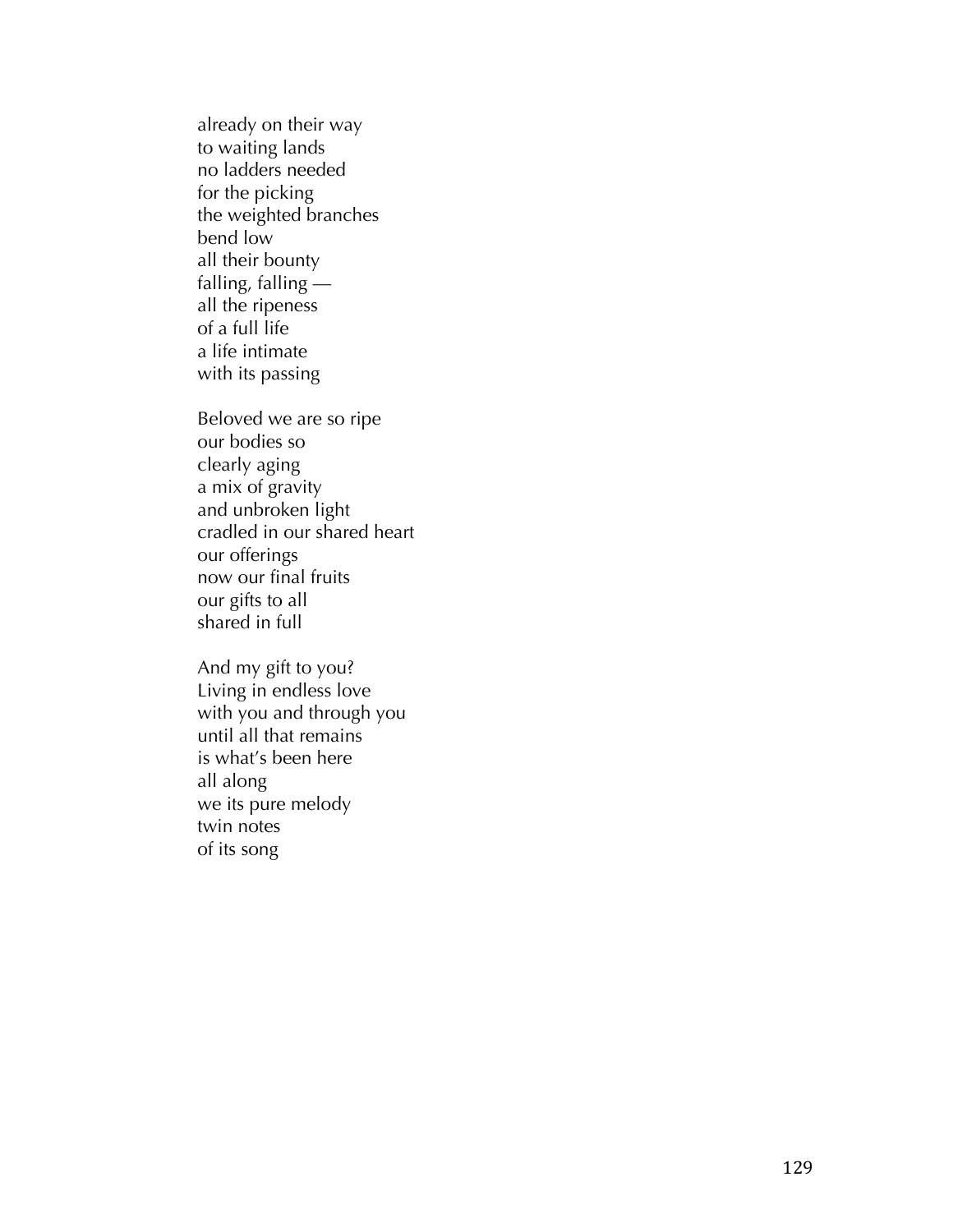## **Meeting Me in the Holy Deep**

I see you holding your pain and the pain of the world see you cradling its cries see you tending its broken wings I see you looking this way meeting me in the holy deep You are my harbor and sky beloved sharer of my heartland

Our mutual history without beginning our bodies thinning alight with all the dying the music playing us the notes not needing any translation Every goodbye deepens the tale ripeness staining whatever we wear allowing ever fuller care

Things are getting creakier bones taking their time our moves slower our height lower the ground closer our step losing its spring but not its reach Leaves raggedly dance down coloring remembered winds branches stiffen sap shrinks but how the roots fly!

Things are winding down as they must, so we're told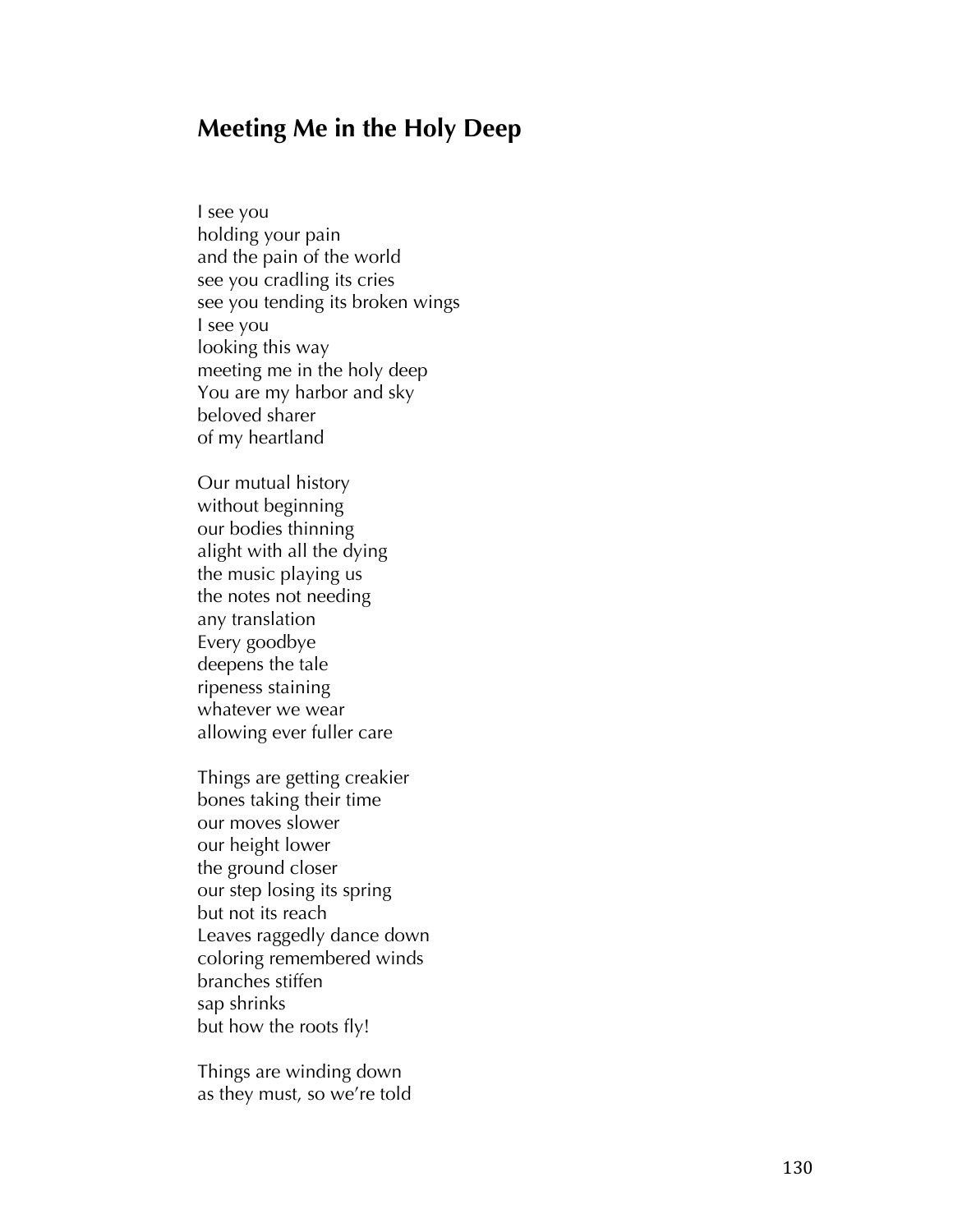but there's no sinking and less and less thinking Fabled rocking chairs await us on vanishing porches final breaths of dreamt deaths but have we ever been so alive? The moment trembles, bends with the weight of light gratitude the core practice darkness shining bright

I see you back home again singing loving harmony with everything you are I am never other than with you whatever our form whatever our dance whenever our time whoever we may be

The daily grind the business of mind the dying bodies the heartbreak and glory the pain and all the stories do not separate us This we know and this we are brought together again me downstairs writing this you upstairs cleaning up the snow is still falling a ragged crystal shawl cradling our house with plump silence cradling the soft fire within the mutual warmth of us I stop writing I see you seeing me our love does the rest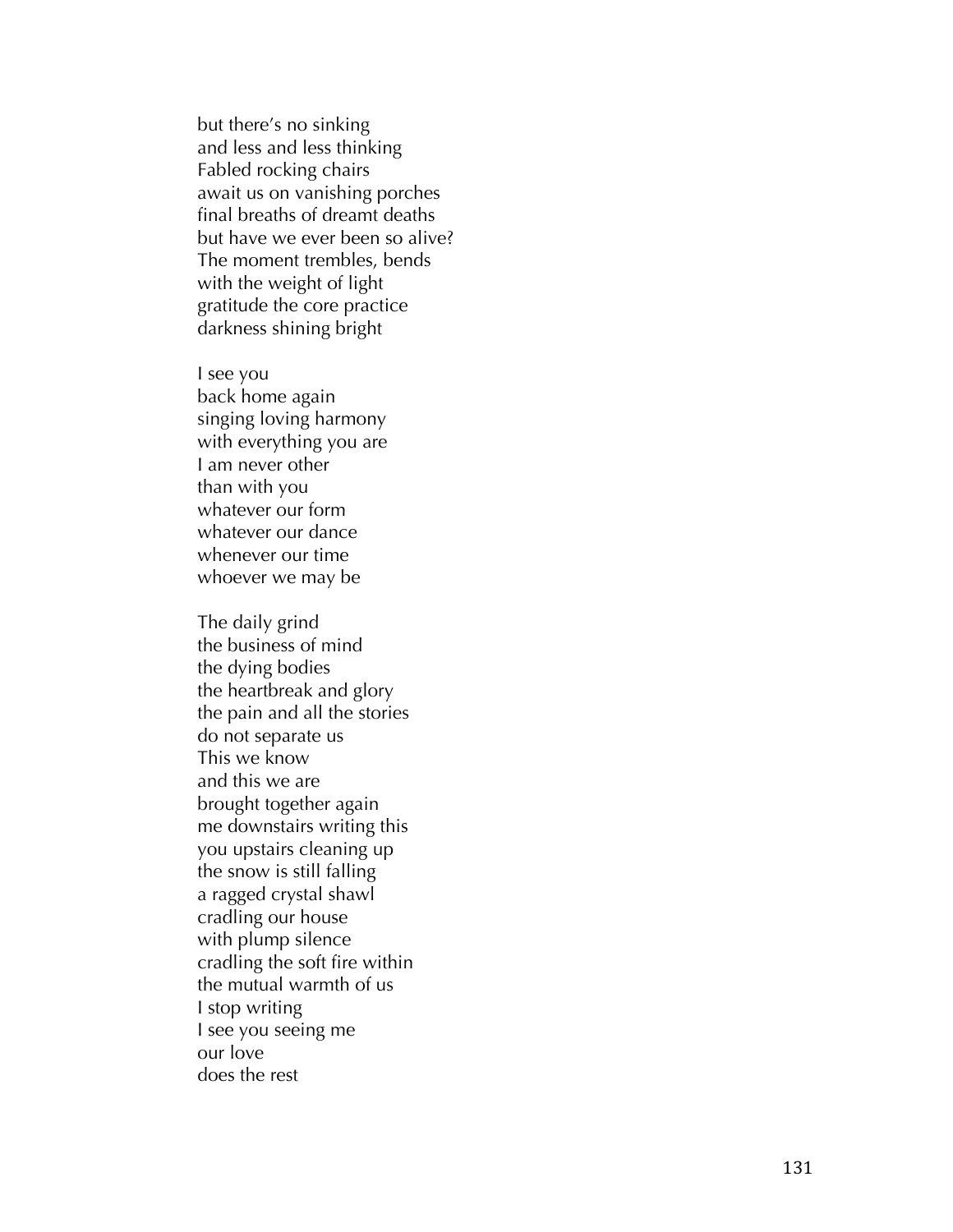# **Since I First Heard Your Voice**

It's been a long stretch Since you reached across a thousand miles and ages of history to reintroduce yourself to me that first touch of your voice singing the echo of a hello through the phone lines easing me greatly I'd been without you for so long that I didn't remember I'd forgotten I still like to linger<br>on the first sound of you I hear it now and I curl up in it like a lion unbound from his wandering there's that first sound of you music without trying to be music and all the rest of you follows fresh amidst all the weathering the eloquent elegance of your face

I see you seeing me my armor shed what's left steps into you Into the field of us both of us undressed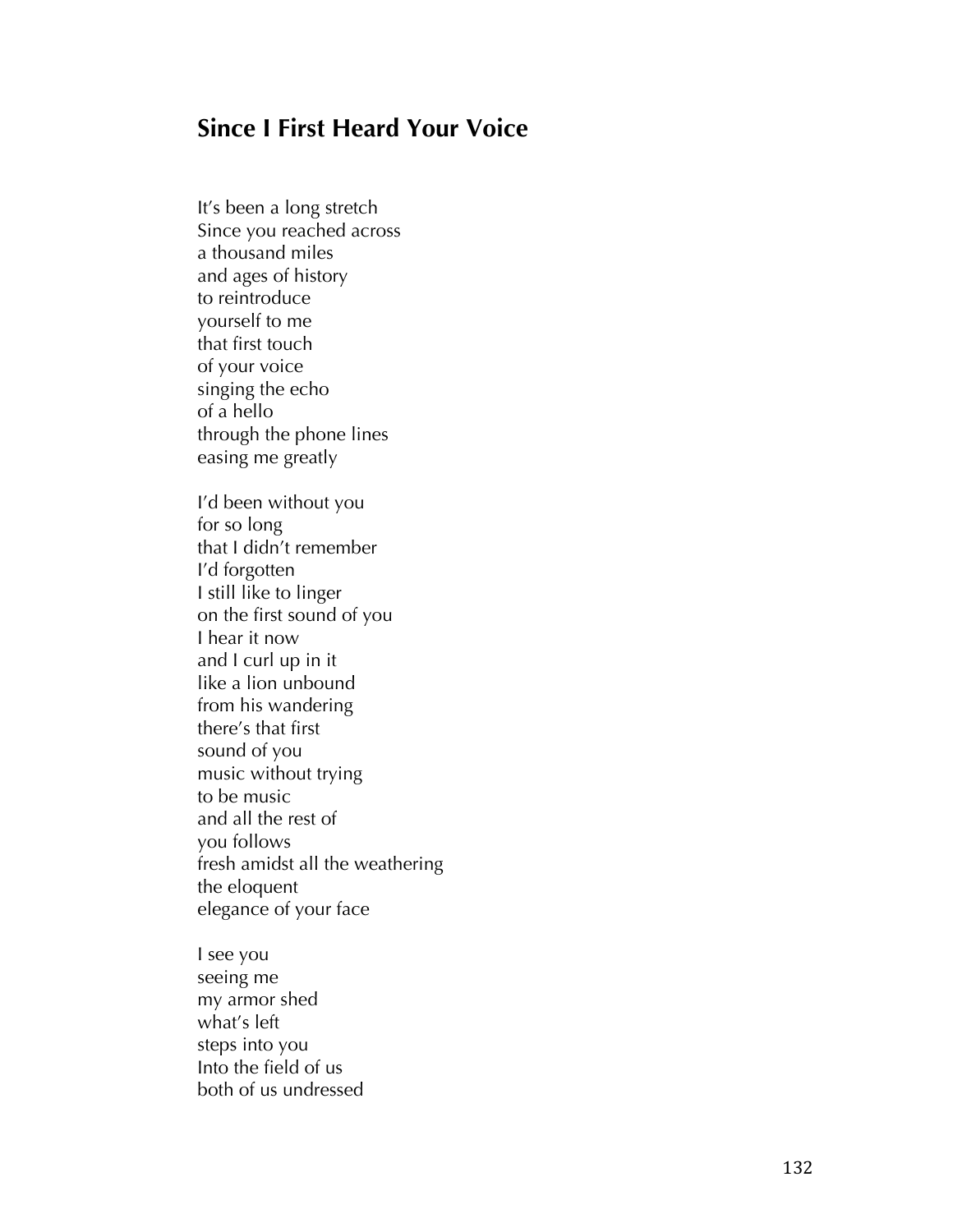while our bodies creak in the winter the chill of a thinning sun warmed by the fire of our thousands of days and all our ways of moving through our last chapter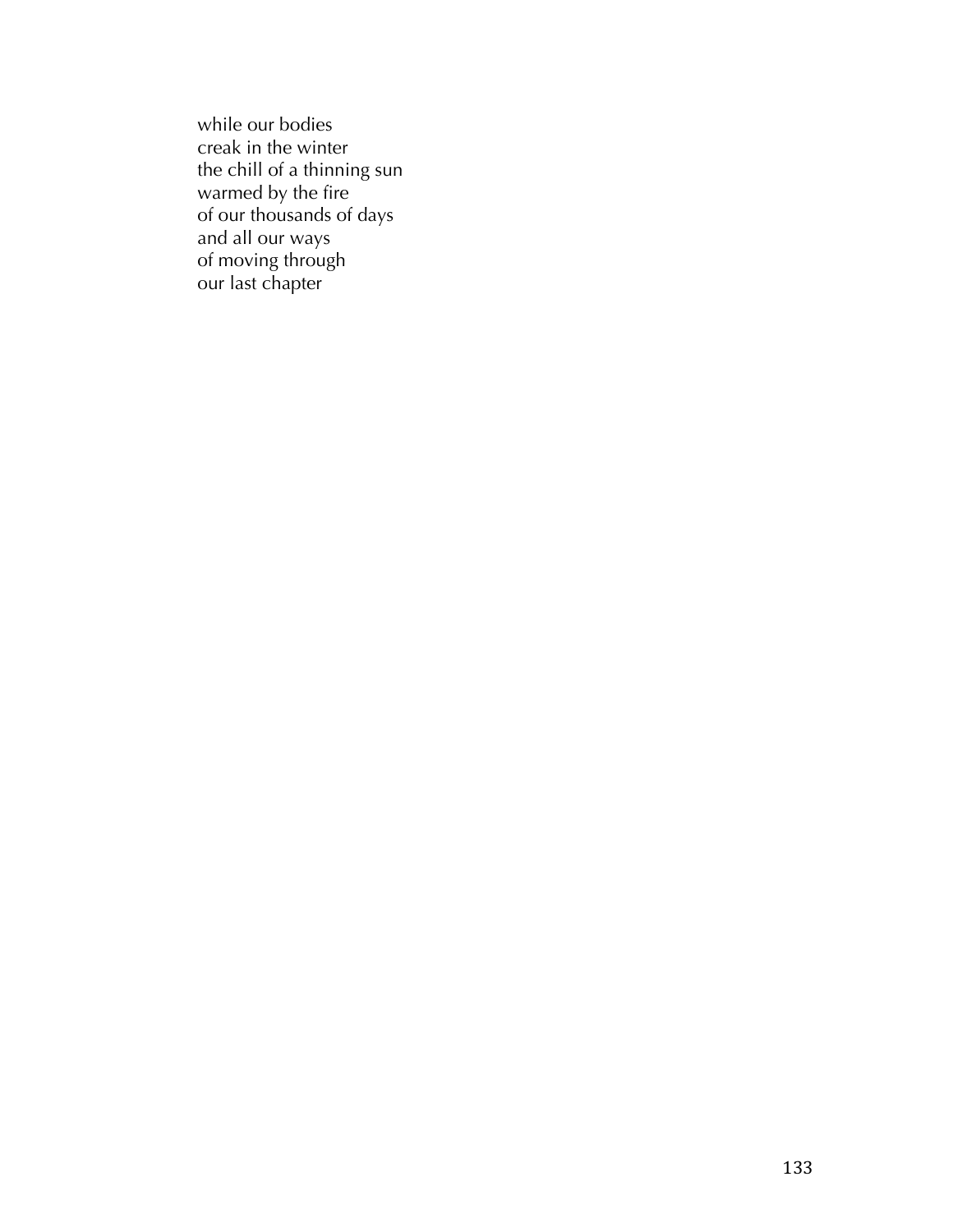## **One Touch From You**

One touch from you transports me<br>to my core your gaze held for just a few seconds fills with what's deeper th an depth and all the great moments of our well-seasoned dance hold me in an avalanche of kindness

The end of our final chapter is already speaking to us deepening our care for each other pointing us to what outlives death while reminding us of the wonder of each newly arriving breath hummingbirds visiting your flowers watching you watch them is such a delight our aches and pains leavened with insight our shared heart holding so many our time overflowing with unspeakable recognition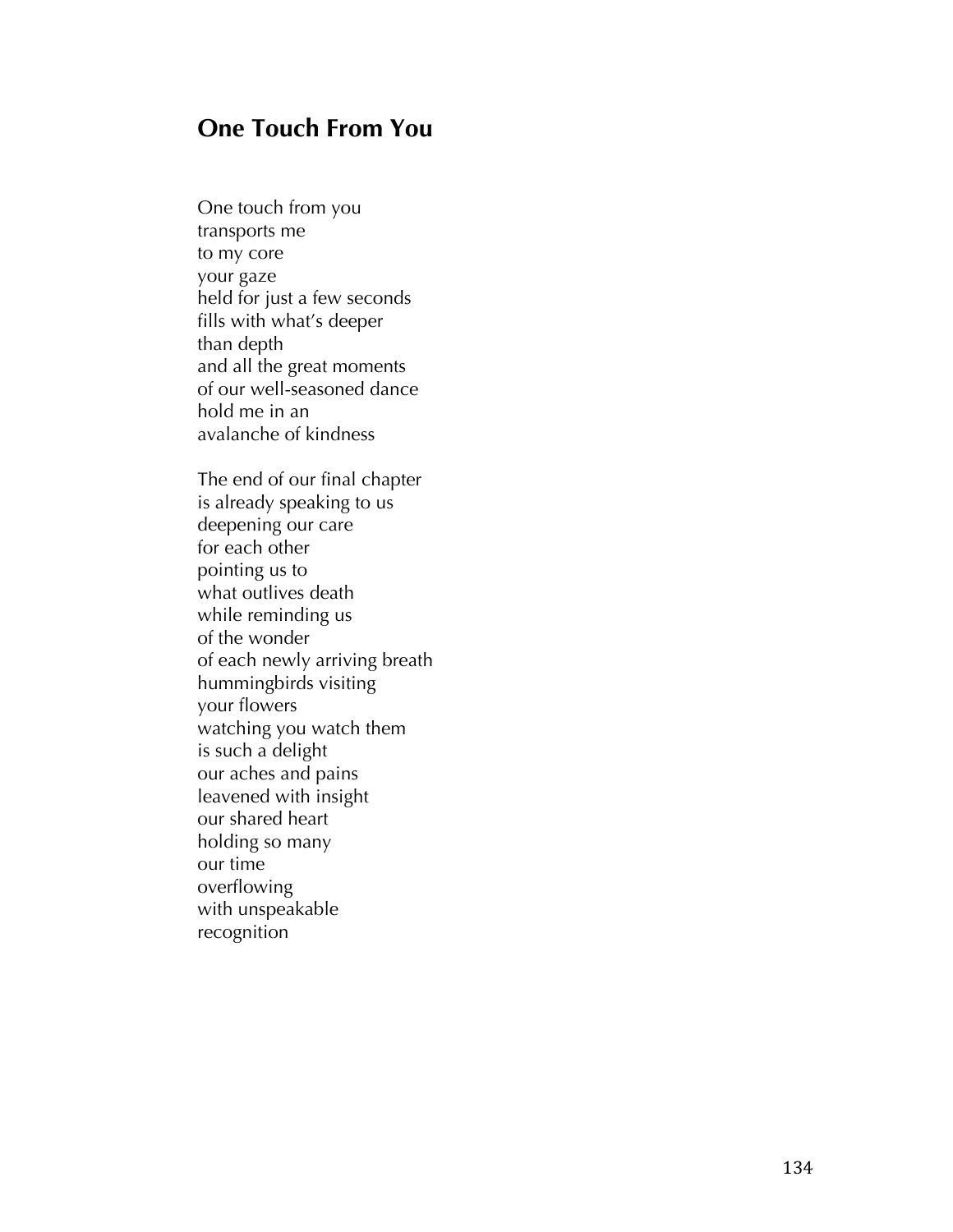# **Which of Us Will Die First?**

Which of us will die first? We talk of this at odd times the moment flares bare and bright across the dinner table or somewhere else

What will the one who is left do? no sure answers here other than a bedrock knowing that's okay with not being okay how easily we shift into marveling at what happens in just one day for most of our days

So much to navigate as we sail into tomorrow 's wilds our horizons near and far pouring into our shared being like holy melting gold finding new ground and fresh color in the boundless ease of our gaze

The mysteries of the obvious illuminating our days another shared breath does its rounds if you die before me I will recognize you everywhere and if I die before you I will be everywhere you look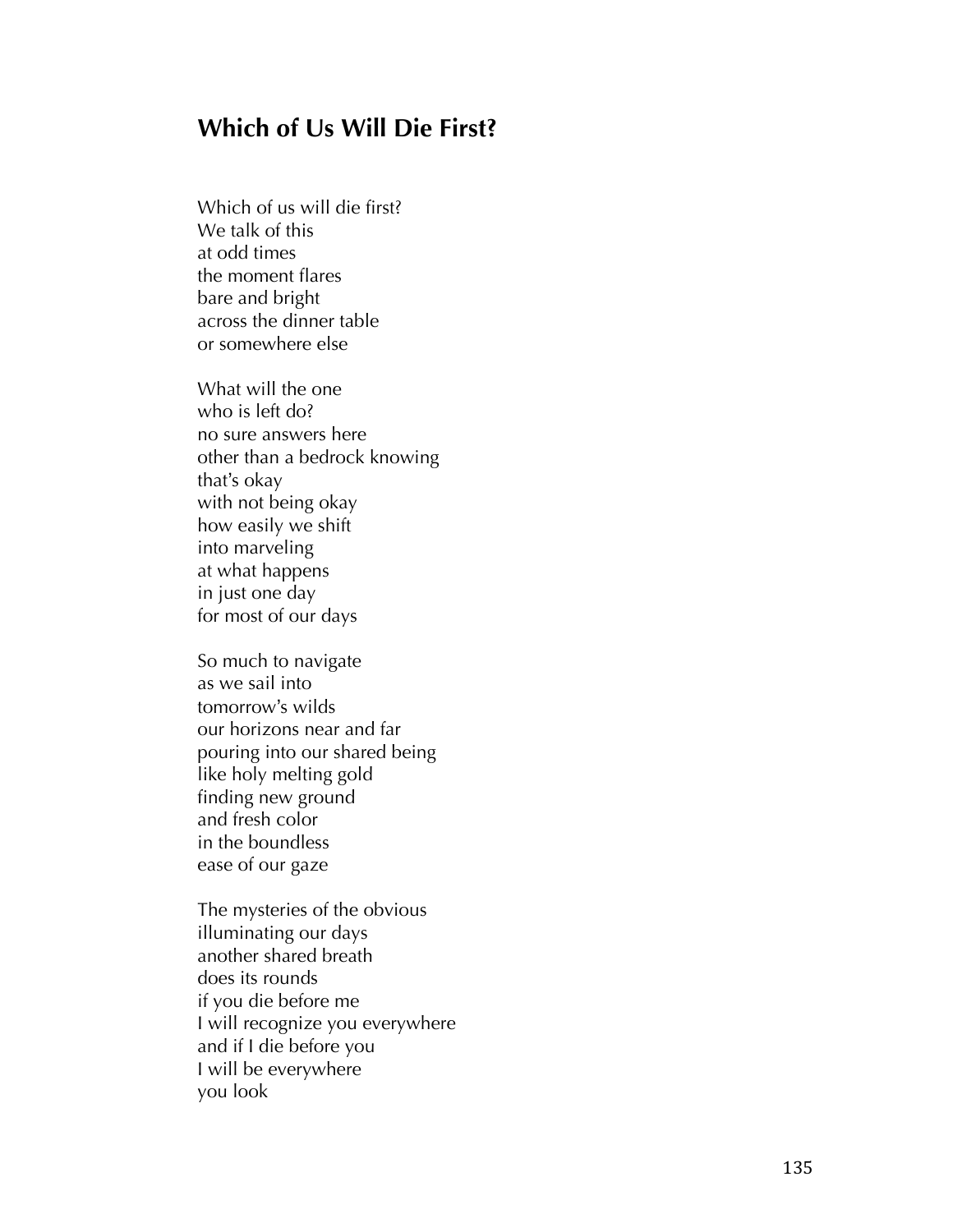inside and outside our aching and our love holding us as we come apart undone yet respun the end that's in sight is not the end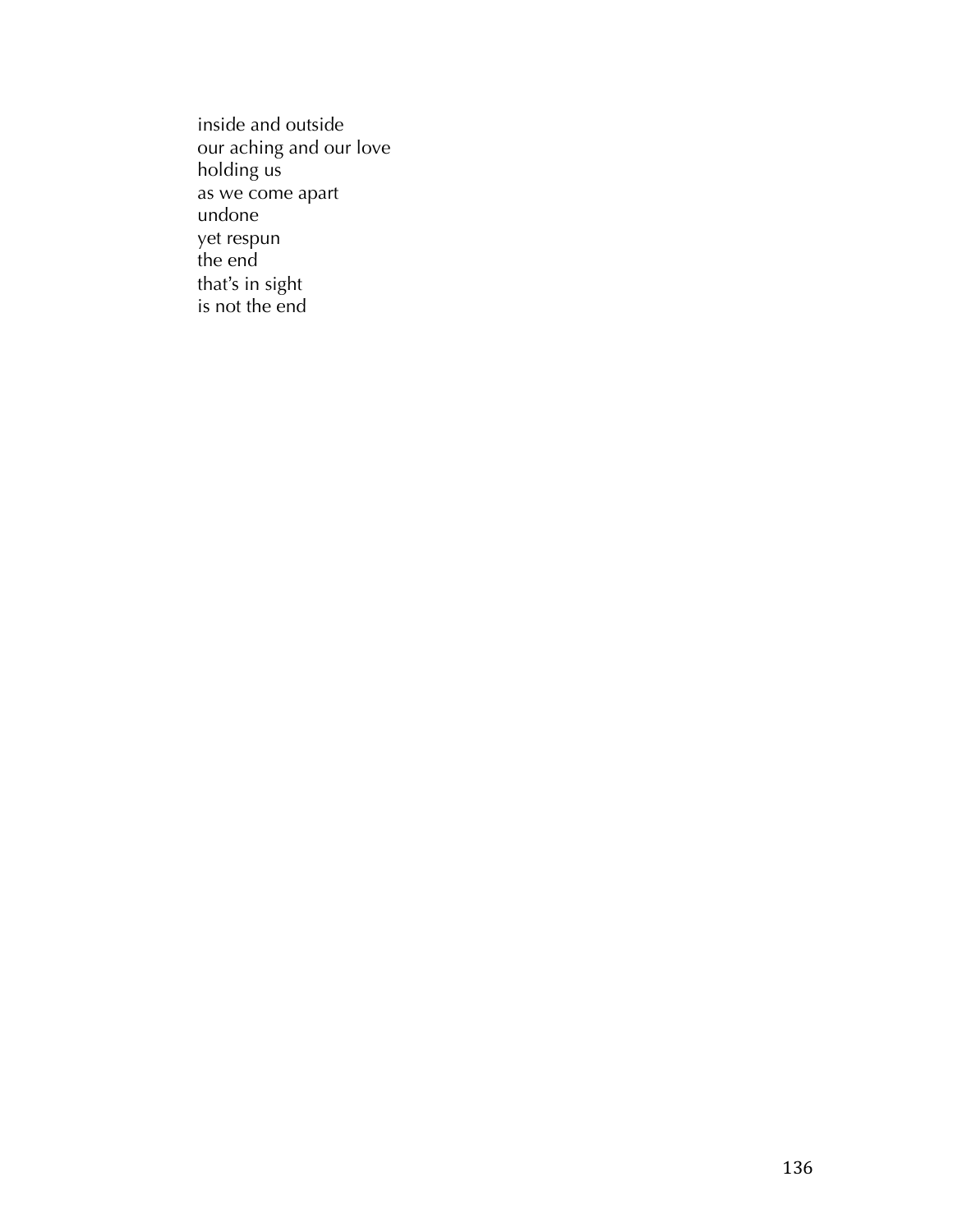## **Another Smoky Summer**

Another smoky summer I was insisting it's a bummer when you with great care told me that my complaining was nearing the threshold of being draining how right you were! we even bet that I'd keep fussing I took the challenge haven't complained since even though the smoke is still hanging around reducing the sun to a bleached potato you have stepped into me many times leading with your heart not soft, not hard but bedrock real thank you for again interrupting me helping me get back on track when I've derailed myself

No resting on elderhood's wise perch for me. There's a deeper resting In our shared gaze as we ease into our edge we're walking slower now the vehicles need more and more care but what fuels us<br>remains in ample supply our final chapter expands so much room for so much more which we will explore be we in sun or smoke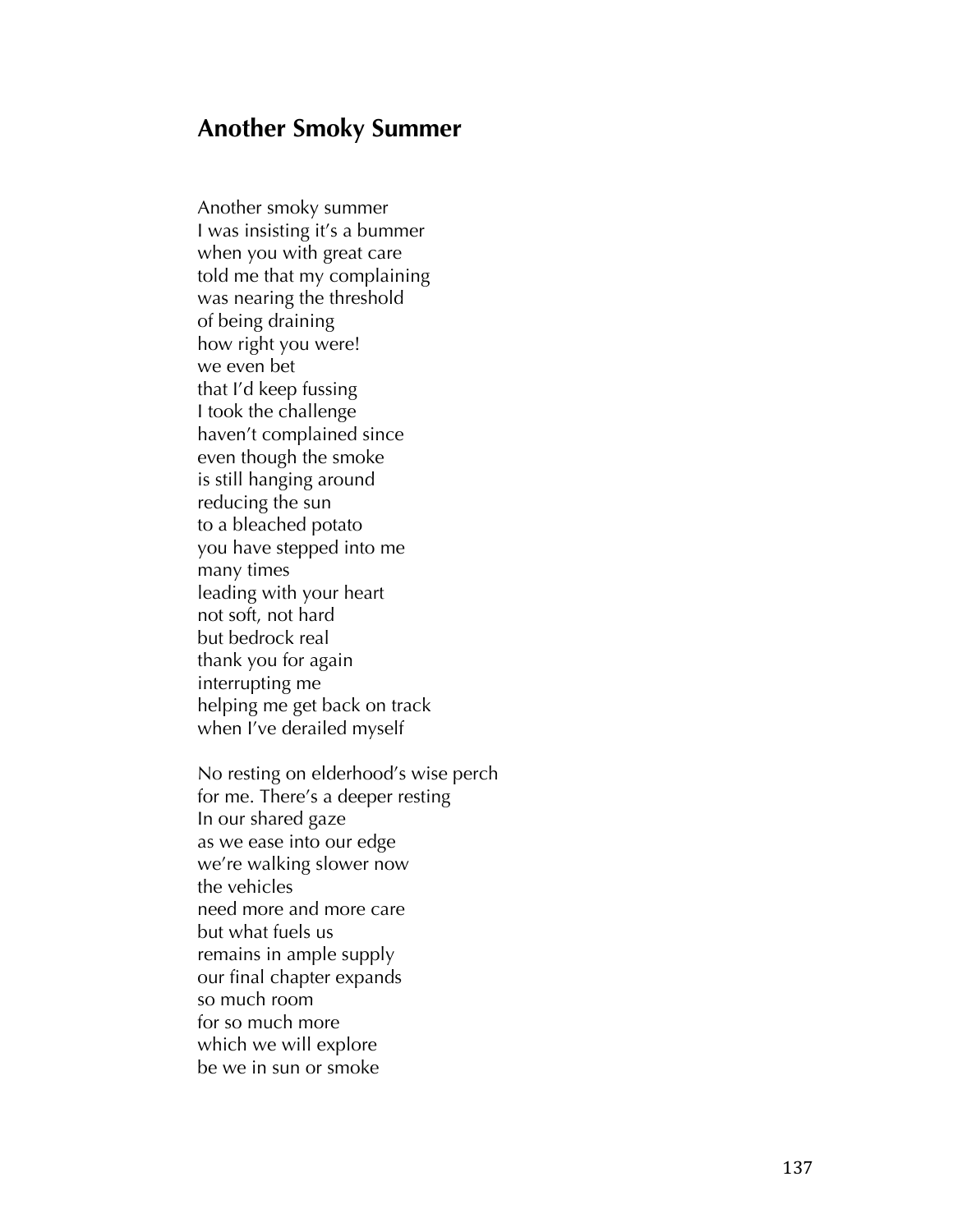## **Warm in The Winter of Our Days**

I rest in your recognition of me settling into the long stretch of our history your face softly cupped in my hands as I stand behind you letting my touch slow down well-seasoned are we, feasting on what we've made of ourselves warm in the cozy winter of our days our bones full of our heartbeat new doors awaiting our reach

What dies and what doesn't die are not really so far apart theirs is an endless dance you and I know by heart I rest in your recognition of me feeling into what we are doing behind the scenes In travels glimpsed like the gossamer of some dusty dream at memory's far edge questions about final partings arise the answer lies in our gaze its radiance more than light its surprise pure revelation its welcome cupping our bond pouring us into new lands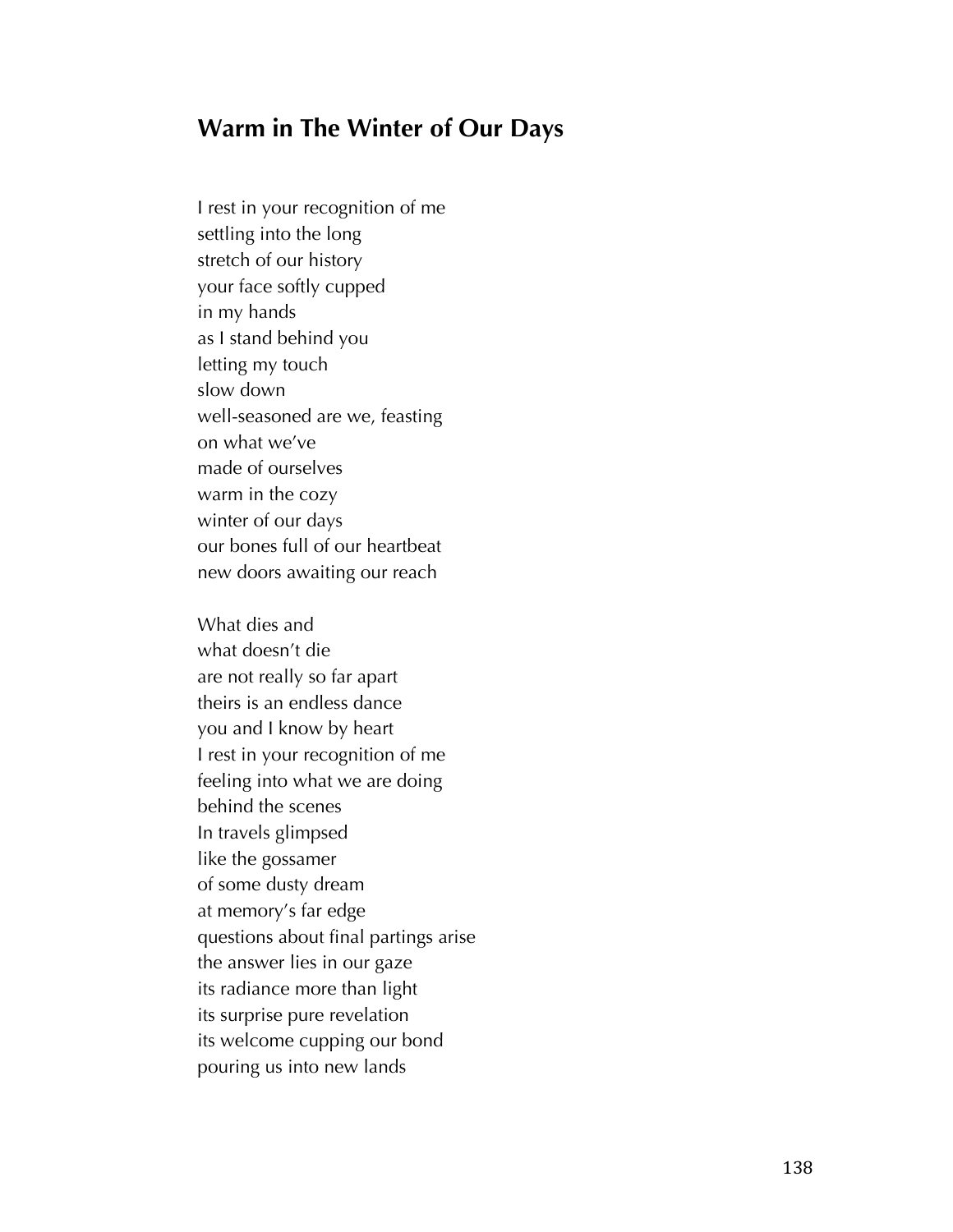## **Outshining Our Decline**

What your presence radiates is love and more than love you recognize me this I instantly see as I see you seeing me we light up across the dinner table the winter dark softly framing us the poetry gets very simple all the complexity needing no explanation

Even when we're not connecting We are still in connection plugged in all the way our deep dive so present and so alive including when we're exhausted bending under the weight of the daily grind even as something else shows up outshining our decline

The poetry meanders carving subtle channels in our autumnal topography my wordplay stumbles my phrasing blurs and we smile our shared living spilling its colors out of which we continue to arise the mysteries of the obvious calling us home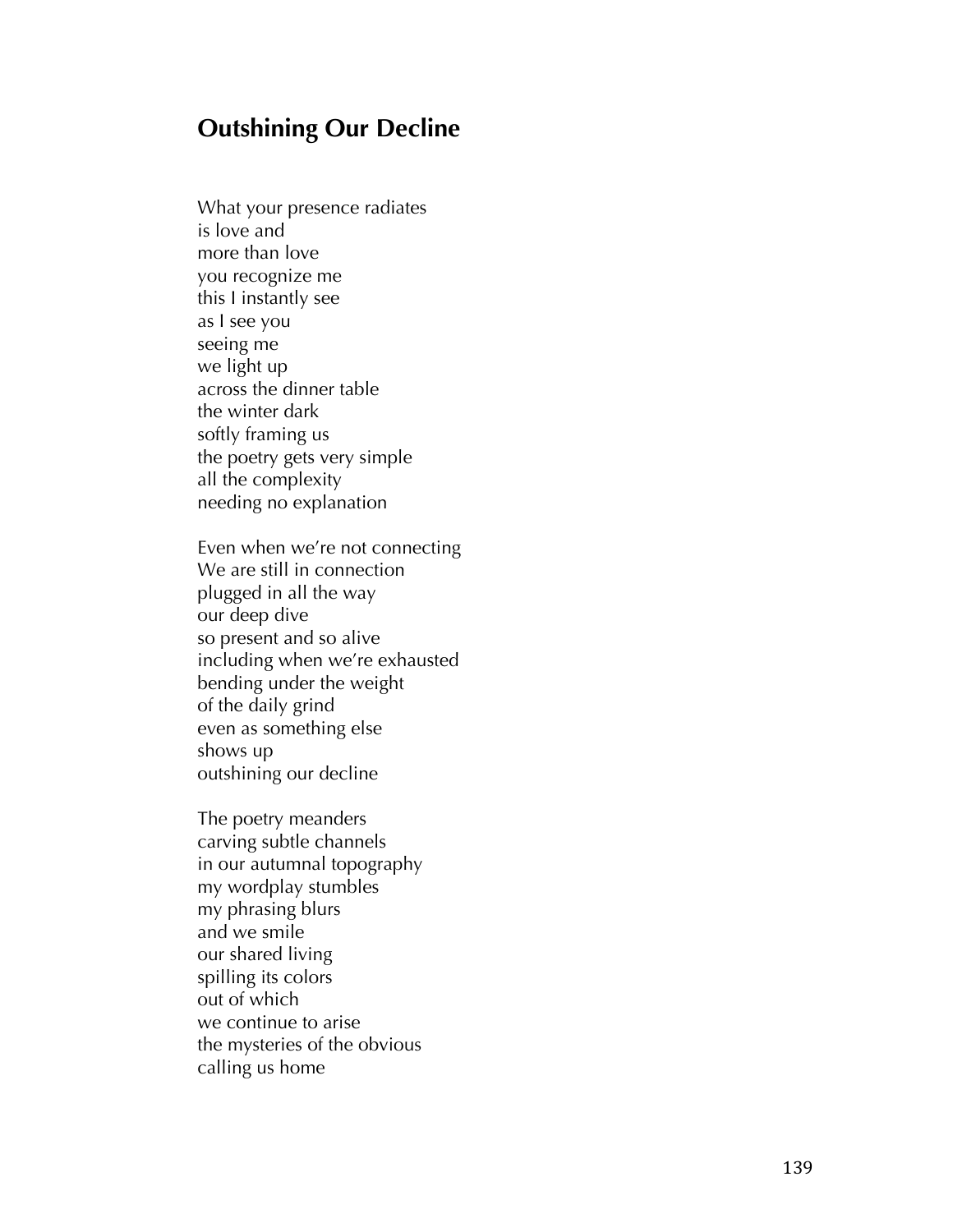# **Eyes That Are More Than Your Eyes**

Your undressed beauty effortlessly radiates through your every form your everyday angelhood and oracular singleness of eye both newborn and from a time preceding time You sit before me planted solid and true your body smiling your forehead an open gate eyes that are more than your eyes tenderly stripping me down to the barest basics with such clear care that I happily surrender to the one seeing me like this the one behind the deepest door the one who is never other than you whatever the place no matter what I do You abide on a throne that's neither higher nor lower getting closer than close to reading without analysis whoever is sitting before you unrehearsed words emerging from you bearing a power that is not yours but is yours to share You are deeply at home with connecting the dots on every level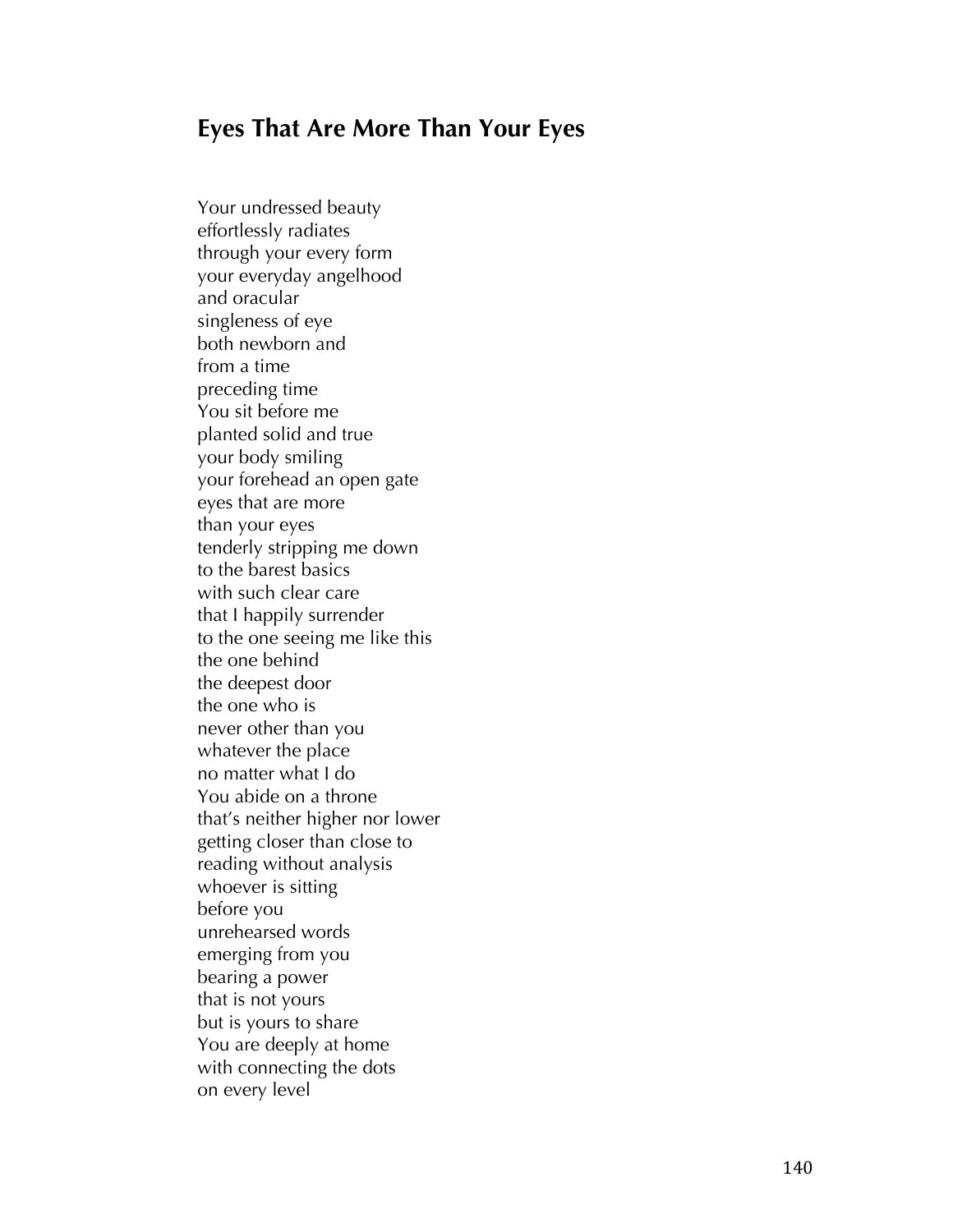revealing a three -dimensional weave from many times times too easily forgotten lost in the daily grind's mind but no rush no hurry from you a timeless pool spreading around you and me into which you do more than dip amid opalescent silver and blue I marvel that we get to be together until one of us dies dissolves in Mystery and even then who's to say we still won't be together in one form or another? You are a sacred clearing In which core matters get translated into something edible or at least digestible You are a heart -medium an ego -free oracle my beloved co -traveler partner in all things no matter what our age your heart my homeland You take and keep taking your true seat a deeply human angel transmitting both message and sanctuary I take refuge in you deep currents of our communion ushering me down to home ground big sky and all the rest of it in your gaze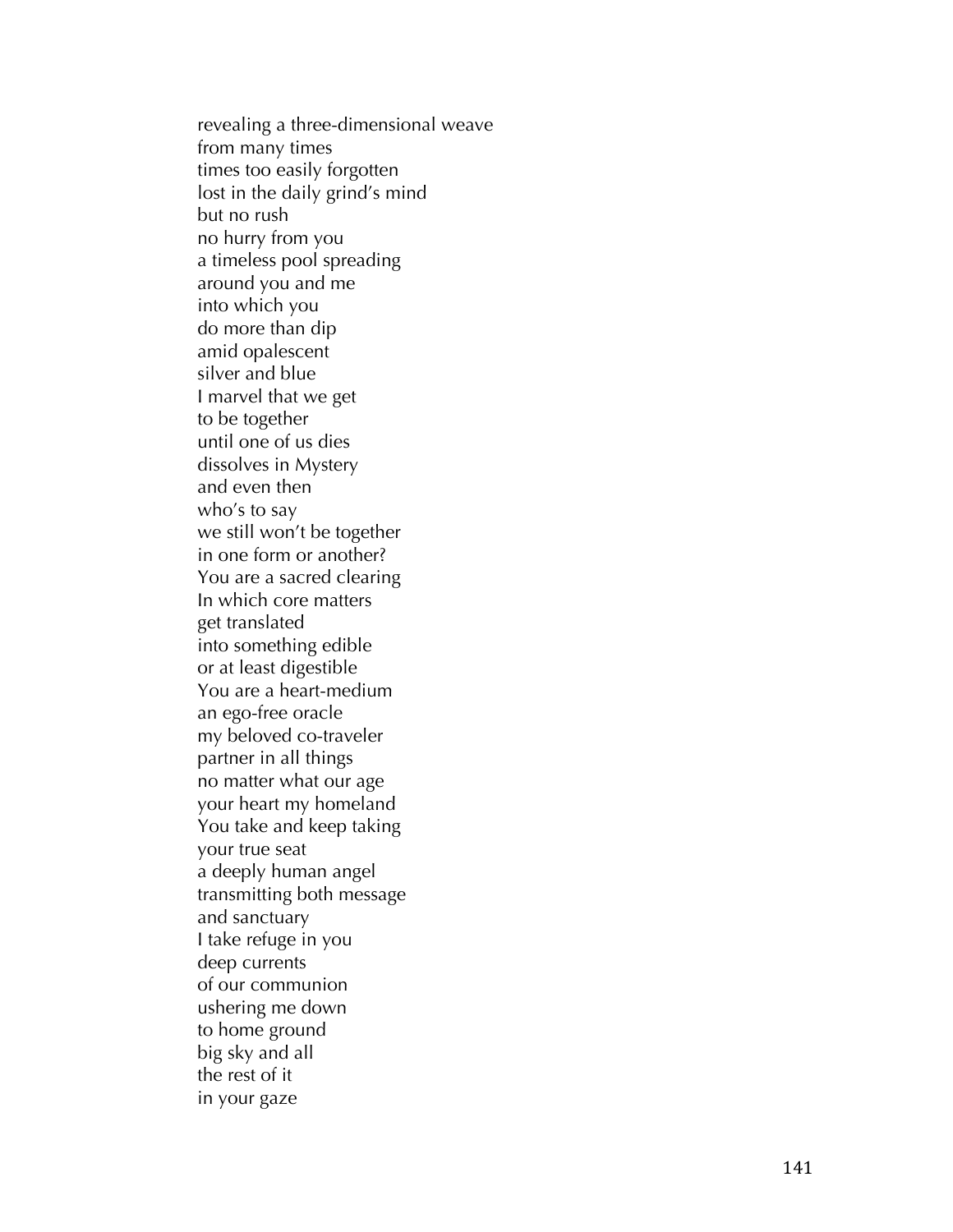# **Your 70th Birthday**

You're having a late nap and I'm looking out my windows at a leafy emerald sea we are starting again happy for all the rain we are returning to old stomping grounds taking perhaps our last stand our final chapter has more pages than we thought no matter what our years doors behind doors inviting us to pass through our recognition of each other has no end our cats laze in the container of us, their naps curled into our days thought I'd more to say but this is all that's left: love and an ever-deeper love rooting us in many lands and endless sky we walk heart-to -heart through all the details and what remains when it's all gone our death already here deepening our living just another door nothing more it doesn't matter what you're saying your presence touches me in all places and all times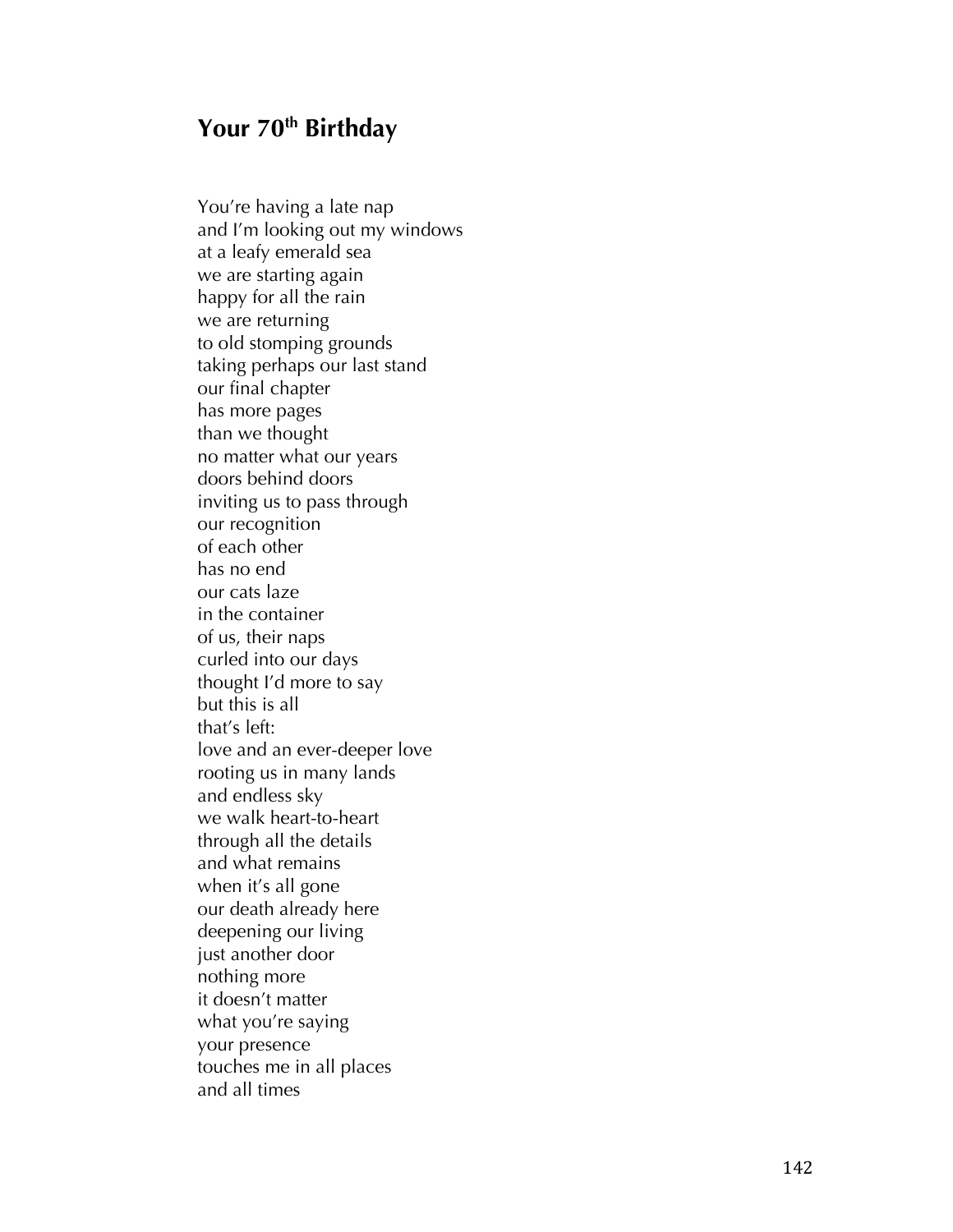# **Together Again**

Together again our final chapter the richest read yet pages turning themselves the end just more mystery just like our mutual journey I love feeling you so near wherever we may be our communion cannot be broken only paused countless years pass in no time at all we have shared roots seen and unseen ancient yet still green we have shared sky starlight unmasking us revealing landscapes older than history the Mystery beckons abiding in its own infinity showing up as us through all we do this doesn't explain anything but reveals everything about which we don't need to speak although I now and again try to wordsmith it about which you eloquently smile as we let our days arise infusing the hard ones with deep care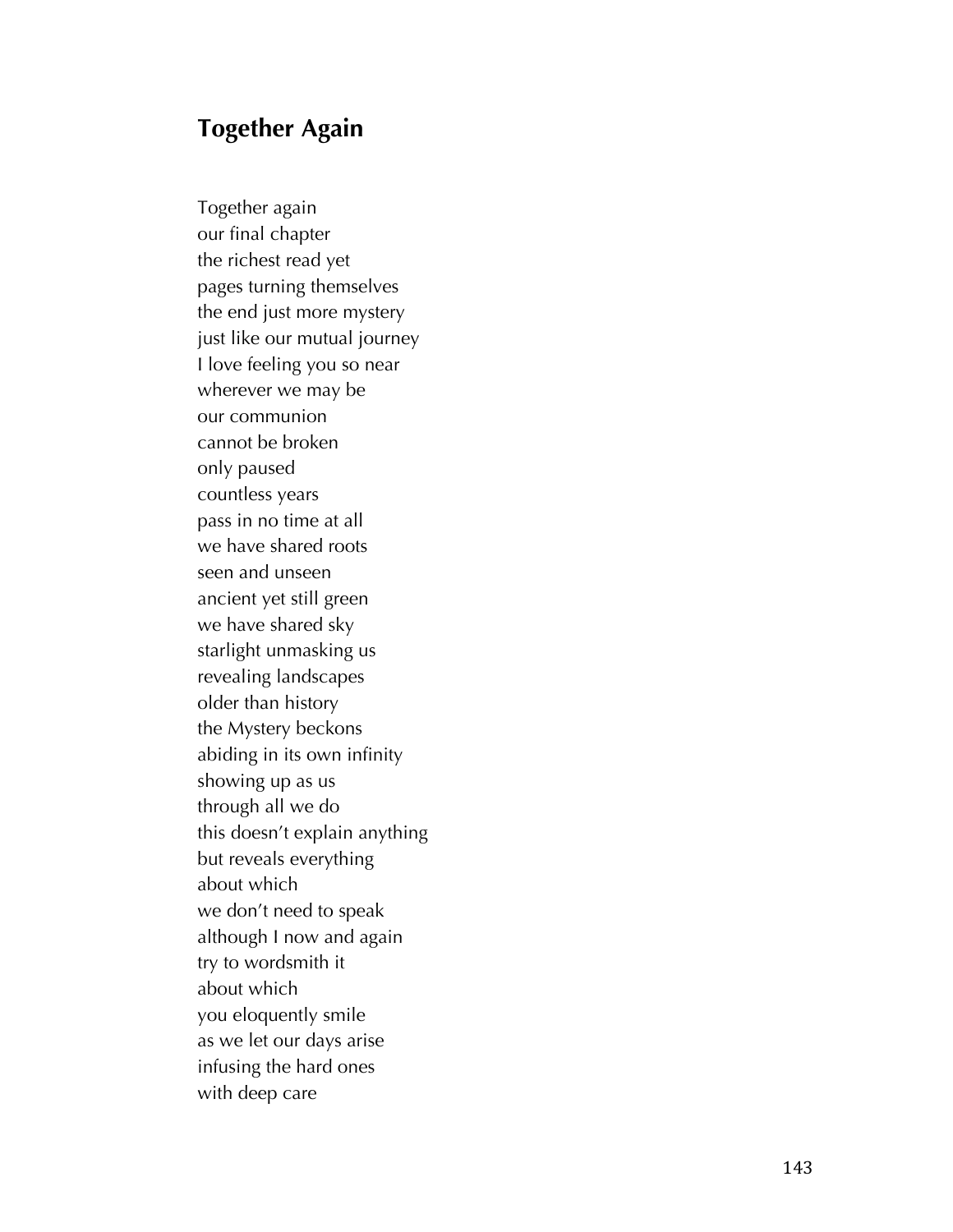remembering to remember pages turning themselves the upcoming end not the end

Winter blooming bright packed full of Spring Birth and Death bound together a love beyond love already here cradling us reminding us awaiting us unlocking Reality as we further ripen even as our bodies creak and more easily tire our shared bounty gifted to one and all our shared heart still my sun